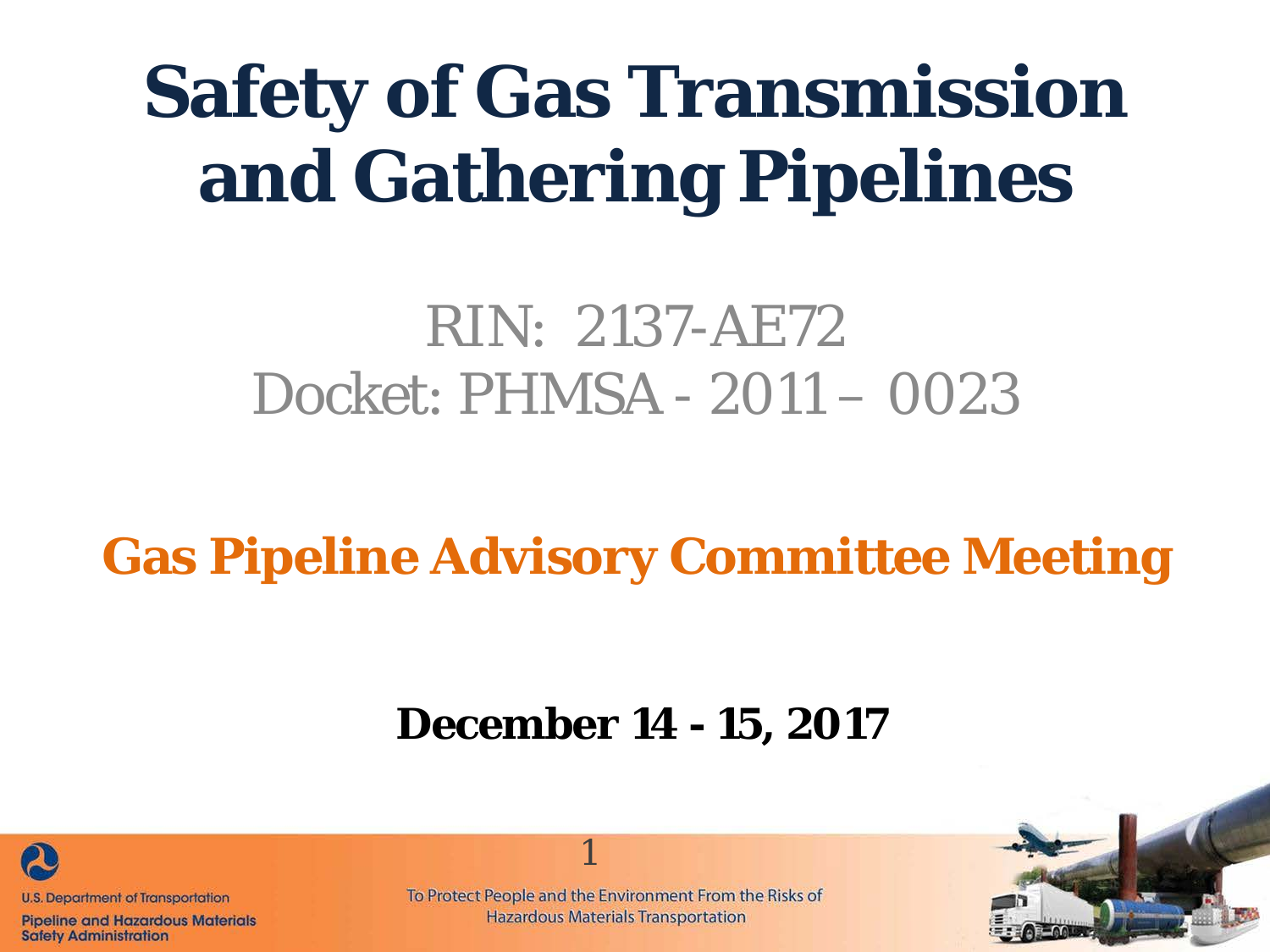## **Recap of 1/11 & 1/12/2017 Meetings**

| <b>Topic</b>                                                                    | <b>Result</b>                |  |  |
|---------------------------------------------------------------------------------|------------------------------|--|--|
| 6-month Grace Period for 7 calendar year<br>Reassessment Intervals § 192.939(b) |                              |  |  |
| <b>Safety Features on ILI Launchers/Receivers</b><br>§192.750                   |                              |  |  |
| Seismicity § 192.917                                                            | <b>Vote: Passed</b>          |  |  |
| <b>Inspections Following Extreme Events</b><br>§192.613                         |                              |  |  |
| Management of Change §192.911                                                   |                              |  |  |
| <b>Corrosion Control</b>                                                        | <b>Discussed</b>             |  |  |
| <b>Records</b>                                                                  | and Deferred<br>to June 2017 |  |  |
| <b>IM Clarifications</b>                                                        | Mtg. (Slide 3)               |  |  |
| $\overline{2}$                                                                  |                              |  |  |

**U.S. Department of Transportation** 

**Pipeline and Hazardous Materials Safety Administration** 

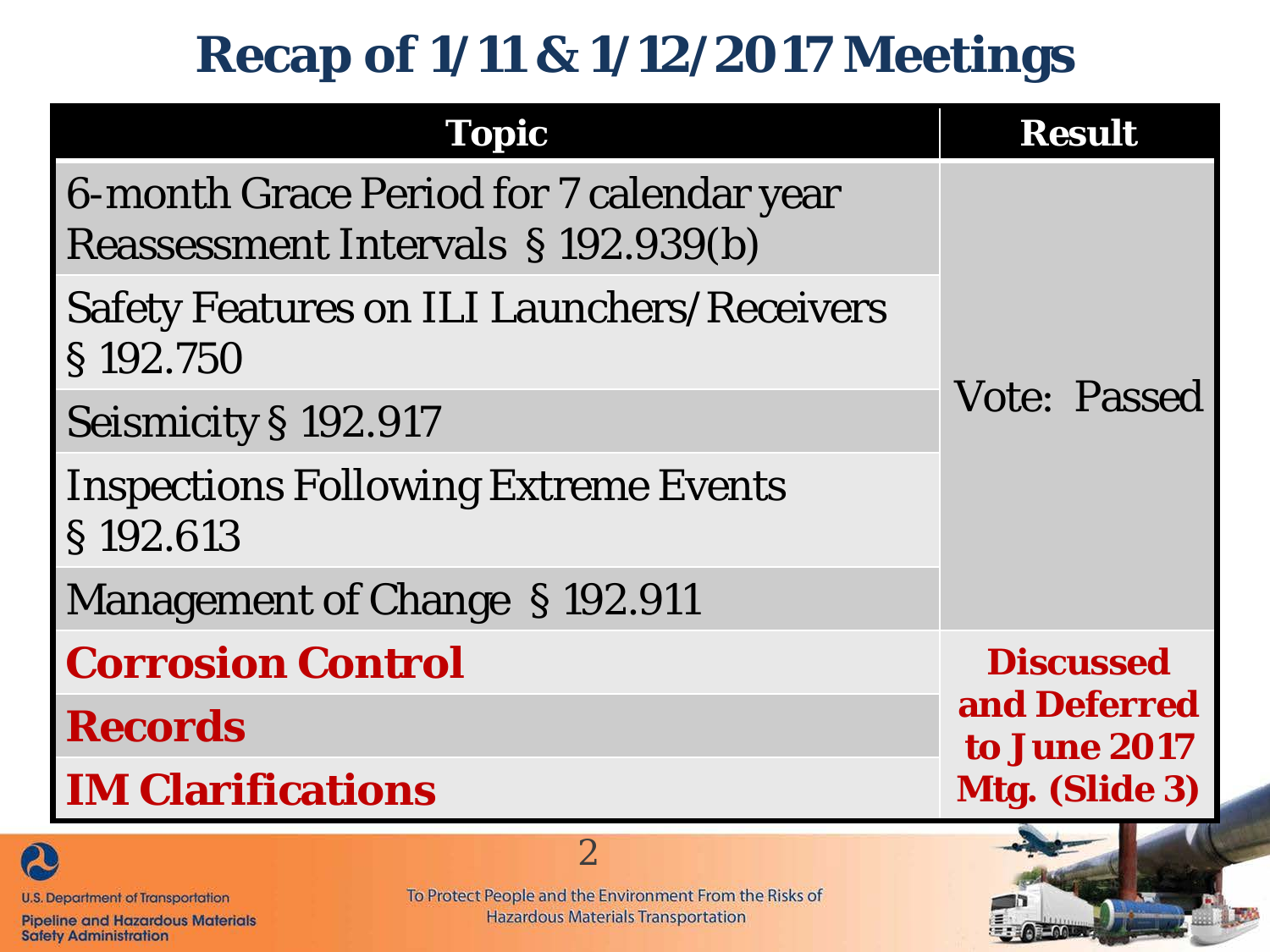#### **Recap of 6/6 & 6/7/2017 Meetings**

| Topic                                                                                              | <b>Result</b>                   |
|----------------------------------------------------------------------------------------------------|---------------------------------|
| Corrosion Control; §§ 192.319, 192.461, 192.465,<br>192.473, 192.478, 192.935(f) & (g), Appendix D |                                 |
| Records; §§ 192.5(d), 192.227(c), 192.285(e),<br>192.619(f), 192.624(f)                            | <b>Vote: Passed</b>             |
| IM Clarifications; $\S$ 192.917(a), (b), (c), (d), &<br>(e)(2), 192.935(a)                         |                                 |
| MAOP Exceedances; SS 191.1, 191.23, 191.25, 191.29                                                 |                                 |
| Records; §§ 192.13(e), 192.67, 192.127,<br>192.205                                                 | <b>Discussed:</b>               |
| IM Clarifications; §§ 192.917 (e)(3) & (e)(4)                                                      | <b>Vote</b><br><b>Postponed</b> |
| <b>Material Documentation; §192.607</b>                                                            |                                 |



**Pipeline and Hazardous Materials Safety Administration** 

To Protect People and the Environment From the Risks of **Hazardous Materials Transportation** 

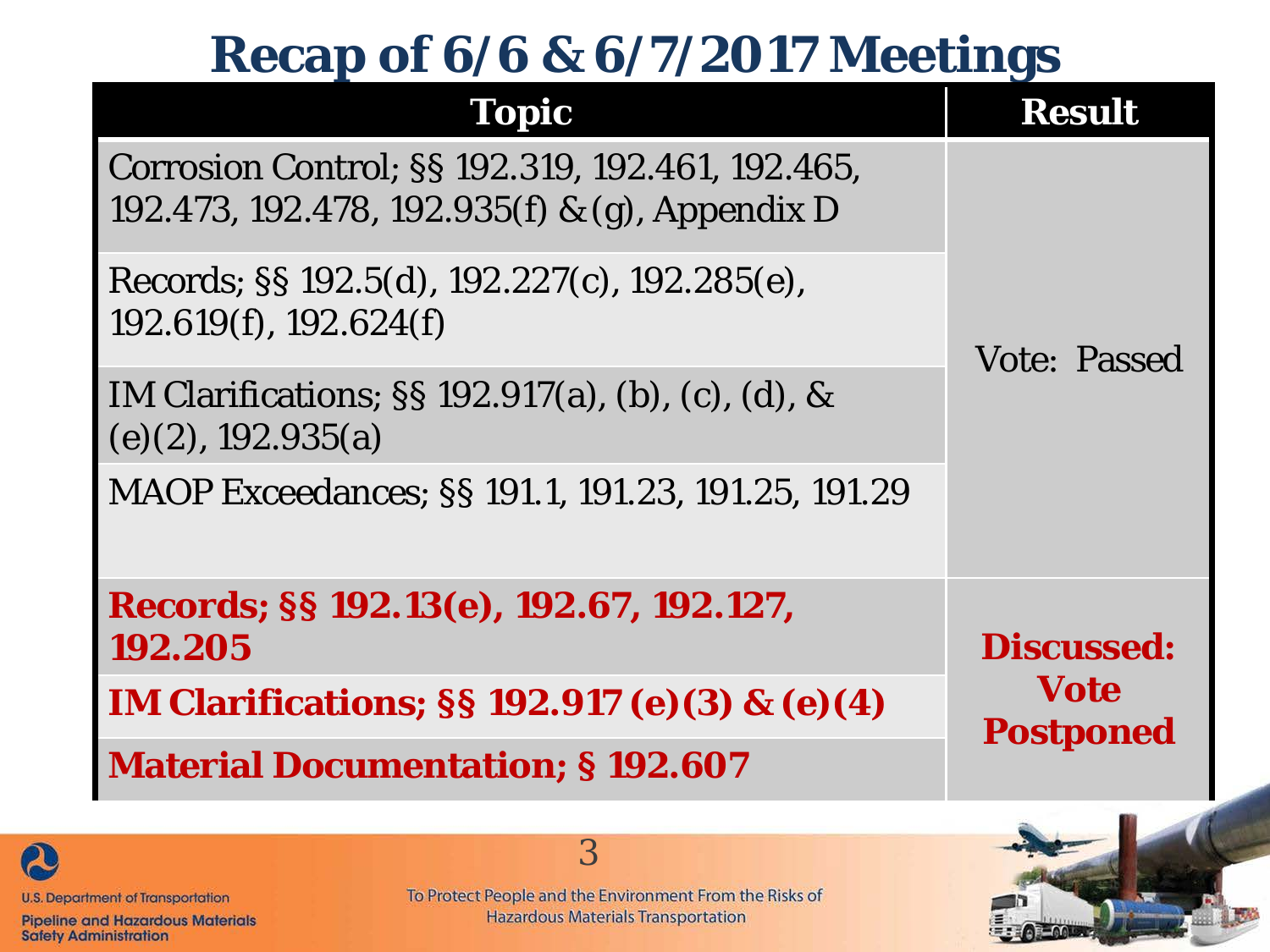#### **Agenda for December 14 – 15, 2017 Meetings**

# **1. Material Documentation – 192.607**

# **2. Integrity Verification Process (IVP) - 192.624; 192.619(e); 192.503**



**Pipeline and Hazardous Materials Safety Administration** 

To Protect People and the Environment From the Risks of **Hazardous Materials Transportation** 

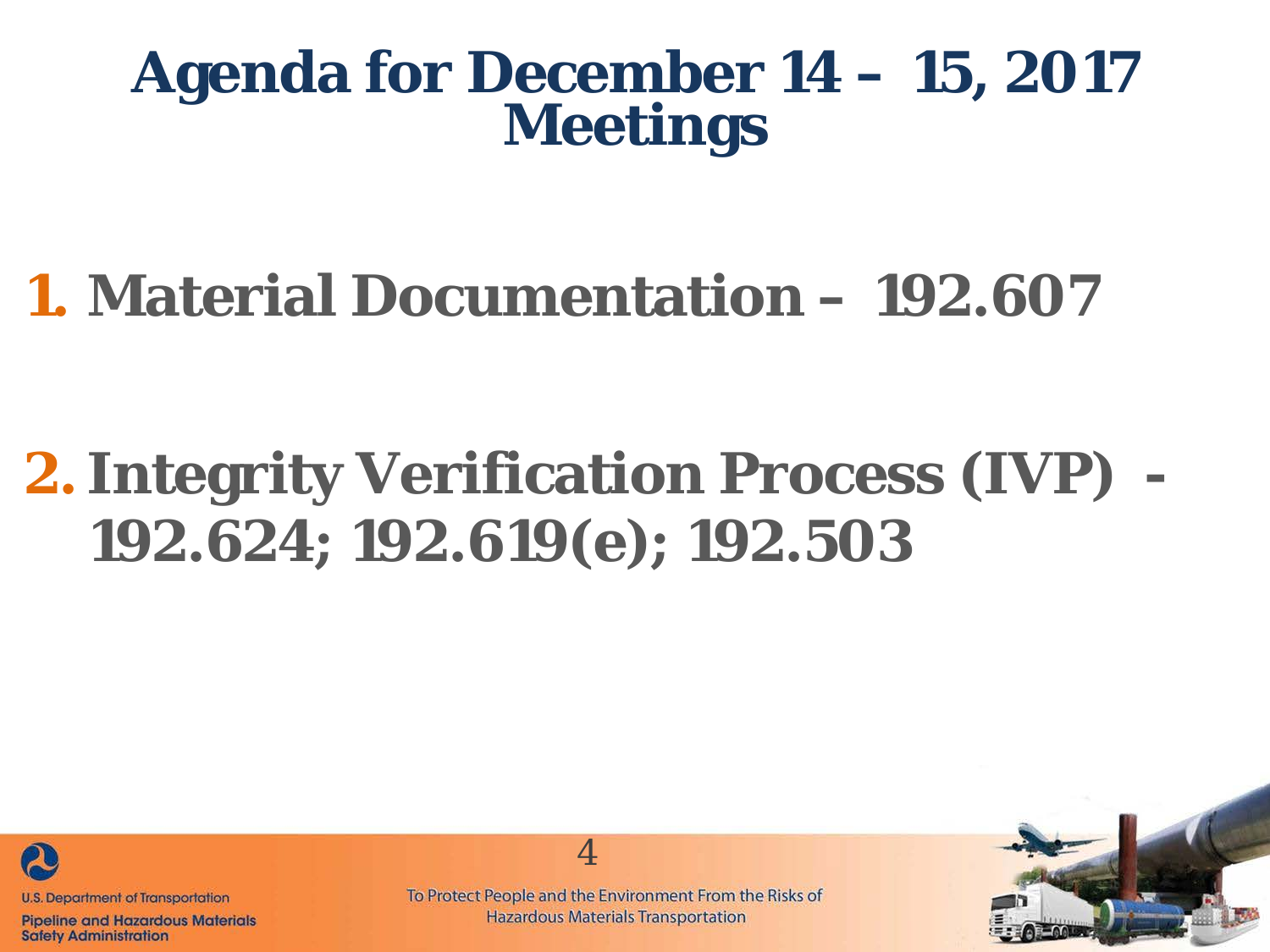#### **Agenda for December 14 – 15, 2017 Meetings**

#### **(If time allows)**

- **3. Strengthened Assessment Requirements**
	- a. 192.493 Industry standards for ILI
	- b. 192.921(a) Expand assessment methods allowed for IM
	- c. 192.923(b) & 192.927 ICDA
	- d. 192.923(c) & 192.929 SCCDA
	- e. App. F Guided Wave Ultrasonics (GWUT)
	- f. 192.150 Passage of Internal Inspection Devices

5



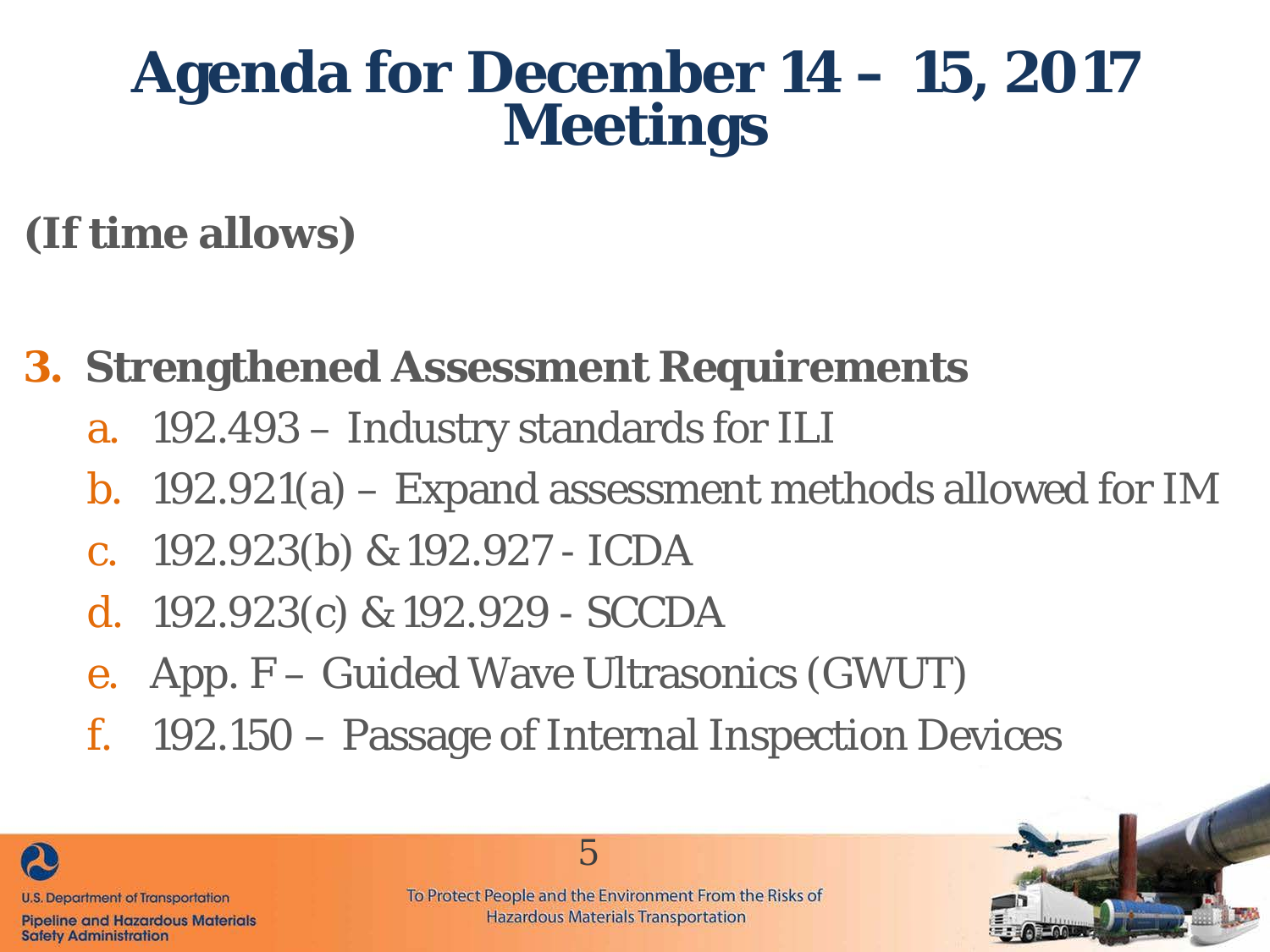#### **Remaining Agenda Items for Future Meetings (Schedule TBD)**

- Votes on topics tabled from Meeting #2 (Records, IM Clarifications) and discussed in Meeting #3 (Material Documentation)
- Topics not covered or completed from this meeting
- Assessments Outside of HCAs, Repair Criteria
- Gathering Lines
	- Reporting (Part 191)

– Safety 192.8; 192.9; other conforming changes



**Safety Administration** 

To Protect People and the Environment From the Risks of **Hazardous Materials Transportation** 

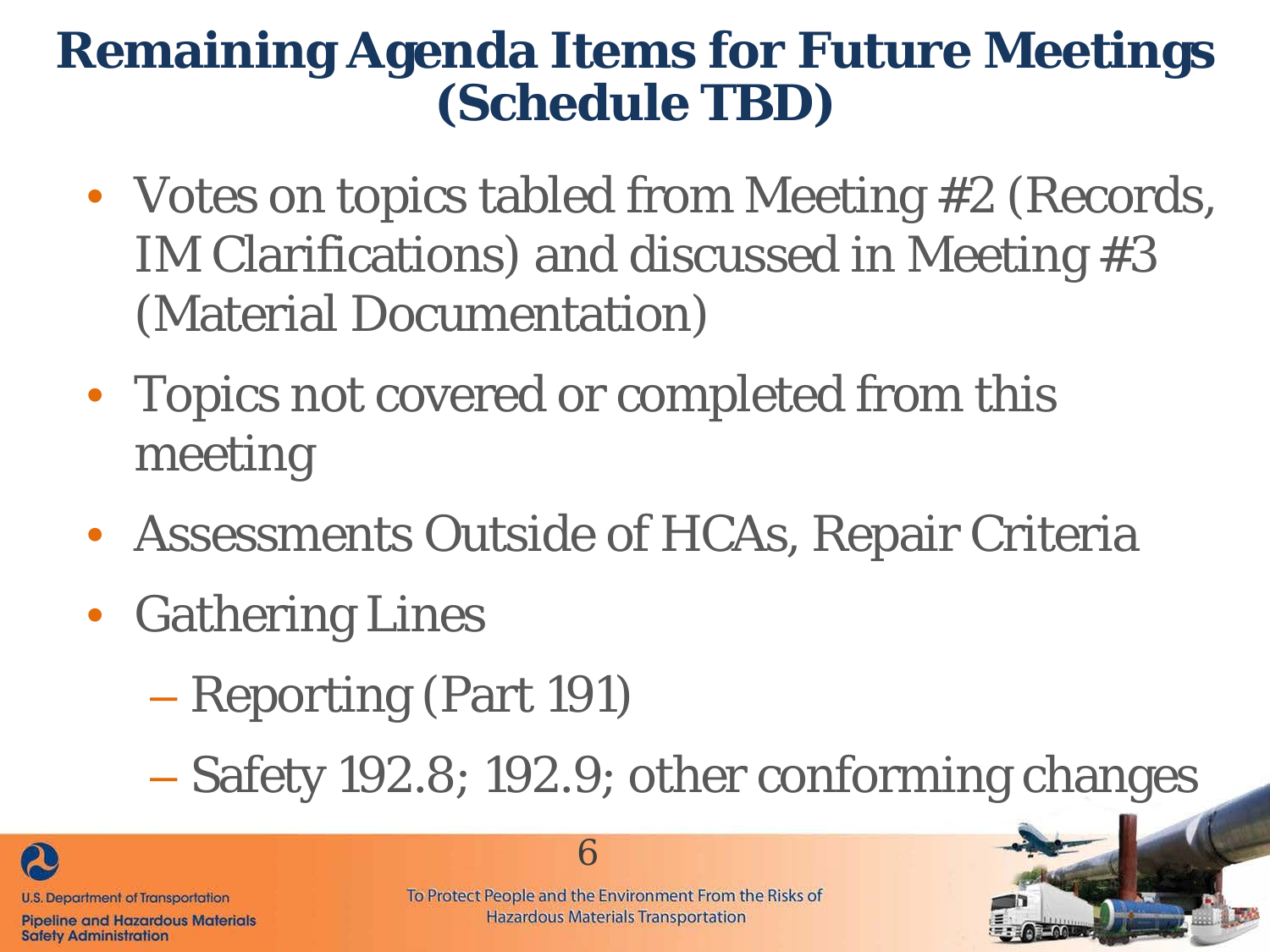#### **Material Documentation: Proposed 192.607**



**Pipeline and Hazardous Materials Safety Administration** 

To Protect People and the Environment From the Risks of **Hazardous Materials Transportation** 

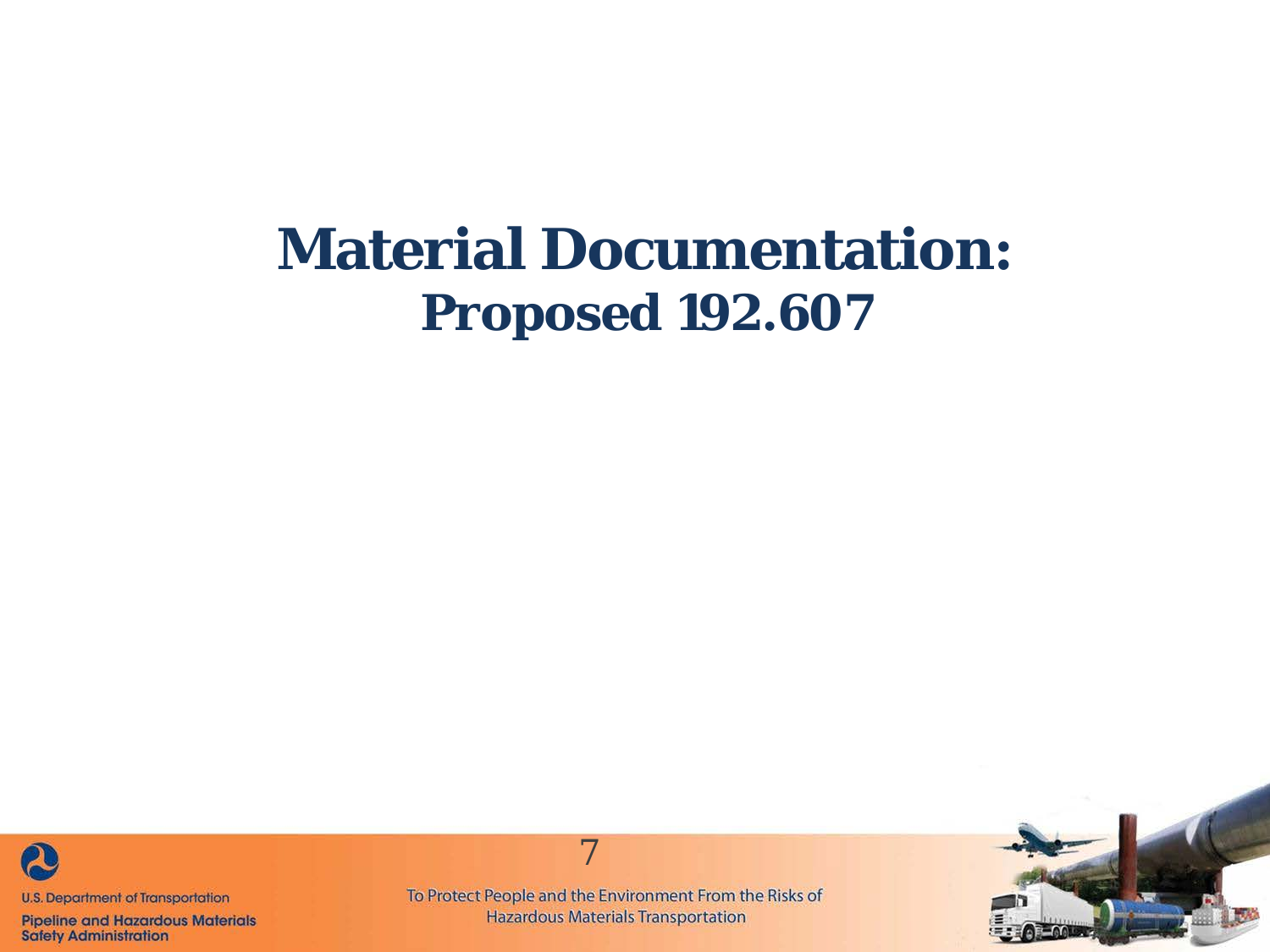#### **Material Documentation 192.607 The Issue of Missing Records**

- Immediately after the San Bruno, CA accident, NTSB issued 3 urgent recommendations to PG&E. NTSB recommended that PG&E:
	- Conduct an immediate search for missing records
	- Use verifiable records to determine a valid MAOP, and
	- If a valid MAOP cannot be substantiated, conduct pressure tests to re-establish a valid MAOP
- The results of the PG&E review revealed that PG&E could not substantiate MAOP for a significant amount of PG&E's transmission system



To Protect People and the Environment From the Risks of **Hazardous Materials Transportation** 

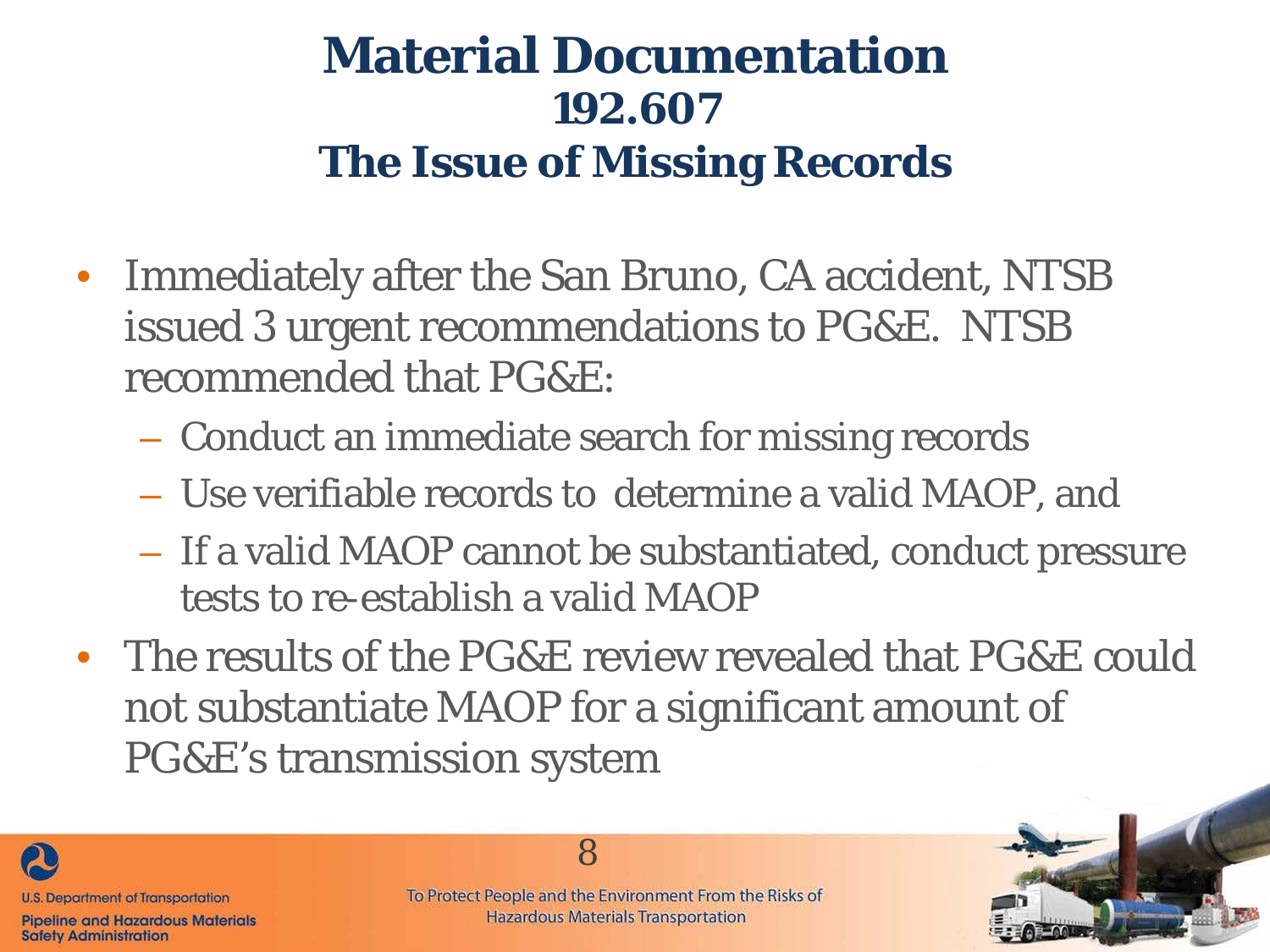- In the wake of the San Bruno incident and PG&E problems revealed by the records review, Congress mandated (2011 Act, Section 23) that:
	- All pipeline operators conduct a records review for segments in HCAs and Class 3 and 4 locations, and report the results to PHMSA
	- "The purpose of the verification shall be to ensure that the records accurately reflect the physical and operational characteristics of the pipelines … and confirm the established maximum allowable operating pressure of the pipelines"



To Protect People and the Environment From the Risks of **Hazardous Materials Transportation** 

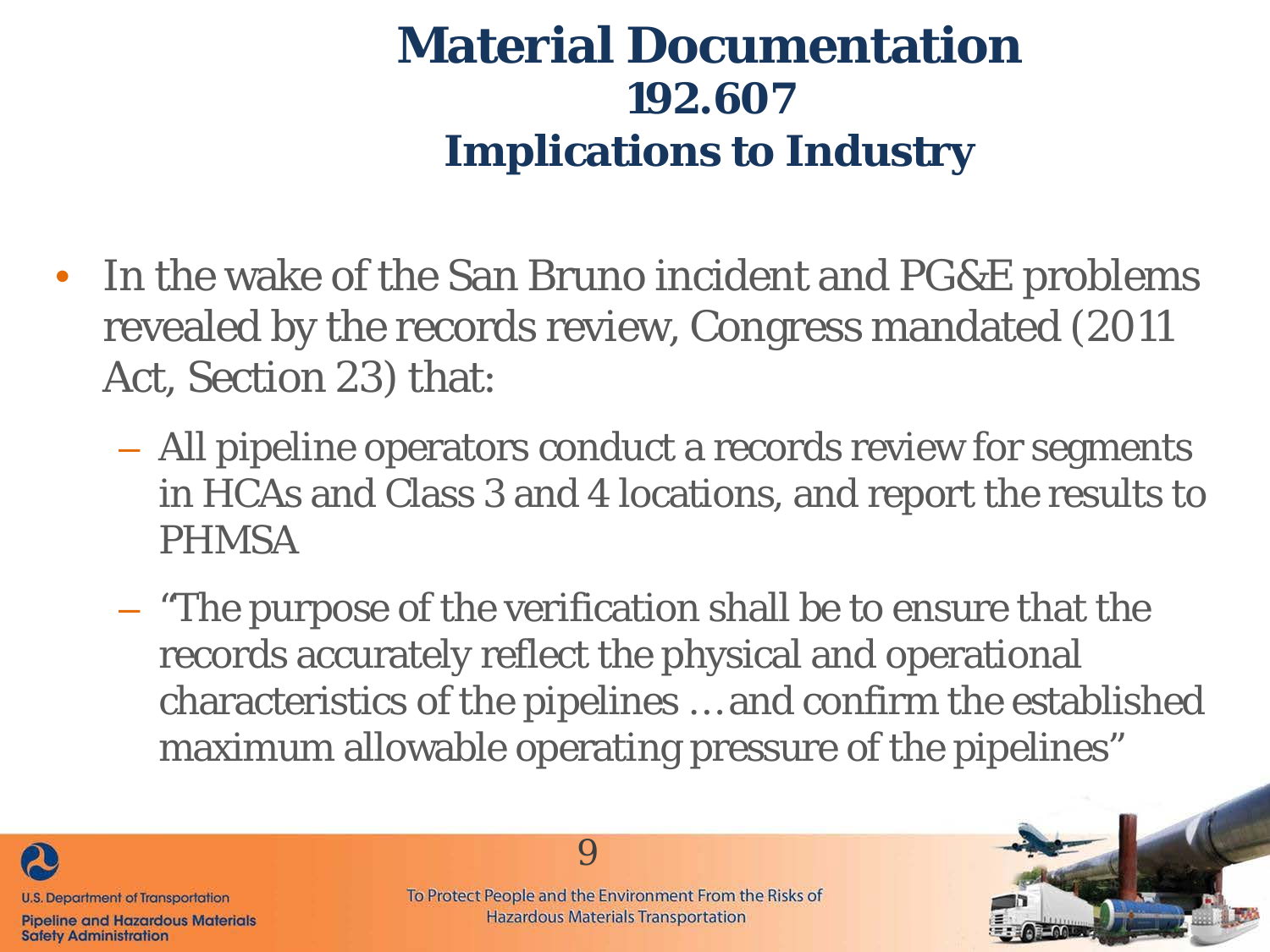- To establish design and maximum operating pressures (MAOP)
- For integrity management (IM)
- Anomaly evaluations for safe operating pressure

|                   | <b>Physical Analysis:</b> |       |                            |     |             |  |  |  |  |  |  |  |  |  |
|-------------------|---------------------------|-------|----------------------------|-----|-------------|--|--|--|--|--|--|--|--|--|
|                   | $(inch)$ $(PSI)$ $(PSI)$  |       | Cwidth Yield Tensile Elong | (%) | YΤ<br>Ratio |  |  |  |  |  |  |  |  |  |
| TBT<br><b>TWT</b> | 1.50<br>1.47              | 75006 | 87007<br>89203             | 38  | 0.86        |  |  |  |  |  |  |  |  |  |

|                                                                                                                                                  |              |                                     |   |                |      |    |                                       |    |                                                                                                 |                                  |                 |      |                                    |          |    |                                               | Gample No.; utotatowi e                                                                                                   |                                              |
|--------------------------------------------------------------------------------------------------------------------------------------------------|--------------|-------------------------------------|---|----------------|------|----|---------------------------------------|----|-------------------------------------------------------------------------------------------------|----------------------------------|-----------------|------|------------------------------------|----------|----|-----------------------------------------------|---------------------------------------------------------------------------------------------------------------------------|----------------------------------------------|
| PO Number: 4600020362<br>Diameter (In): 42<br>Comments:                                                                                          |              |                                     |   |                |      |    | PO Date: 11/04/05<br>Wall (in): 0.438 |    |                                                                                                 |                                  | Grade: X70 PSL2 |      |                                    |          |    | Date: 08/15/06<br>Heat No: 504825<br>AZOVSTAL |                                                                                                                           |                                              |
| Cust Spec: SPEC 101, REV 4, DATED 01-17-06<br>API SL October 2004 43rd Ed                                                                        |              |                                     |   |                |      |    |                                       |    | <b>LSAW</b><br><b>MATERIA</b>                                                                   |                                  |                 |      |                                    |          |    |                                               | 100% Weld sears impection by ultrasonic testing method;<br>Calibration standard: NS notches and 1/8" through drilled hole |                                              |
|                                                                                                                                                  |              |                                     |   |                |      |    |                                       |    |                                                                                                 |                                  |                 |      |                                    |          |    |                                               |                                                                                                                           |                                              |
| Physical Analysis:                                                                                                                               | (Inch)       | Cwidth Yield Tensile Elong<br>(PSI) |   | (PSB)          | הר   |    | YT<br>Ratio                           |    |                                                                                                 | BASE METAL<br>Guided Bend (WELD) |                 |      | Weld Tensile Fracture Location     |          |    | HYDRO PSI<br>1402                             | <b>Hydrostatic Test-</b>                                                                                                  | <b>HYDRO</b><br>TIME<br>(000)<br>20          |
| <b>TBT</b><br>TWT                                                                                                                                | 1.50<br>1.47 | 75006                               |   | 87007<br>89203 | 38   |    | 0.88                                  |    | Root<br>OК                                                                                      |                                  | OК              | Face |                                    |          |    | <b>MACRO OK</b>                               | THIS HEAT IS 1402 PSI @ MYL                                                                                               | MINIMUM HYDROTEST PRESSURE FOR               |
|                                                                                                                                                  |              |                                     | s | 51             | Cu   | NI | c.                                    | Mo | <b>Chemical Analysis</b><br>'n                                                                  | м                                | w               |      |                                    | Nb       | Ĉ8 | Zr                                            | CE Pum +TI                                                                                                                | v<br>4805                                    |
| ۰<br>Type<br>Ladie 0.00                                                                                                                          | Mn           |                                     |   |                |      |    |                                       |    |                                                                                                 |                                  |                 |      |                                    |          |    |                                               | 1.50 0.006 0.005 0.27 0.02 0.02 0.18 0.01 0.013 0.027 0.027 0.061 0.005 0.064 0.002 0.000 0.39 0.19 0.13                  |                                              |
| Prod 1 0.08 (1.53) 0.007 0.007 0.26                                                                                                              |              |                                     |   |                | 0.01 |    |                                       |    |                                                                                                 |                                  |                 |      |                                    |          |    |                                               | 0.01   0.15   0.00   0.017   0.036   0.004   0.069   0.000   0.007   0.000   0.36   0.18   0.13                           |                                              |
| 0.1.0   0.00   0.00   0.000   0.000   0.000   0.000   0.000   0.000   0.000   0.000   0.000   0.000   0.000   0.000   0.000   0.30   0.18   0.13 |              |                                     |   |                |      |    |                                       |    |                                                                                                 |                                  |                 |      |                                    |          |    |                                               |                                                                                                                           |                                              |
| CE MAX = 0.41%, PCM MAX = 0.21%                                                                                                                  |              |                                     |   |                |      |    |                                       |    |                                                                                                 |                                  |                 |      |                                    |          |    |                                               |                                                                                                                           |                                              |
| -Hardness Analysis-                                                                                                                              |              |                                     |   |                |      |    |                                       |    |                                                                                                 |                                  |                 |      |                                    |          |    | <b>OWTT Analysis</b>                          |                                                                                                                           |                                              |
|                                                                                                                                                  |              |                                     |   |                |      |    |                                       |    | 1:188 6:19211:18816:21221:184<br>2:188 7:18012:19217:20022:184<br>3:192 8:18813:21818:18023:188 |                                  |                 |      | Temp Shear Shear Shear<br>1<br>(%) | 2<br>C%) |    | Ava<br>(5)                                    |                                                                                                                           |                                              |
|                                                                                                                                                  |              |                                     |   |                |      |    |                                       |    | 4:192 9:18414:21819:18824:184                                                                   |                                  |                 | 32 F | 100                                | 97       |    | 99                                            |                                                                                                                           |                                              |
| (HV10 - Scale)                                                                                                                                   |              |                                     |   |                |      |    |                                       |    | \$: 206 10: 192 15: 206 20: 184 25: 184                                                         | 26:180                           |                 |      |                                    |          |    |                                               |                                                                                                                           |                                              |
|                                                                                                                                                  |              |                                     |   |                |      |    |                                       |    | Charpy Impact Analysis-                                                                         |                                  |                 |      |                                    |          |    |                                               |                                                                                                                           |                                              |
| DirNotch Spec Size                                                                                                                               |              |                                     |   | Temp           |      |    |                                       |    | <b>FLIb1 FLIb2 FLIb3 FLIbavg</b>                                                                |                                  |                 |      |                                    | (%)      |    | (55)<br>100                                   | UW)<br>100                                                                                                                | Shear1 Shear2 Shear3 Shear Avg<br>(%)<br>100 |
| TBC                                                                                                                                              |              | 10x10 mm                            |   | 32 F           |      |    | 128                                   |    | 133                                                                                             | 173                              |                 | 145  |                                    | 100      |    |                                               |                                                                                                                           |                                              |
| THO                                                                                                                                              |              | 10x10 mm                            |   | 32 F           |      |    | 110                                   |    | 115                                                                                             | 112                              |                 | 112  |                                    | 100      |    | 100                                           | 100                                                                                                                       | 100                                          |
|                                                                                                                                                  | 10x10 mm     |                                     |   | 32 F           |      |    |                                       | R9 | 81                                                                                              | 85                               |                 | 85   |                                    | 100      |    | 100                                           | 100                                                                                                                       | 100                                          |





**U.S. Department of Transportation** 

**Pipeline and Hazardous Materials Safety Administration** 

To Protect People and the Environment From the Risks of **Hazardous Materials Transportation**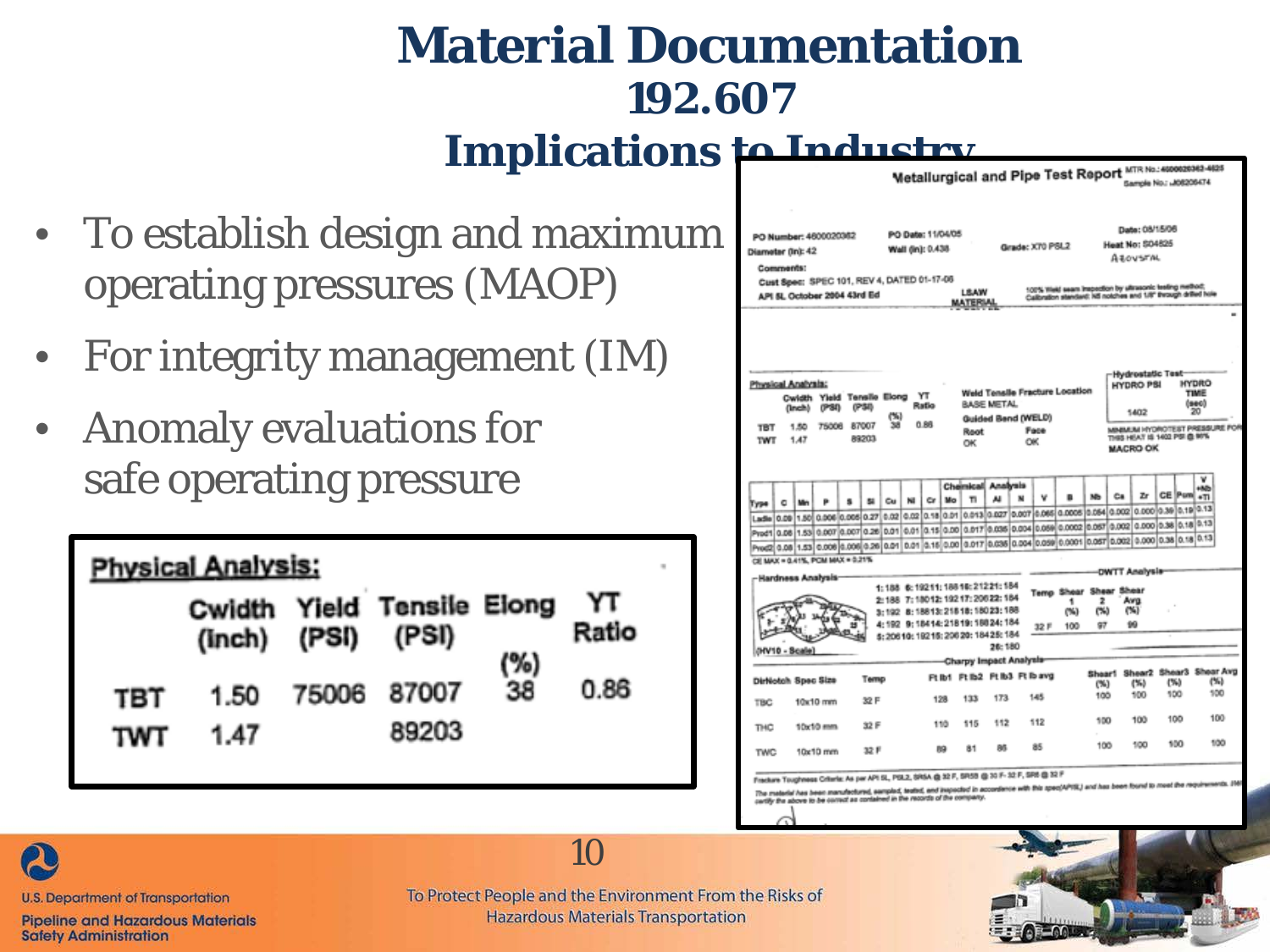In 2016, operators reported  $~1.500$  miles of pipe in HCAs and Class 3 & 4 locations had inadequate records to confirm MAOP (11% of  $\sim$ 40,000 miles)

| Location          | <b>Miles with</b><br><b>Incomplete Records</b> | <b>Total HCA</b><br>$+ Class 3 & 4 (Miles)$ |
|-------------------|------------------------------------------------|---------------------------------------------|
| <b>HCAs</b>       | $2,144(11\%)$                                  | 20,374                                      |
| Class 3 (non-HCA) | 2,372(12%)                                     | 19,648                                      |
| Class 4 (non-HCA) | 19(9%)                                         | 202                                         |
| Total             | $4,535(11\%)$                                  | 40,224                                      |



**U.S. Department of Transportation** 

**Pipeline and Hazardous Materials Safety Administration**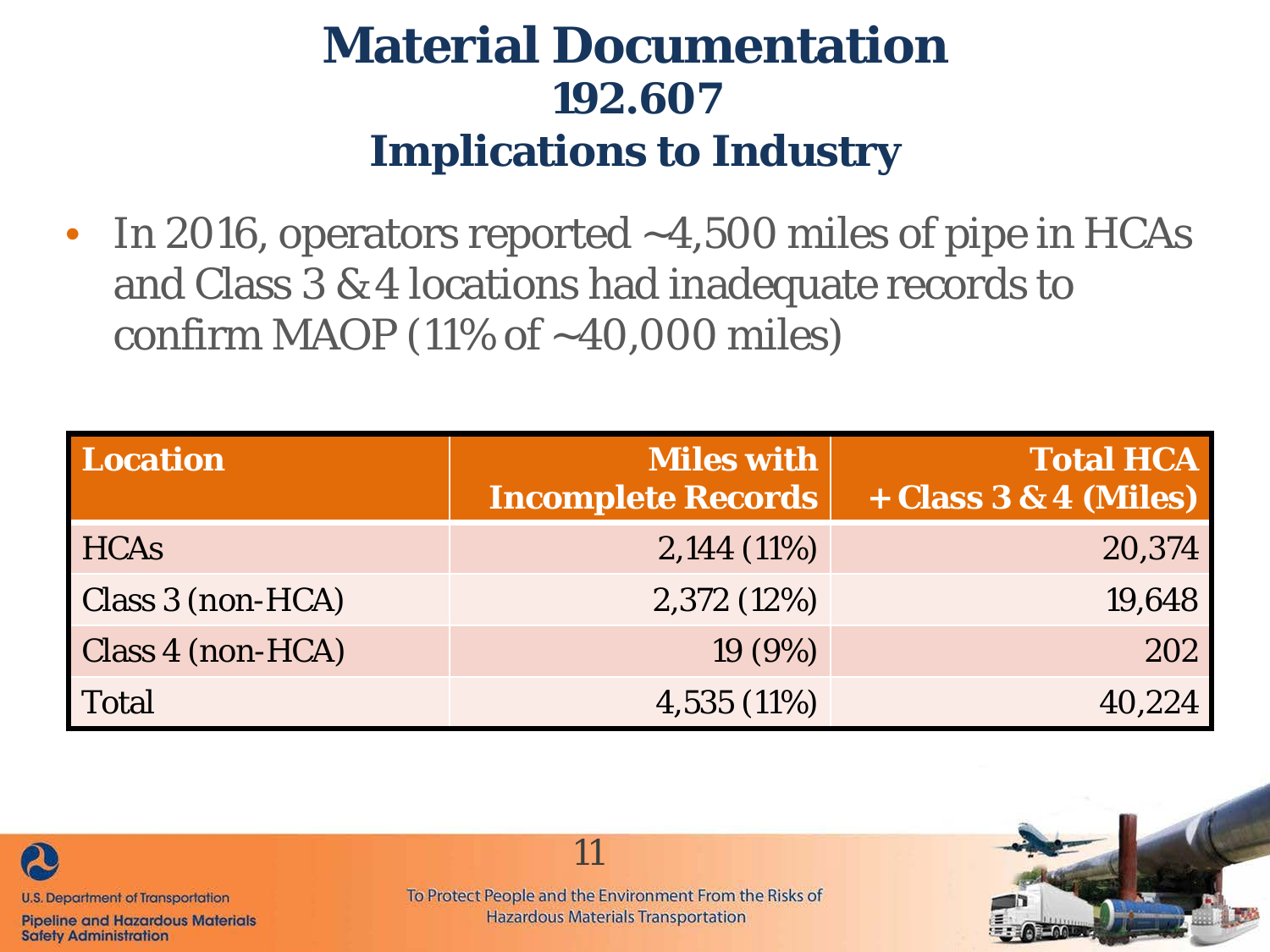#### **Incomplete Records 192.619(c) Grandfathered Pipe 2016 Operator Annual Report Data**

| <b>Location</b>   | <b>Grandfathered Miles w/</b><br><b>Incomplete Records</b> | <b>Total</b><br>Grandfathered<br>(Miles) |
|-------------------|------------------------------------------------------------|------------------------------------------|
| Class 1 (HCA)     | 19 (22%)                                                   | 87                                       |
| Class 1 (non-HCA) | [data not collected]                                       | 37,764                                   |
| Class 2 (HCA)     | 15 (28%)                                                   | 54                                       |
| Class 2 (non-HCA) | [data not collected]                                       | 2,592                                    |
| Class 3 (HCA)     | 475 (31%)                                                  | 1,512                                    |
| Class 3 (non-HCA) | 607 (30%)                                                  | 2,041                                    |
| Class 4 (HCA)     | 5(45%)                                                     | 11                                       |
| Class 4 (non-HCA) | 18 (95%)                                                   | 19                                       |
| <b>Total</b>      | 1,139(2.5%)<br>(Total addressed per 2011 Act §23)          | 44,080                                   |



**U.S. Department of Transportation** 

**Pipeline and Hazardous Materials Safety Administration** 

#### 12

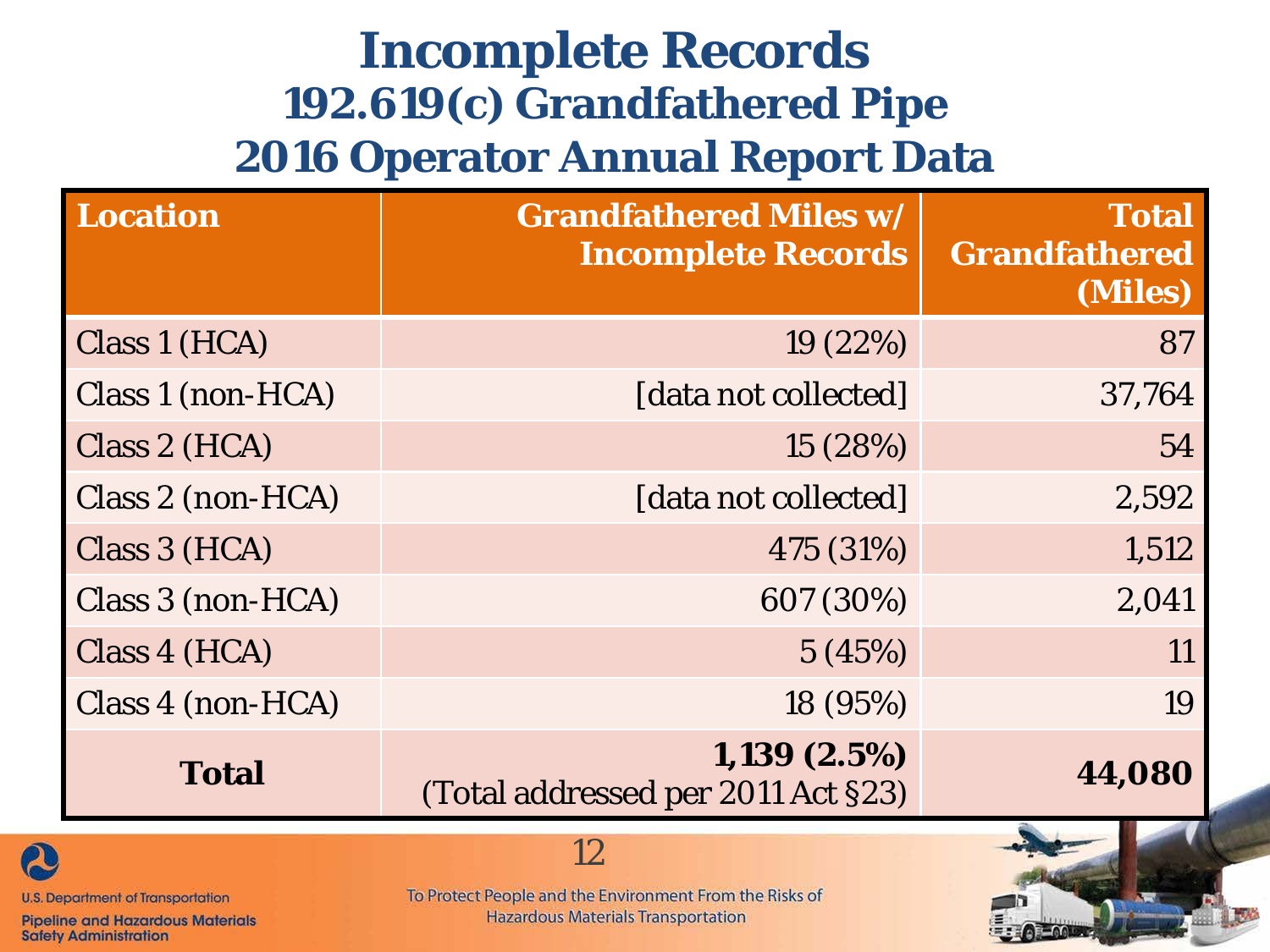- For segments without such records, Congress also mandated (2011 Act, Section 23) that PHMSA
	- Require the operator to reconfirm a maximum allowable operating pressure as expeditiously as economically feasible; and
	- Determine what actions are appropriate for the pipeline owner or operator to take to maintain safety until a maximum allowable operating pressure is confirmed.



**Safety Administration** 

13

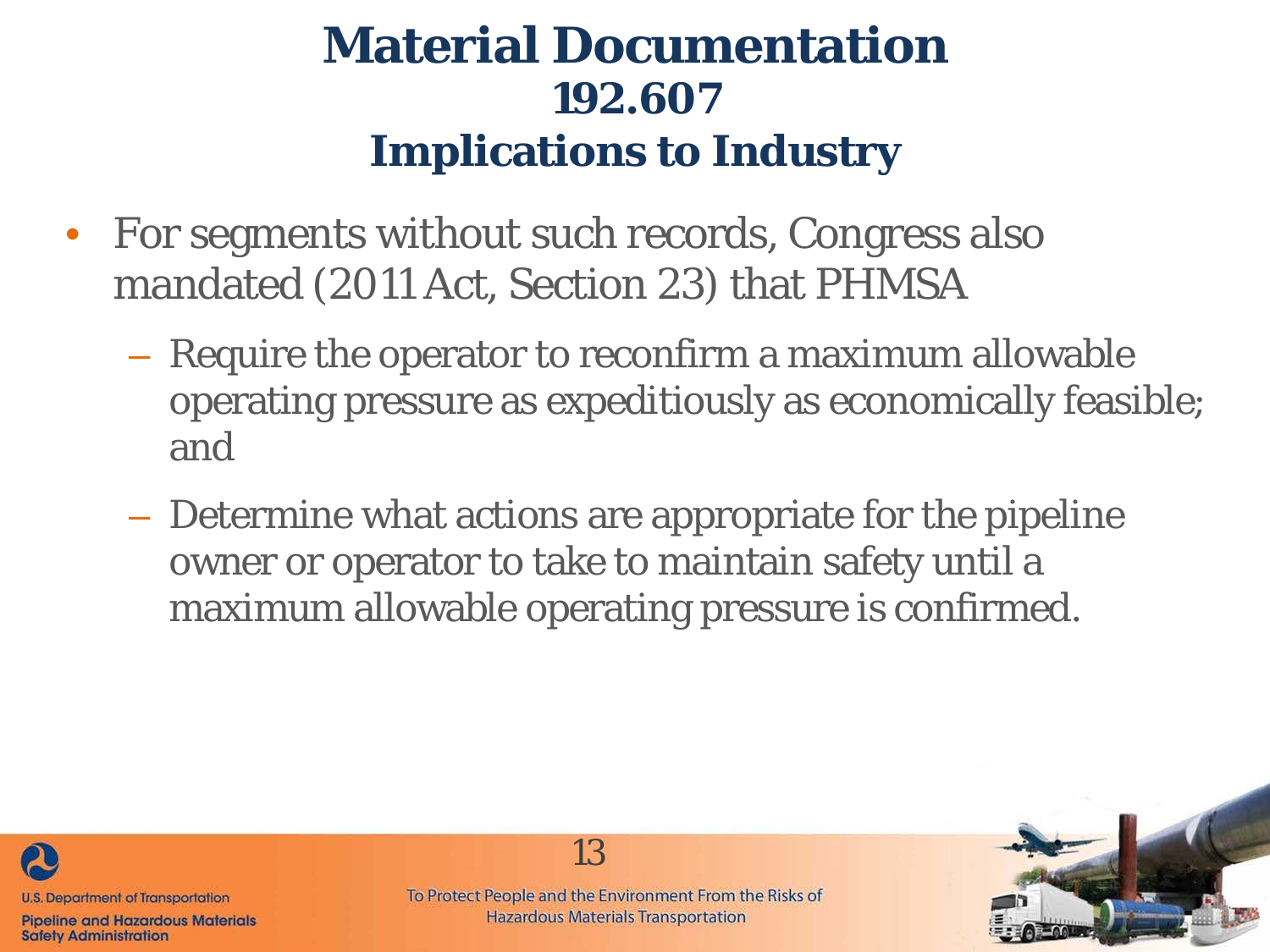- In addition, Congress (as well as NTSB in its report on the San Bruno accident) included other mandates and recommendations that have significant implications to the issue of missing records to substantiate MAOP
	- *PSA of 2011 - § 23(a) 60139(d) mandate "Testing Regulations"* - pressure testing or alternative equivalent means such as ILI program for all Gas Transmission pipe (Class 3, 4 and all HCAs) not previously tested;
	- *NTSB P-11-14 "Delete Grandfather Clause"* recommends all grandfathered pipe be pressure tested, including a "spike" test for HCA and non-HCA segments
	- *NTSB P-11-15 "Seam Stability"* recommends pressure test to 1.25 x MAOP before treating latent manufacturing and construction defects as "stable" for all pipe, both HCA and non-HCA segments





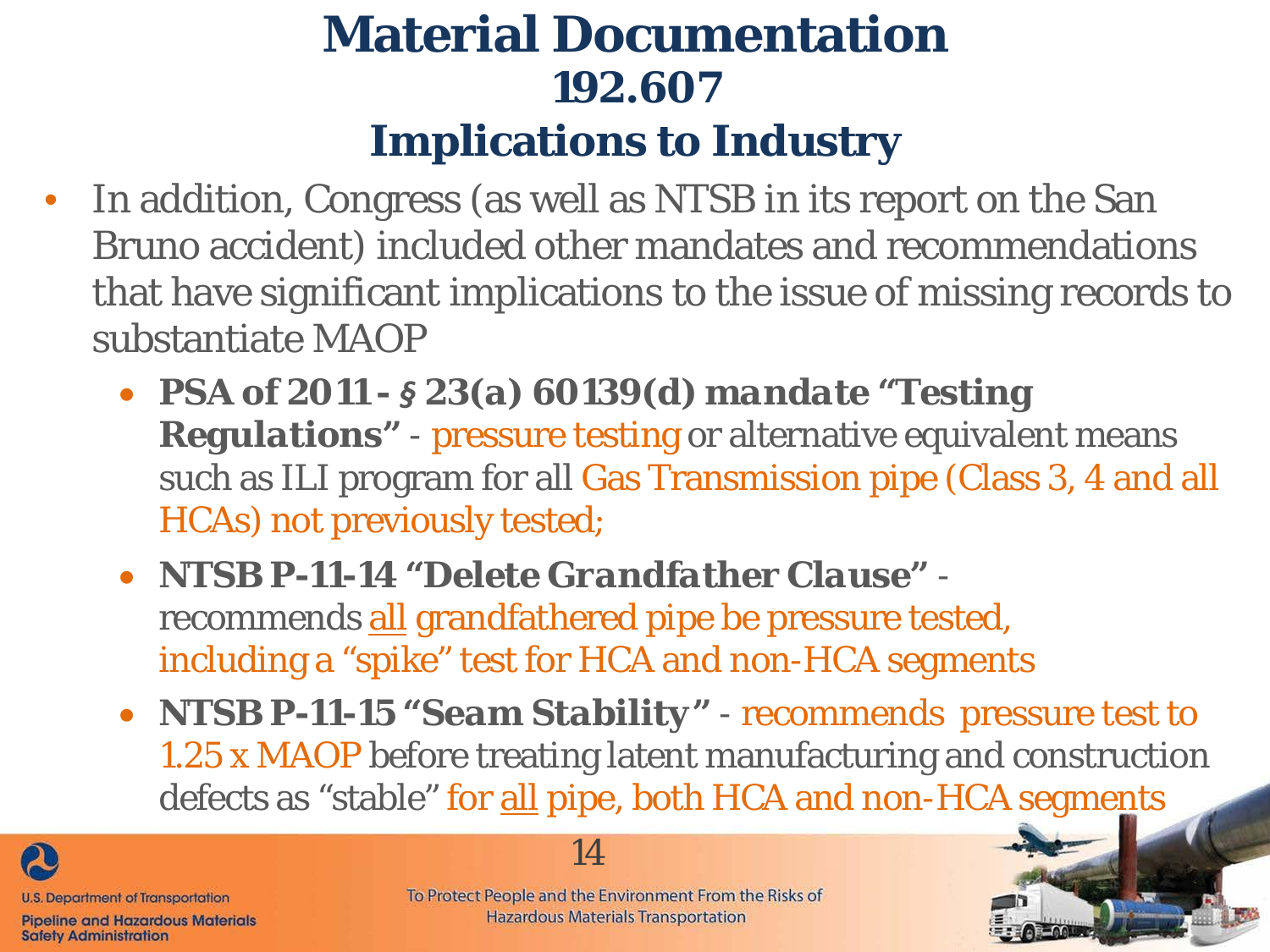#### **Material Documentation 192.607 Alternatives PHMSA Considered**

- A "no action" alternative is not feasible
	- Congress has mandated action that is now law
	- Actions required by existing regulations (49 CFR 192.107) to establish material properties for unknown pipe segments would be prohibitively expensive.
		- Alternatively, operators would have to assume a lower pipe yield strength of 24,000 psi.



**Safety Administration**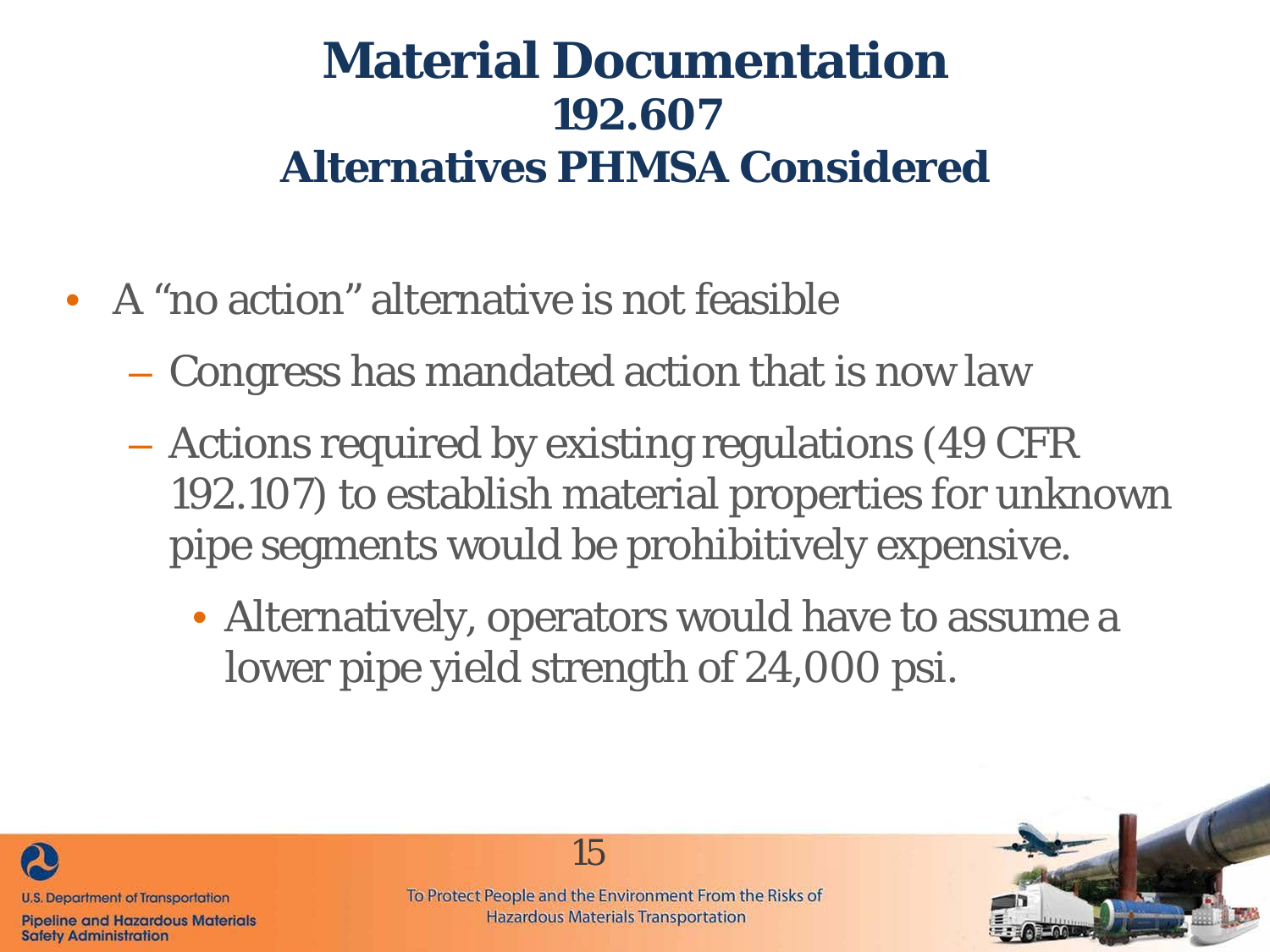#### **Material Documentation 192.607 Alternatives PHMSA Considered (cont.)**

- Cutting out pipe samples for testing is prohibitively expensive
- Simply pressure testing the pipe does not address missing records needed for reasons other than establishing MAOP, such as integrity evaluations
	- Information needed for analyzing/prioritizing defects for repair, etc.
- All pipe segments (HCA and non-HCA) are currently subject to repair requirements, which require material properties to be known.



16

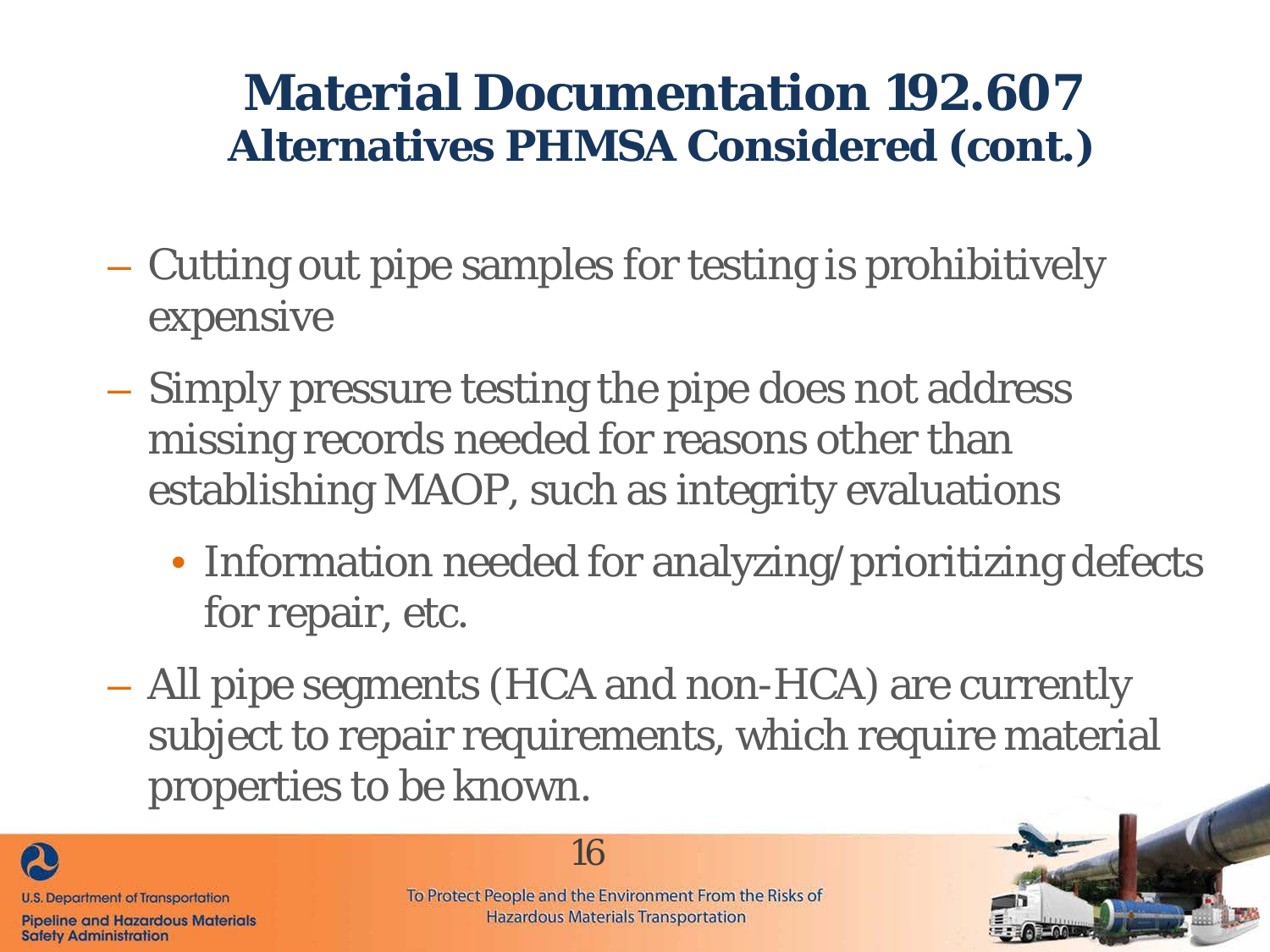#### **Proposed Rule to Re-establish Material Properties**

- PHMSA proposed a process that is based on an *opportunistic* sampling approach
	- *No mandatory excavation solely for verification of pipe material properties would be required*
	- Verify material properties *as opportunities present themselves during the course of normal operations and maintenance*, such as excavations for evaluation or repair of anomalies or defects
	- Allow non-destructive testing to verify material properties where feasible
	- Operator could elect destructive testing per existing code (e.g., if the segment is being replaced anyway)
	- Components such as valves, flanges, and fabrications could be verified by code stamp and other markings





**Hazardous Materials Transportation** 

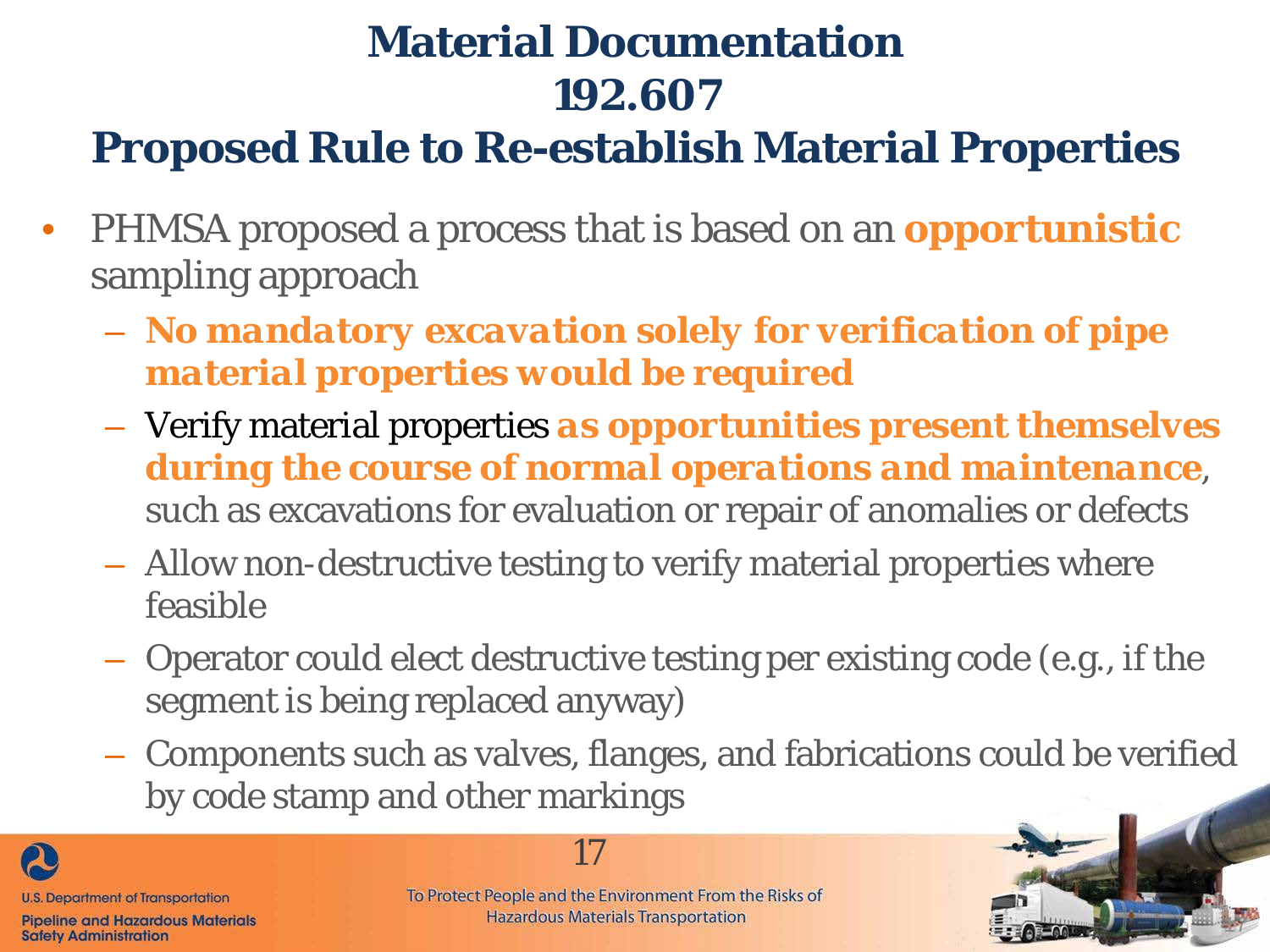#### **Material Documentation 192.607 Proposed Rule to Re-establish Material Properties (cont.)**

- **PHMSA proposed a process that is based on an opportunistic sampling approach:**
	- Over time operators will gain data and records to provide confidence in material properties (PHMSA did not propose a schedule or deadline for completion)
	- Use the results to extrapolate to other unknown segments
	- Discontinue the program after a specified number of segment properties had been verified

**U.S. Department of Transportation Pipeline and Hazardous Materials** 

**Safety Administration** 

18

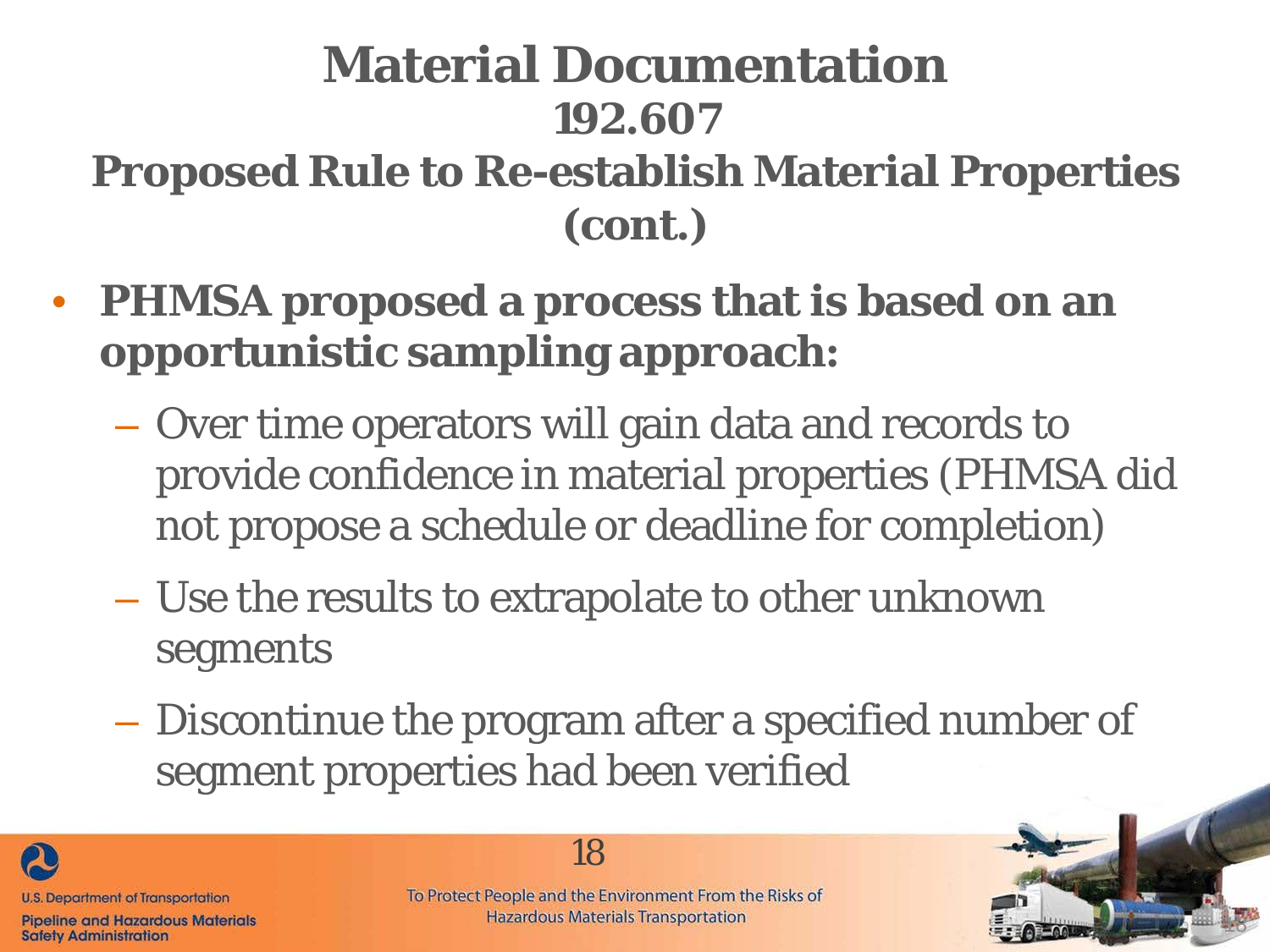#### **Material Documentation 192.607 (2004-2016 Operator Annual Report Data)**

| <b>Industry Repairs</b>                              | <b>HCA Repairs</b><br><b>13 Yr. Totals</b> | <b>HCA Repairs/Yr</b><br>(Average) | <b>2016 HCA</b><br>(Miles) |
|------------------------------------------------------|--------------------------------------------|------------------------------------|----------------------------|
| <b>Total HCA Repairs</b><br>$(2004 - 2016)$          | 10,486                                     | 807/yr. (all operators)            | 20,374                     |
| Top 2 operators with<br><b>HCA</b> repairs           | 1,441 (14%)                                | 55/yr/operator                     | 438 (2%)                   |
| Top 15 operators by HCA<br><b>Mileage</b>            | 3,485 (34%)                                | 18/yr/operator                     | 9,162(45%)                 |
| Top 15 operators by HCA<br>repairs                   | 5,293 (51%)                                | 27/yr/operator                     | 4,184 (20%)                |
| <b>Operators with few</b><br>repairs (178 operators) | 5,033 (49%)                                | 2/yr/operator                      | 14,368 (70%)               |

**2016 Annual Report data indicates 1,034 gas transmission operators with OpIDs.** 

Prior to 2010, HCA miles and repairs were reported per ASME B31.8s GT IM information collection. As of 2010, this data is included in GT Annual Reports.

**U.S. Department of Transportation** 

**Pipeline and Hazardous Materials Safety Administration** 

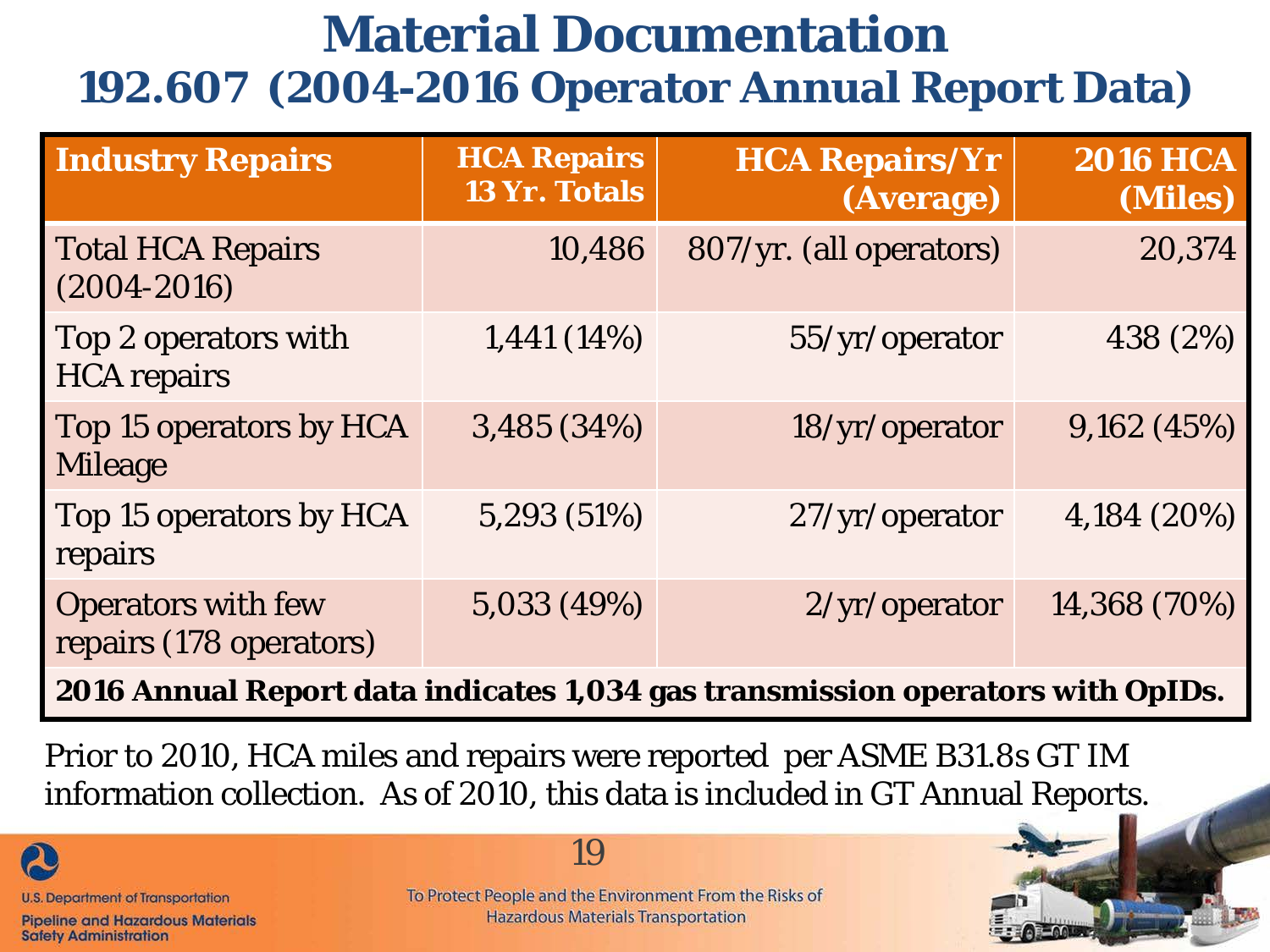#### **Material Documentation 192.607 Minimum Required Parameters**

- PHMSA considered the minimum material properties that must be known to establish MAOP, and to operate and maintain the pipeline to assure operating pressure stays within the MAOP limits
- Pipe segments for which 192.607 does not apply would continue to be subject to existing rule requirements to establish unknown material properties



**Safety Administration** 

20

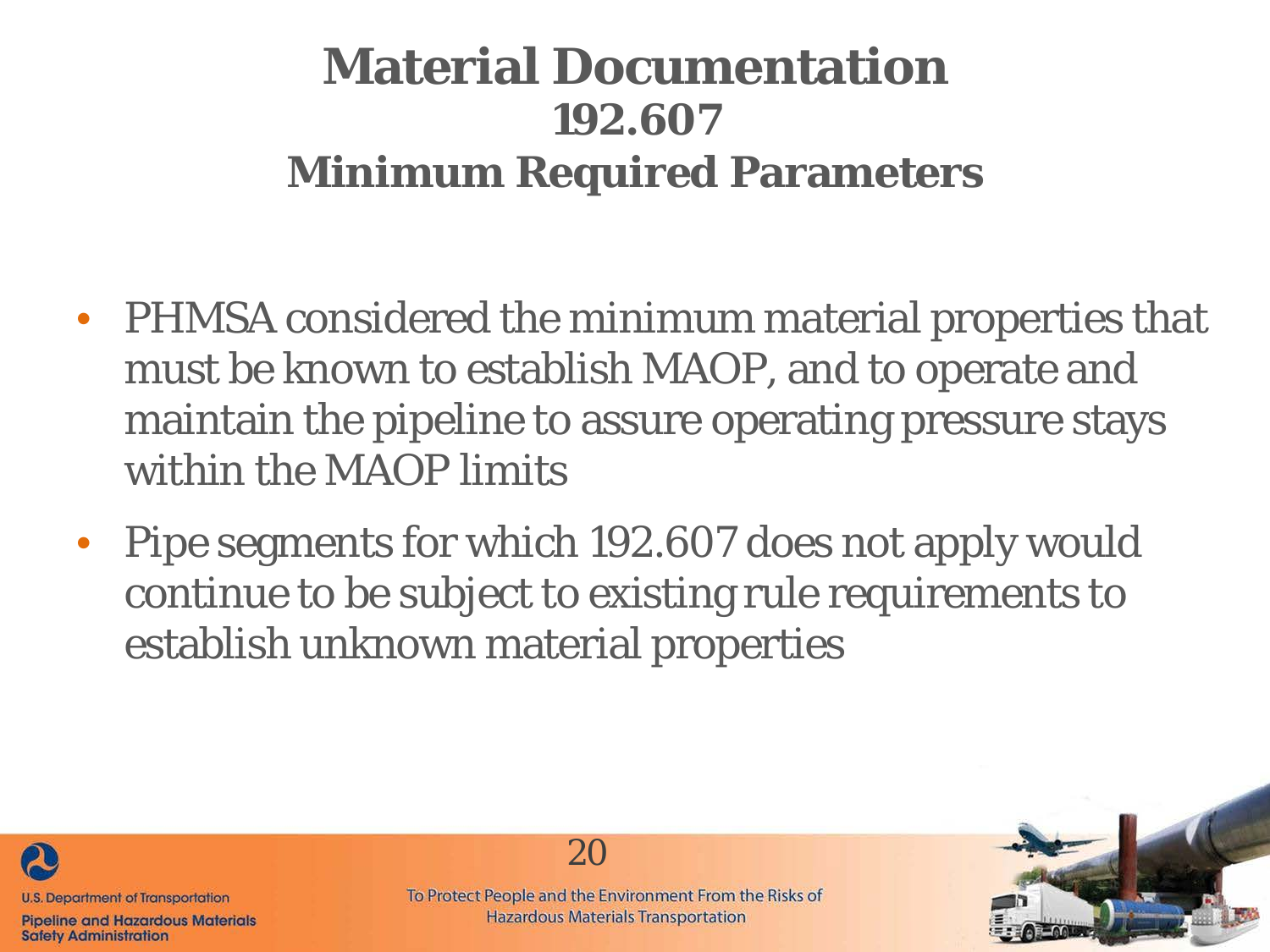#### **Minimum Required Parameters (cont.)**

- The minimum material properties are:
	- Diameter, wall thickness, yield strength, & tensile strength
		- Design Pressure (192.105),
		- MAOP determination (192.619(a))
		- Safe operating pressure of pipe with defects (192.933)
	- Ultimate tensile strength (See API 5L requirements, which requires reporting of UTS)
		- Required by ASME B31G equations (IBR- approved for §§192.485(c) and 192.933(a)) for calculating failure pressure and safe operating pressure.
		- Material loss equations for safe pressure determination require yield strength and flow stresses that are below the tensile strength.





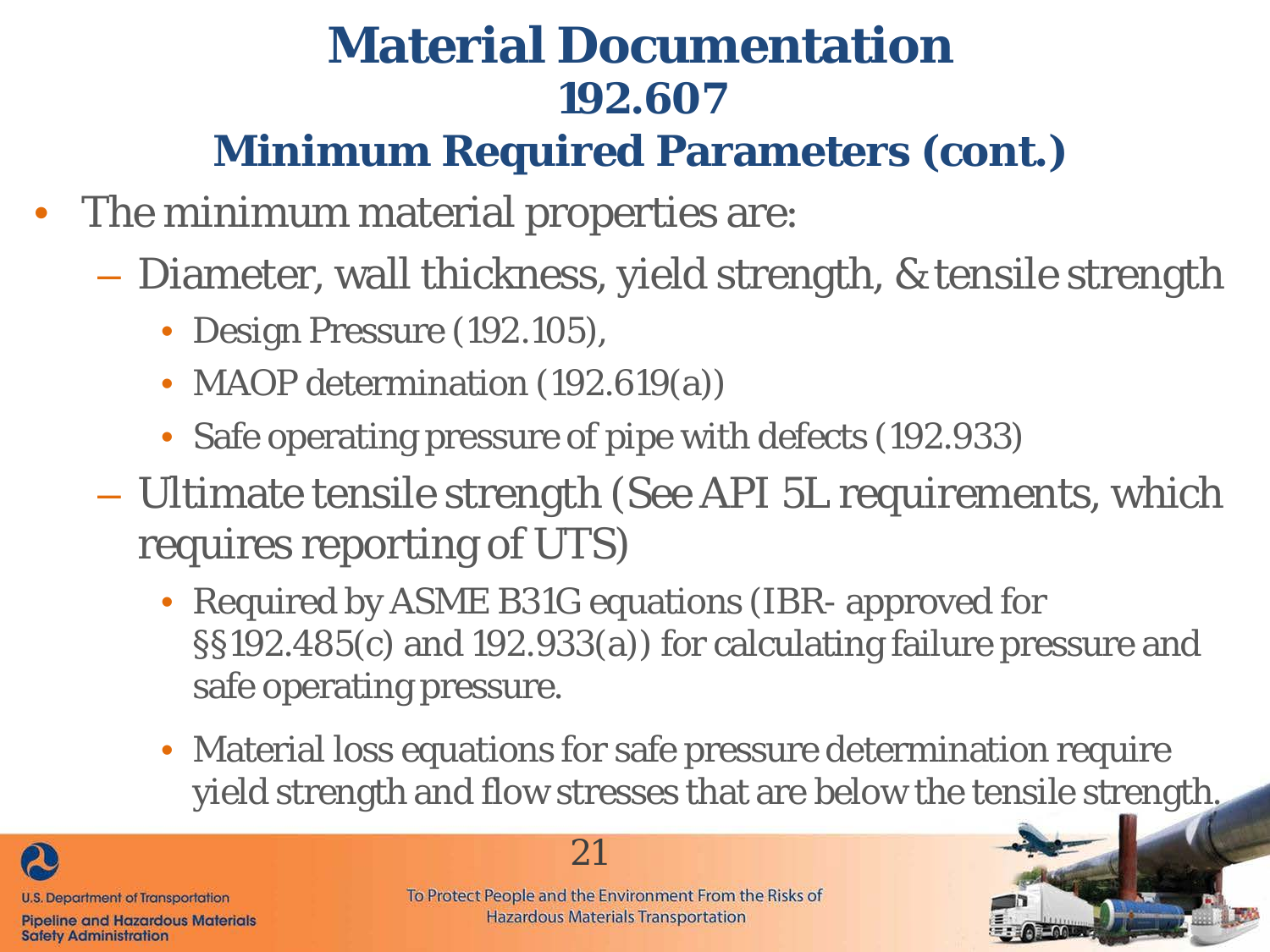#### **Material Documentation 192.607 API 5L Specification (IBR Part 192)**

|                              |                             | Pipe body of seamless and welded pipes |                                  | Weld seam of EW,<br><b>SAW and COW pipes</b> |
|------------------------------|-----------------------------|----------------------------------------|----------------------------------|----------------------------------------------|
| Pipe grade                   | Yield strength <sup>a</sup> | Tensile strength <sup>a</sup>          | <b>Elongation</b><br>$A_{\rm f}$ | Tensile strength <b>b</b>                    |
|                              | $R_{\rm t0,5}$              | $R_{\rm m}$                            |                                  | $R_{\rm m}$                                  |
|                              | MPa (psi)                   | MPa (psi)                              | $\frac{0}{0}$                    | MPa (psi)                                    |
|                              | minimum                     | minimum                                | minimum                          | minimum                                      |
| L175 or A25                  | 175 (25 400)                | 310 (45 000)                           | c                                | 310 (45 000)                                 |
| L175P or A25P                | 175 (25 400)                | 310 (45 000)                           | c                                | 310 (45 000)                                 |
| $L210$ or A                  | 210 (30 500)                | 335 (48 600)                           | c                                | 335 (48 600)                                 |
| L245R or BR<br>$L245$ or B   | 245 (35 500)                | 415 (60 200)                           | c                                | 415 (60 200)                                 |
| L290R or X42R<br>L290 or X42 | 290 (42 100)                | 415 (60 200)                           | c                                | 415 (60 200)                                 |
| L320 or X46                  | 320 (46 400)                | 435 (63 100)                           | c                                | 435 (63 100)                                 |
| 1.360 or X52                 | 360(52,200)                 | 460 (66 700)                           | c                                | 460 (66 700)                                 |



**U.S. Department of Transportation** 

**Pipeline and Hazardous Materials Safety Administration** 

To Protect People and the Environment From the Risks of **Hazardous Materials Transportation** 

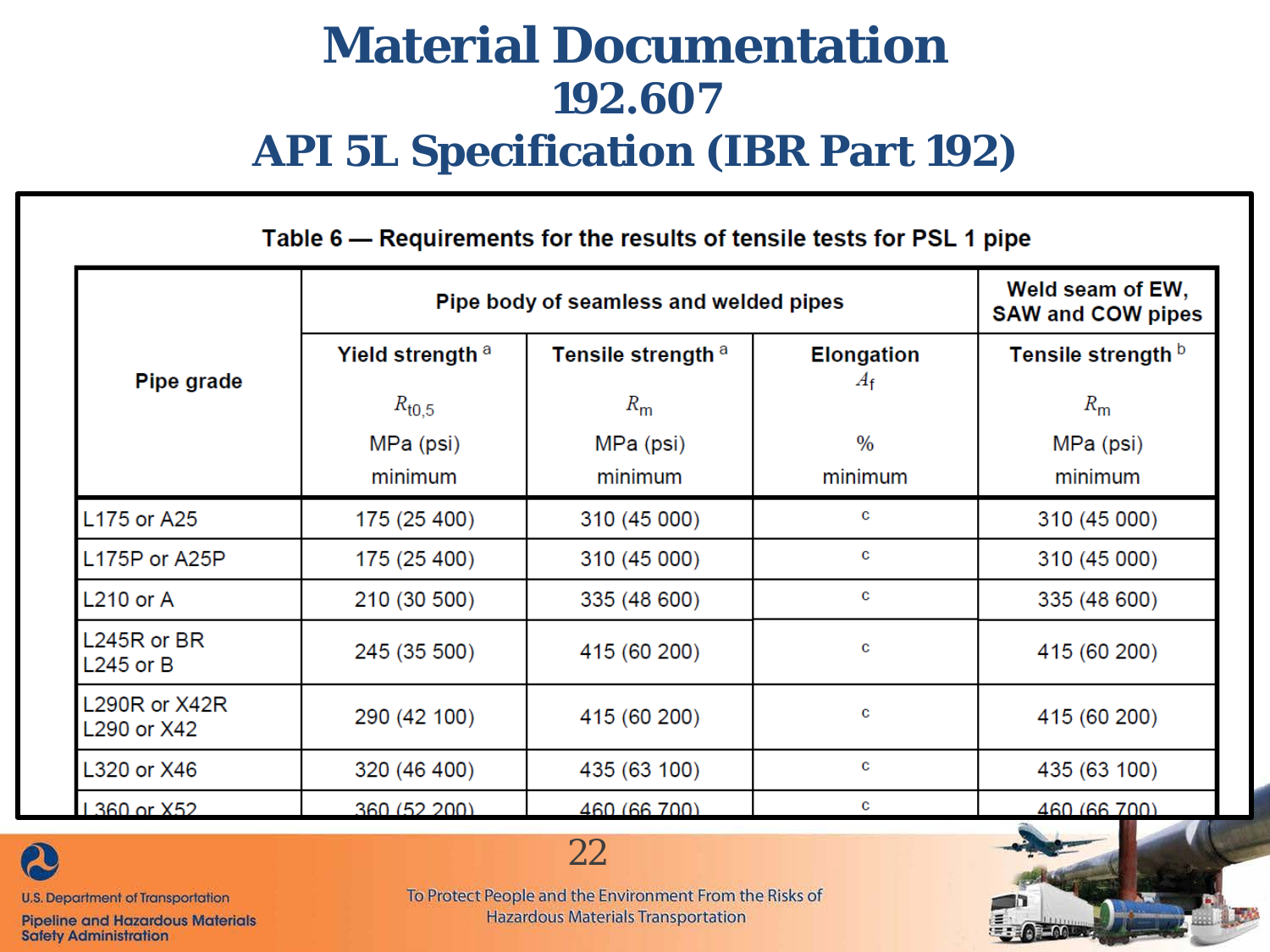#### **Minimum Required Parameters (cont.)**

- Charpy v-notch toughness (only where required for failure pressure and crack growth analysis)
- Chemical properties (welding per Subpart E)
- Seam type (IMP threat analysis per 192.917, pressure testing requirements per proposed 192.624) [Note: this was a key piece of erroneous information that contributed to San Bruno accident.]
- Coating type (IMP threat analysis per 192.917)
- Test for the presence of stress corrosion cracking, seam cracking, or selective seam weld corrosion





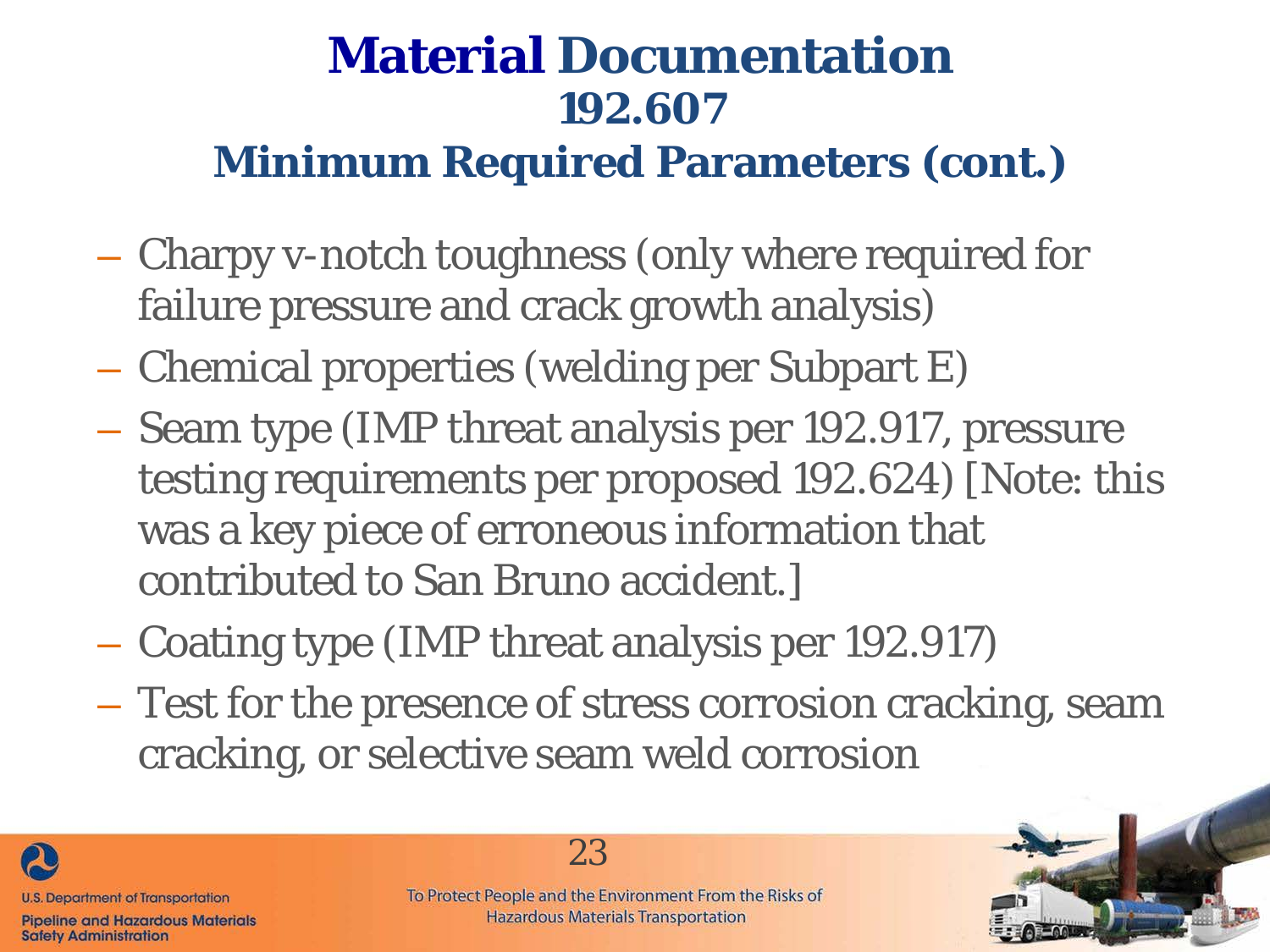#### **Material Documentation 192.607 API 5L Specification (IBR Part 192)**

|                             | Table 5 — Chemical composition for PSL 2 pipe with $t \le 25.0$ mm (0.984 in) |                                                                  |                   |       |       |      |           |      |              |                   |                   |  |  |
|-----------------------------|-------------------------------------------------------------------------------|------------------------------------------------------------------|-------------------|-------|-------|------|-----------|------|--------------|-------------------|-------------------|--|--|
| Steel grade<br>(Steel name) |                                                                               | Mass fraction, based upon heat and product analyses<br>% maximum |                   |       |       |      |           |      |              |                   |                   |  |  |
|                             | $\mathbf{c}^{\, \mathsf{b}}$                                                  | Si                                                               | Mn b              | P     | S     | ۷    | <b>Nb</b> | Τi   | <b>Other</b> | $CE_{\text{IIW}}$ | CE <sub>Pcm</sub> |  |  |
|                             | Seamless and welded pipes                                                     |                                                                  |                   |       |       |      |           |      |              |                   |                   |  |  |
| L245R or BR                 | 0,24                                                                          | 0,40                                                             | 1,20              | 0,025 | 0,015 | c    | c         | 0,04 | е            | 0,43              | 0,25              |  |  |
| L290R or X42R               | 0,24                                                                          | 0,40                                                             | 1,20              | 0,025 | 0,015 | 0,06 | 0,05      | 0,04 | e            | 0,43              | 0,25              |  |  |
| L245N or BN                 | 0,24                                                                          | 0,40                                                             | 1,20              | 0,025 | 0,015 | c    | c         | 0,04 | e            | 0,43              | 0,25              |  |  |
| <b>L290N or X42N</b>        | 0,24                                                                          | 0,40                                                             | 1,20              | 0,025 | 0,015 | 0,06 | 0,05      | 0,04 | е            | 0,43              | 0,25              |  |  |
| L320N or X46N               | 0,24                                                                          | 0,40                                                             | 1,40              | 0,025 | 0,015 | 0,07 | 0,05      | 0,04 | d,e          | 0,43              | 0,25              |  |  |
| L360N or X52N               | 0,24                                                                          | 0,45                                                             | 1,40              | 0,025 | 0,015 | 0,10 | 0,05      | 0,04 | d,e          | 0,43              | 0,25              |  |  |
| <b>1390N or YEAN</b>        | 0.24                                                                          | 0.45                                                             | $1 \overline{40}$ | 0.025 | 0.015 | 0.10 | 0.05      | 0.04 | d,e          | 0.43              | 0.25              |  |  |



**U.S. Department of Transportation** 

**Pipeline and Hazardous Materials Safety Administration** 

To Protect People and the Environment From the Risks of **Hazardous Materials Transportation** 

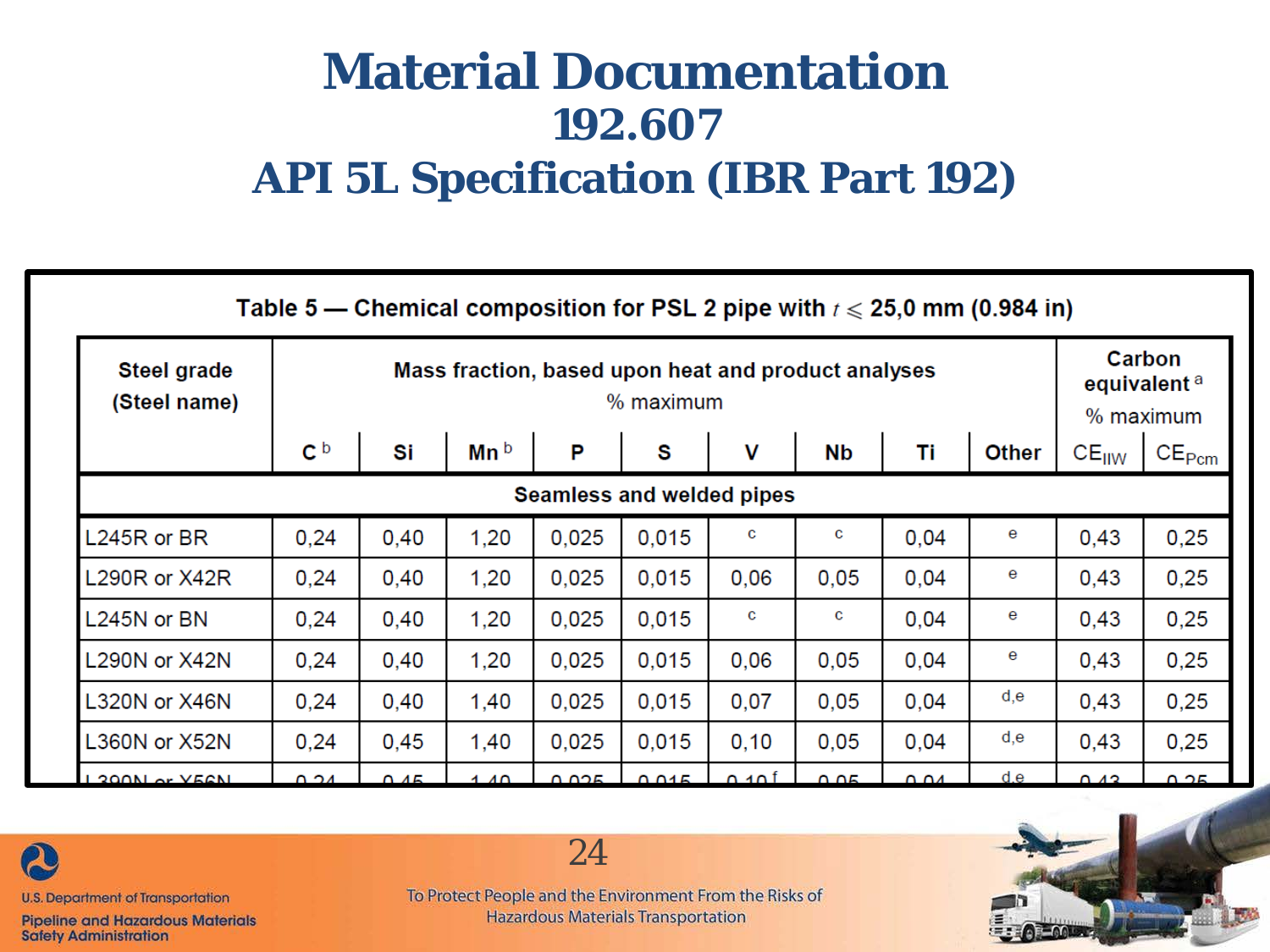# **Pipe Properties Test Example Non-destructive Test Results**

|                |                    | <b>Yield Strength</b> | <b>Tensile Strength</b> |        |  |  |
|----------------|--------------------|-----------------------|-------------------------|--------|--|--|
|                | Scan 2             | Scan 3                | Scan 2                  | Scan 3 |  |  |
|                | 72.77              | 75.78                 | 94.05                   | 94.50  |  |  |
| 2              | 73.54              | 74.38                 | 96.55                   | 96.15  |  |  |
| 3              | 72.66              | 71.91                 | 99.14                   | 97.87  |  |  |
| 4              | 70.96              | 76.43                 | 95.12                   | 94.83  |  |  |
| $\overline{5}$ | 76.24              | 71.39                 | 96.09                   | 100.78 |  |  |
| Avg            | 73.23              | 73.98                 | 96.19                   | 96.88  |  |  |
|                | <b>Overall AVG</b> | 73.61                 | 96.54                   |        |  |  |

#### **Yield Strength and Tensile Strength – Tests**

**Grade: X-70**

|               |   | c      | Sí     | Mn    | ٧       | Ti     | Nb     | s       | P       | CE     |
|---------------|---|--------|--------|-------|---------|--------|--------|---------|---------|--------|
|               |   | 0.0719 | 0.3395 | 1.57  | 0.00268 | 0.015  | 0.037  | 0.00238 | 0.00743 | 0.3492 |
|               | 2 | 0.0739 | 0.3375 | 1.608 | 0.00259 | 0.015  | 0.0379 | 0.00426 | 0.0101  | 0.3577 |
|               |   | 0.0752 | 0.3475 | 1.626 | 0.00233 | 0.0158 | 0.039  | 0.0057  | 0.012   | 0.3629 |
|               | 4 | 0.0733 | 0.3407 | 1.62  | 0.00253 | 0.0154 | 0.0376 | 0.00615 | 0.0129  | 0.3601 |
|               | 5 | 0.0734 | 0.3357 | 1.618 | 0.00276 | 0.0152 | 0.0381 | 0.00597 | 0.0129  | 0.3605 |
| AVG           |   | 0.074  | 0.340  | 1.608 | 0.003   | 0.015  | 0.038  | 0.005   | 0.011   | 0.358  |
| <b>ST DEV</b> |   | 0.001  | 0.004  | 0.020 | 0.000   | 0.000  | 0.001  | 0.001   | 0.002   | 0.005  |

#### **Pipe Chemistry Field Test Results**



**U.S. Department of Transportation** 

**Pipeline and Hazardous Materials Safety Administration** 

To Protect People and the Environment From the Risks of **Hazardous Materials Transportation** 

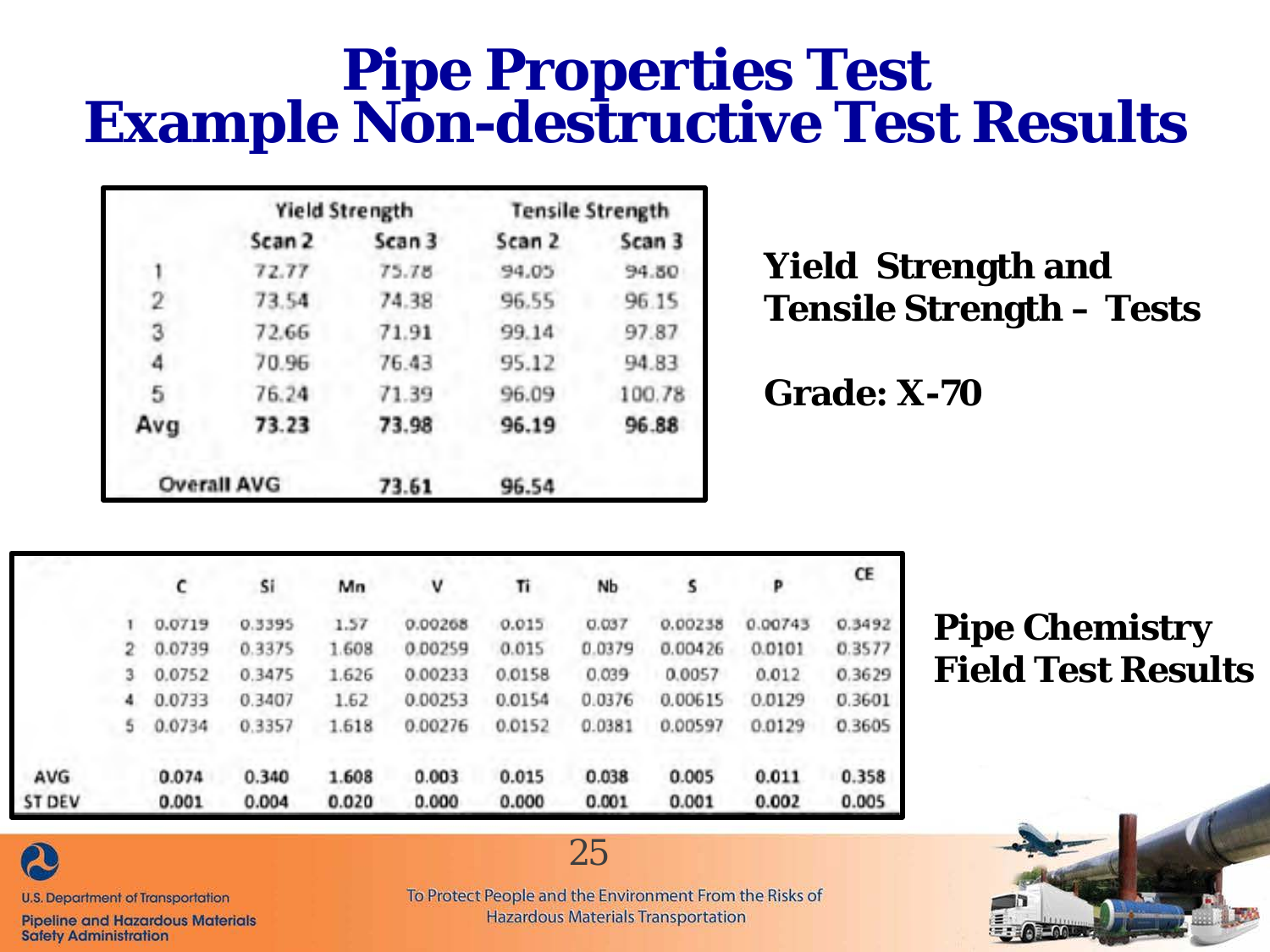#### **Material Documentation 192.607 Other Issues**

- PHMSA proposed to require operators establish sample populations based on similar or comparable pipe to address:
	- Vintage
	- Manufacturer
	- Type of Seam
	- Pipelines acquired from others
	- Segments of pipeline systems that have been replaced
	- Other reasons for variation in unknown pipe properties



26

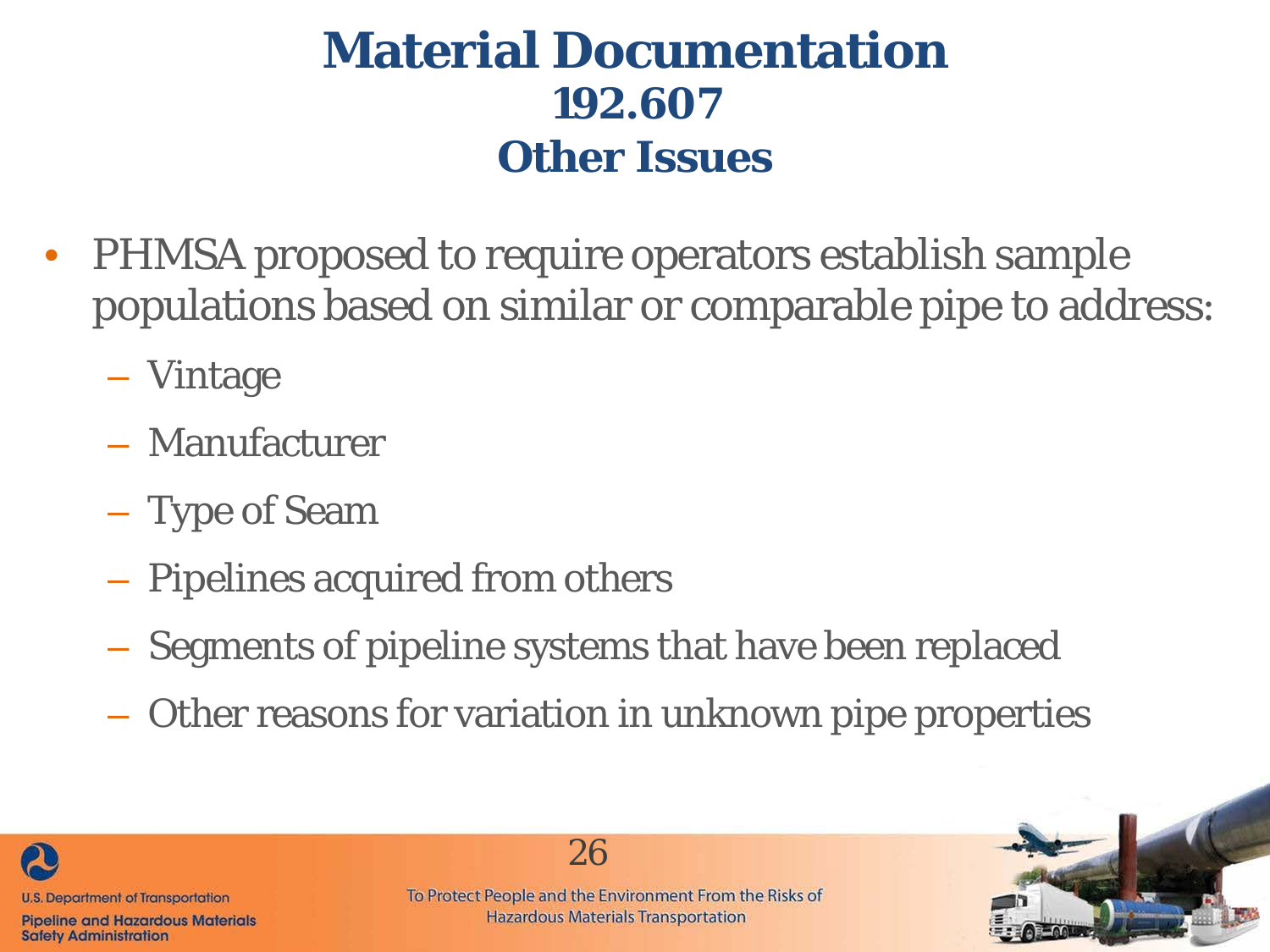#### • **Committee Comments:**

- Clarify that two separate activities drive the need for material documentation, which should be addressed separately
	- MAOP Reconfirmation for pipelines that do not have traceable, verifiable, and complete records supporting the current MAOP, including previouslyuntested pipe
		- Address data needed in 192.624
	- Application of Integrity Management principles
		- Material data/records needed to support anomaly response and remediation calculations

**U.S. Department of Transportation Pipeline and Hazardous Materials** 

**Safety Administration** 



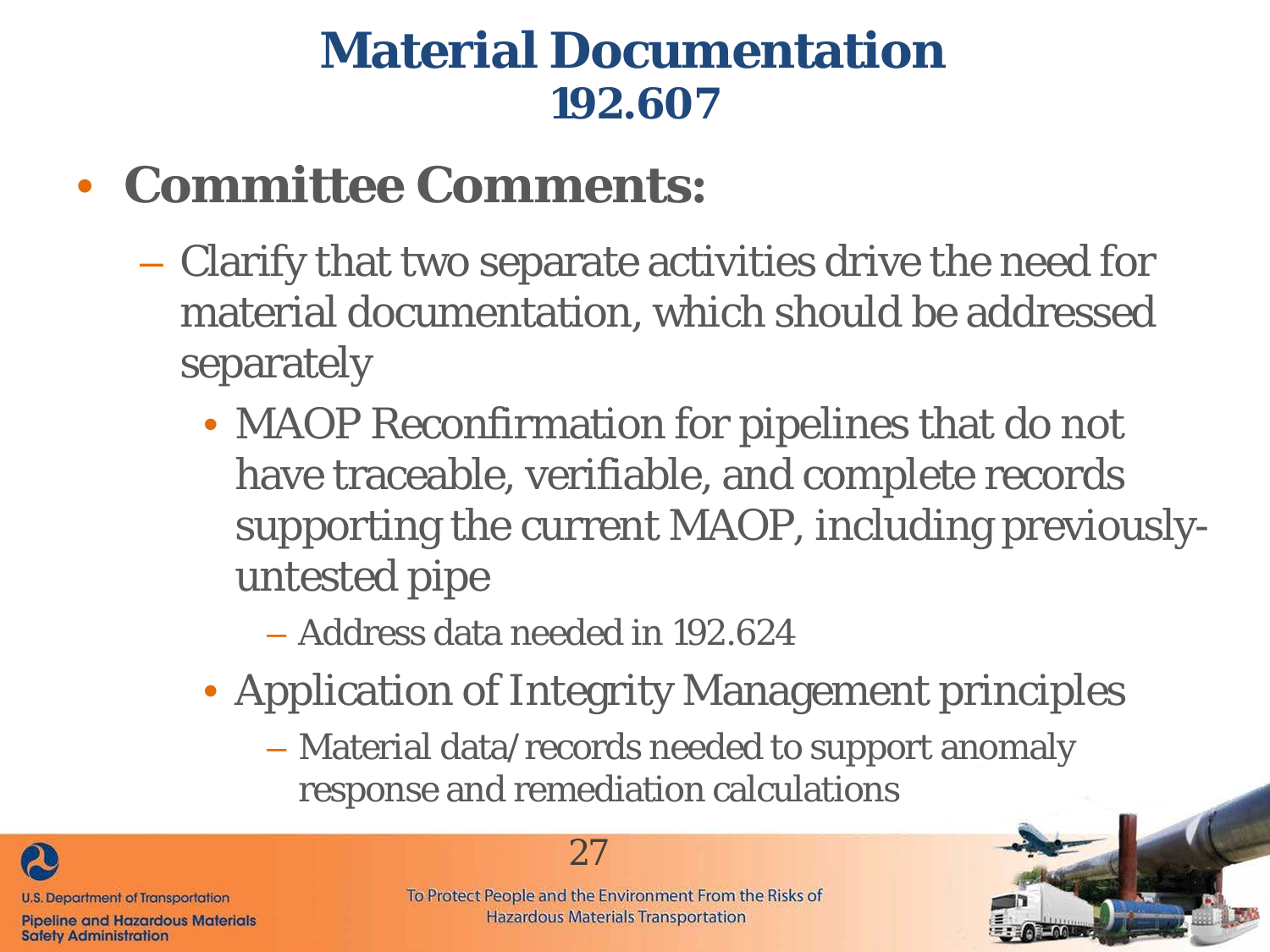- **Committee Comments:**
	- Committee was supportive of the opportunistic approach for verifying material properties
	- Industry commented to allow a statistical sampling plan developed by operators instead of specifying number of samples



**Pipeline and Hazardous Materials Safety Administration** 

To Protect People and the Environment From the Risks of **Hazardous Materials Transportation** 

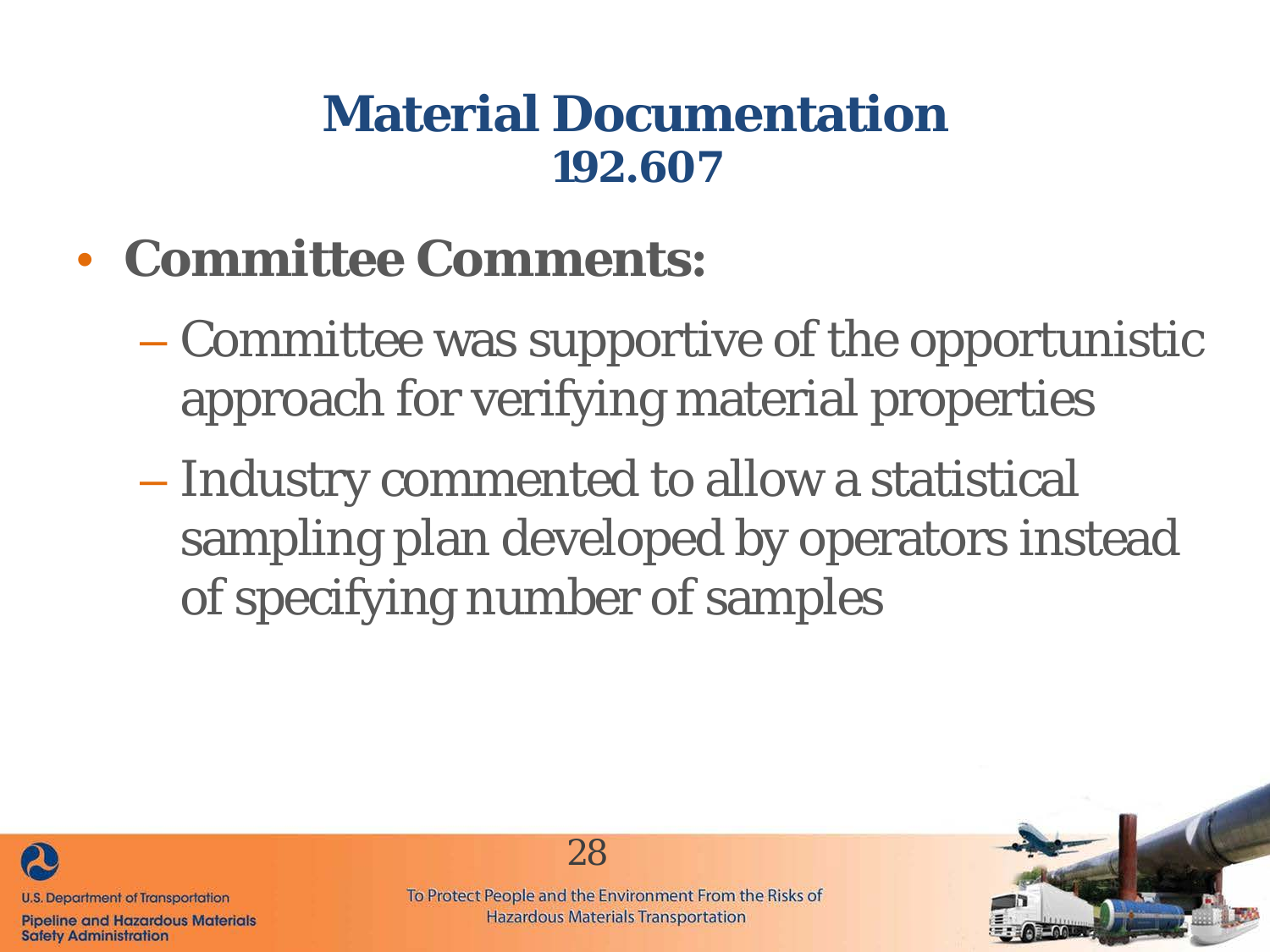- **Based on committee discussion, PHMSA suggests the committee consider:**
	- Revise proposed 192.607(a) to delete all applicability statements
	- 192.607 would be silent on when material verification is needed … it would simply provide the procedure for doing so, if and when required by 192.624 or other code sections
	- Allow the procedure in 192.607 to be used whenever required or allowed by other sections in Part 192 to address applicable missing records
		- "(a) Wherever required or allowed by this Part, operators must verify unknown material properties in accordance with this section."





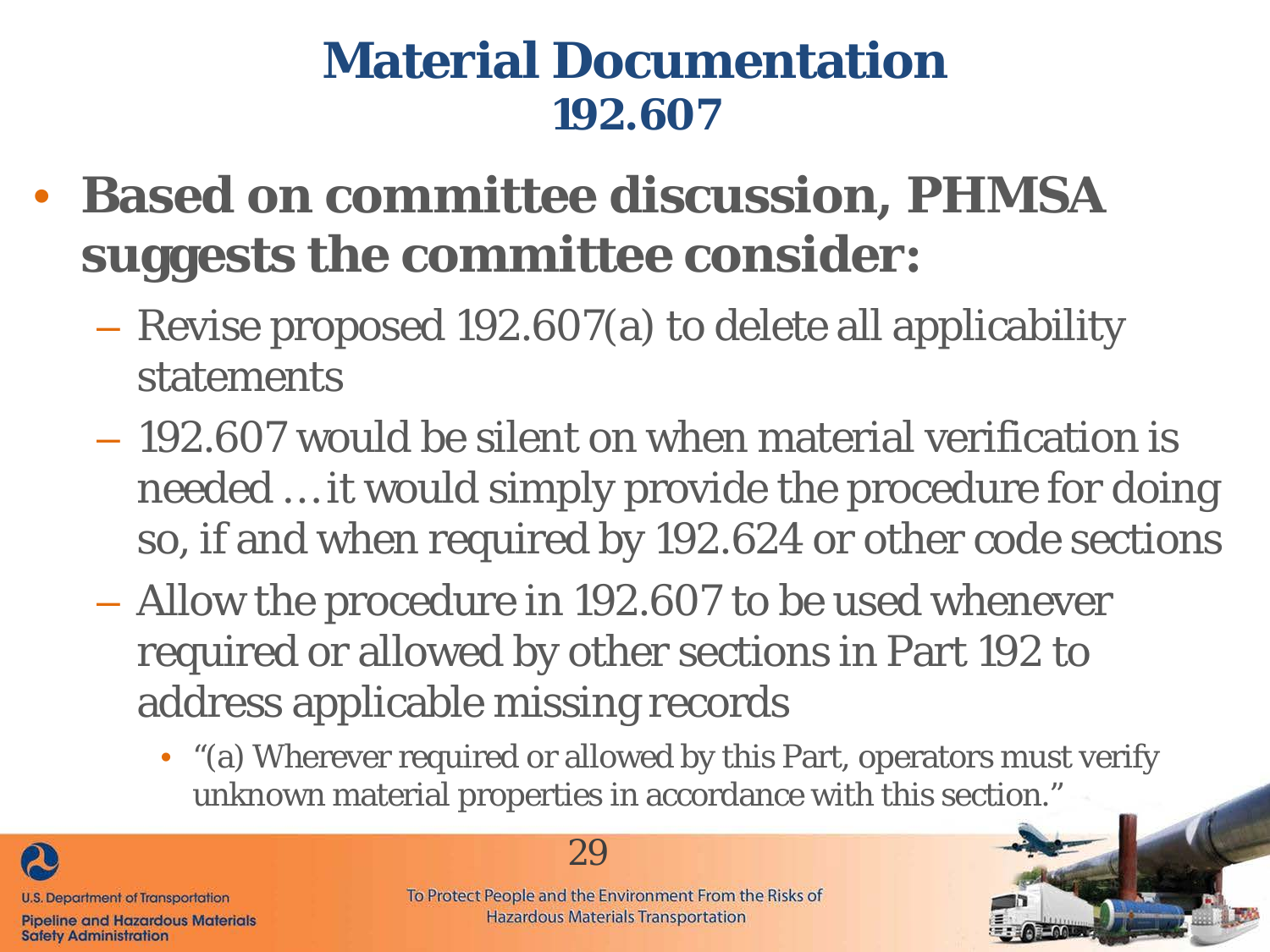- **Based on committee discussion, PHMSA suggests the committee consider:**
	- Revise proposed 192.607(c) to delete the minimum list of required attributes
	- 192.607(c) would be silent on the specific attributes that need to be verified … it would simply specify that operators must keep records for the attributes documented under 607(c).
	- Allow operators to use 192.607 to reverify any pipeline attributes as applicable, based on the specific driver or purpose needed, as required in other sections of Part 192.
		- (c) "Each operator must have and retain for the life of the pipeline traceable, verifiable, and complete records documenting all pipe properties (such as diameter, wall thickness, grade, yield strength, ultimate tensile strength, seam type, or pressure rating, etc.), established under this section."



**Safety Administration** 



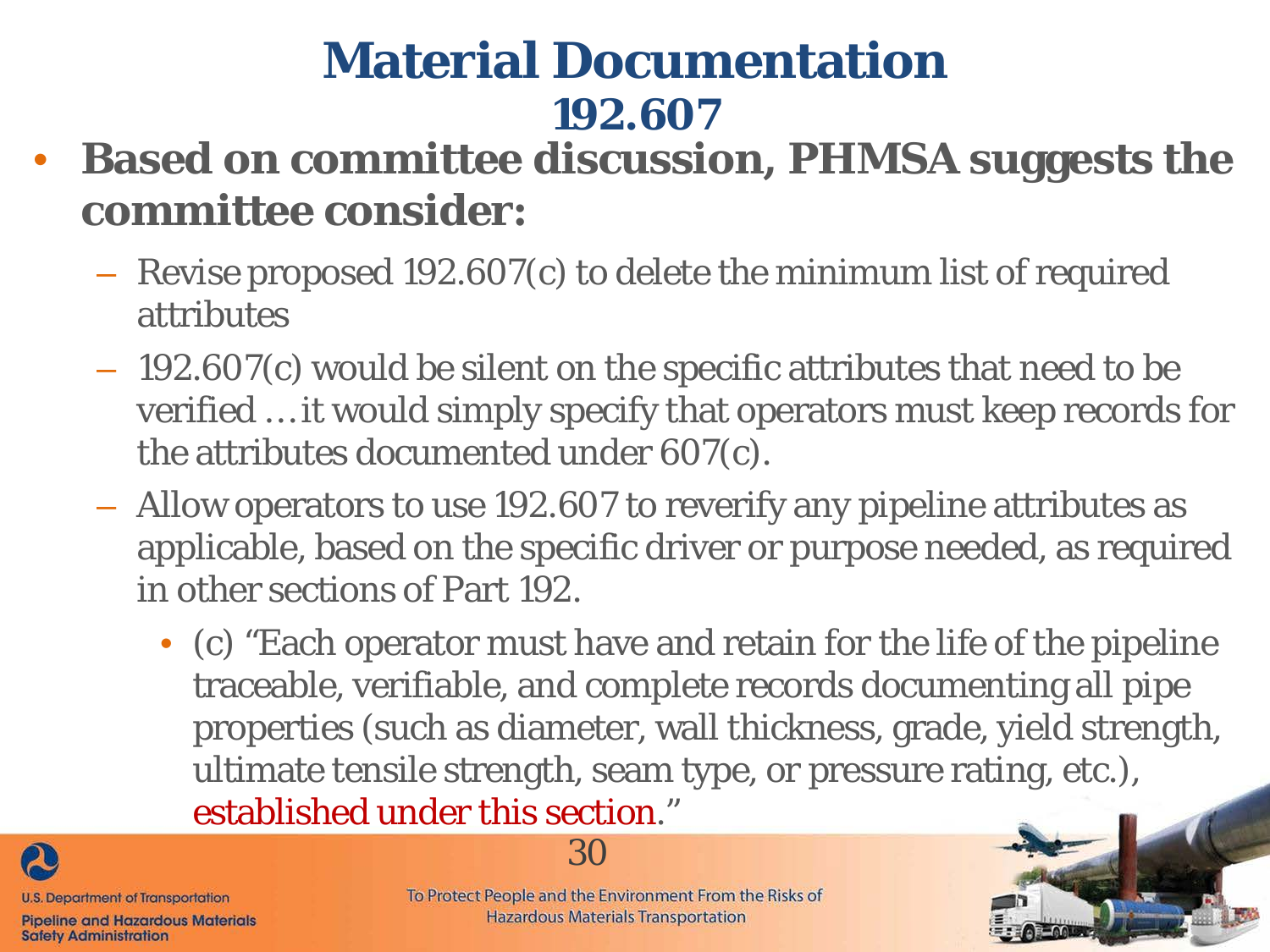- **Based on committee discussion, PHMSA suggests the committee consider:**
	- In the context of considering the proposed changes to paragraphs (a) and (c), consider retaining the procedure specified in paragraph (d).
		- Allowing each operator to establish its own undefined statistical basis would be too much discretion without assurance that a minimum standard was being met.
		- Retain opportunistic approach of obtaining material properties when excavations are performed for other repairs or other reasons, using a one-per-mile standard proposed by PHMSA.
		- Retain flexibility to use either non-destructive or destructive methods for property verification.
		- If operators desire to use their own statistical approach, they may submit a notification under 192.607(d)(6).
		- Reduce the notification timeframe from 180 days to 90 days to assure more timely review by PHMSA for objection/no objection.



**Safety Administration** 

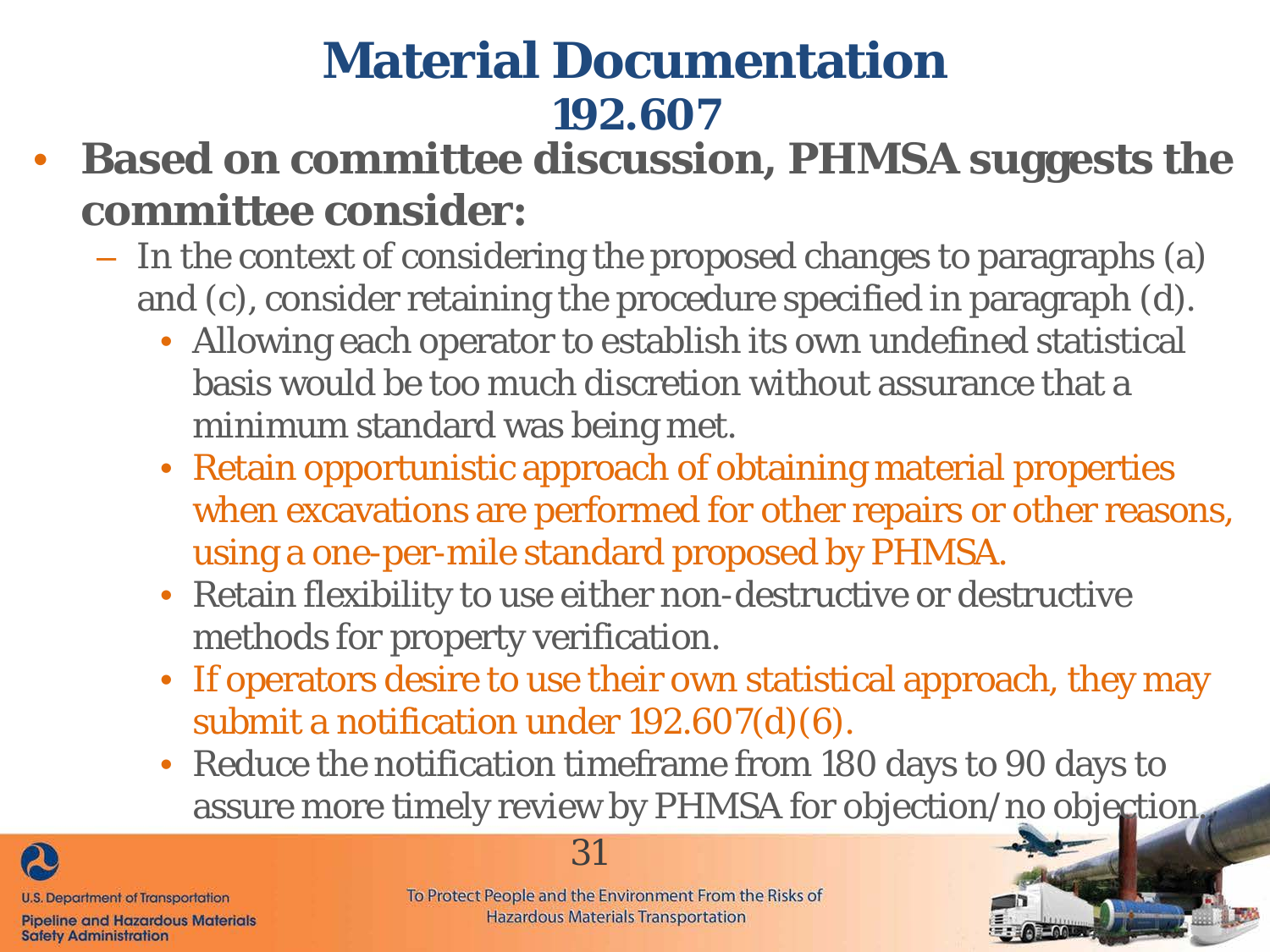**Public Comments**



**Pipeline and Hazardous Materials Safety Administration** 



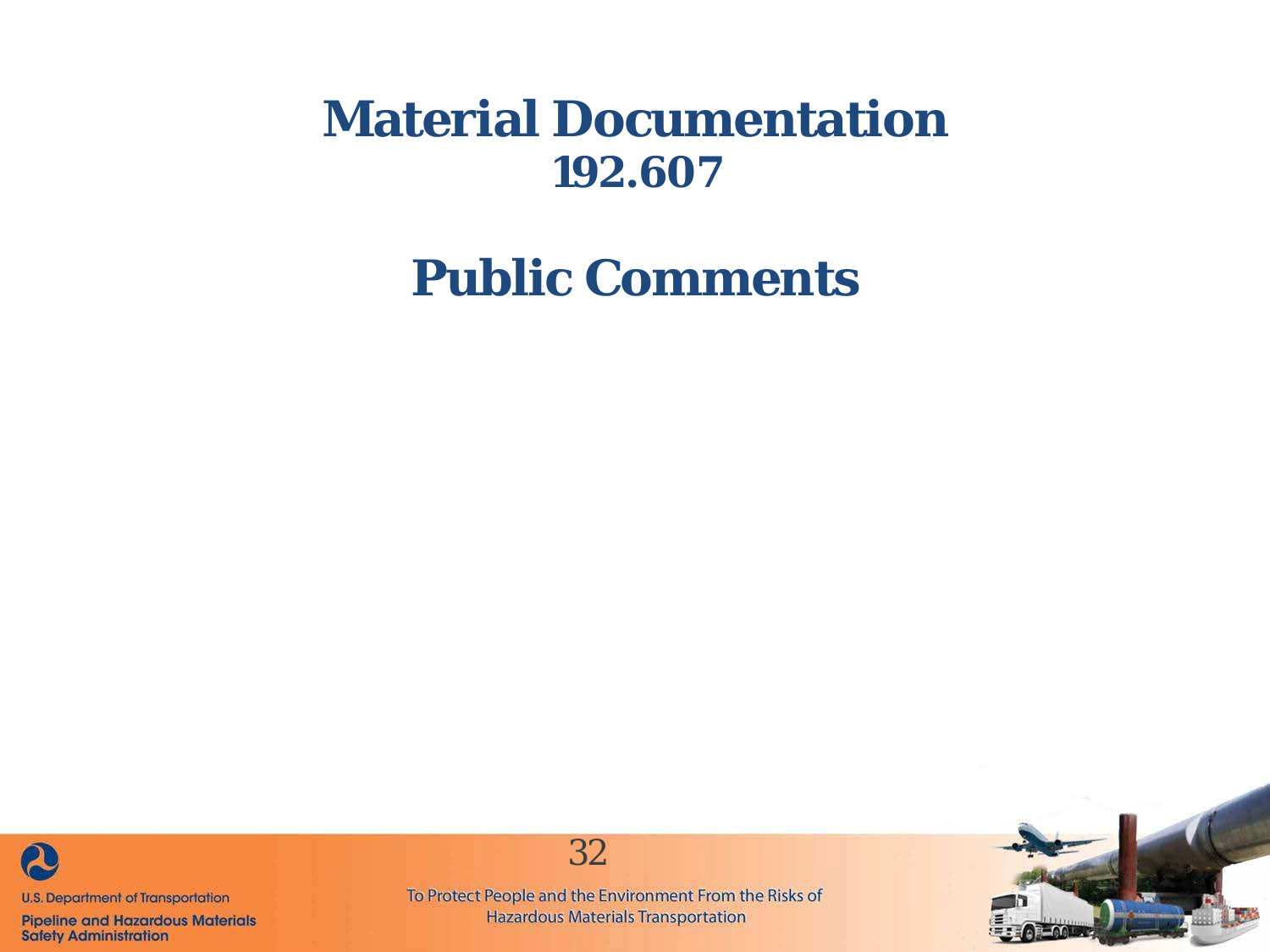#### **GPAC Discussion**



**Pipeline and Hazardous Materials Safety Administration** 



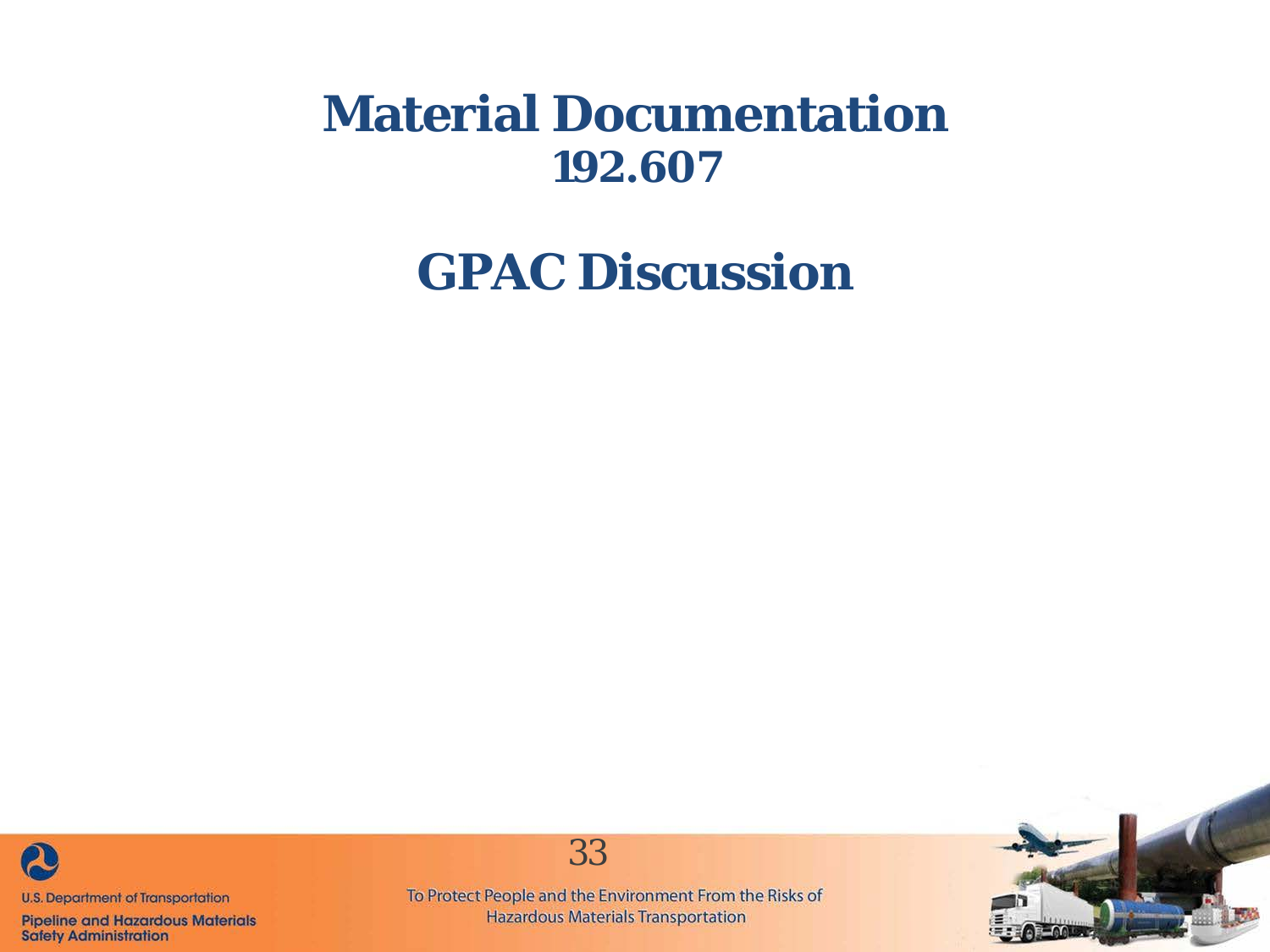## **IVP Introduction**



**Pipeline and Hazardous Materials Safety Administration** 



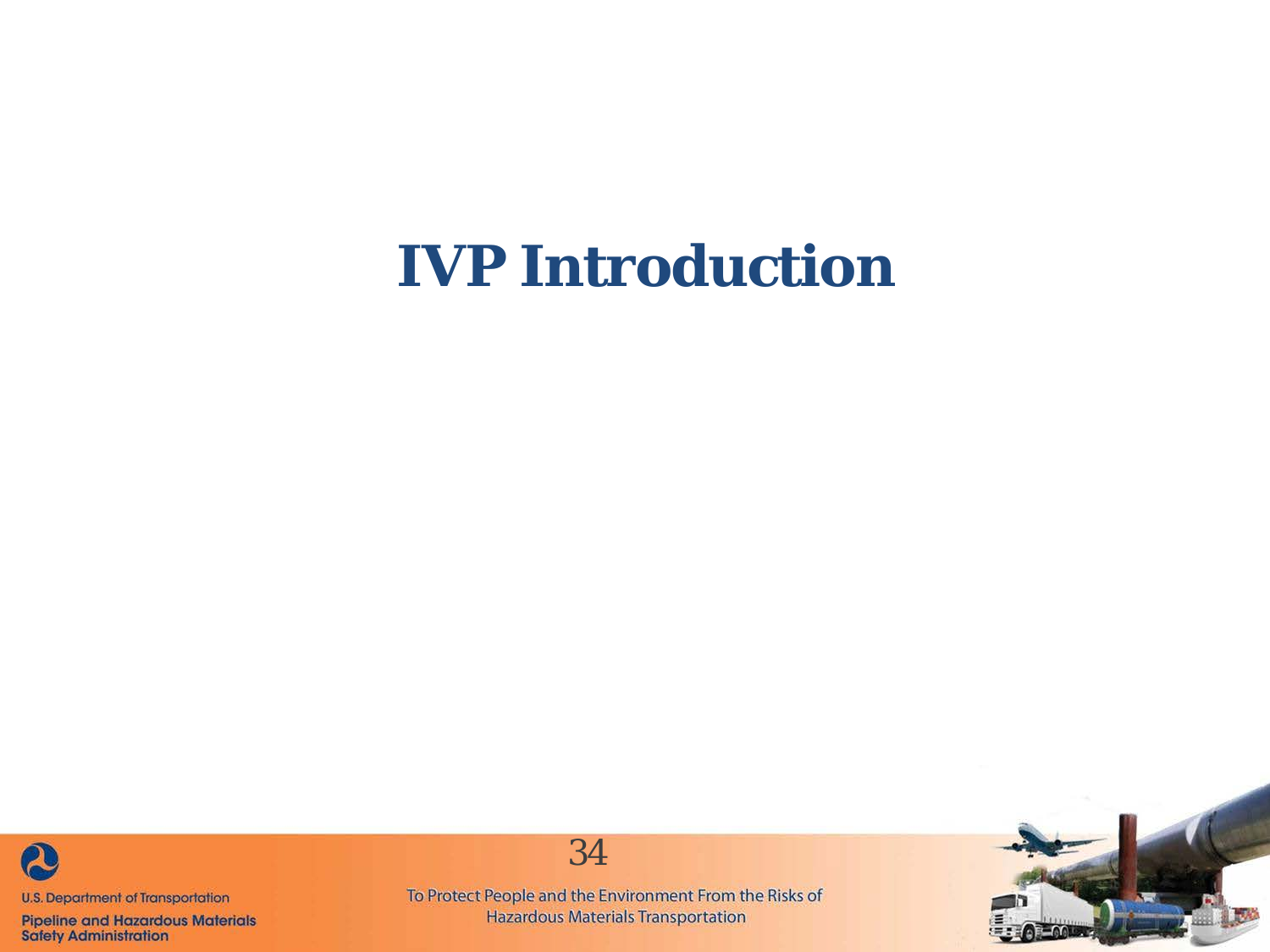#### **Integrity Verification Program (IVP) 192.619; 192.624; 192.506**

– **Statutory Mandates and NTSB Rec.**

- **Material Documentation**
- **MAOP Determination**



**Pipeline and Hazardous Materials Safety Administration** 

To Protect People and the Environment From the Risks of **Hazardous Materials Transportation** 

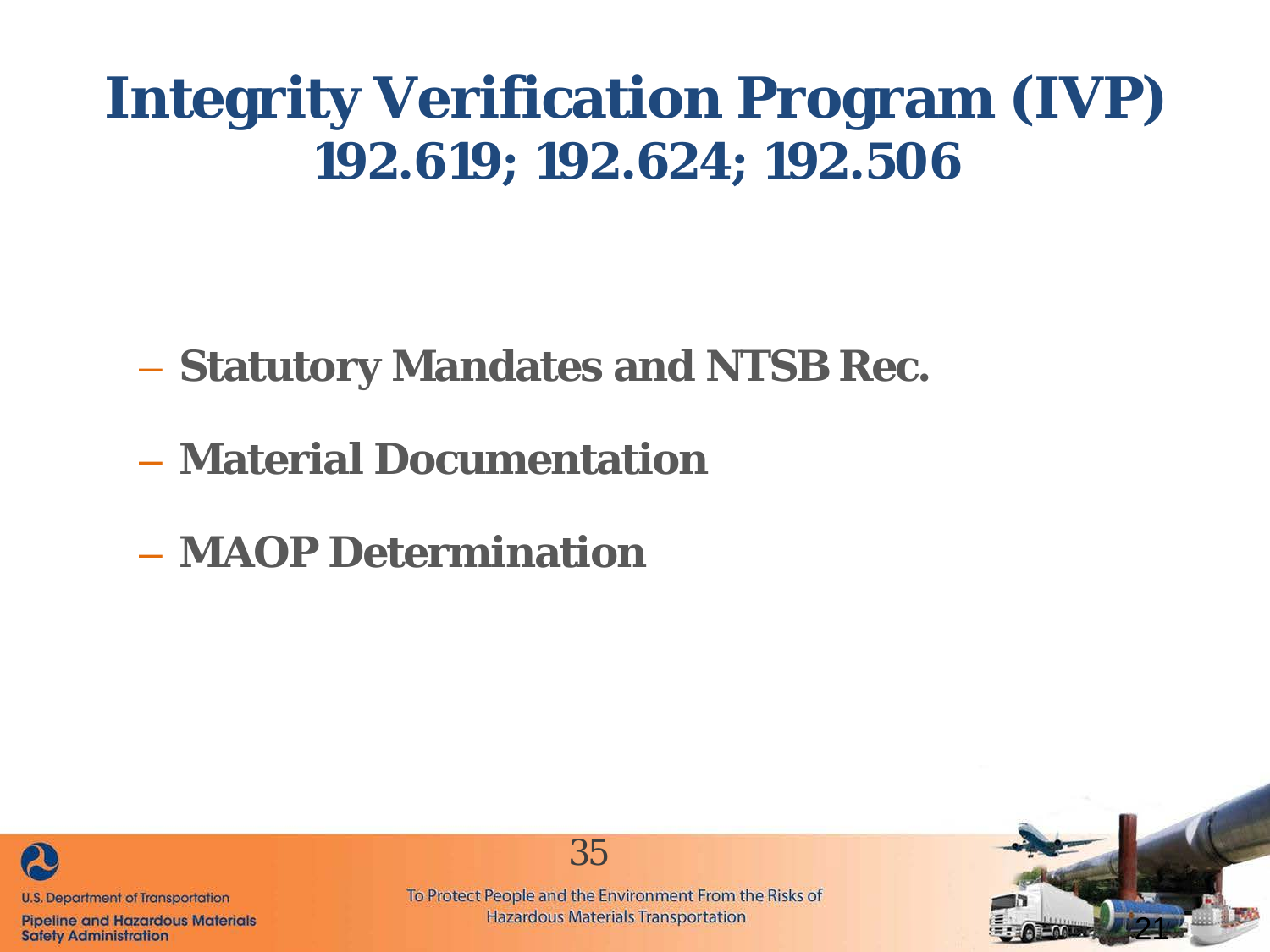# **Congressional Mandates**

## *Pipeline Safety Act of 2011*

- *PSA §23(a) 60139(a) & (b)* Verification of Records and Reporting –
	- Requires operators to identify pipe segments for which they do not have records to substantiate MAOP for all Gas Transmission steel pipe (Class 3, 4 and all HCAs);
	- Exceedance of MAOP build-up allowed by pressure limiting device must be reported within 5-days.
- *PSA §23(a) 60139(c) – Determination of MAOP*
	- Reconfirm MAOP for pipeline segments with insufficient records.



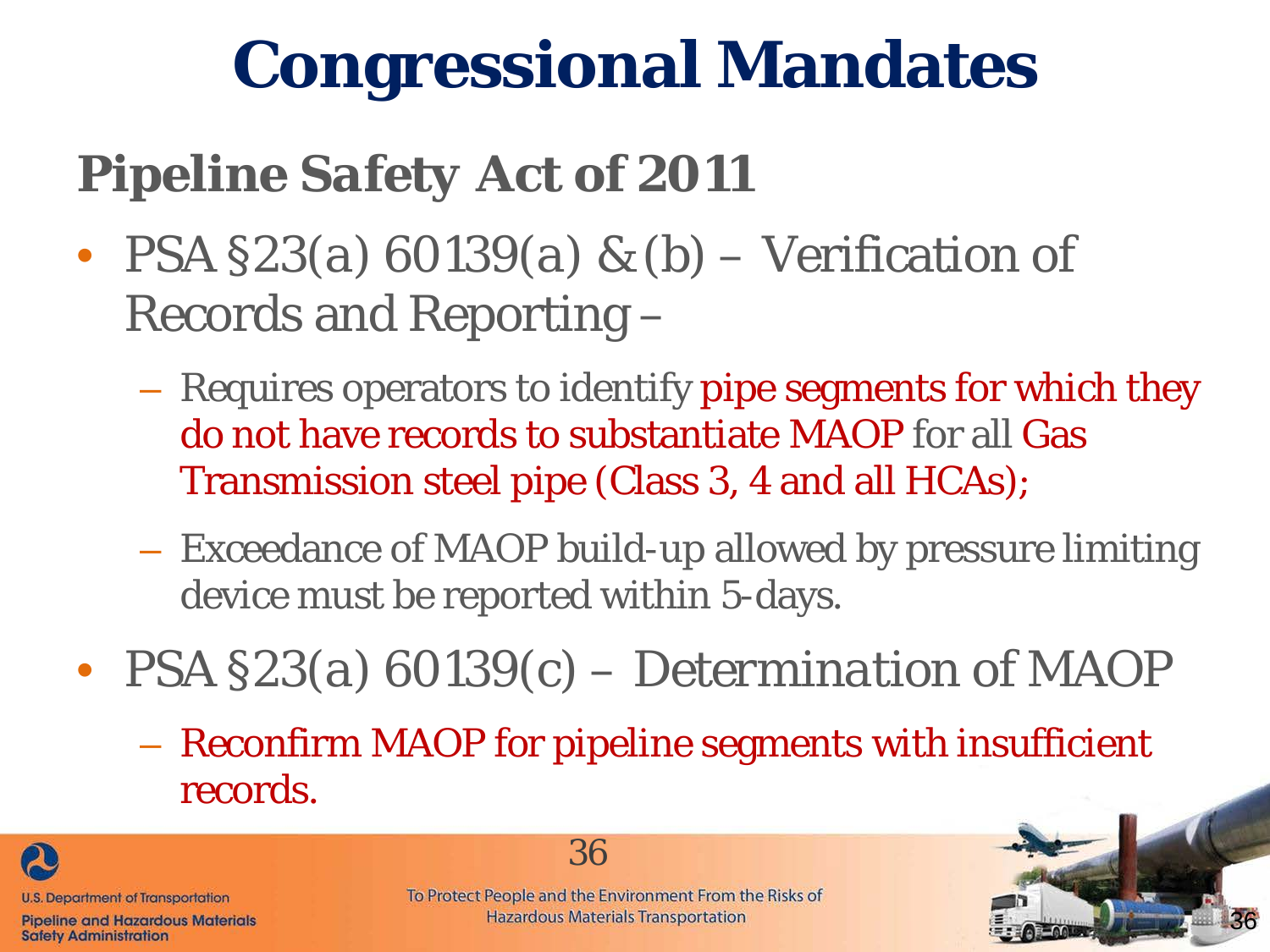# **Congressional Mandates**

- *PSA §23(a) 60139(d) - "Testing Regulations"* 
	- Requires conducting tests to confirm the material strength of previously untested natural gas transmission steel pipelines in high consequence areas (HCAs) and operating at a pressure greater than 30 % SMYS that were not previously pressure tested;
	- Tests can be either pressure testing or alternative equivalent means such as ILI programs.



**Safety Administration** 

37

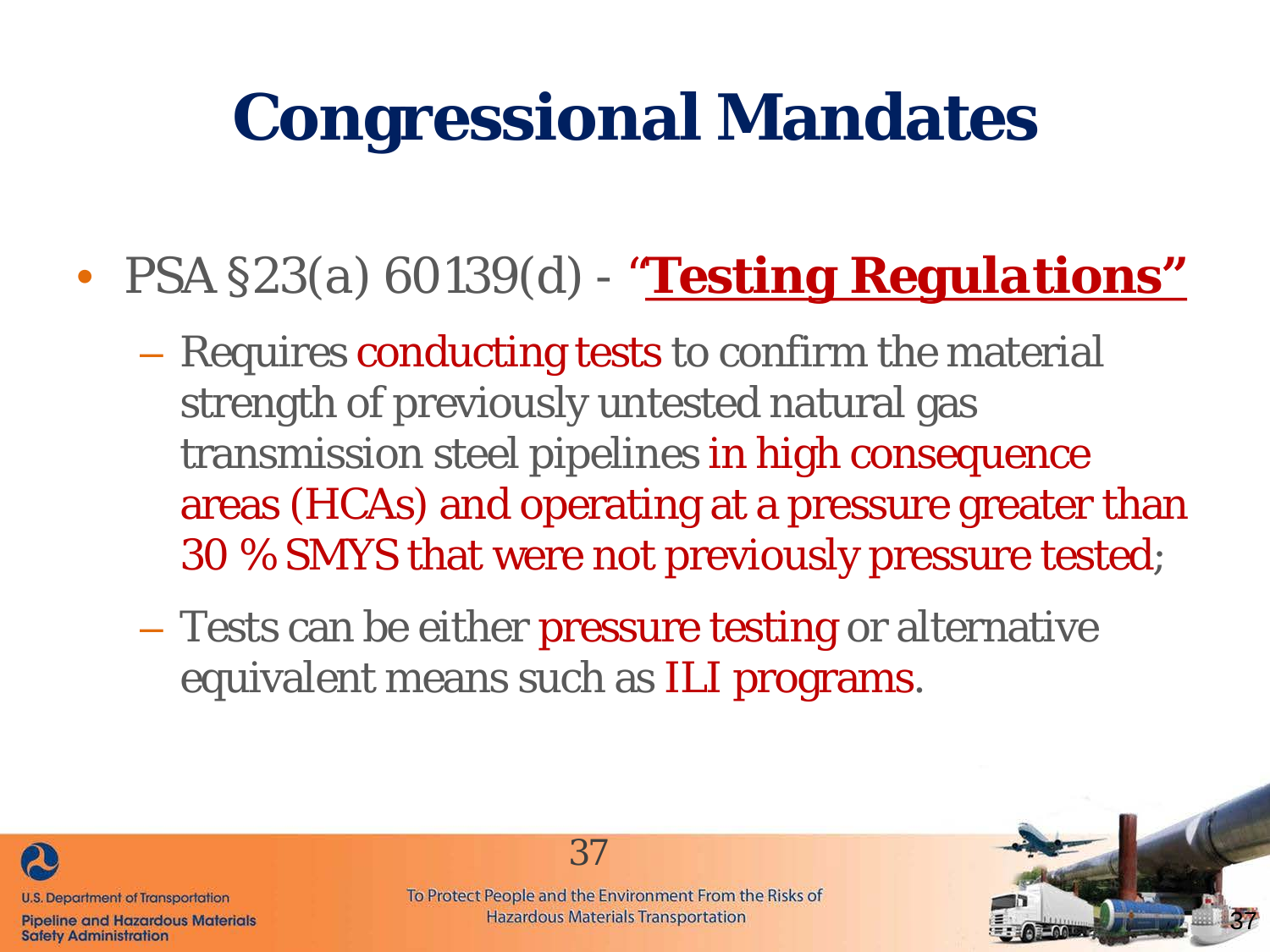# **NTSB Recommendations**

## • *NTSB P-11-14 "Delete Grandfather Clause"*

recommends all grandfathered pipe be pressured tested, including a "spike" test;

## • *NTSB P-11-15 "Seam Stability"* –

recommends pressure test to 1.25 x MAOP before treating latent manufacturing and construction defects as "stable."

## • *NTSB P-11-17 "Piggable Lines"* -

Configure all lines to accommodate smart pigs, with priority given to older lines



#### 38

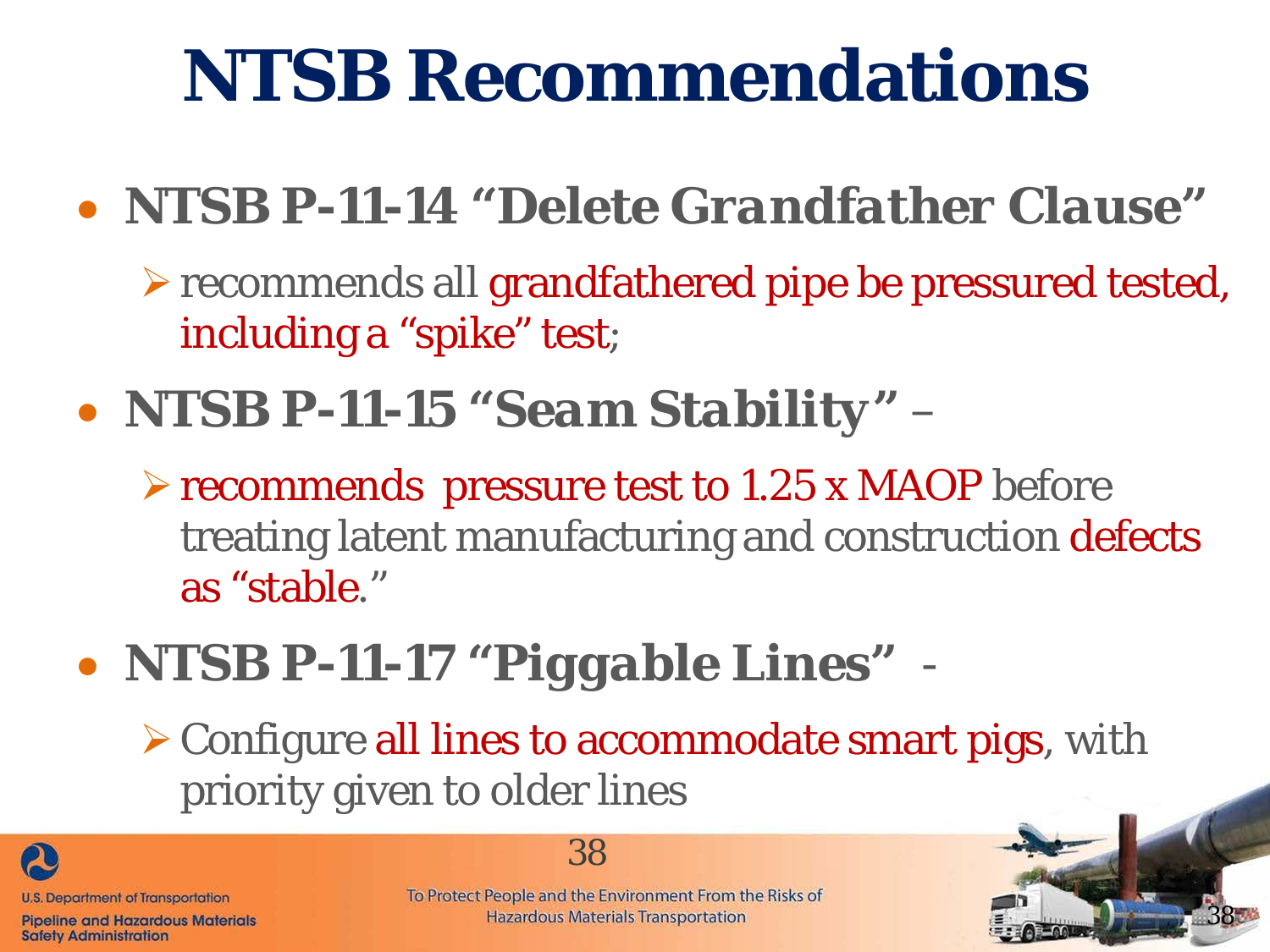#### **Integrity Verification Program 192.619; 192.624; 192.506 Basic Principles of IVP Approach**

- **IVP is based on 4 principles**
	- 1. Apply to high risk locations
		- High Consequence Areas (HCAs), Class 3 and 4 Locations and Moderate Consequence Areas (MCAs)
	- 2. Screen segments for categories of concern (i.e., "Grandfathered" segments; bad records; History of Failures Attributable to M&C Defects)
	- 3. Assure adequate material and documentation
	- 4. Perform assessments to establish MAOP

**U.S. Department of Transportation Pipeline and Hazardous Materials Safety Administration** 

39

To Protect People and the Environment From the Risks of **Hazardous Materials Transportation**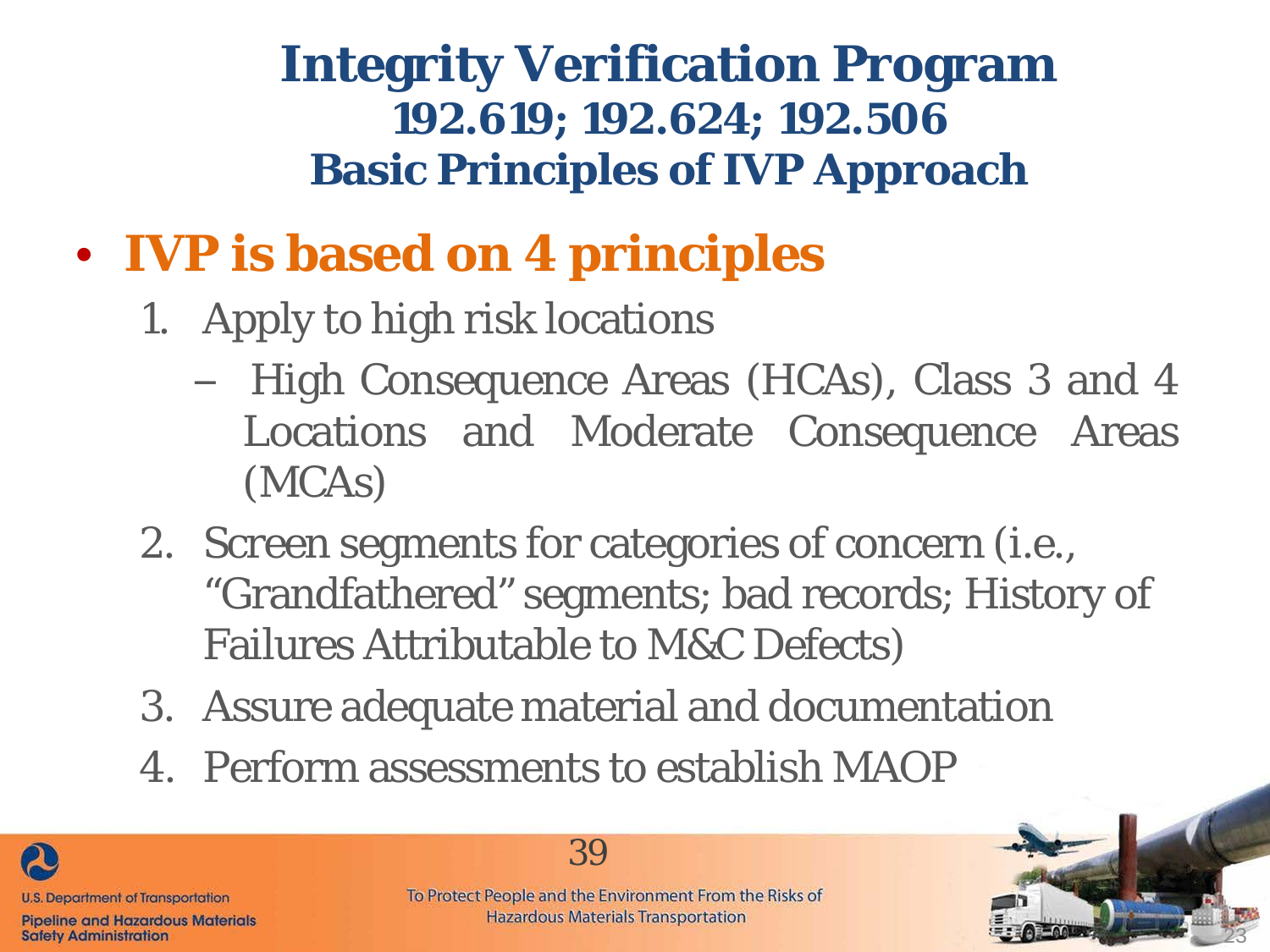#### **Integrity Verification Program 192.619; 192.624; 192.506 Principles #1 & #2 Apply to High Risk Locations**

- **Apply process to pipeline segments with:**
	- Grandfathered Pipe
		- HCA/Class 3 locations/Class 4 locations and Piggable MCA lines
	- Lack of Material Documentation and Pressure Test Records
		- HCA/Class 3 and Class 4 Locations
	- History of Failures Attributable to M&C Defects
		- HCA/Class 3 locations/Class 4 locations and Piggable MCA lines

40

– PHMSA estimates approximately 8,089 miles of GT pipe (approximately 3% of total GT mileage) would meet screening criteria & require IVP assessment to establish MAOP

20 **U.S. Department of Transportation Pipeline and Hazardous Materials** 

**Safety Administration** 

40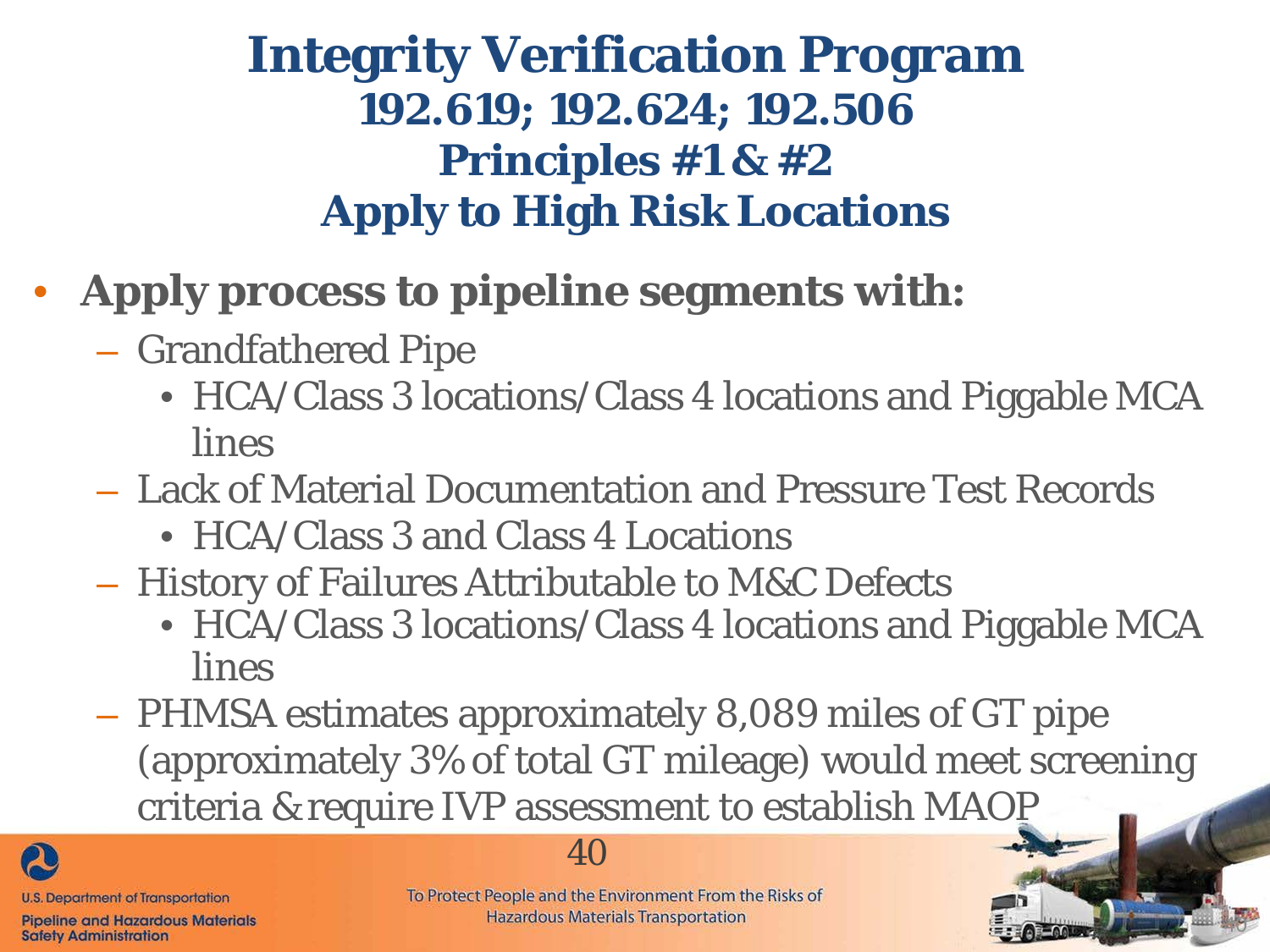### **Integrity Verification Program Grandfather Clause – A brief history**

- **192.619(c) – Grandfather Clause** 
	- MAOP pressure restrictions in 192.619(a) do not apply
	- Segment must be in satisfactory operating condition
	- May use highest actual operating pressure to which the segment was subjected from July 1, 1965 to July 1, 1970

– 5-year operating period

• Must still comply with 192.611



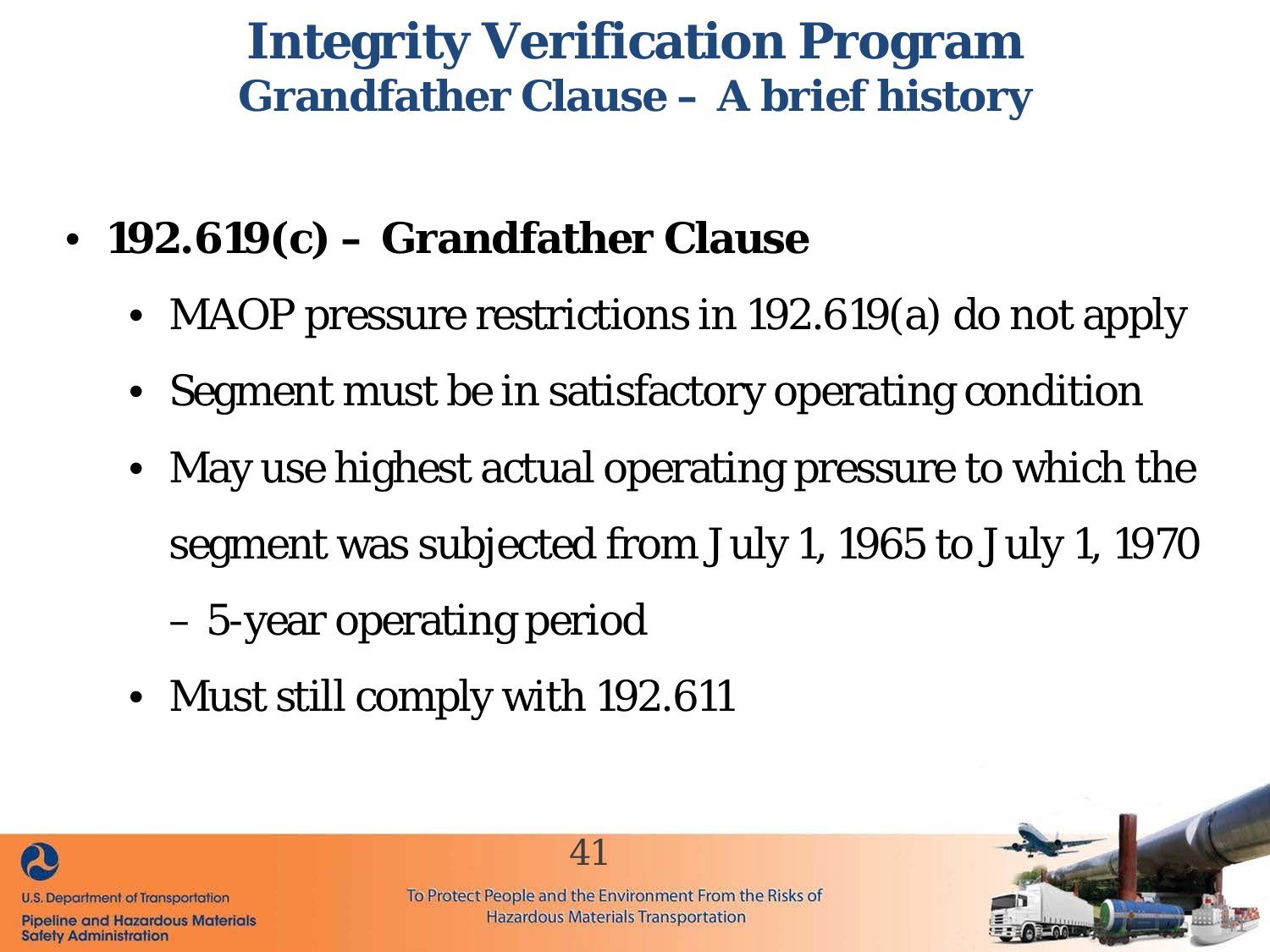### **Incomplete records and Grandfathered Pipe: Primarily Located in Populated Areas**

| <b>Incomplete MAOP Records and</b>          |                                     |                                           |              |  |  |  |  |
|---------------------------------------------|-------------------------------------|-------------------------------------------|--------------|--|--|--|--|
| <b>Grandfathered Pipe by Class Location</b> |                                     |                                           |              |  |  |  |  |
| <b>Class</b><br><b>Location</b>             | <b>Incomplete</b><br><b>Records</b> | <b>Grandfather</b><br><b>Clause (HCA)</b> | <b>Total</b> |  |  |  |  |
| Class 1                                     | 95                                  | 87                                        | 181          |  |  |  |  |
| Class 2                                     | 88                                  | 54                                        | 142          |  |  |  |  |
| Class 3                                     | 4,221                               | 1,512                                     | 5,733        |  |  |  |  |
| Class 4                                     | 135                                 | 11                                        | 146          |  |  |  |  |
| <b>Total</b>                                | 4,539                               | 1,664                                     | 6,203        |  |  |  |  |



Source: 2016 Gas Transmission Operator Annual Reports submitted to PHMSA

**U.S. Department of Transportation** 

 $\boldsymbol{\mathcal{A}}$ 

**Pipeline and Hazardous Materials Safety Administration** 

To Protect People and the Environment From the Risks of **Hazardous Materials Transportation** 

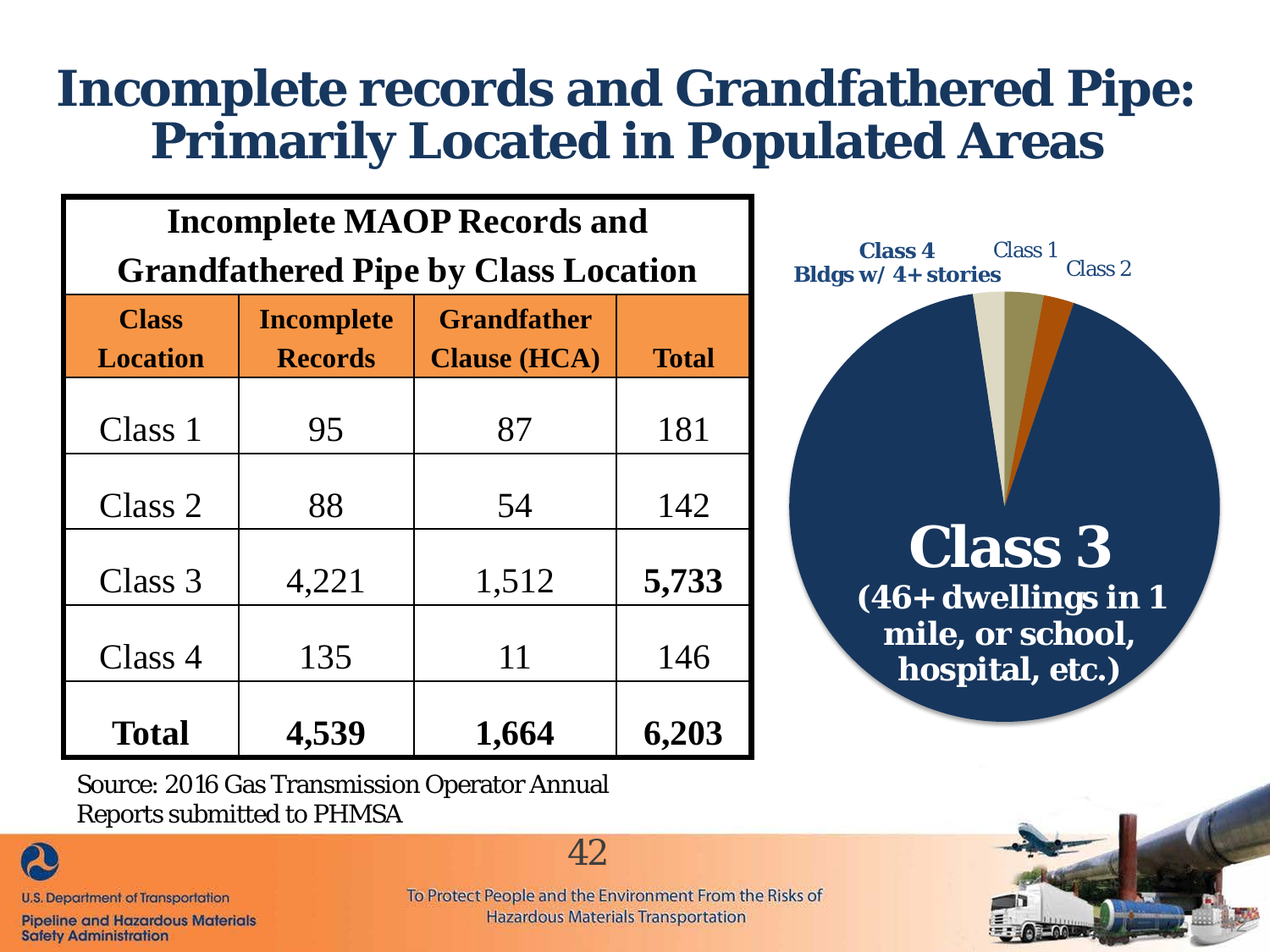| <b>Class Locations</b>                                                                                     | <b>Class 1</b>           | <b>Class 2</b>                                 | <b>Class 3</b>                               | <b>Class 4</b>                                              |
|------------------------------------------------------------------------------------------------------------|--------------------------|------------------------------------------------|----------------------------------------------|-------------------------------------------------------------|
| <b>Definition:</b><br>Dwellings along a 1-mile<br>length and 660-feet on<br>either side of the<br>pipeline | 10 or fewer<br>dwellings | 11-45 dwellings                                | 46 or more<br>dwellings OR<br>occupied sites | <b>Buildings with 4 or</b><br>more stories are<br>prevalent |
| <b>Examples</b>                                                                                            | Very rural areas         | Sparse suburbs,<br>small towns and<br>villages | Urban areas,<br>suburban<br>developments     | Urban downtowns,<br>apartment<br>complexes                  |

#### **Relative Potential Consequences to People**



Class 3 Class 4







**Pipeline and Hazardous Materials Safety Administration** 

To Protect People and the Environment From the Risks of **Hazardous Materials Transportation** 

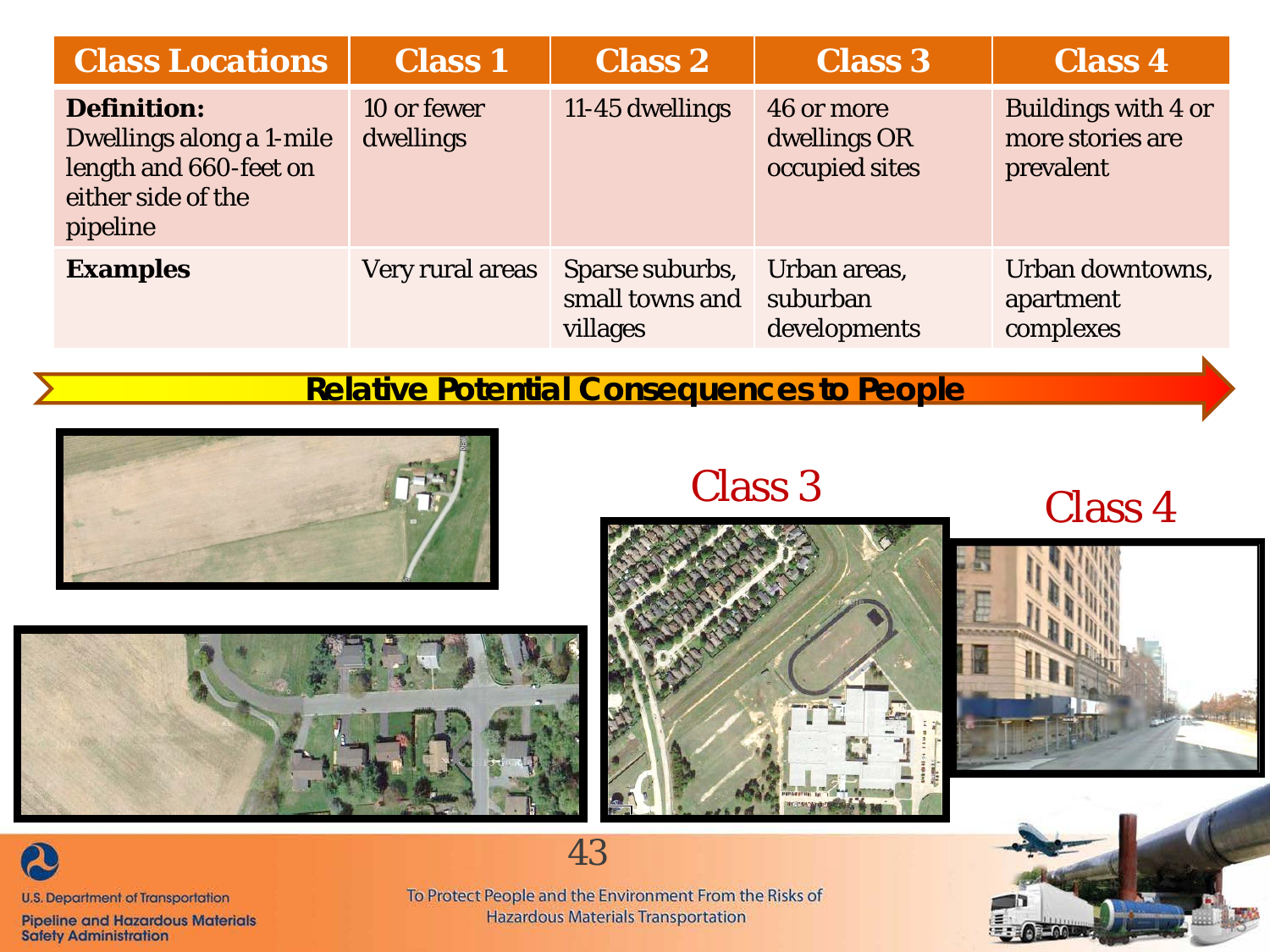## **Incomplete Records and Grandfathered Pipe**

| <b>Estimated Mileage by Pipe Diameter and Stress Classification</b> |                               |                                       |              |  |  |  |
|---------------------------------------------------------------------|-------------------------------|---------------------------------------|--------------|--|--|--|
| <b>Pipe Diameter and</b><br><b>Percent SMYS</b>                     | <b>Incomplete</b><br>Records* | <b>Grandfather</b><br><b>Clause**</b> | <b>Total</b> |  |  |  |
| Greater than 8" and greater<br>than or equal to 30% SMYS            | 3,247                         | 1,191                                 | 4,438        |  |  |  |
| Less than or equal to 8" and<br>less than 30% SMYS                  | 1,288                         | 473                                   | 1,761        |  |  |  |
| <b>Total</b>                                                        | 4,535                         | 1,664                                 | 6,199        |  |  |  |

- **Source: 2016 Gas Transmission Operator Annual Reports submitted to PHMSA, Parts H, K, and Q.**
- **SMYS: Specified Minimum Yield Strength**
- **\* Data for HCA and Class 3&4**
- **\*\* HCA only (note: 2,060 miles of grandfathered pipe in non-HCA Class 3&4; and 40,356 miles in non-HCA Class 1 & 2 locations)**



44

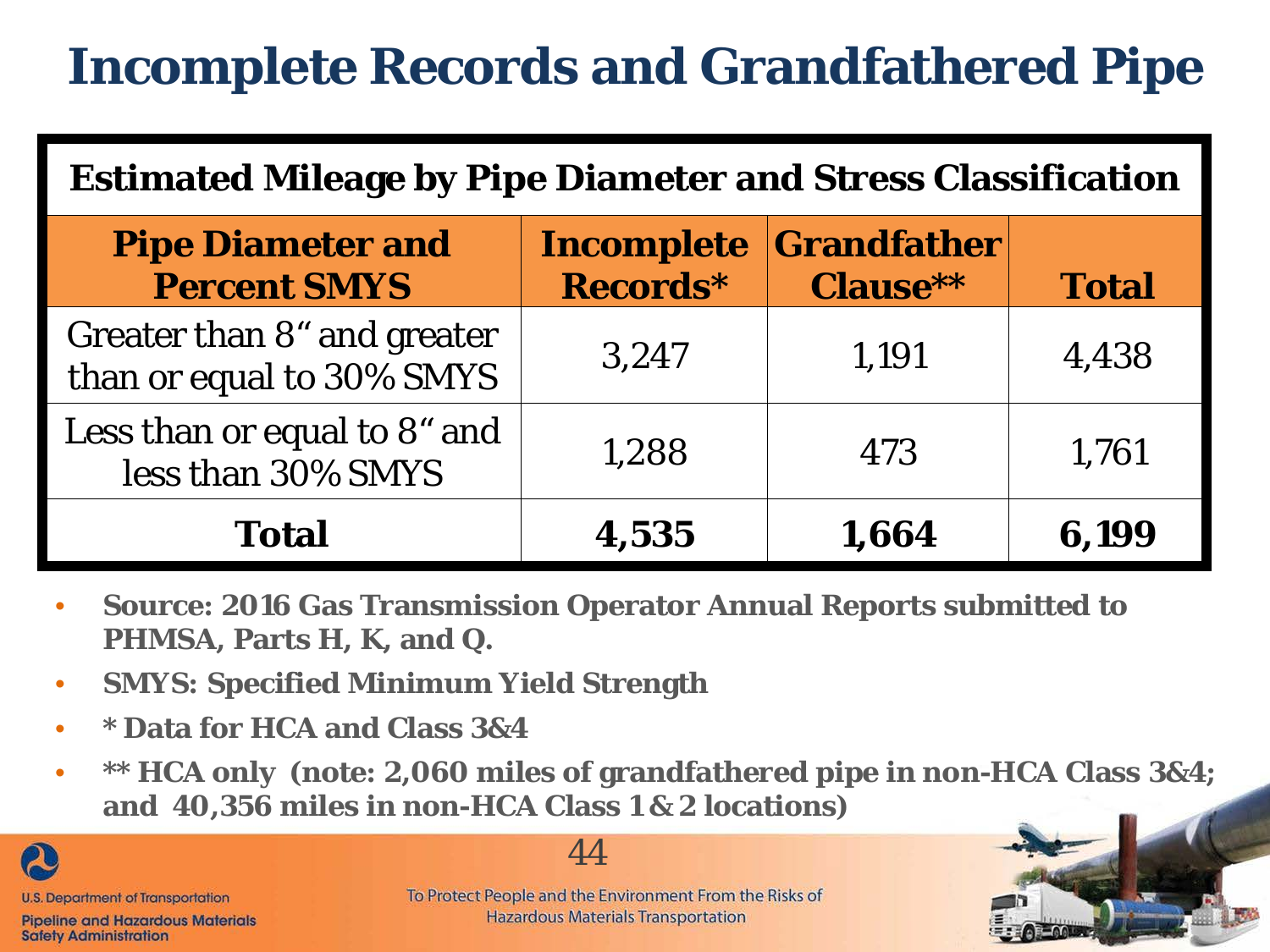#### **Integrity Verification Program 192.619; 192.624; 192.506 Principle #3 Know & Document Pipe Material**

- **We reviewed Material Documentation in previous section, but it is an important aspect of IVP**
- **If Missing or Inadequate Validated Traceable Material Documentation, in HCA or Class 3 or 4 Location then Establish Material Properties by an approved process:**
	- Cut out and Test Pipe Samples (Code approved process)
	- *In Situ* Non-Destructive Testing (if validated and Code approved)
	- Field verification of code stamp for components such as valves, flanges, and fabrications
	- Other verifications
- Note that ASME B31.8S, Section 4 and Table 1 have required this information since the inception of the IM rule (IBR)

20 **U.S. Department of Transportation Pipeline and Hazardous Materials Safety Administration** 

#### 45

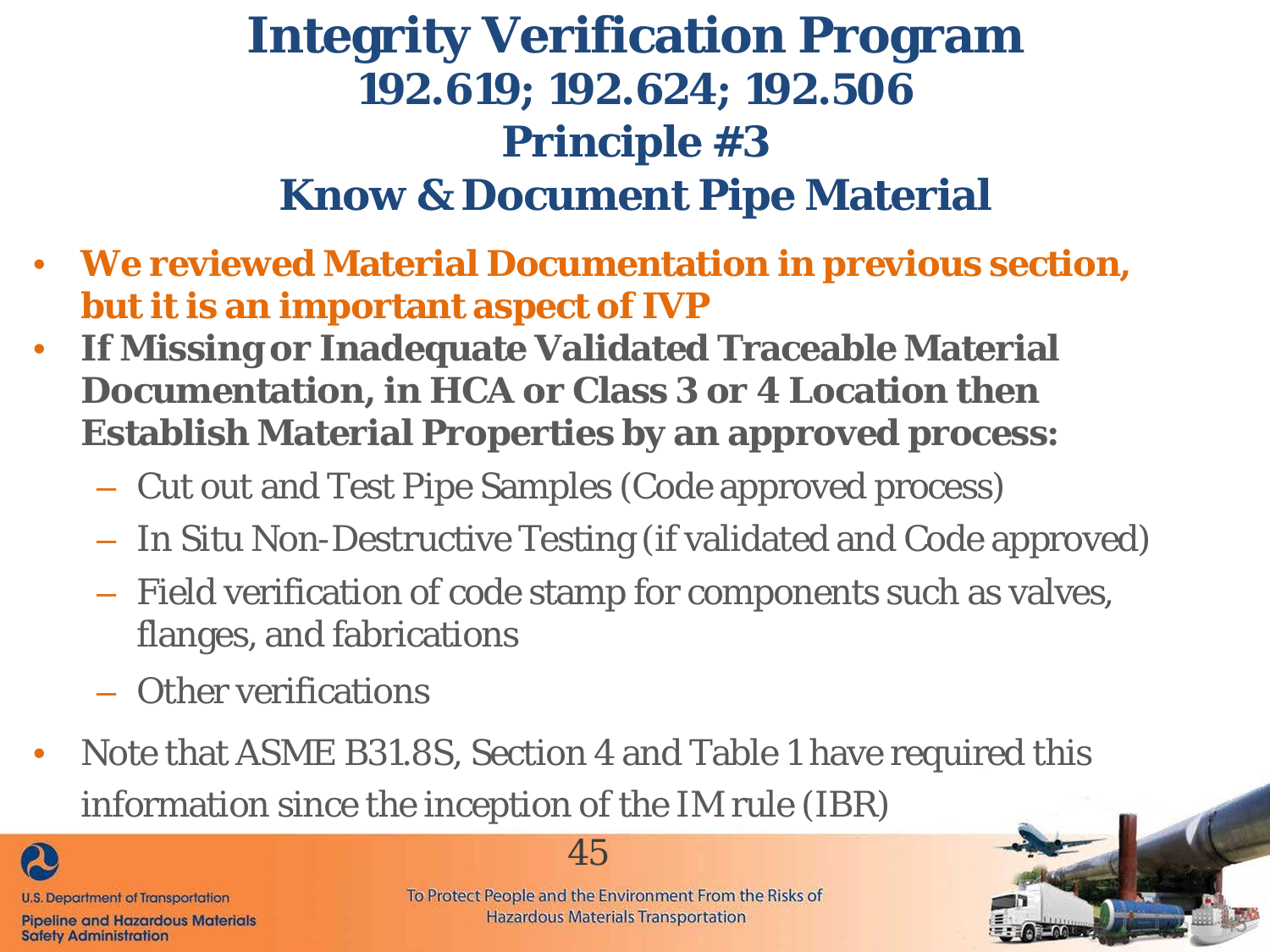#### **Integrity Verification Program 192.619; 192.624; 192.506 Principle #4 Methods to Establish MAOP**

- Allow Operator to Select Best Option to Establish MAOP
- **Main Options for Establishing MAOP**
	- Pressure test (with Spike Test if needed for crack threat)
	- Pressure Reduction (recent actual operating pressure divided by Class Location factor)
	- Engineering Critical Assessment (ECA)
	- Replace
	- 10% Pressure Reduction, with additional monitoring and survey frequency (for smaller pipe)
	- Other technology (with notification to PHMSA)



#### 46

To Protect People and the Environment From the Risks of **Hazardous Materials Transportation**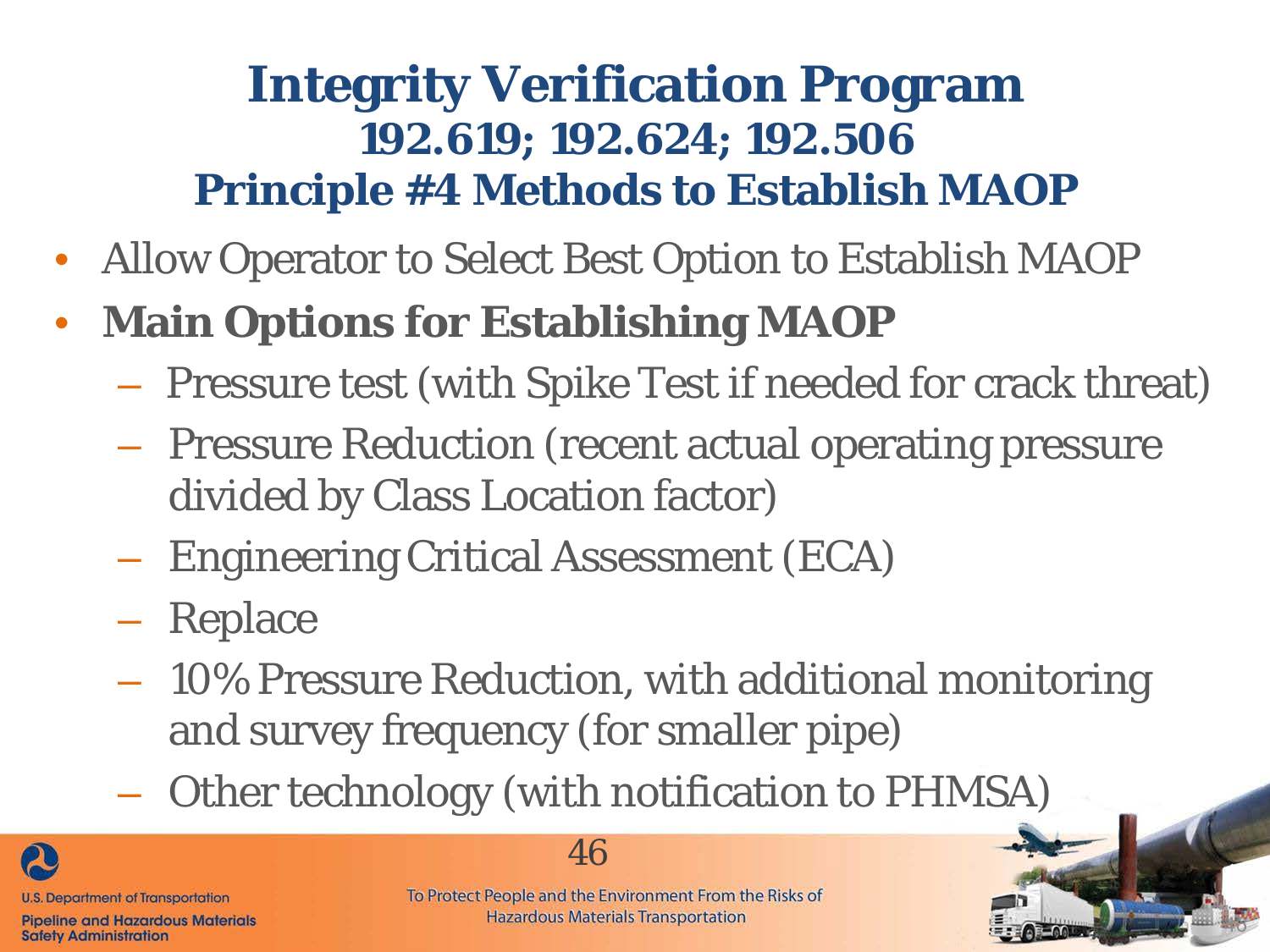#### **Integrity Verification Program 192.619; 192.624; 192.506 MAOP Determination**

## • **192.624 (c) MAOP Determination**

#### – **Method 1: Pressure Test**

- Greater of either 1.25, or class location test factor, times MAOP
- Spike test segments w/ reportable in-service incident due to legacy pipe/construction, cracks (e.g. SSWC, SCC), etc.
- Estimate remaining life for segments w/crack defects

#### – **Method 2: Pressure Reduction**

- Reduce MAOP to the highest operating pressure divided by greater of 1.25 or class location test factor
- Estimate remaining life for segments w/crack defects





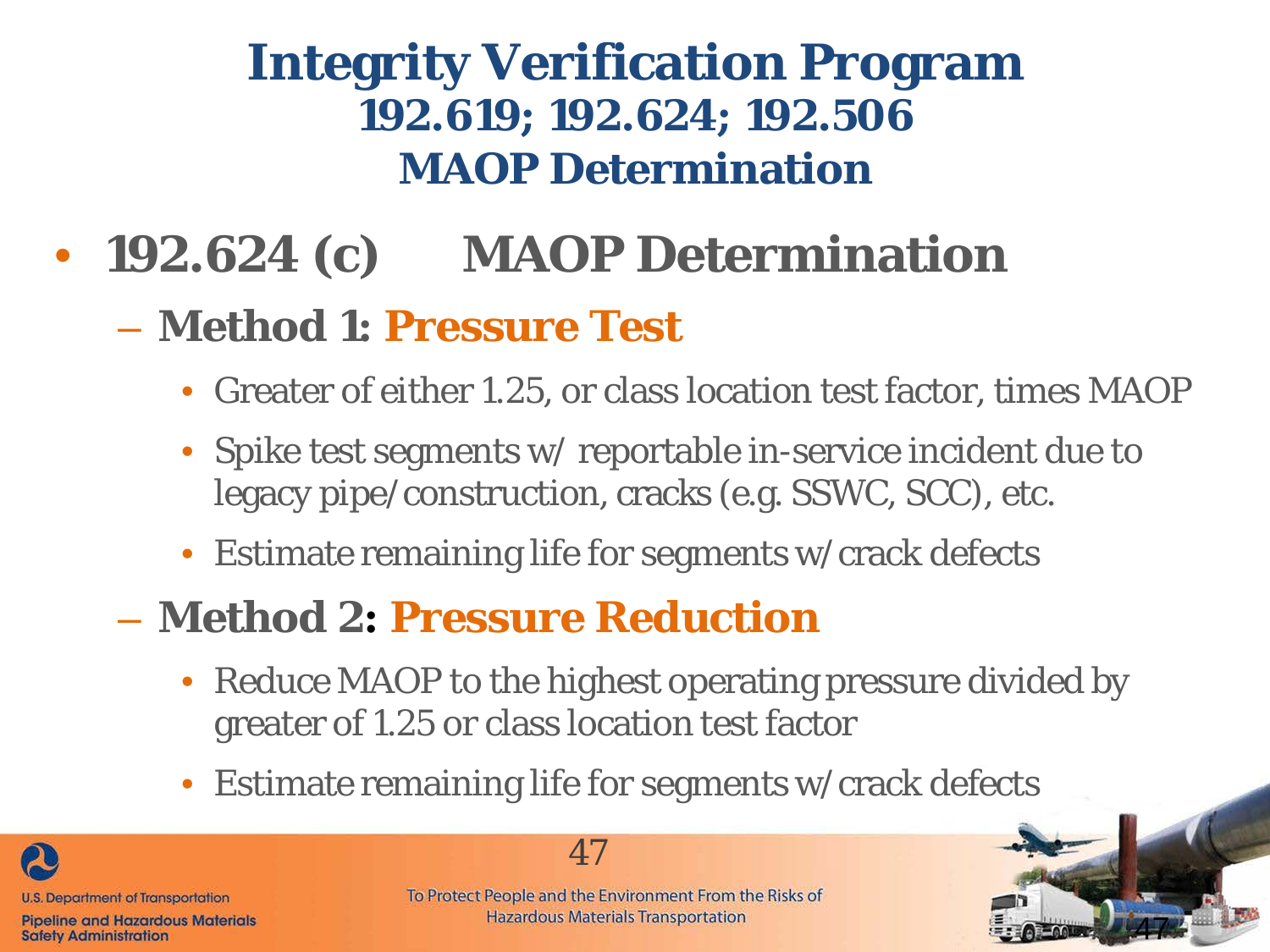### **Integrity Verification Program 192.619; 192.624; 192.506 MAOP Determination**

- **192.624 (c) MAOP Determination**
	- **Method 3: Engineering Critical Assessment (ECA)**
		- ECA analysis MAOP based upon lowest predicted failure pressure (PFP)
			- Segment specific technical and material documentation
			- Analyze crack, metal loss, and interacting defects remaining in the pipe, or that could remain in the pipe, to determine PFP
			- MAOP established at the lowest PFP divided by the greater of 1.25 or the applicable class location factor listed in § 192.619(a)(2)(ii).





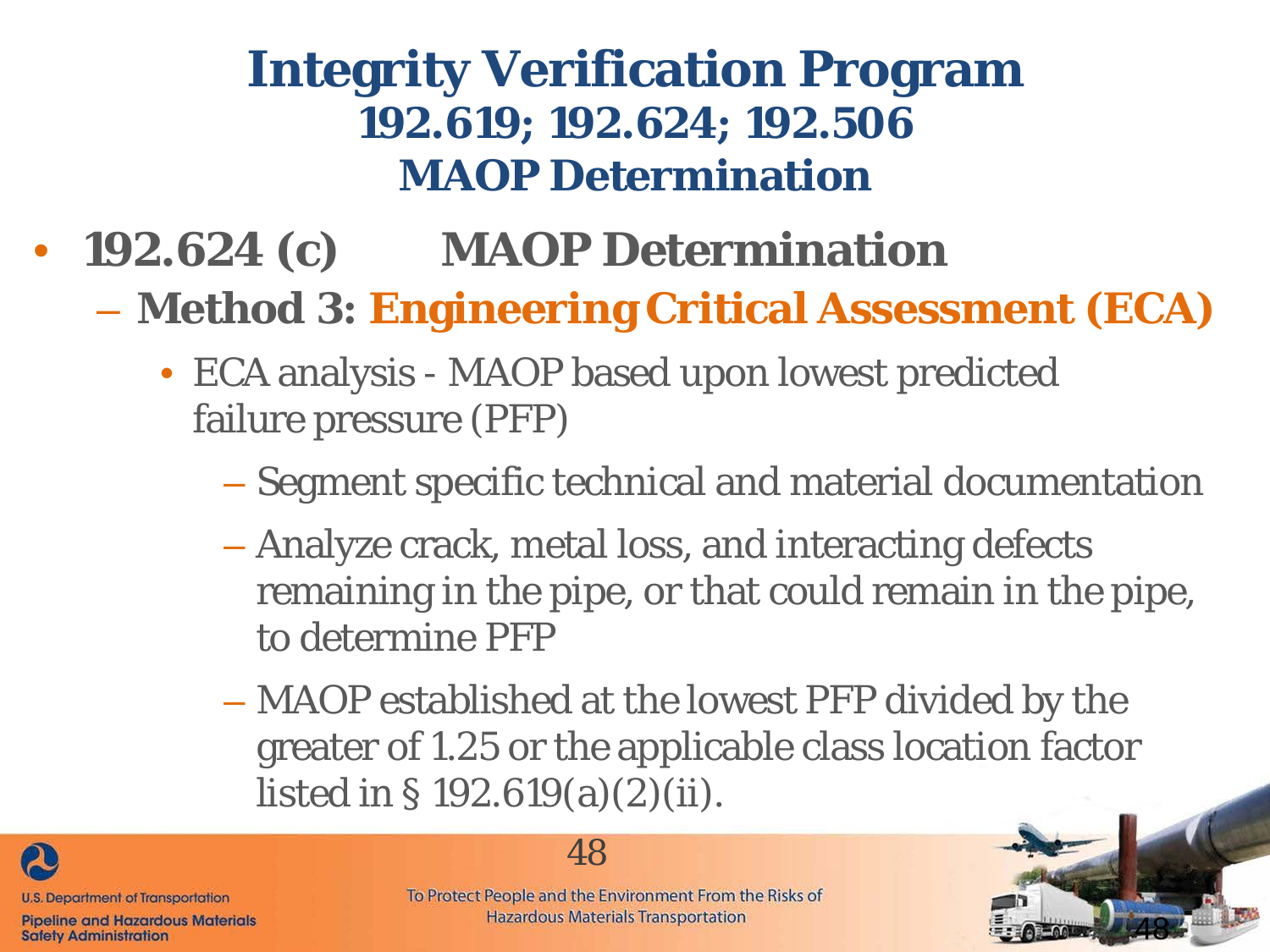### **Integrity Verification Program 192.619; 192.624; 192.506 MAOP Determination**

- **192.624 (c) MAOP Determination**
	- **Method 4: Pipe Replacement**
	- **Method 5: Low Stress (≤ 30% SMYS), Small Potential Impact Radius (PIR ≤ 150 ft.) and Diameter (≤ 8 inches)**
		- 10% Pressure Reduction
		- Enhanced patrols & leakage surveys
	- **Method 6: Alternative Approach**
		- **90-day notification to PHMSA**



49

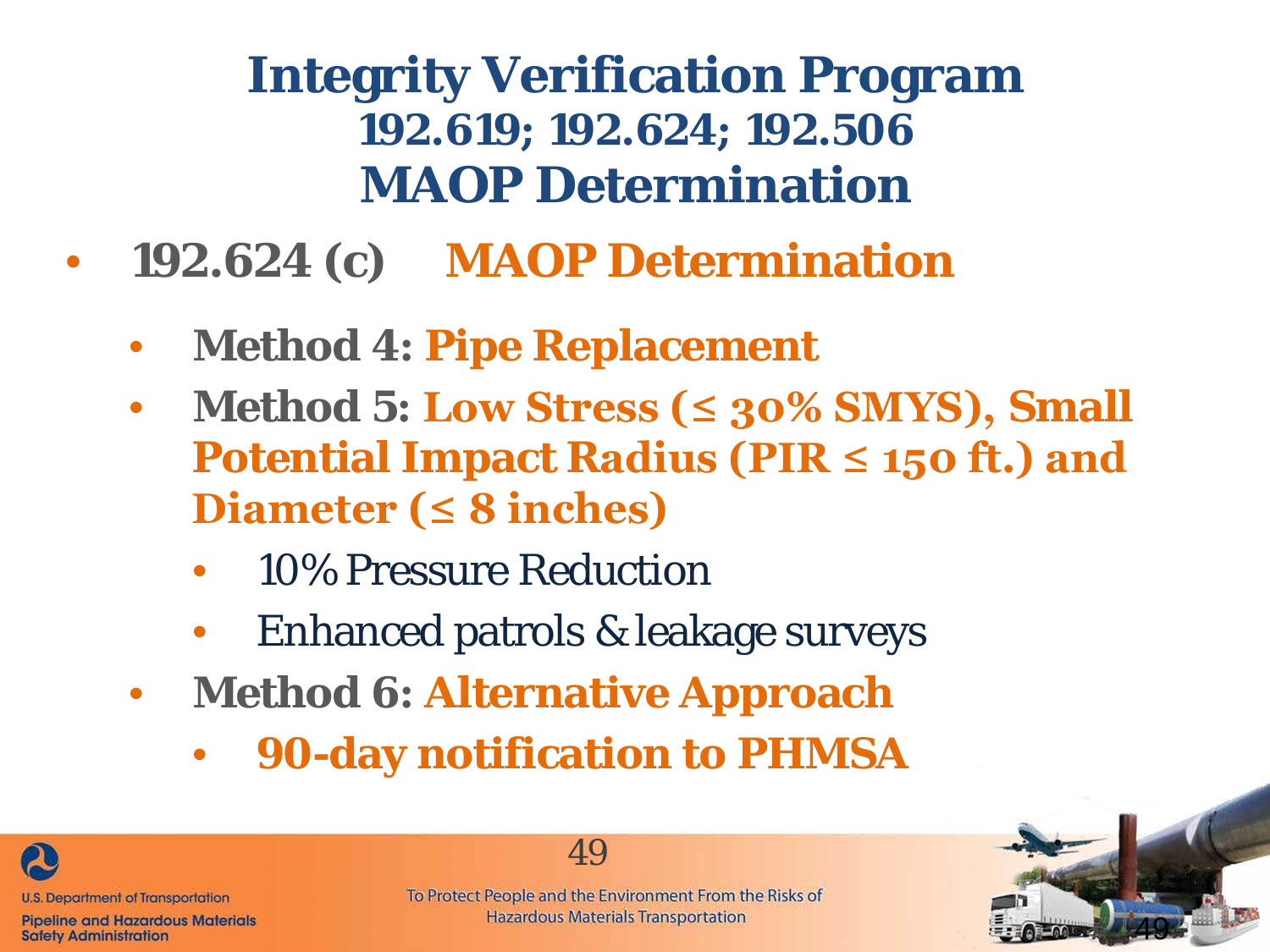**Method 5: Low Stress (≤ 30% SMYS), Small Potential Impact Radius (PIR ≤ 150 ft.) and Diameter (≤ 8 inches)**

- Potential Impact Radius 150 feet
	- $-$  8-inch MAOP of  $\sim$ 730 psig or less
	- 6-inch MAOP of ~1300 psig or less
	- $-4$ -inch MAOP of  $\sim$ 2900 psig or less



**Pipeline and Hazardous Materials Safety Administration** 

50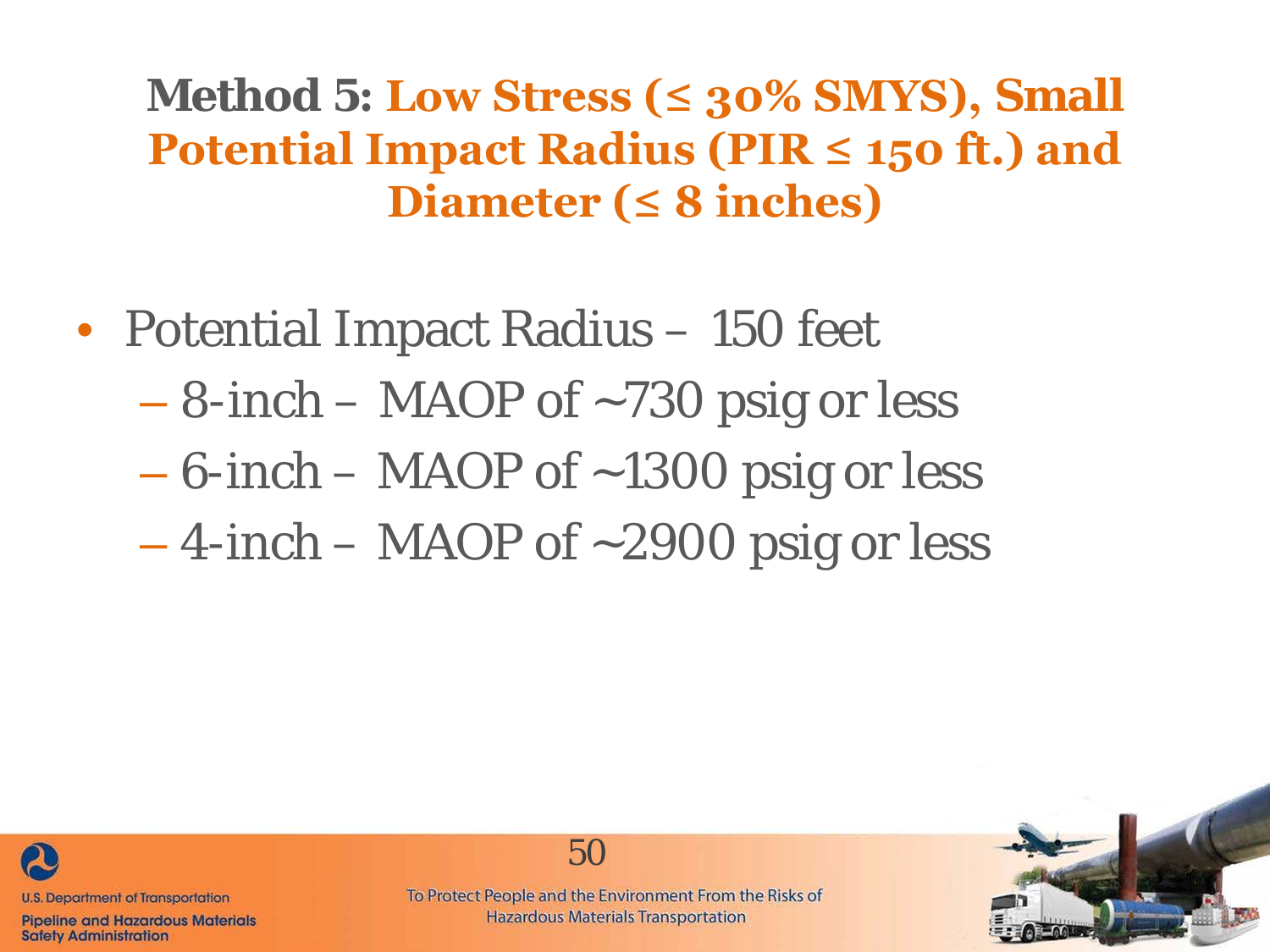**Integrity Verification Program 192.619; 192.624; 192.506 Compliance Deadlines**

- **192.624 (b) Compliance Deadlines**
	- Develop plan 1 year
	- 50% mileage by end of Year 8
	- 100% mileage by end of Year 15
	- If operational or environmental constraints limit meeting deadlines, operator may petition Associate Administrator of OPS for 1-year extension
	- Reassessments maximum of 20 Year Interval



51

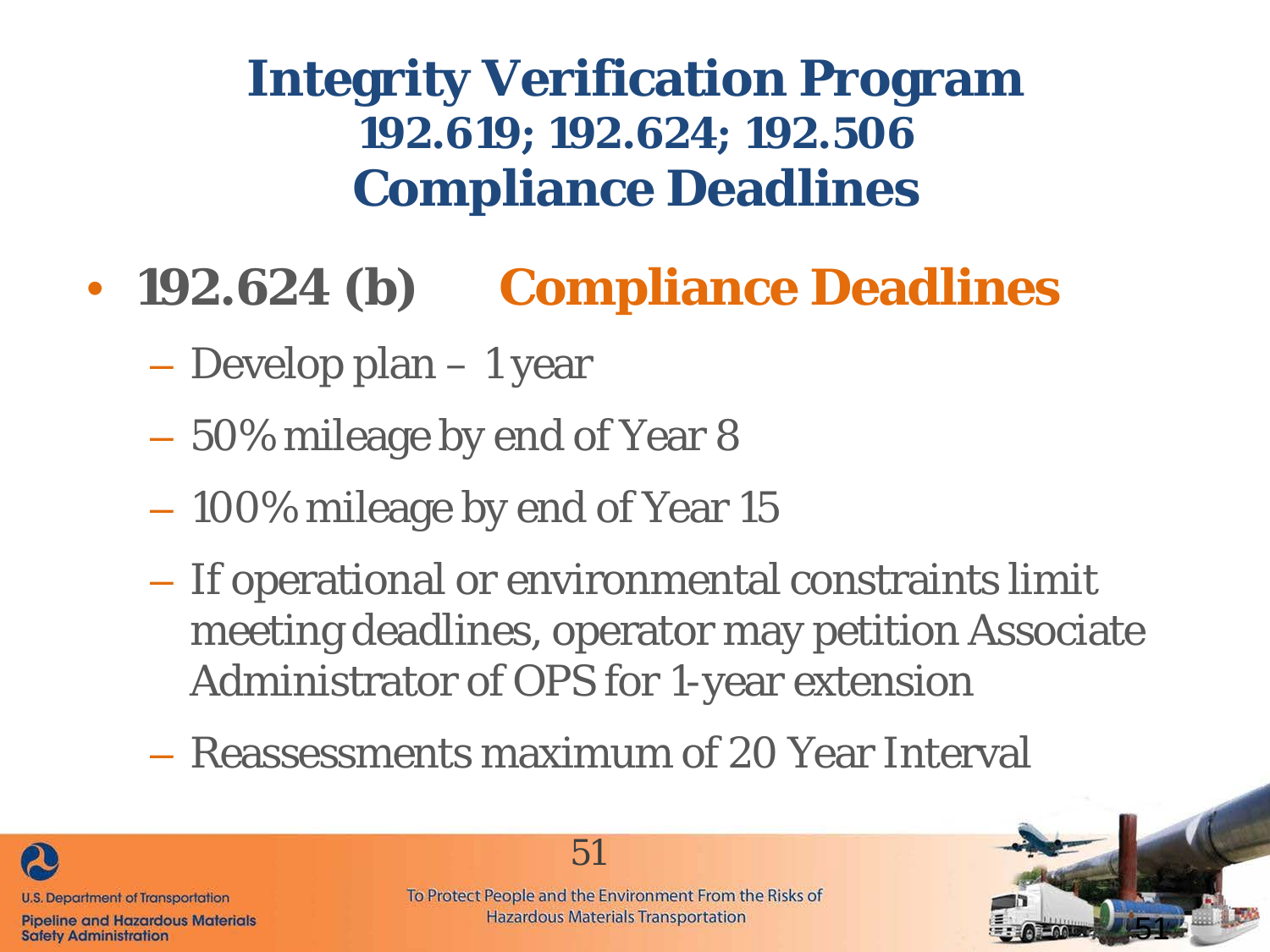## **Integrity Verification Program 192.619; 192.624; 192.506 Fracture Mechanics Modeling**

- **192.624 (d) Fracture mechanics modeling for failure stress and cyclic fatigue crack growth analysis**
	- Pipe susceptible to cracks or crack-like defects
	- Fatigue analysis techniques
	- Analyze microstructure (ductile/brittle or both), location and type of defect, and operating conditions/pressure cycling
	- $-2<sup>nd</sup>$  re-evaluation before 50% of the remaining life has expired, but within 7 years
	- Results confirmed by Subject Matter Expert (SME)

**U.S. Department of Transportation Pipeline and Hazardous Materials Safety Administration** 

52

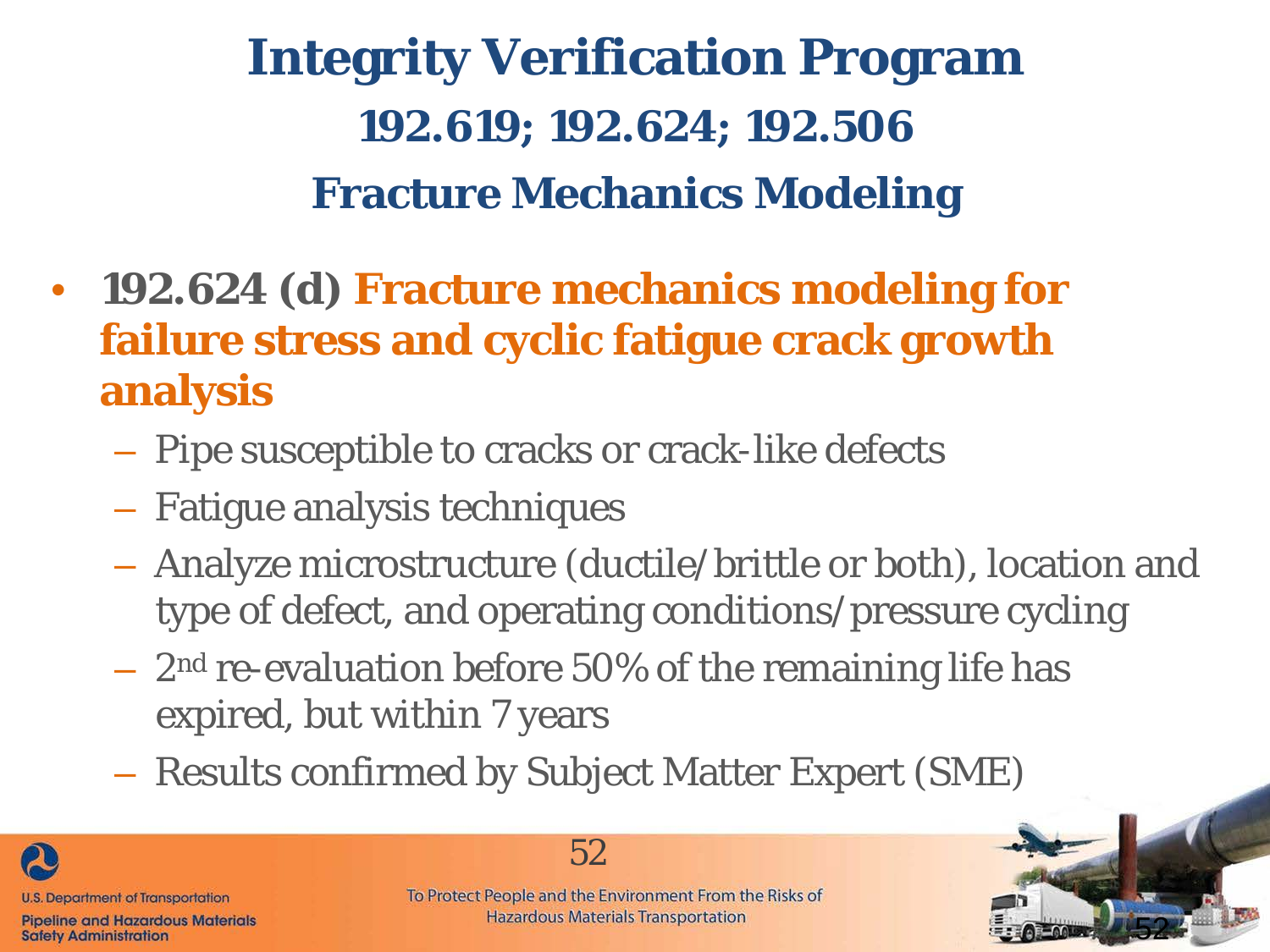### **Integrity Verification Program 192.619; 192.624; 192.506 Spike Test ( §192.506)**

### • **Applies to those pipelines that:**

- $-$  Are required to be assessed, have a hoop stress of ≥30% SMYS and have integrity threats that cannot be addressed by ILI ; or
- Have their MAOP established in accordance with Method 1, Pressure Test, in § 192.624 and the pipeline includes legacy pipe or segments that had certain incidents (e.g., crack, manufacturing, or installation related, see  $\S 192.624(c)(1)(ii)$ .

### • **Test method**

- Spike Test minimum of the lessor of:
	- 1.50 times MAOP, or 105% SMYS
- Spike Duration: 30-minutes
- Total Test Duration: 8-hours



To Protect People and the Environment From the Risks of **Hazardous Materials Transportation** 

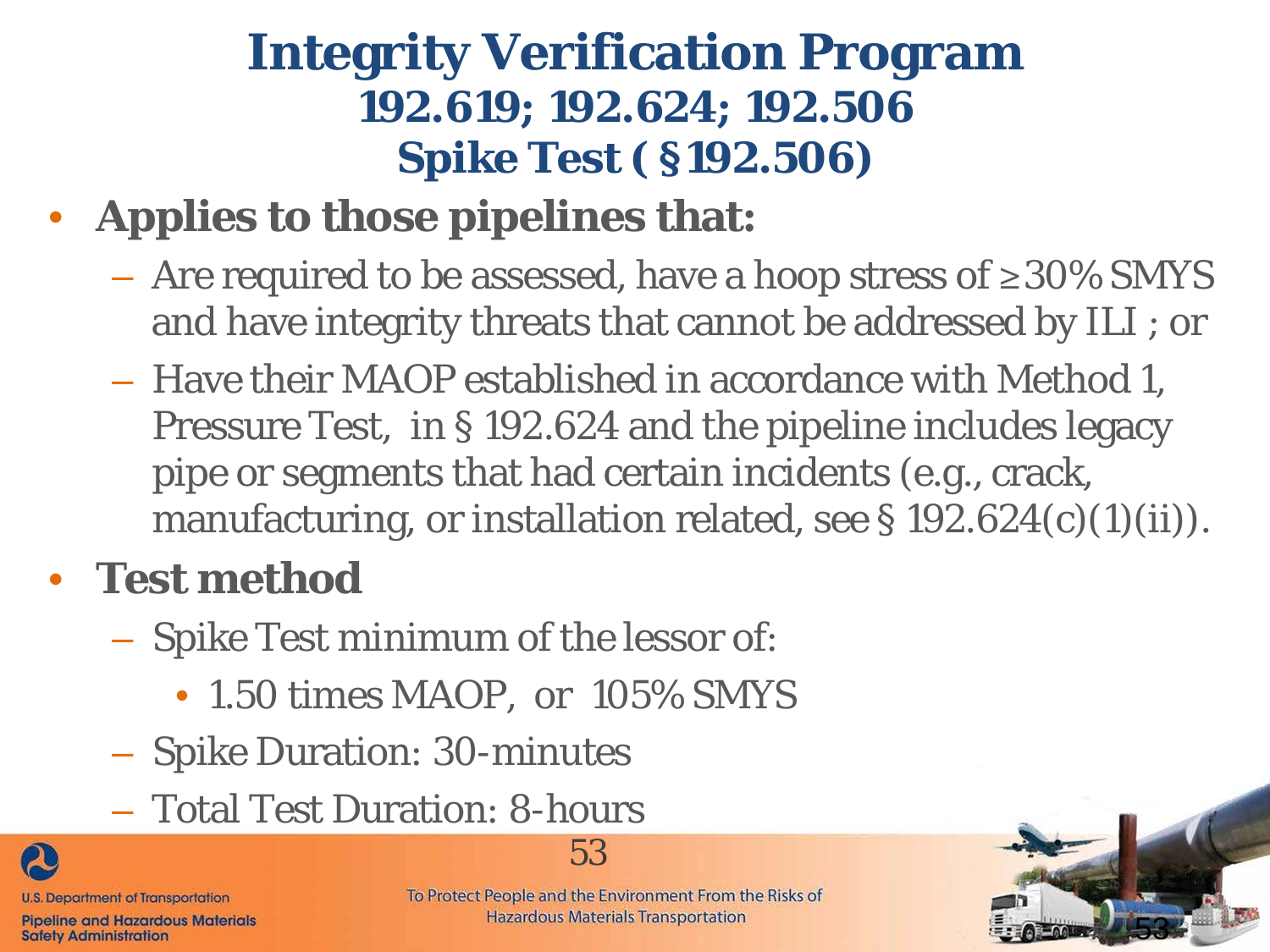#### **Integrity Verification Program 192.619; 192.624; 192.506 Spike Test ( 192.506) Long Seam ERW Failures**



**Information from PHMSA Long Seam ERW R&D Program – over 600 failures from Battelle, Kiefner, and DNV database;<https://primis.phmsa.dot.gov/matrix/PrjHome.rdm?prj=390>**



54

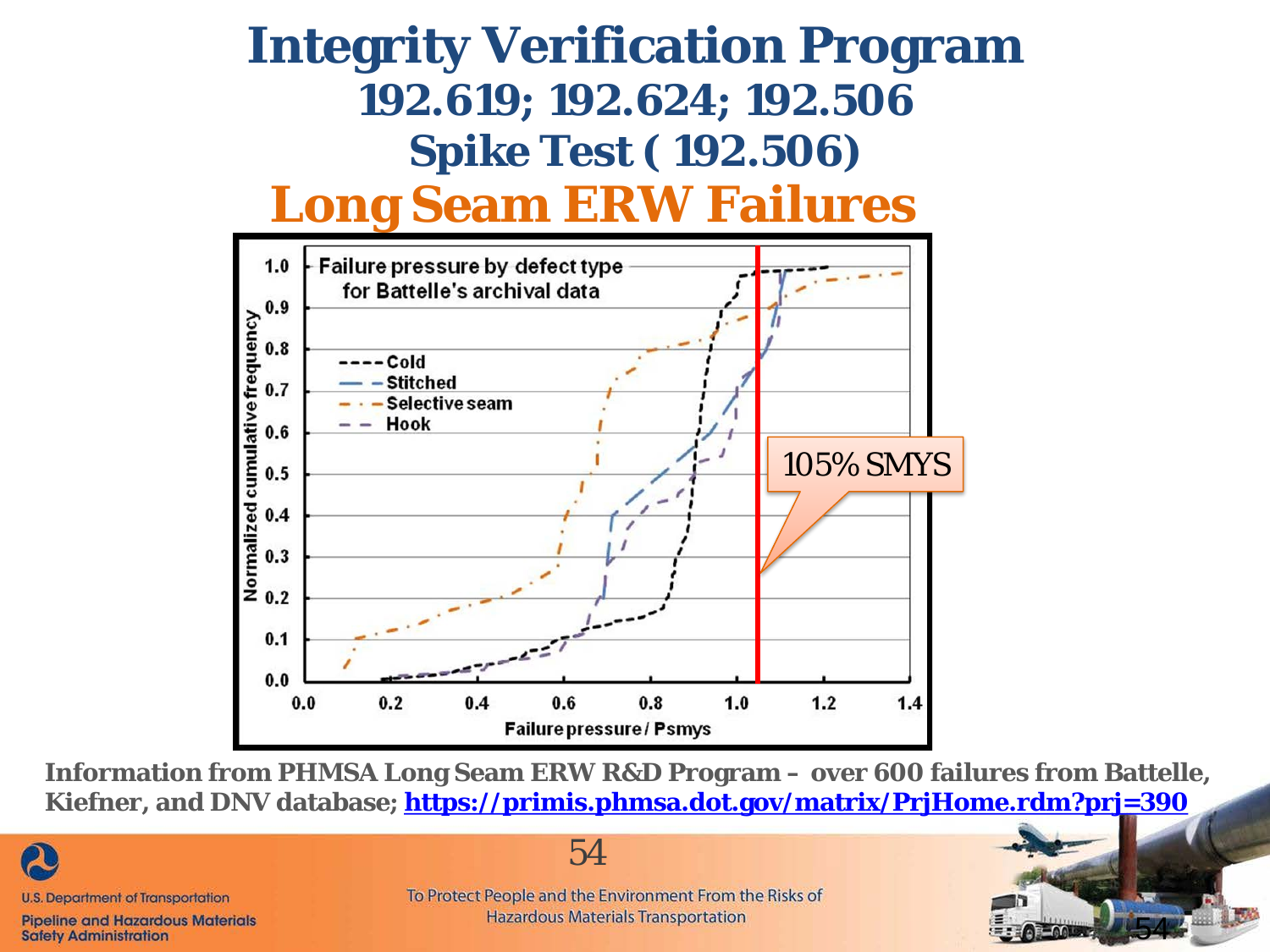### **Comments Related to 192.503**



**Pipeline and Hazardous Materials Safety Administration** 

To Protect People and the Environment From the Risks of **Hazardous Materials Transportation** 

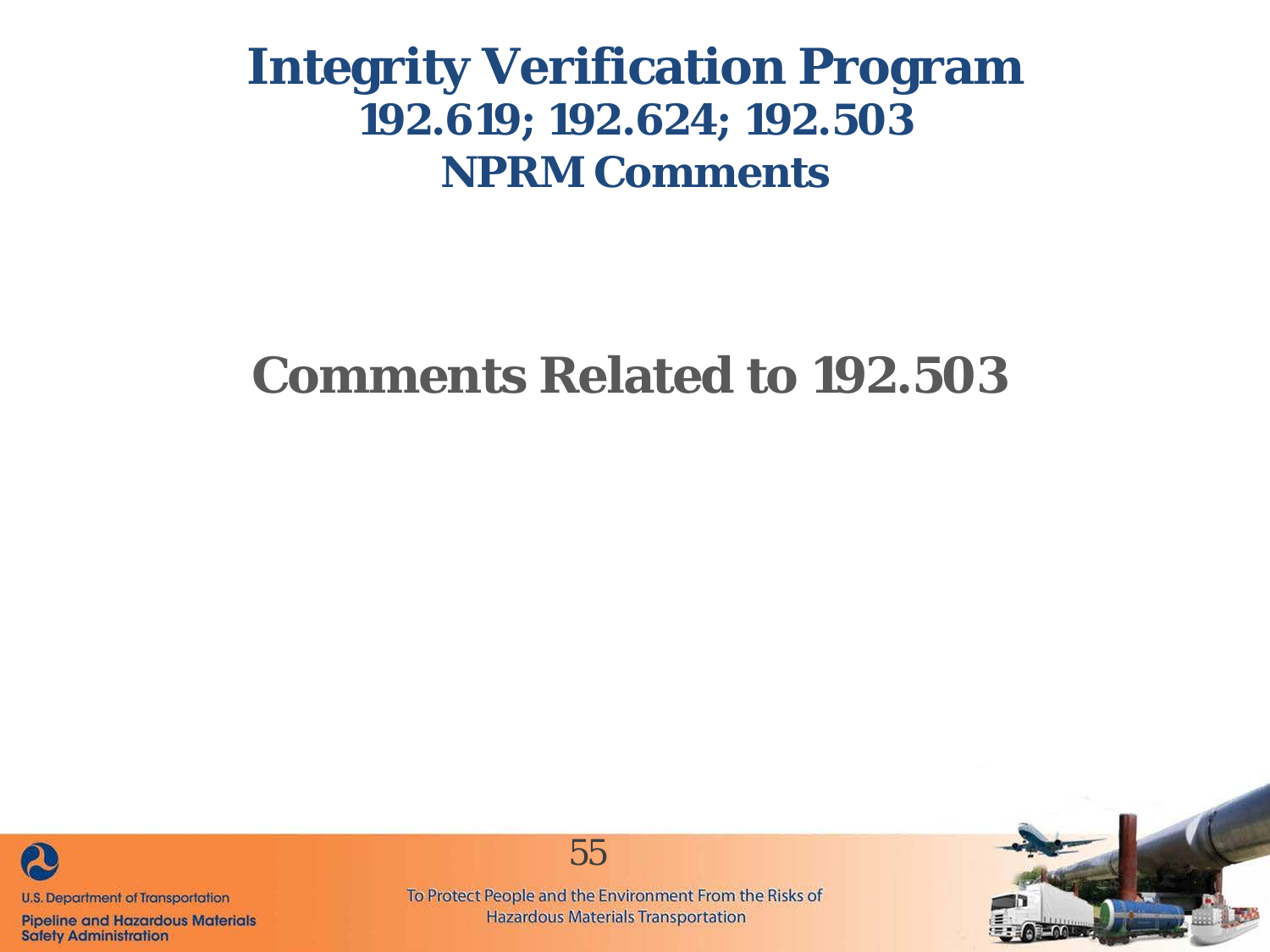- Proposed 192.503 includes a cross-reference to proposed 192.624. Because proposed 192.624 is limited in applicability, a cross-reference to that section in a portion of the regulations with broader applicability without a corresponding limitation consistent with the applicability of 192.624 is inappropriate. Recommend removal of the cross-reference to 192.624 in 192.503 or reword to stress that 192.624 applies only if applicable.
- **PHMSA:** concurs and proposes to withdraw the proposed revision to 192.503(a)(1).



56

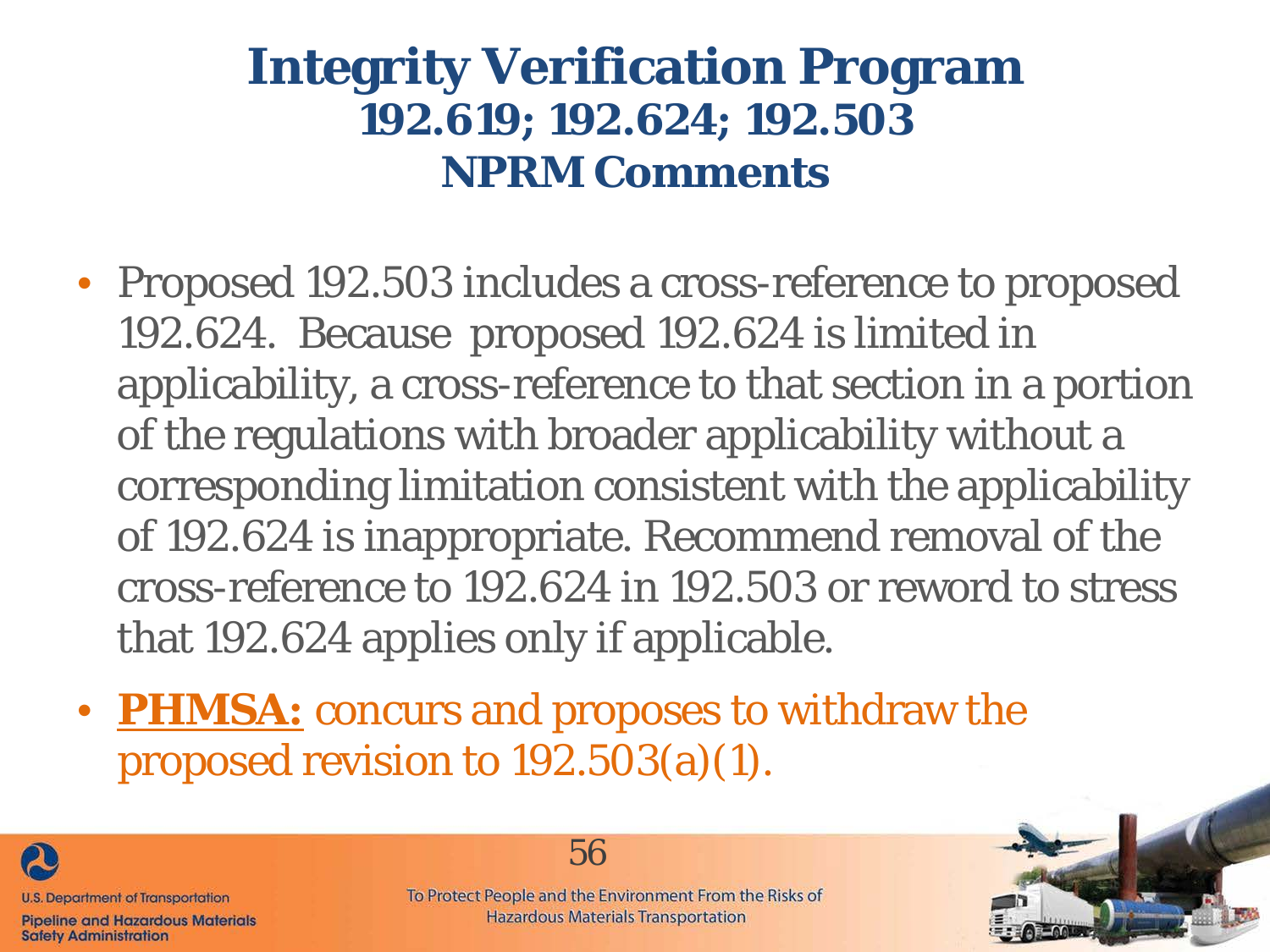## **Comments Related to 192.619(e) & 192.624(a) Scope and Applicability**



**Pipeline and Hazardous Materials Safety Administration** 

57

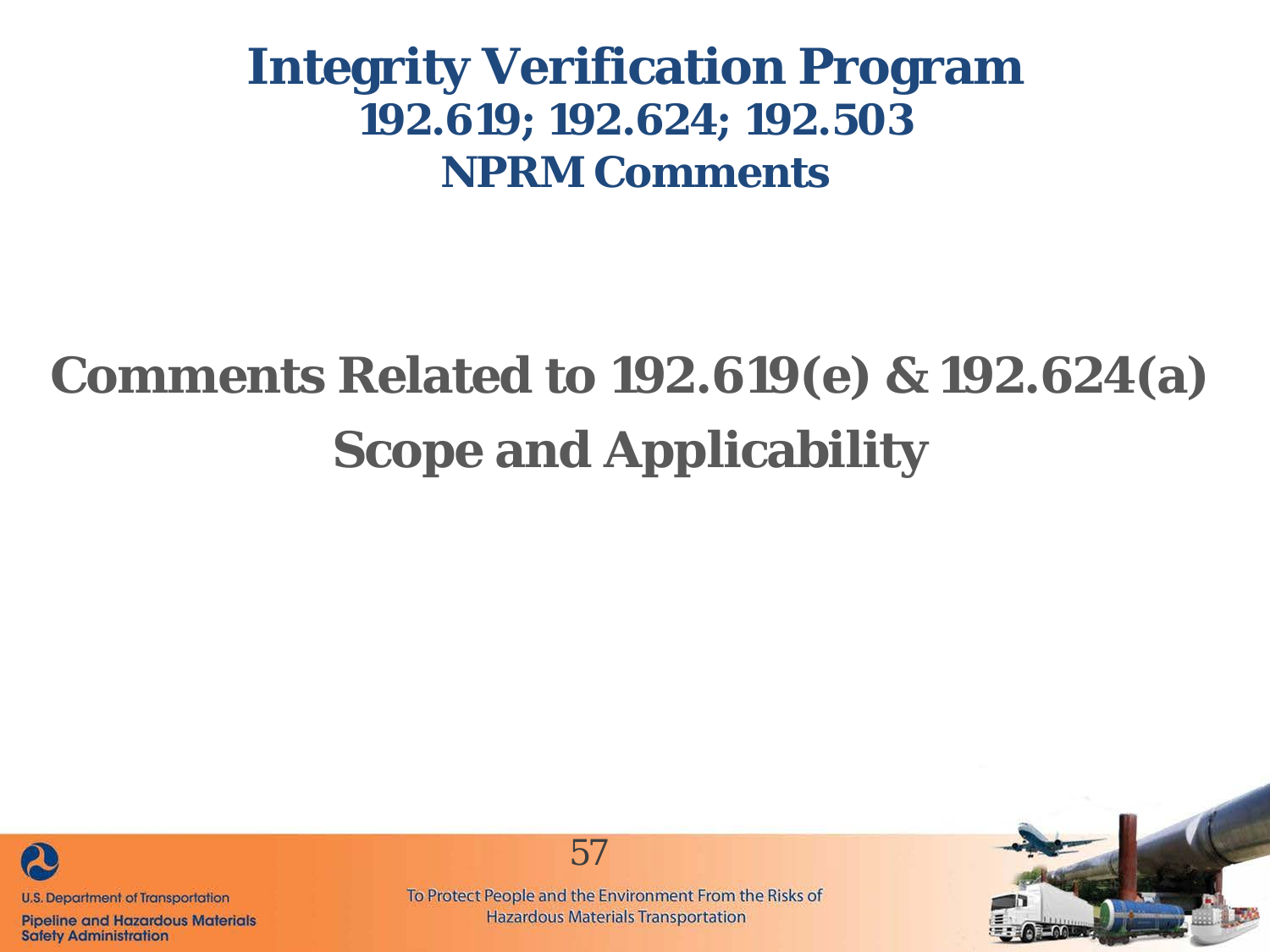- 192.619 $(e)(5)$  Terms for small Potential Impact Radius (PIR) and diameters should be defined.
- **PHMSA:** criteria is specified in 192.624. Method 5 applies to line ≤ 8 inches diameter and ≤ 150 ft. PIR and < 30% SMYS and which cannot be assessed using inline inspection or pressure test.



**Pipeline and Hazardous Materials Safety Administration** 

To Protect People and the Environment From the Risks of **Hazardous Materials Transportation** 

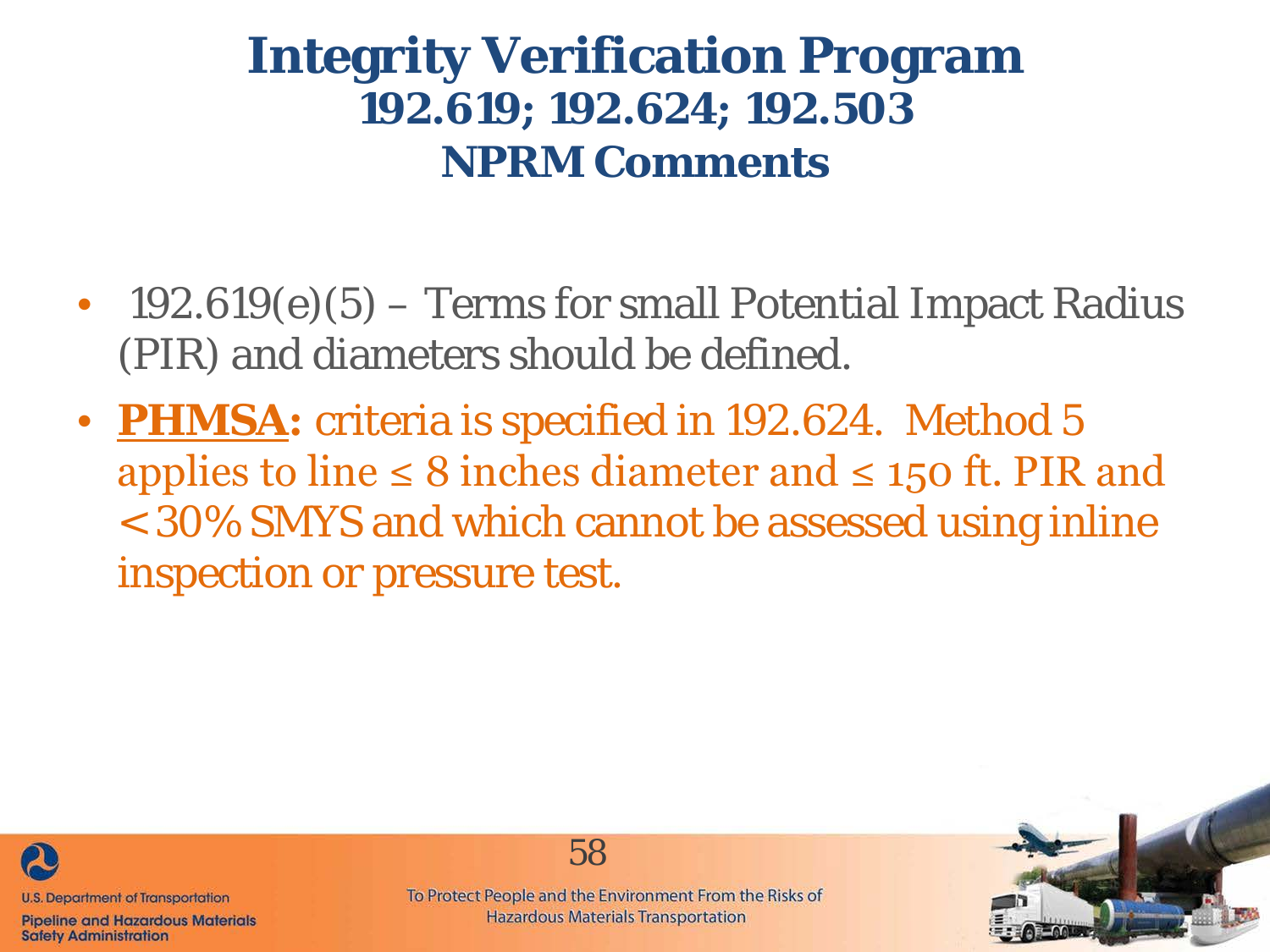- PHMSA is proposing a new paragraph 192.619(e) that, as written, would invalidate the rules of paragraphs (a) through (d). One hopes that this was a clerical error on PHMSA's part. PHMSA should consider changing the wording of the proposed paragraph (e) to not exclude or invalidate paragraphs  $(a)(1)$  and  $(a)(2)$ .
- **PHMSA:** believes the proposed rule is correct as written and does not exclude or invalidate 192.619(a)(1) or (a)(2), since 192.624 only applies in limited cases where operators don't comply with (a) through (d) or else the pipe is grandfathered in Class 1 and 2 HCAs, or located in Class 3-4. An operator that established MAOP in accordance with 192.619(a) would not have to re-establish MAOP unless the criteria in 192.624 is met.



**Safety Administration** 

59

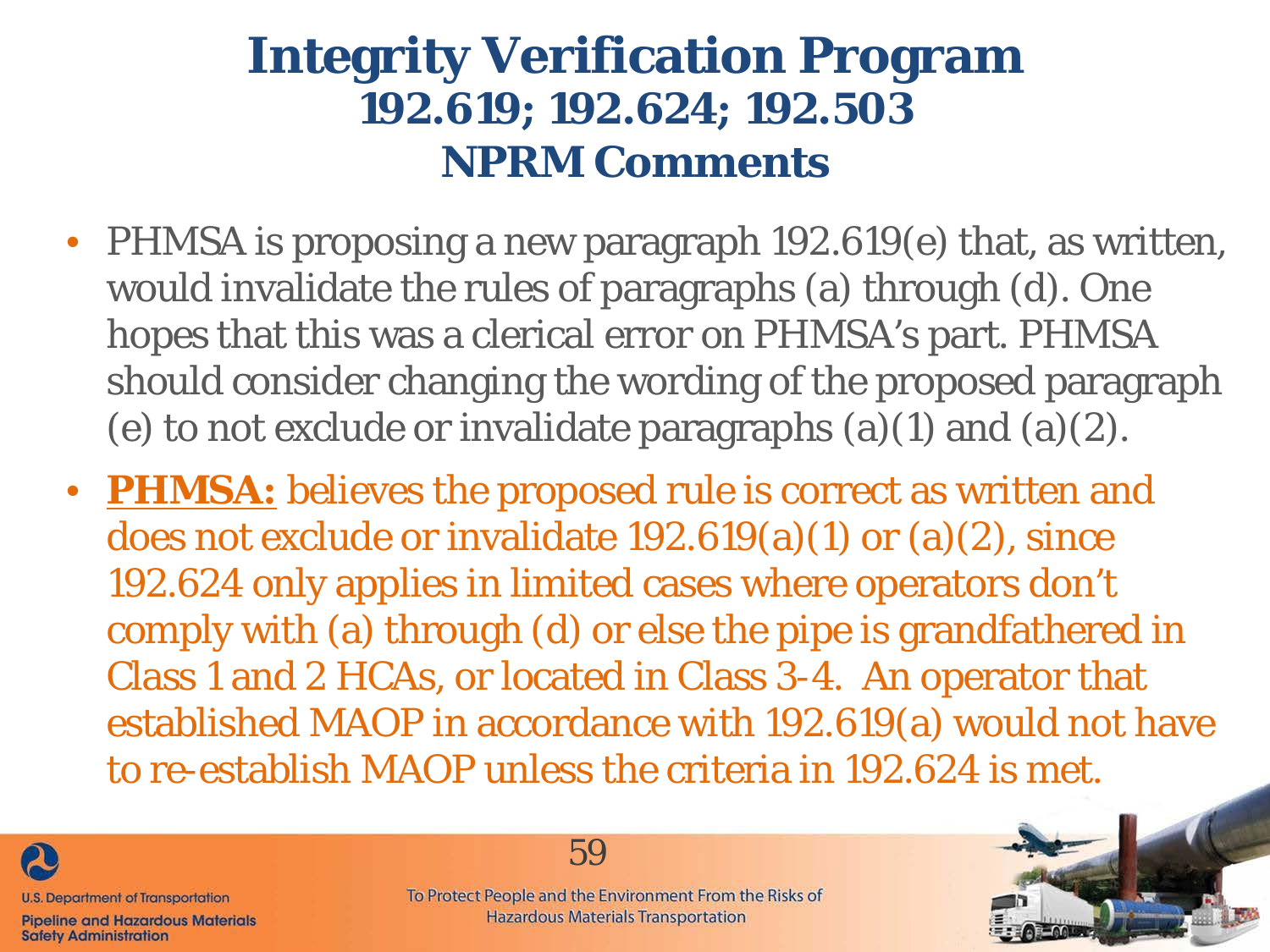- The interplay between MAOP determination in 192.619 and MAOP verification in 192.624 is not clear as presently proposed. Concern is the uncertainty that compliance with 192.624 would not be viewed as compliance with the requirements of 192.619. PHMSA should add a section to 192.619 that indicates compliance with the requirements of 192.624 to verify a pipeline segment's MAOP satisfies the requirements of 192.619 to establish the MAOP of the pipeline segment.
- **PHMSA:** compliance with 192.624, when required, complies with 192.619. PHMSA proposed to add new paragraph 192.619(e) to provide this clarification.



**Safety Administration** 

60

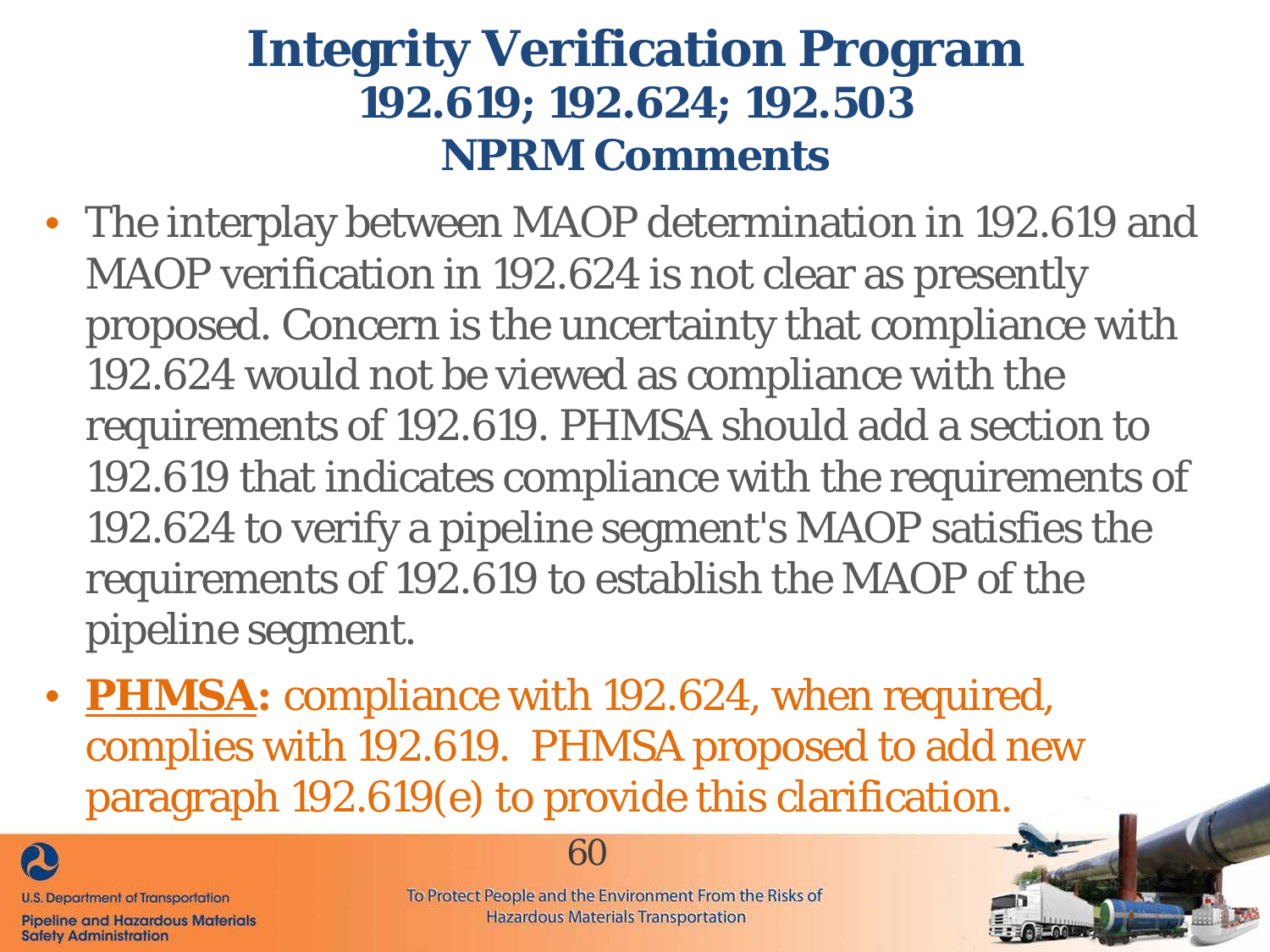- PMHSA should recognize in the regulations that existing pipeline segments with traceable, verifiable, and complete pressure test records necessary to establish MAOP per Subpart J do have a valid MAOP through 192.619(a)(2), and using material records to verify MAOP through 192.619(a)(1) is duplicative and unnecessary for pipeline safety.
- **PHMSA:** 192.619(a)(1) and (a)(2) are not duplicative. MAOP is lowest of 192.619(a)(1), (a)(2), (a)(3) and (a)(4). Operators must know all four and have records for all four in order to demonstrate MAOP in accordance with 192.619(a).



**Safety Administration** 

61

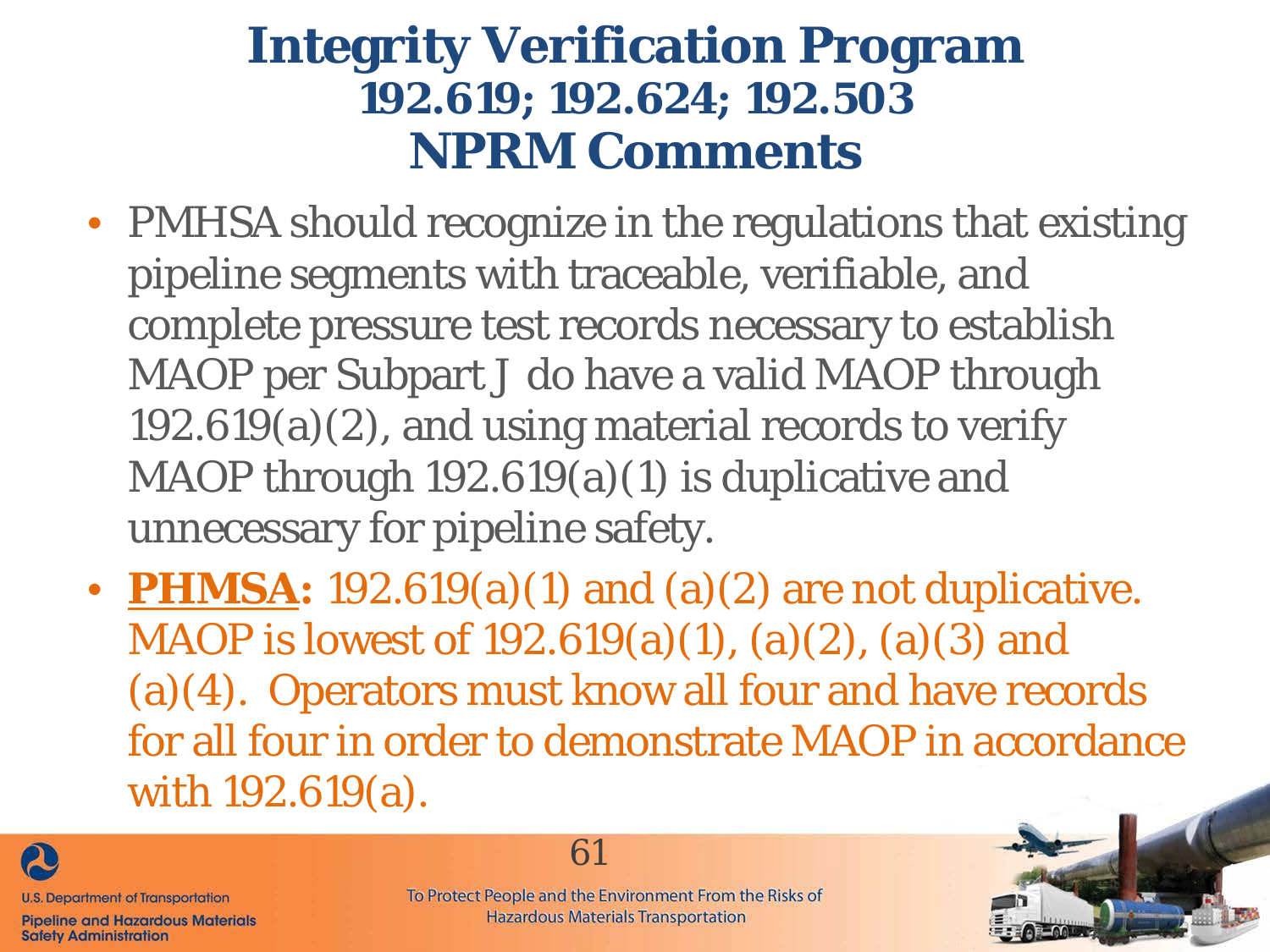- PHMSA should clarify the distinction between MAOP Determination and MAOP Verification. This clarification should confirm the fact that MAOP Verification, like MAOP Determination, is a one-time requirement for specifically defined transmission pipelines, and that only one method is required to verify MAOP.
- **PHMSA:** this is the intent. PHMSA will clarify in the preamble to the final rule that both are one time processes to establish MAOP.



**Safety Administration** 

62

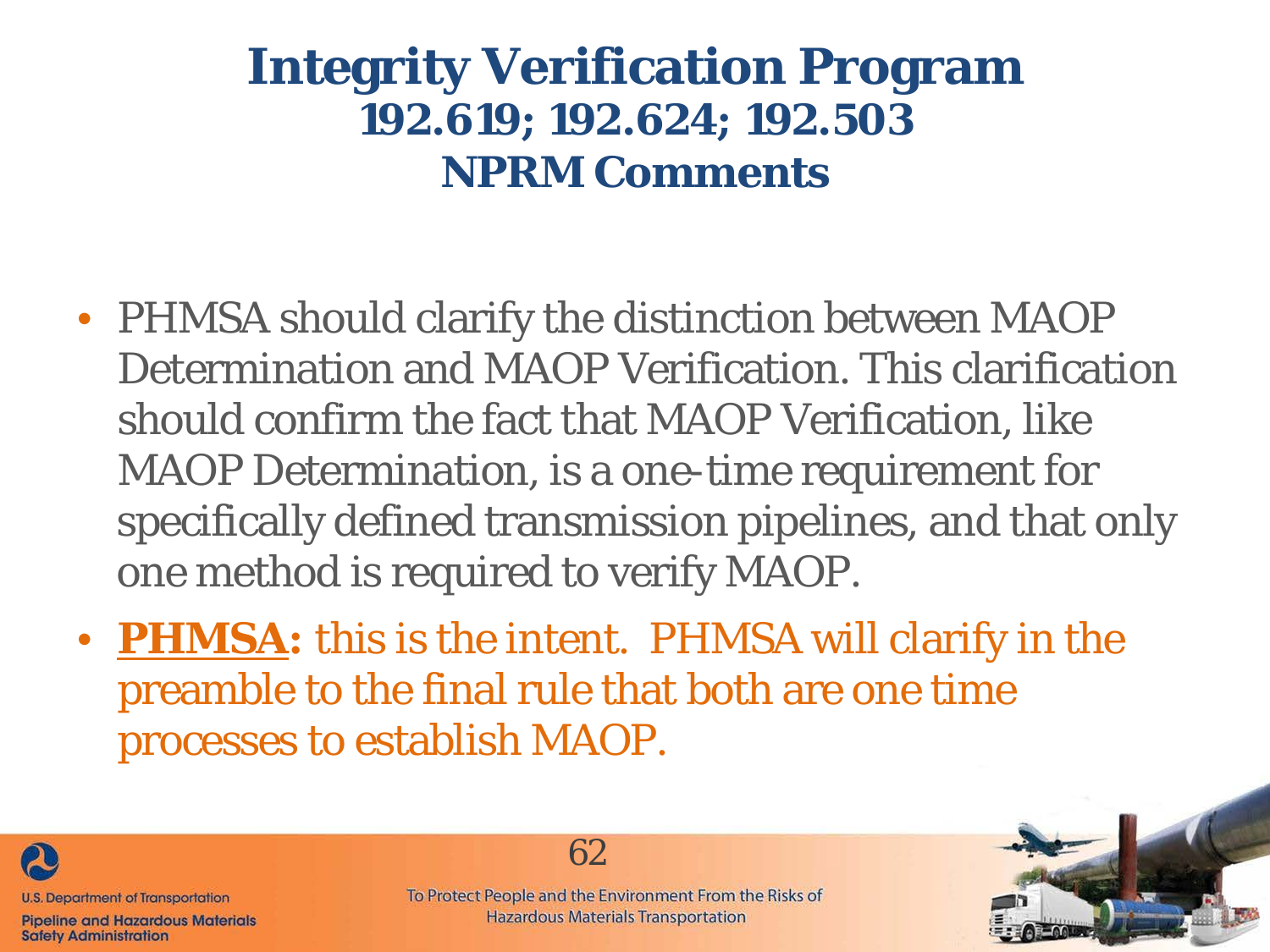- 192.619(a)(2) Is MAOP based on the most recent pressure test or the historical highest pressure test.
- **PHMSA:** It depends. A pressure test may be used to establish MAOP if the test pressure divided by the applicable class location test factor is the lowest of all four of (a)(1), (a)(2), (a)(3), and (a)(4).

Operators must know all four in order to establish MAOP which is the lowest of the four. Note that  $(a)(4)$  requires operators to consider the history of the segment, including known corrosion.



63

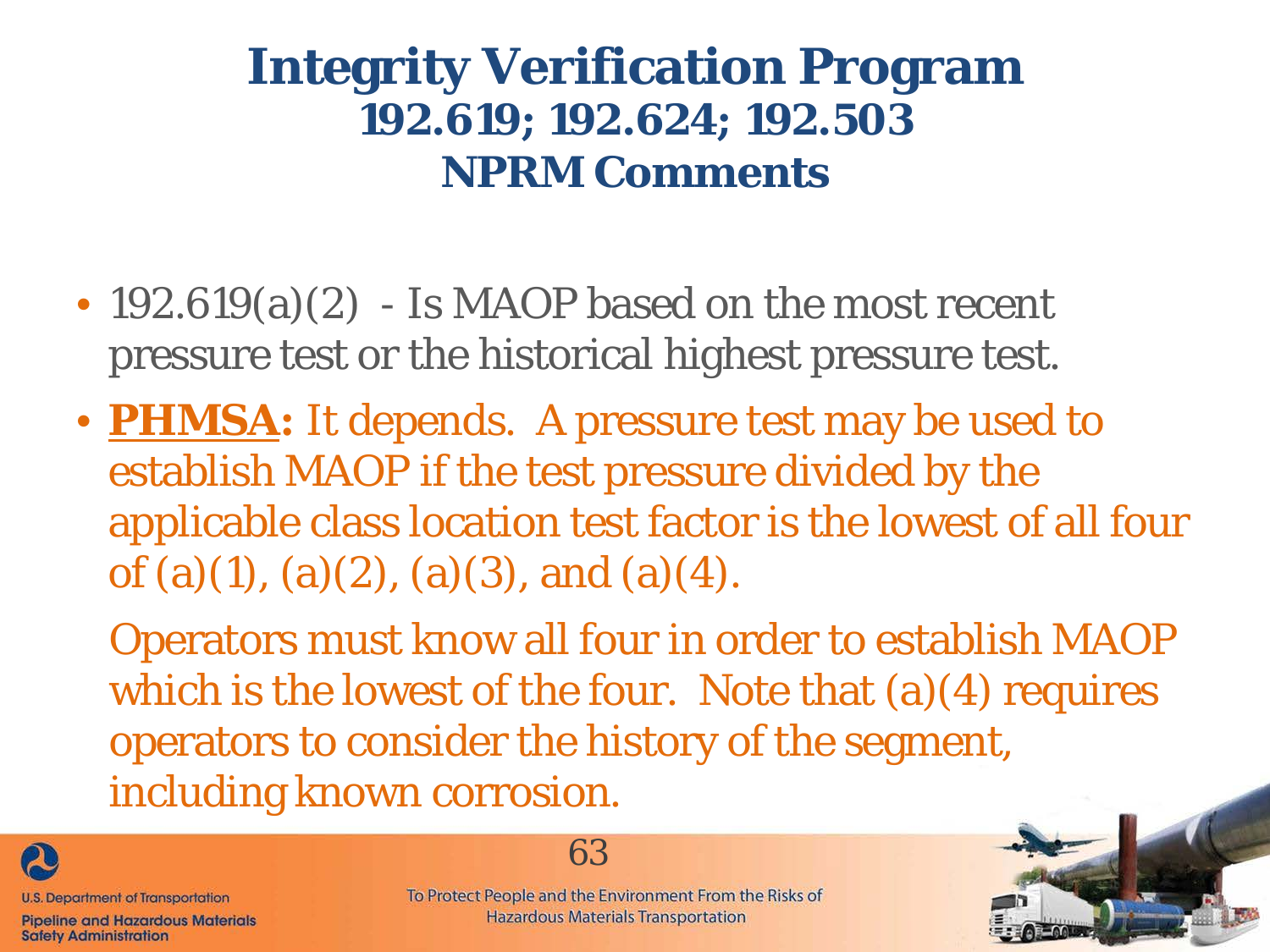- 192.619(a) applies to establishing maximum allowable operating pressure (MAOP) for all pipelines. Revise proposed 192.619(a)(4) to state clearly material verification is applicable only to transmission pipeline segments that are subject to 192.607 and include an implementation date to clarify the proposed requirements apply going forward and any previous pressure test Subpart J sufficiently validates the MAOP.
- **PHMSA:** supports clarifying this by adding "if applicable" after the reference to 192.607 in 192.619(a)(4). Implementation date is specified in 192.624. Operators that are required to verify MAOP in accordance with 192.624 have 15 years from the effective date of the rule [192.624(b)(3)].



**Safety Administration** 

#### 64

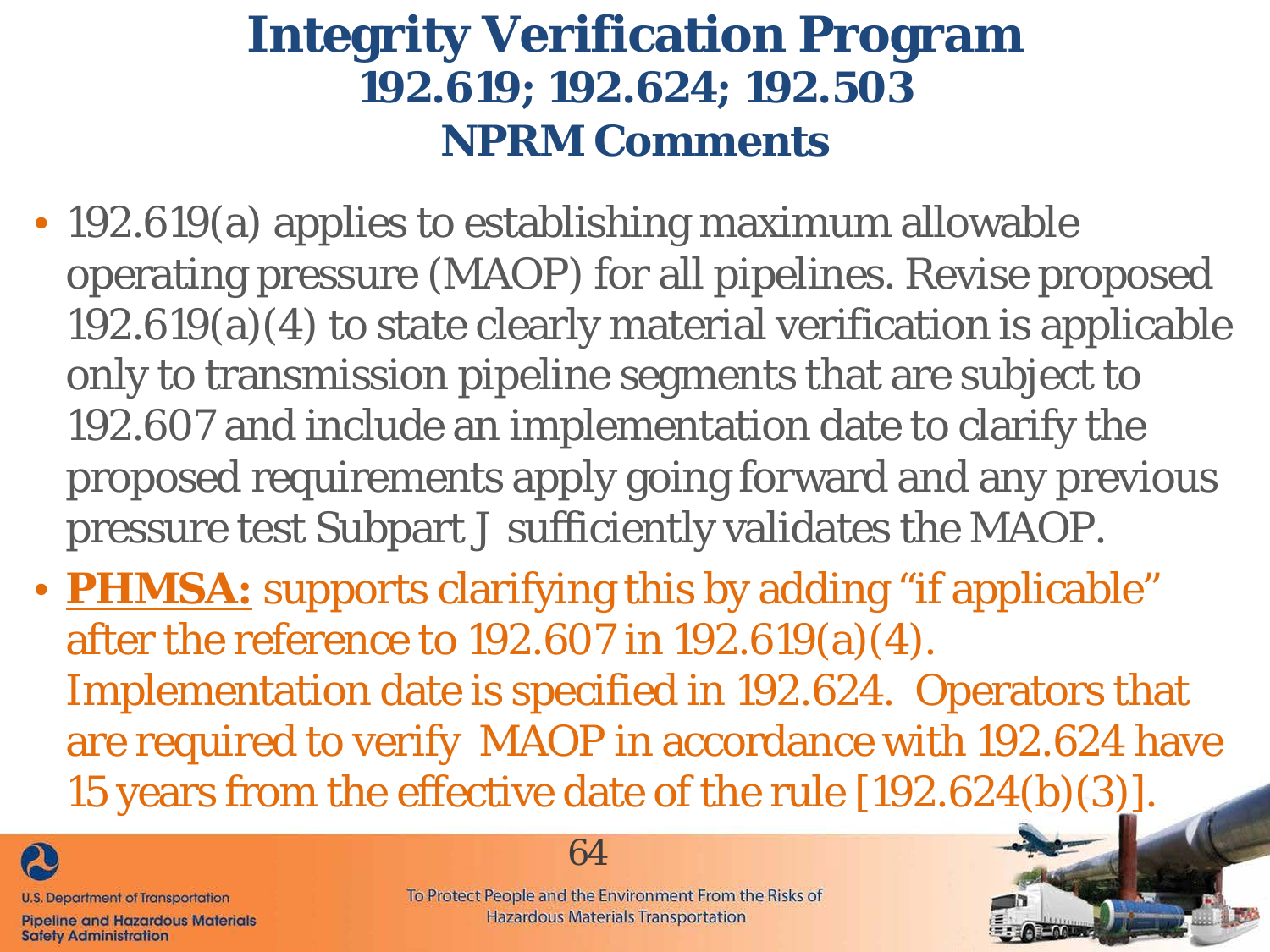- Recommend that 192.619(e) be removed entirely from the regulations. Alternatively, the language of proposed 192.619(e) should be revised to simply direct operators of onshore steel transmission pipelines that meet the criteria of 192.624(a) to that section for verification of the MAOP.
- **PHMSA:** supports revising 192.619(e) to read: "(e) Notwithstanding the requirements in paragraphs (a) through (d) of this section, onshore steel transmission pipelines that meet the criteria specified in 192.624(a) must establish and document the maximum allowable operating pressure in accordance with 192.624."



**Safety Administration** 

65

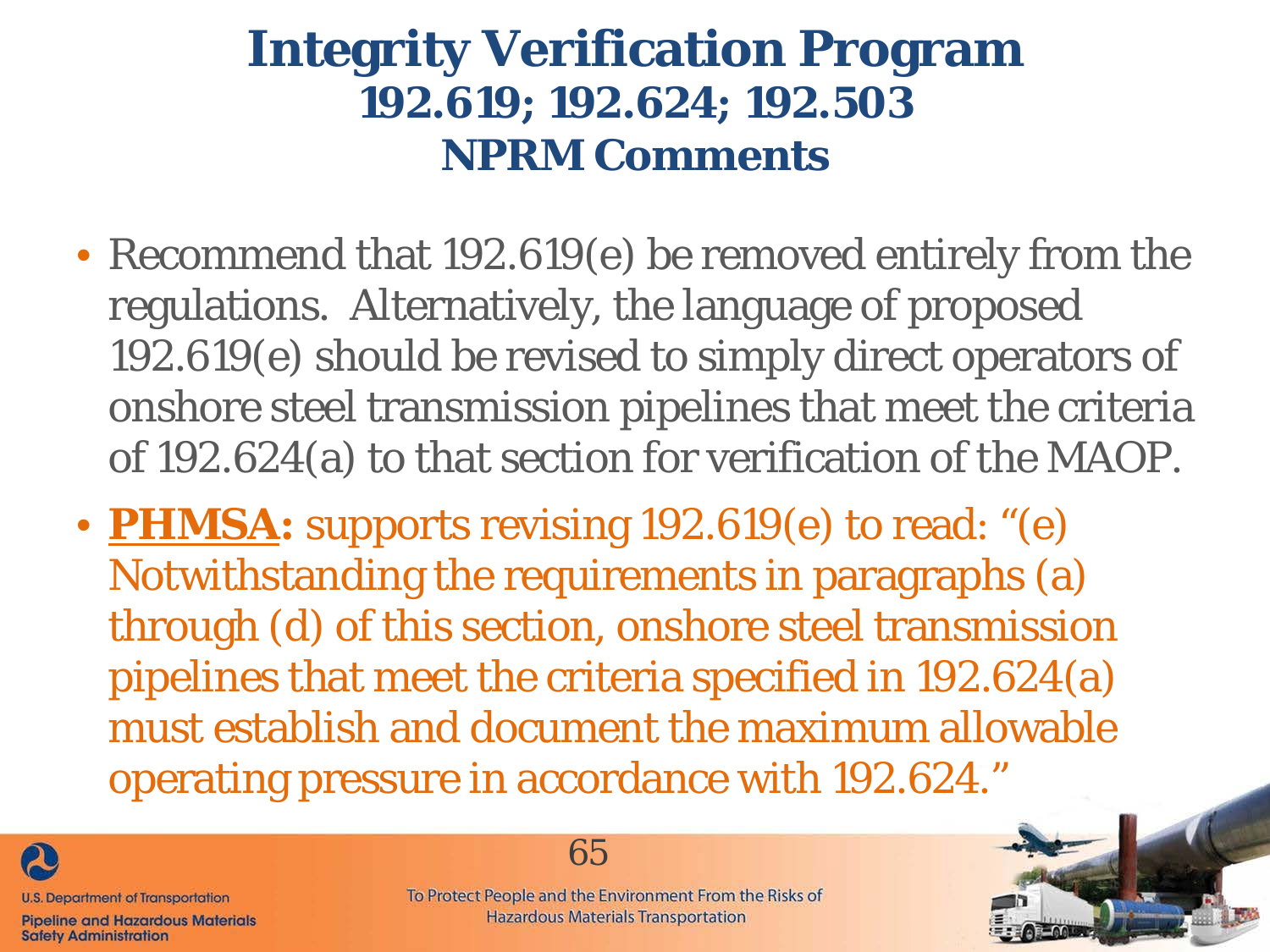- Suggest that PHMSA revise 192.619(e) to be more conservative for those pipelines that have had a reportable in-service incident since its most recent subpart J pressure test, due to an original manufacturing or constructionrelated defect.
- **PHMSA:** that is one of the criteria in 192.624.



**Pipeline and Hazardous Materials Safety Administration** 



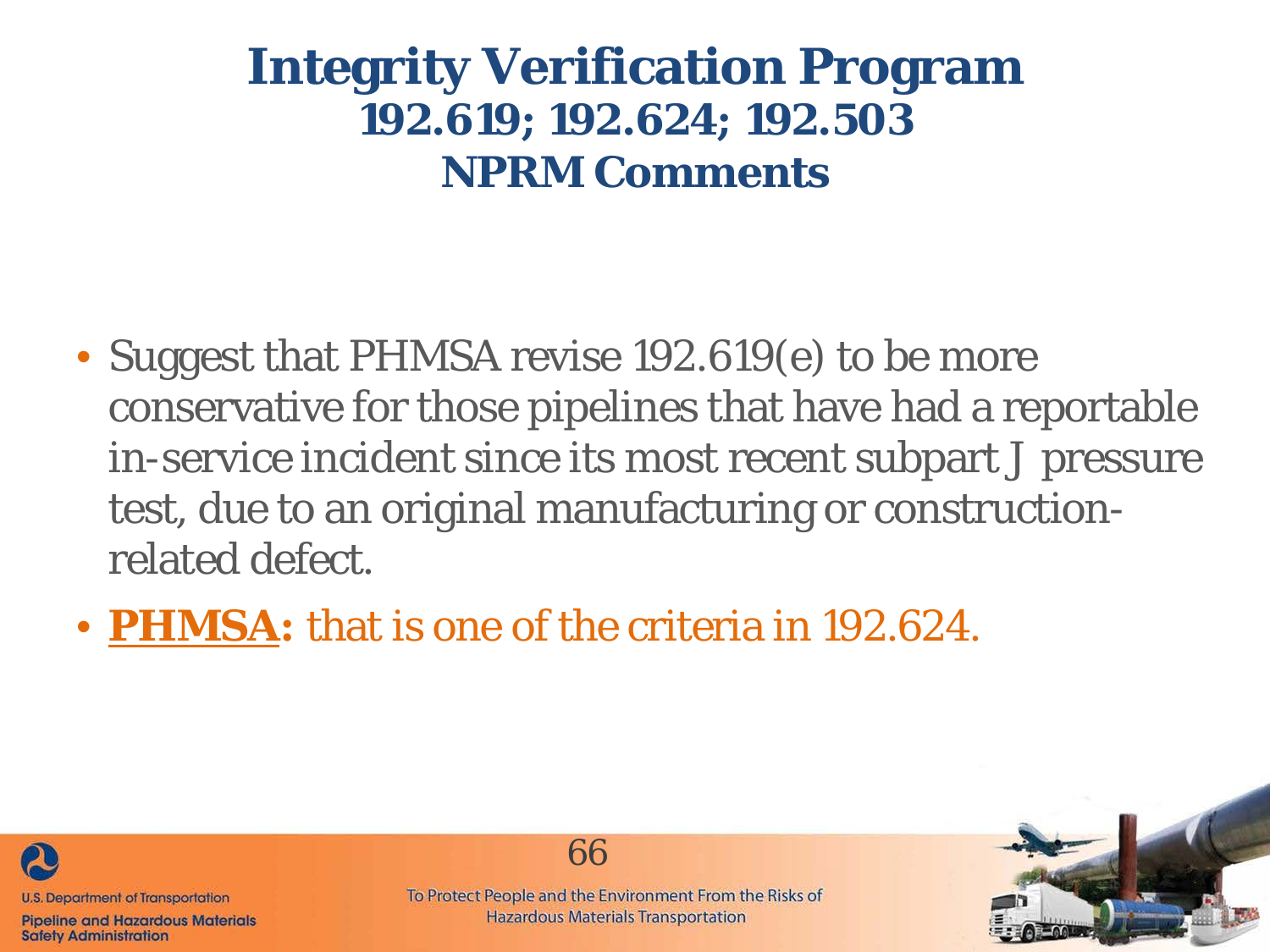- Concerned that the proposed 192.624 goes significantly beyond the Congressional Mandate contained in the Pipeline Safety, Regulatory Certainty, and Job Creation Act of 2011 ("2011 Act") ; driving significant additional costs that have diminishing pipeline safety benefit.
- **PHMSA:** In addition to the Act of 2011, Section 23, which addresses grandfathered pipe in HCA/Class 3/Class 4, and pipe without MAOP records, PHMSA is addressing numerous other NTSB recommendations and pipeline safety issues. The entire estimated mileage to which IVP would apply is approximately 3% of GT mileage.



**Pipeline and Hazardous Materials Safety Administration** 

67

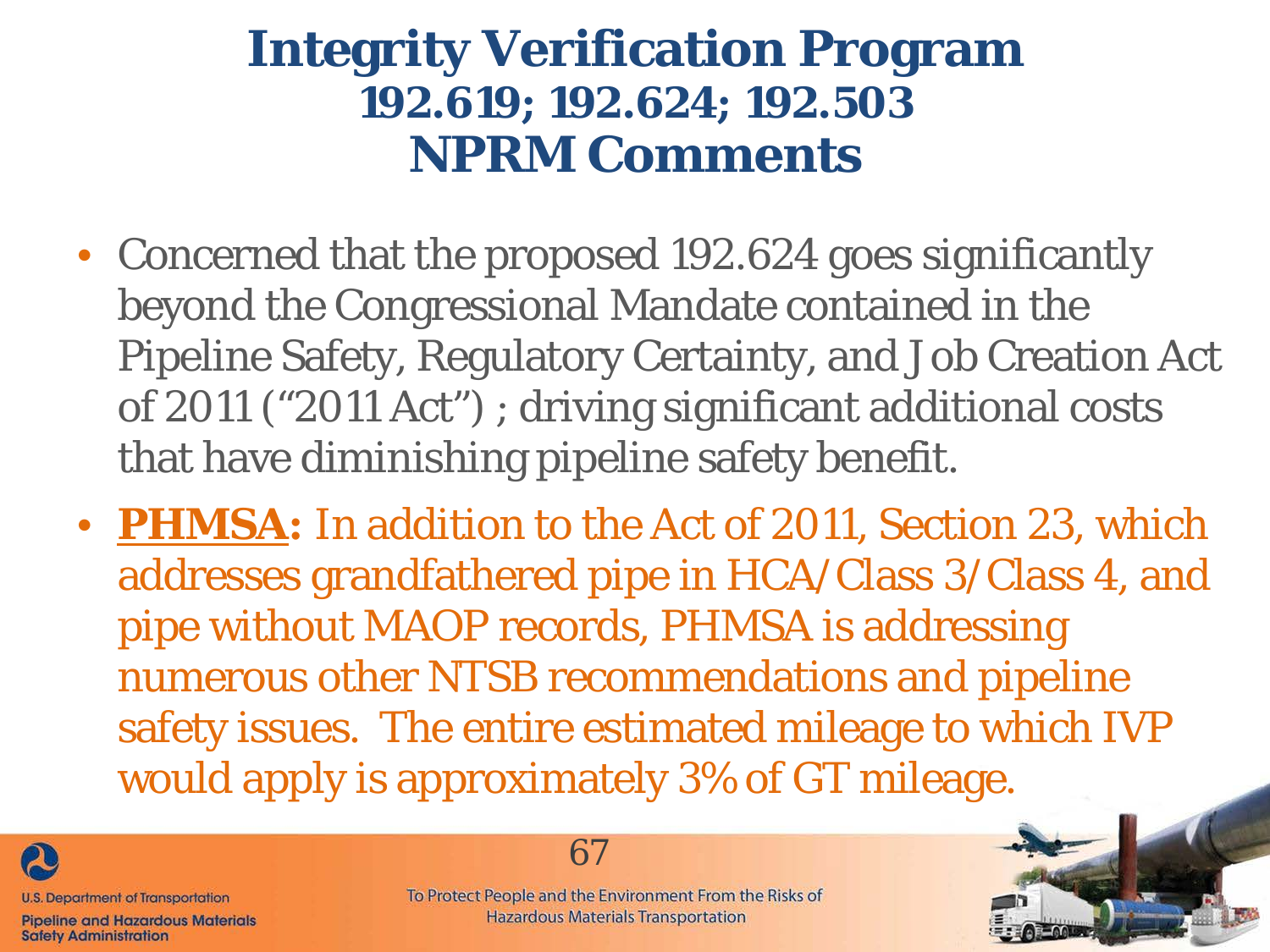- The inclusion of every reportable in-service incident in the requirements for verification of MAOP is overly broad and should be removed from the final rule, or at least limited to a more contemporary time frame such as a rolling 15-year window or to those incidents occurring since 2003.
- **PHMSA:** Every reportable incident is not included. The proposed rule limits the incidents to certain causes (i.e., original manufacturing-related defect, a construction-, installation-, or fabrication-related defect, or a cracking-related defect), and only for segments in HCAs or Class 3 or Class 4 locations that have occurred since the most recent successful pressure test. This is a small subset of all reportable incidents.



**Pipeline and Hazardous Materials Safety Administration** 

#### 68

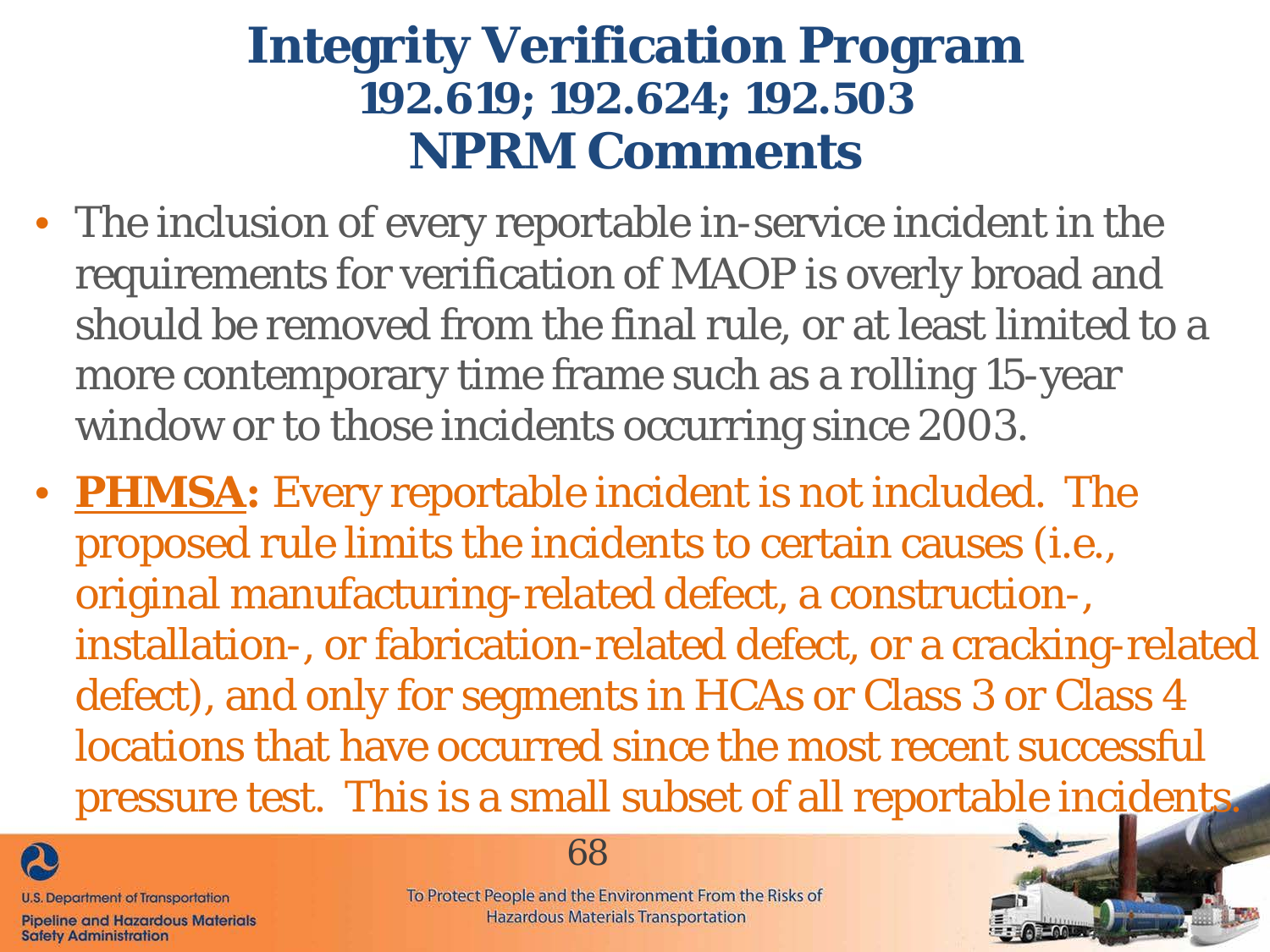- Suggest that 192.624(a)(1) be revised to apply only prospectively and not retroactively.
- **PHMSA:** The intent of the rule and the Congressional mandate is to address pre-existing pipe without adequate basis for MAOP and Grandfathered pipe.



**Pipeline and Hazardous Materials Safety Administration** 

69

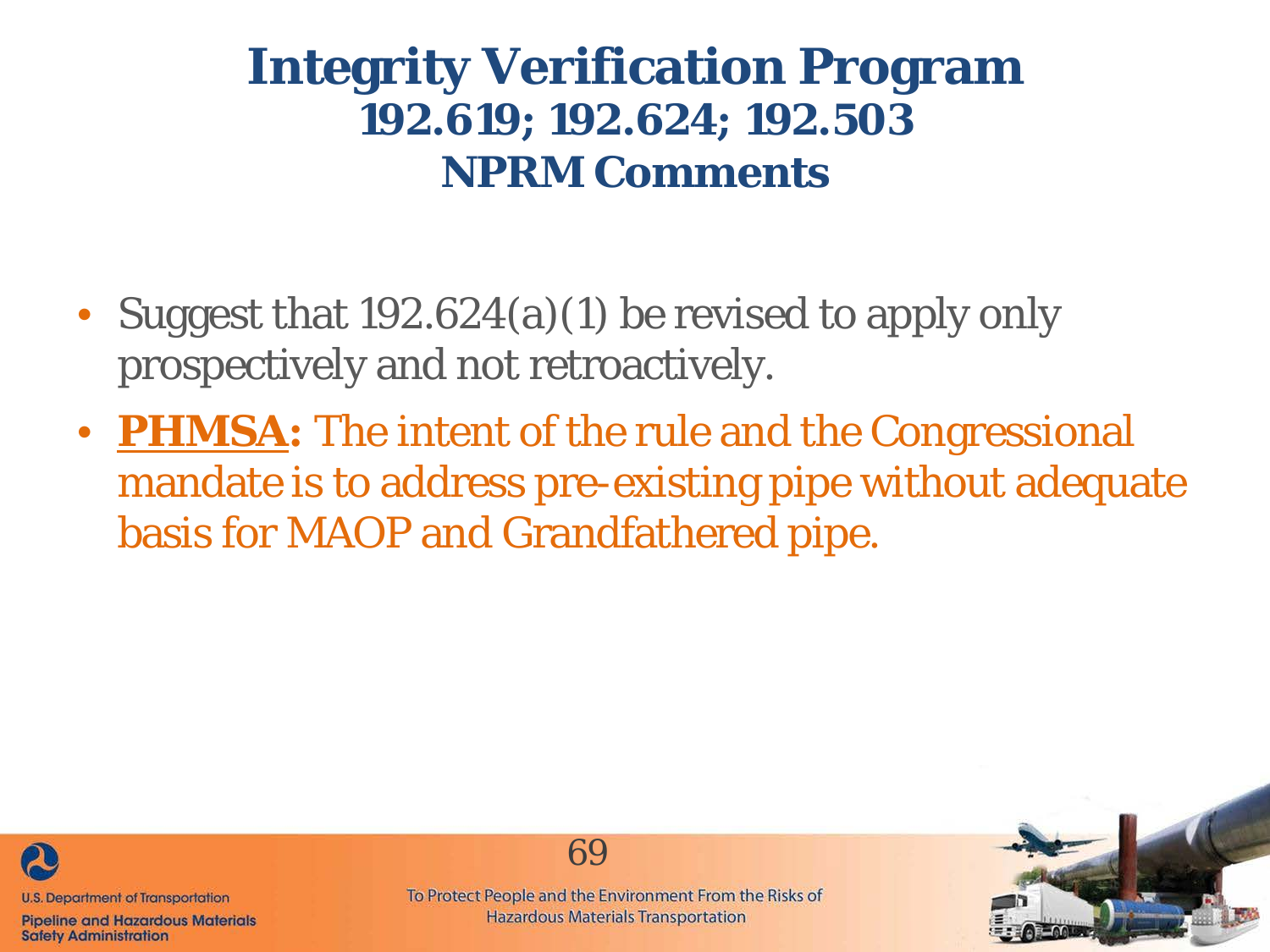- The 2011 Act does not require MAOP reconfirmation for MCAs. PHMSA should modify 192.624(a) so that MAOP reconfirmation is only required in MCAs that operate at greater than 30% of SMYS and can accommodate an "instrumented inline inspection tool."
- **PHMSA:** the Congressional mandate does not allow exceptions to avoid MAOP reconfirmation. All applicable pipe in HCAs and all non-HCA Class 3 and 4 (regardless of MCA location or piggability) must have MAOP verification. Limited line segments less than 30% SMYS are included to address the NTSB recommendations P-11-14 and P-11-15 for those lines included in the scope of 192.624(a).



**U.S. Department of Transportation** 

**Pipeline and Hazardous Materials Safety Administration** 



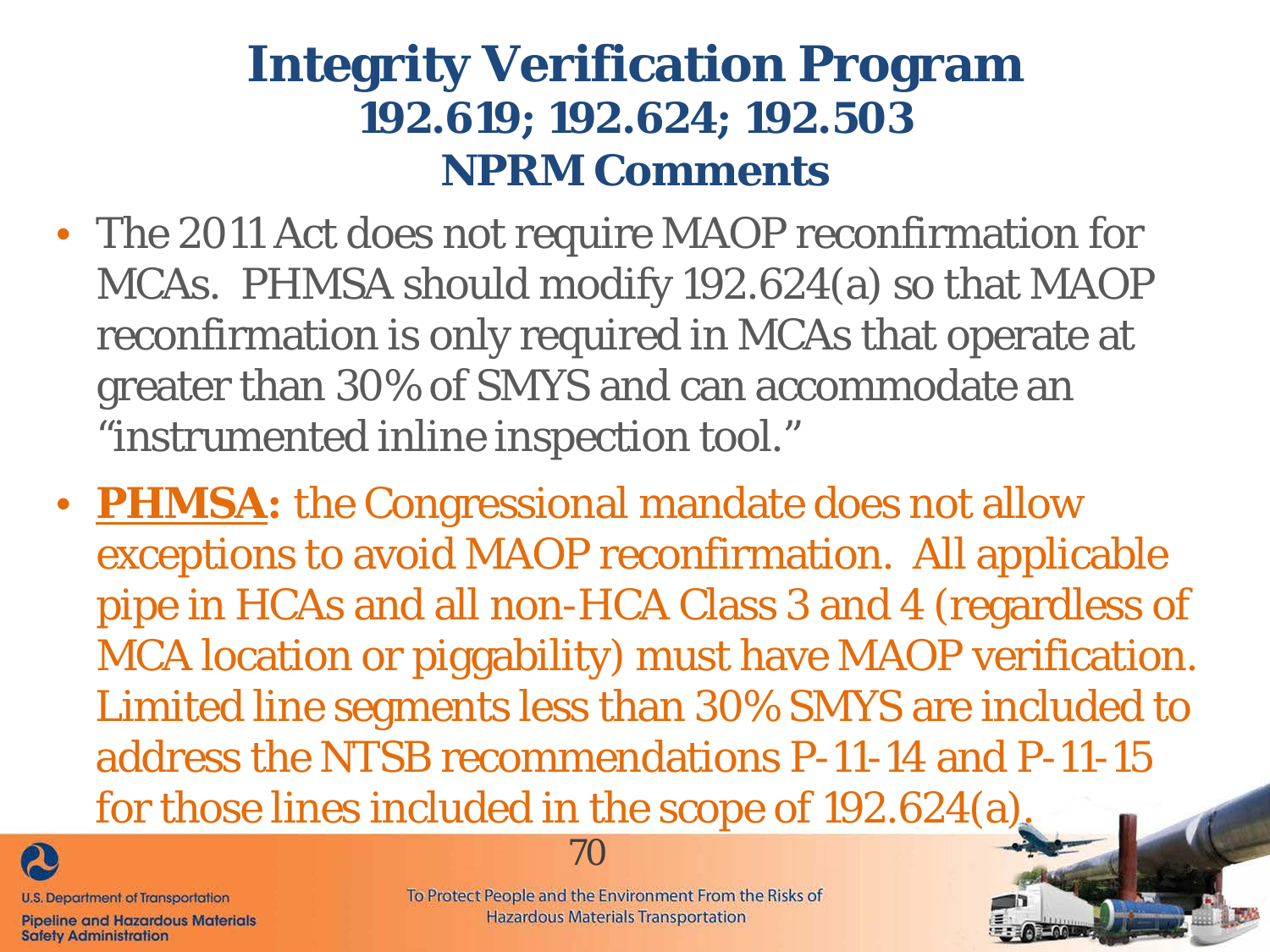- PHMSA is urged to make modifications that allow the engineering critical assessment ("ECA"), ILI and other alternative technologies to be feasible alternatives to reconfirm MAOP for MCAs. Without these modifications, operators will have to reconfirm MAOP solely by hydrostatic pressure testing.
- **PHMSA:** Only segments meeting the applicability criteria must reconfirm MAOP. Operators may choose any of the 6 allowed methods to reconfirm MAOP. This includes the use of alternative technologies (Method 6) with notification to PHMSA.



**Safety Administration** 

To Protect People and the Environment From the Risks of **Hazardous Materials Transportation** 

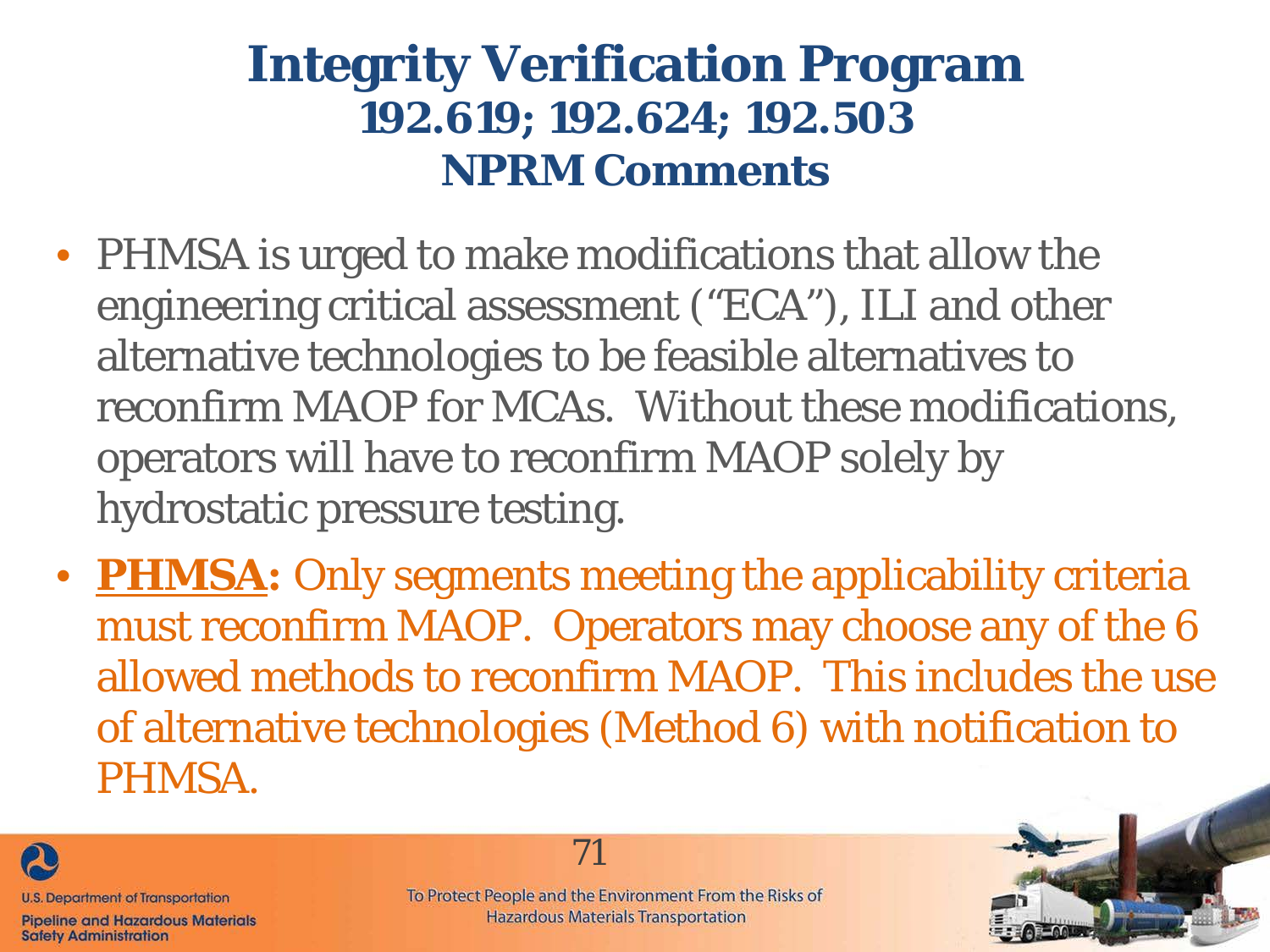- Recommend that PHMSA remove the applicability in 192.624(a)(1) and address this concern through 192.917(e)(3) and §192.1119 (proposed new subpart Q). This would provide clarity for pipelines that have had a reportable in-service incident due to manufacturing and construction related defects both in the past and in the future.
- **PHMSA:** 192.917 only applies to HCAs and would not be responsive to NTSB Recommendation P-11-15, which recommended that PHMSA amend regulations to require that manufacturing- and construction-related defects can only be considered stable if a gas pipeline has been subjected to a postconstruction hydrostatic pressure test.
	- 192.917 is not an applicable method to establish MAOP. 192.917(e)(3) establishes criteria for determining if seam defects are stable under IM.
	- 192.917(e)(3) PHMSA proposed to allow tests conducted under 192.624 for establishing MAOP to be credited for the seam stability determination under 192.917(e)(3)



**Safety Administration** 

72

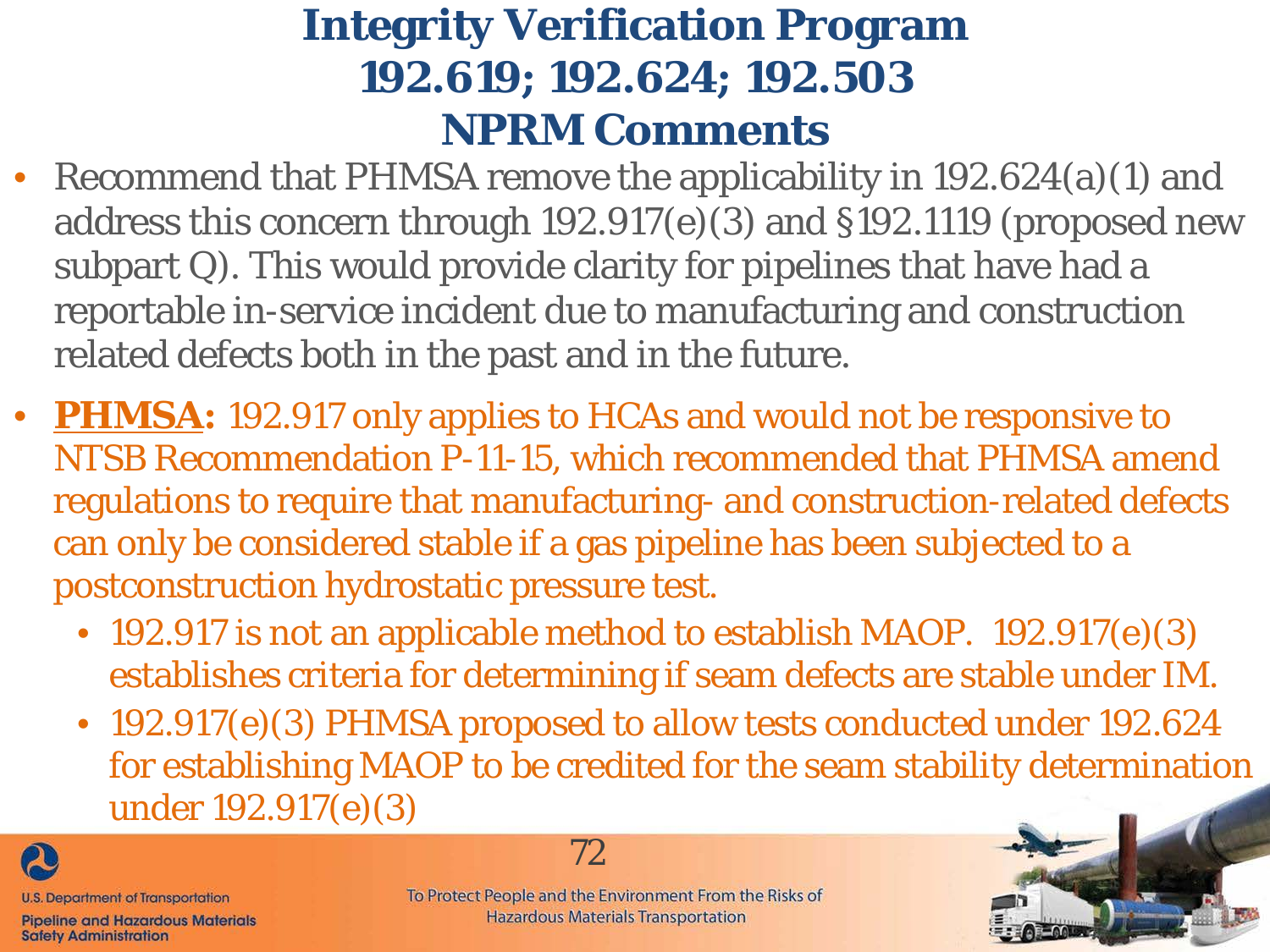- PHMSA should remove pipeline segments that have experienced a reportable in-service incident from its proposed MAOP confirmation requirements under 192.624(a)(1). After an in-service failure, a pipeline operator is required to perform corrective actions and sufficiently demonstrate a restored level of safety before being allowed to return to service and/or to full pressure.
- **PHMSA:** such an approach may not address the fact that the incident suggests that MAOP might be too high for the entire pipeline. Confirming MAOP at the incident location after an incident is too late. The purpose of 192.624 is to proactively establish valid MAOP for the entire pipeline to avoid future accidents.



**Pipeline and Hazardous Materials Safety Administration** 

73

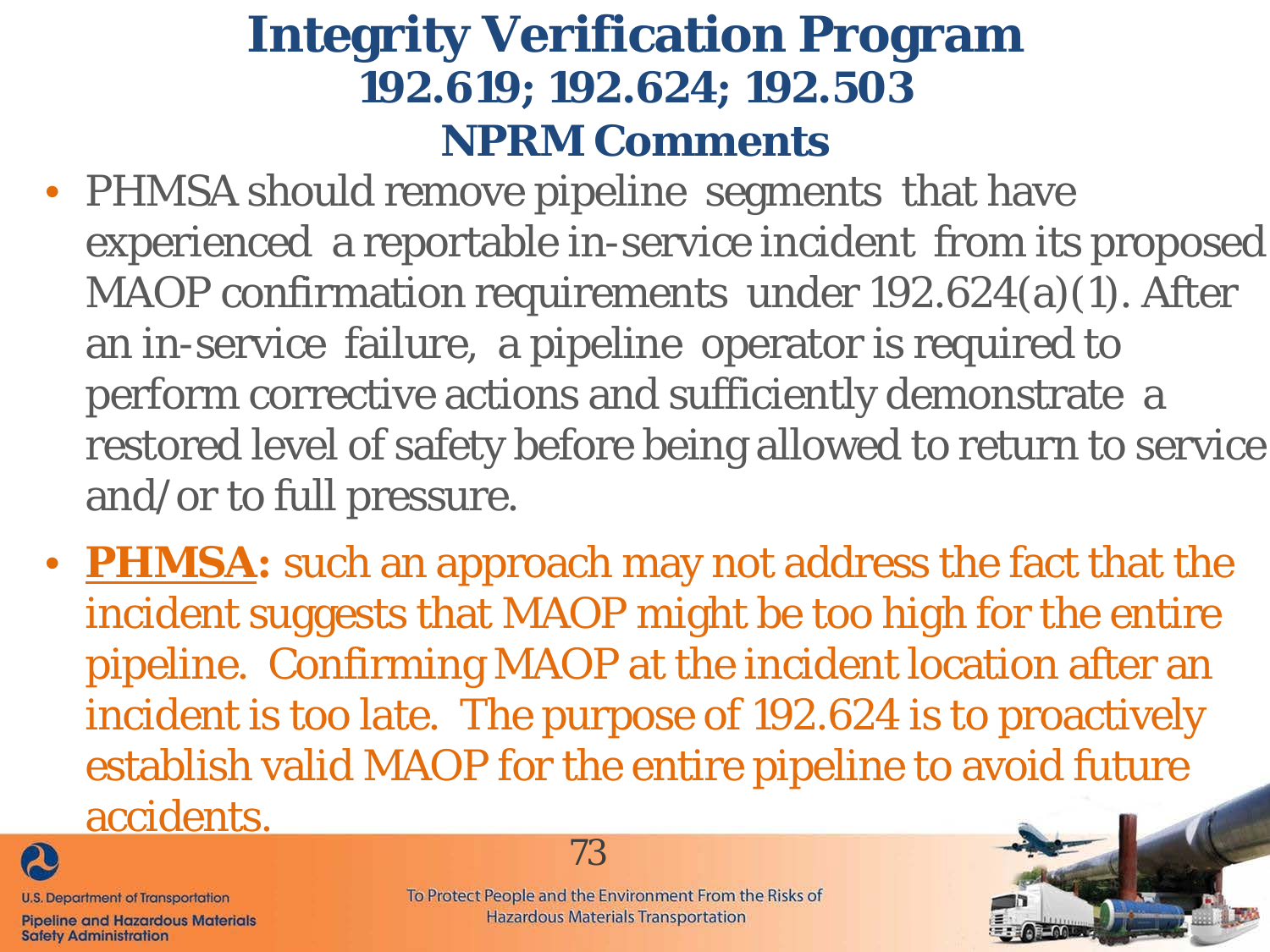# **Comments Related to 192.624(b) Schedule**



**Pipeline and Hazardous Materials Safety Administration** 

74

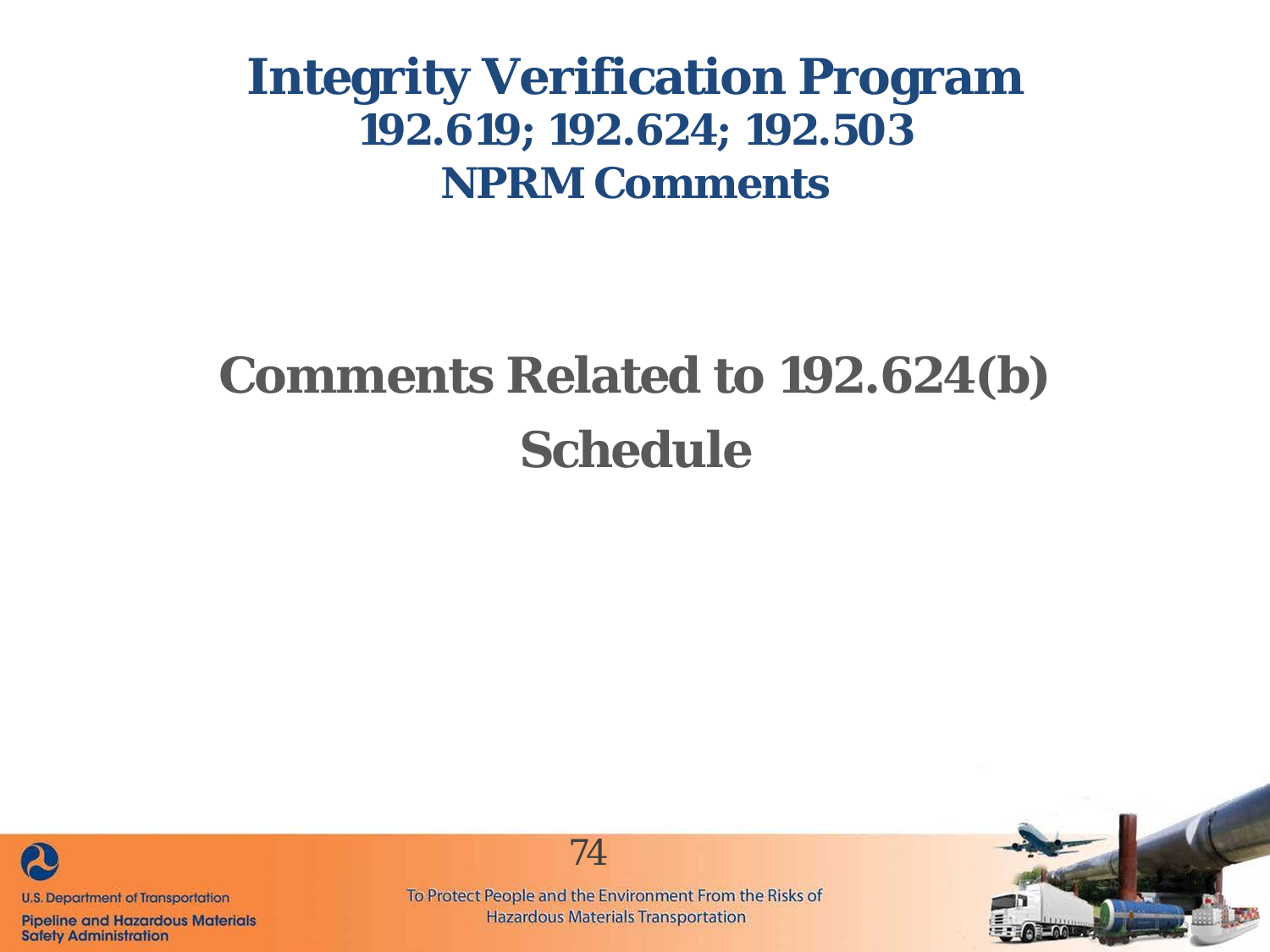- Concerns with implementation timeframes following the effective date of the Rule. The proposed timeframes for MAOP verification of eight and fifteen years are not feasible when considering the coordination of resources necessary to replace pipelines.
- **PHMSA:** believes 15 years is adequate. Longer than 15 years belies the urgency and seriousness of the situation for which Congress, NTSB, and GAO have all advocated for change.



**Safety Administration** 

75

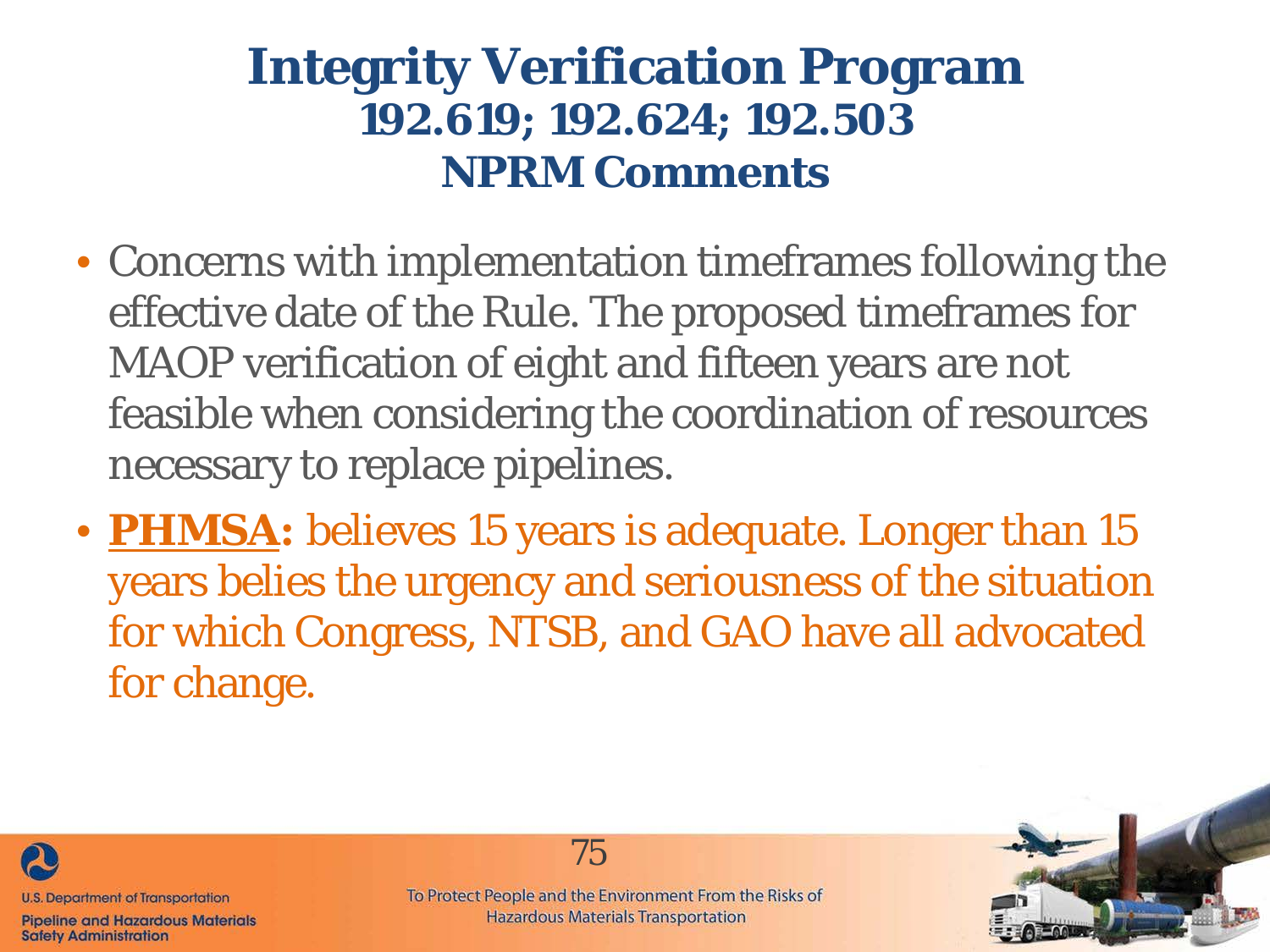- In addition to the completion dates required by 192.624(b), PHMSA should consider a requirement for operators to prioritize the actions required by this rule on a basis which requires that operators address the highest risk segments first.
- **PHMSA:** believes such prioritization is unnecessary, because 192.624 would only apply to a relatively small amount of pipeline.



**Pipeline and Hazardous Materials Safety Administration** 

76

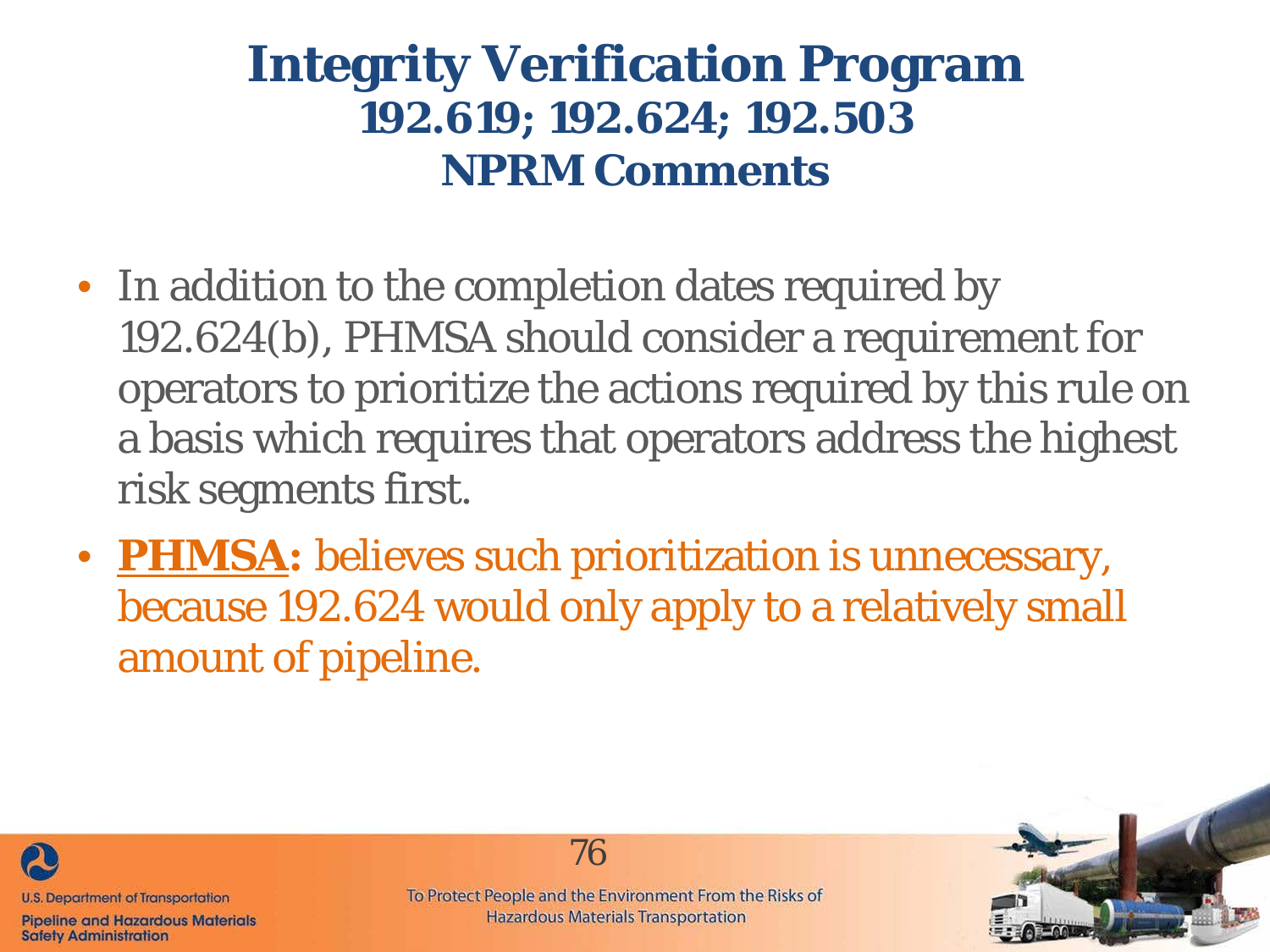- The proposed MAOP Verification in 192.624 does not address how the completion plan and completion dates required by 192.624(b) would apply to pipelines that experience the future failure and are now subject to proposed 192.624(a)(1), or for pipelines that are not currently located in an MCA but may be in the future.
- **PHMSA:** agrees that this is a valid point. PHMSA supports revising the proposed rule to address this scenario. MCA pipelines that are not-piggable are not applicable for usage of MAOP verification.



**Pipeline and Hazardous Materials Safety Administration** 



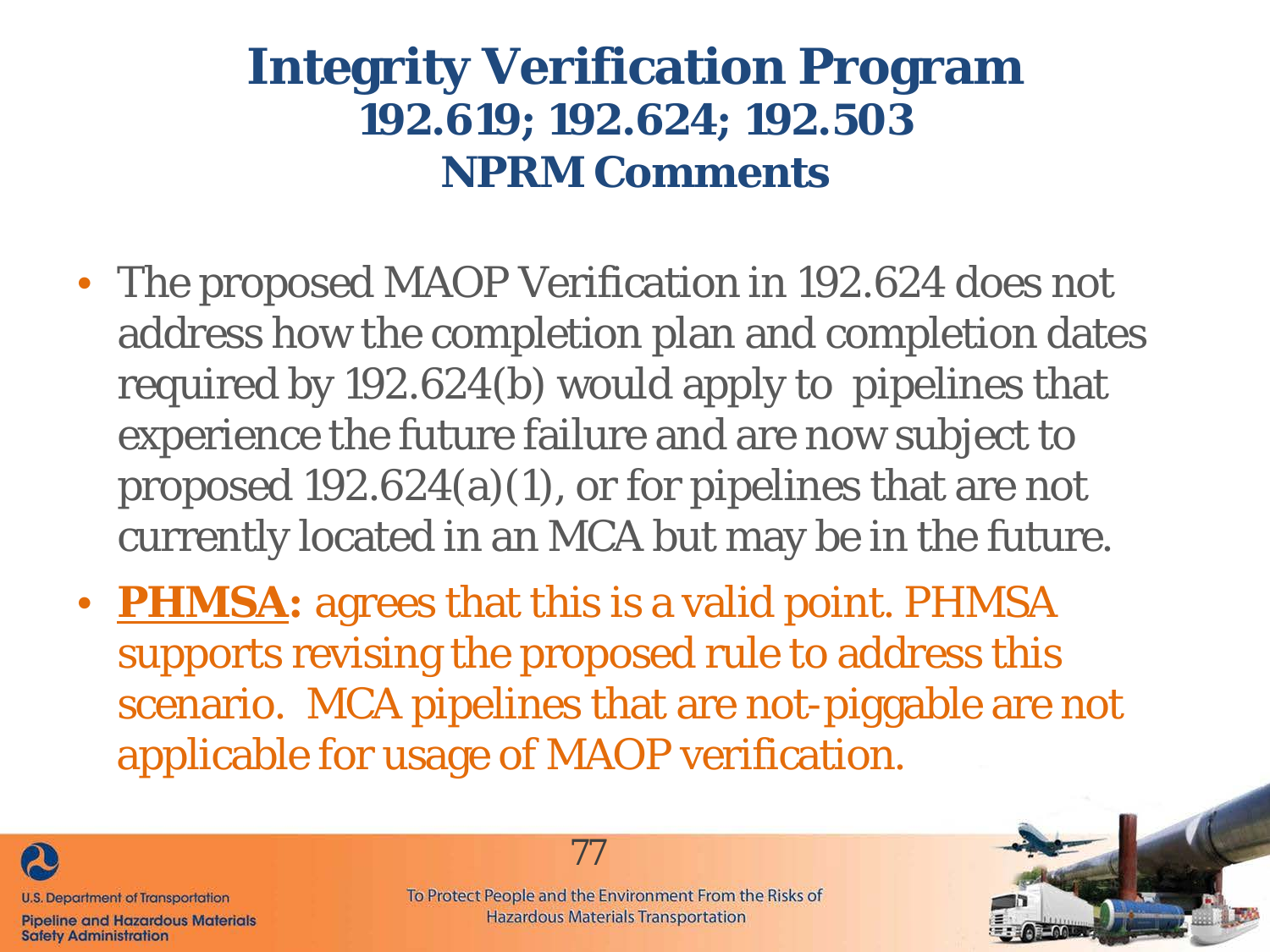# **Comments Related to 192.624(c) MAOP Verification Methods 1 - 6**



**Pipeline and Hazardous Materials Safety Administration** 



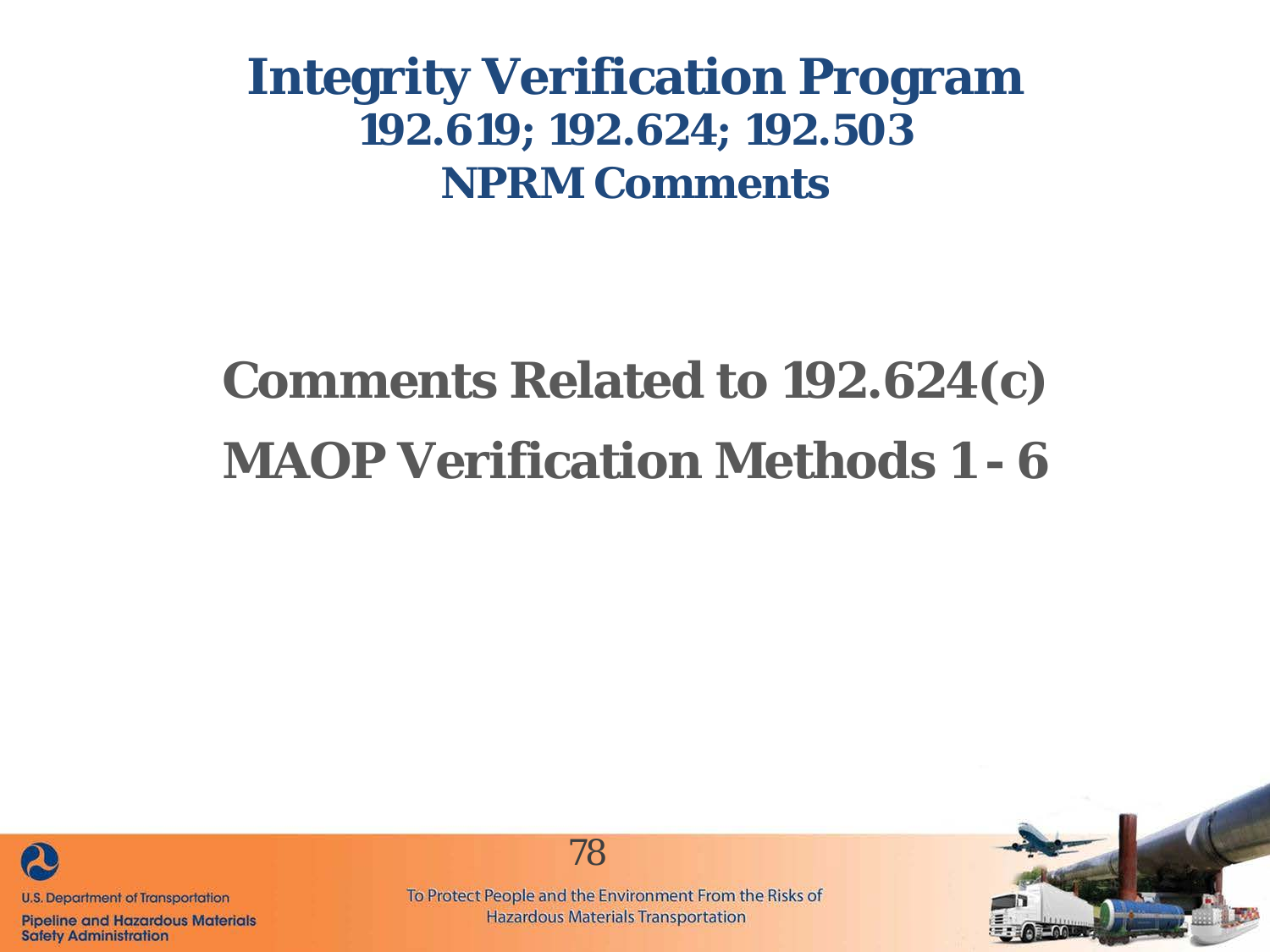- Recommend that clarification be provided in regard to the 6 methods that are listed to establish a pipeline's MAOP. If one of these 6 methods is chosen, the operator should have a valid MAOP…then an operator should not also have to pressure test.
- **PHMSA:** the proposed rule clearly states that operators may choose any of the 6 methods to establish MAOP.



**Pipeline and Hazardous Materials Safety Administration** 

79

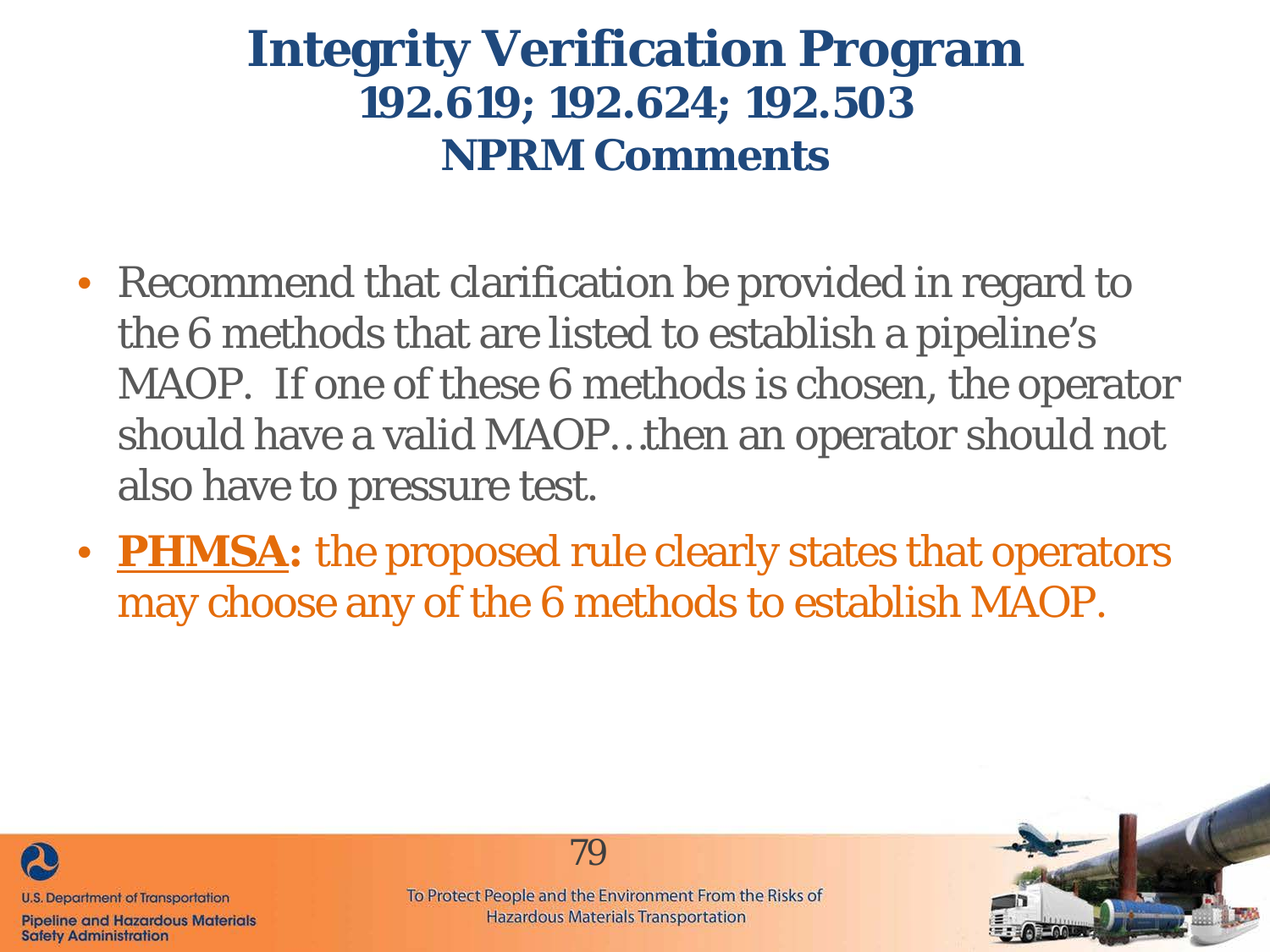- Concerns regarding the effort to combine varying aspects of MAOP testing with expansion of the natural gas transmission integrity management program (IMP). These 2 processes have completely separate objectives and integration into a single process may create unnecessary confusion and complexity.
- **PHMSA:** intends that MAOP testing be a separate process. PHMSA also intends that if an operator has to perform testing to verify MAOP under 192.624, that such assessment should also serve as an integrity assessment under IM for HCA segments or under 192.710 for non-HCA segments.



**Safety Administration** 

80

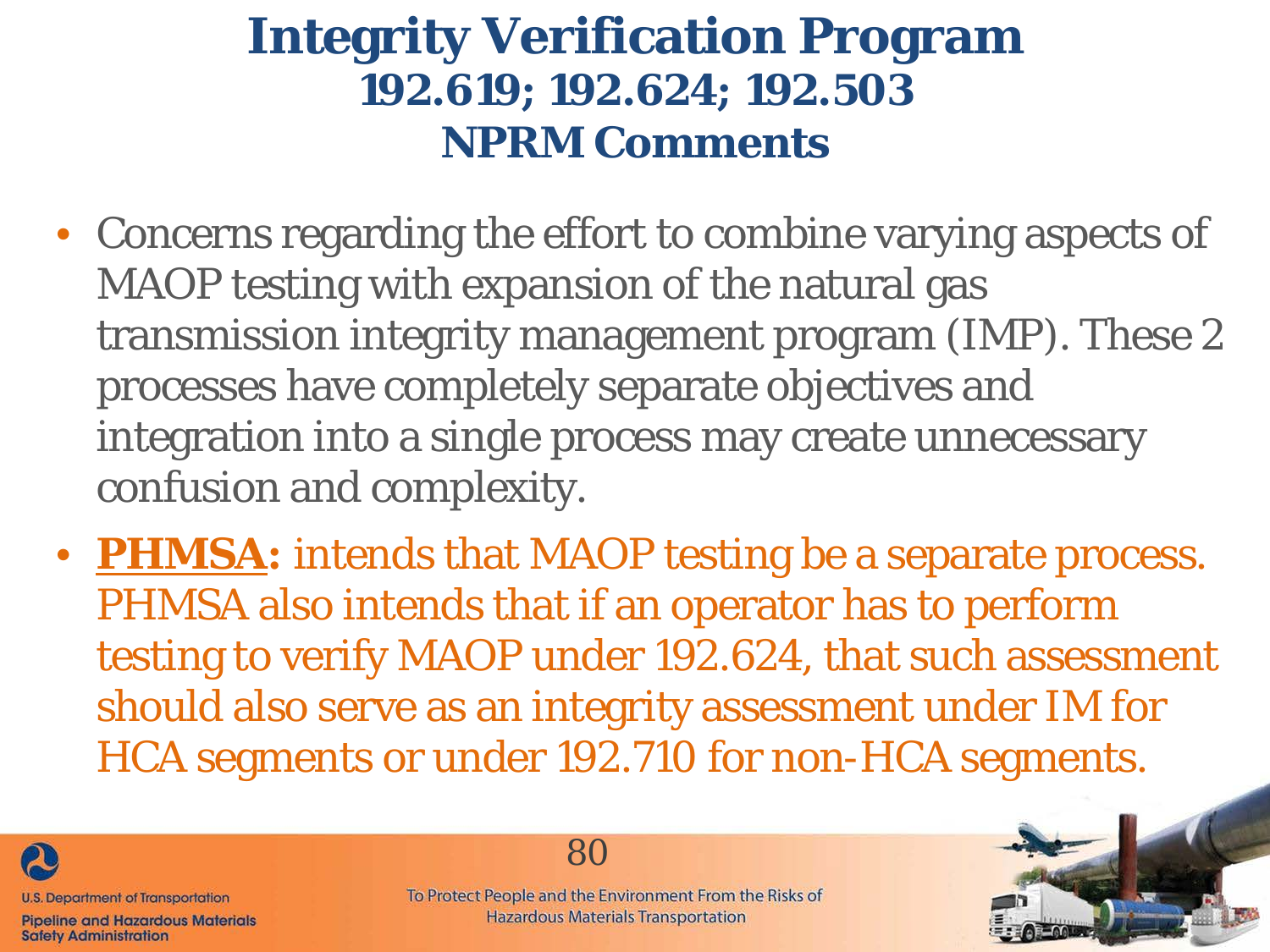- **[Method 1, pressure test]** A spike test is not required to establish an adequate margin of safety for MAOP reconfirmation, and PHMSA should eliminate spike testing from  $192.624(c)(1)(ii)$ .
- **PHMSA:** Spike testing is suitable for cases where pipe has Stress Corrosion Cracking or other crack-like defects to address critical and near critical flaws that a standard pressure test does not address.



**Pipeline and Hazardous Materials Safety Administration** 

81

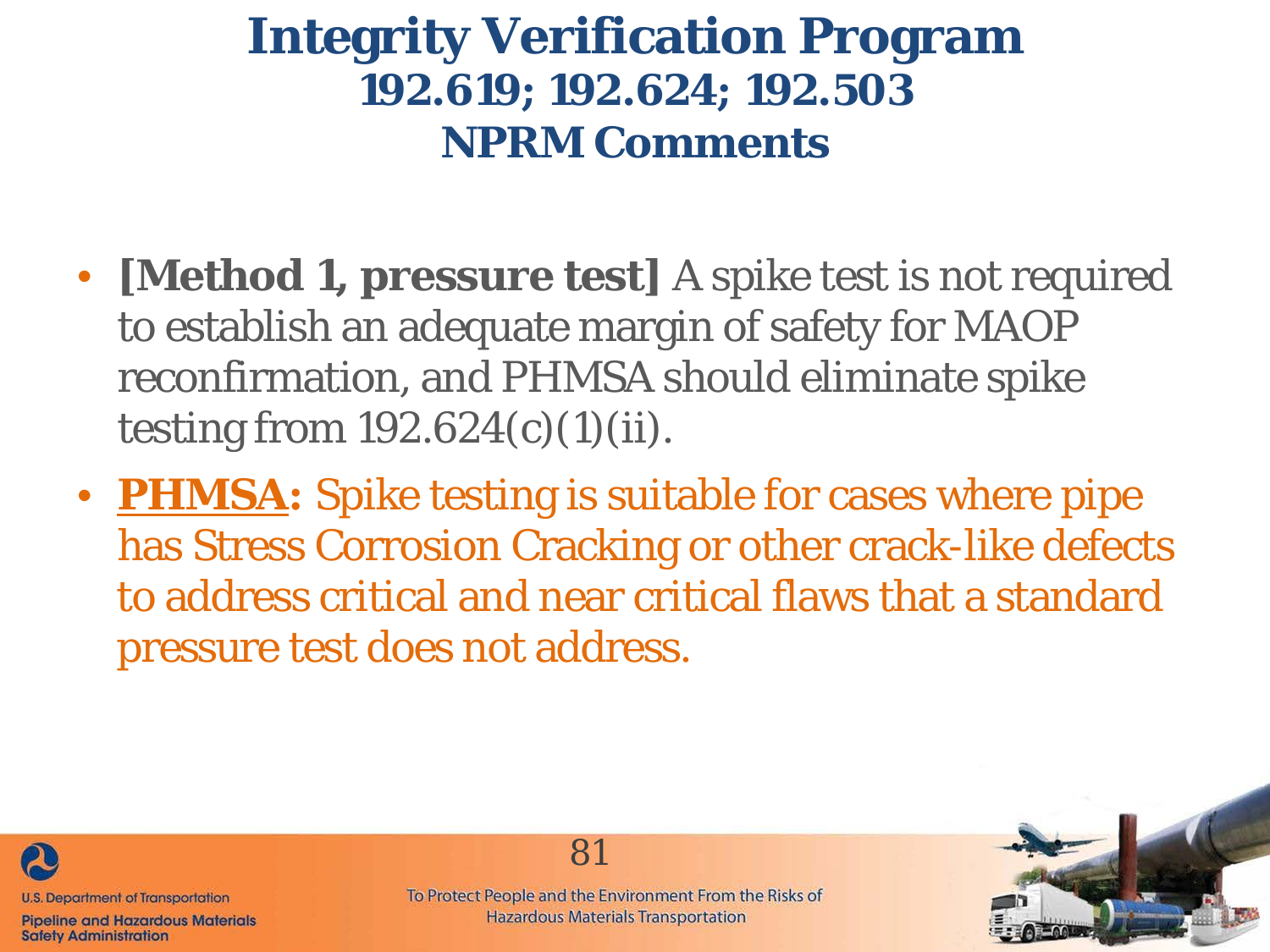- **[Method 1, pressure test]** 192.624(c)(1) should refer to Subpart J rather than 192.505(c).
- **PHMSA:** agrees with this comment and would support incorporation of this correction.



**Pipeline and Hazardous Materials Safety Administration** 



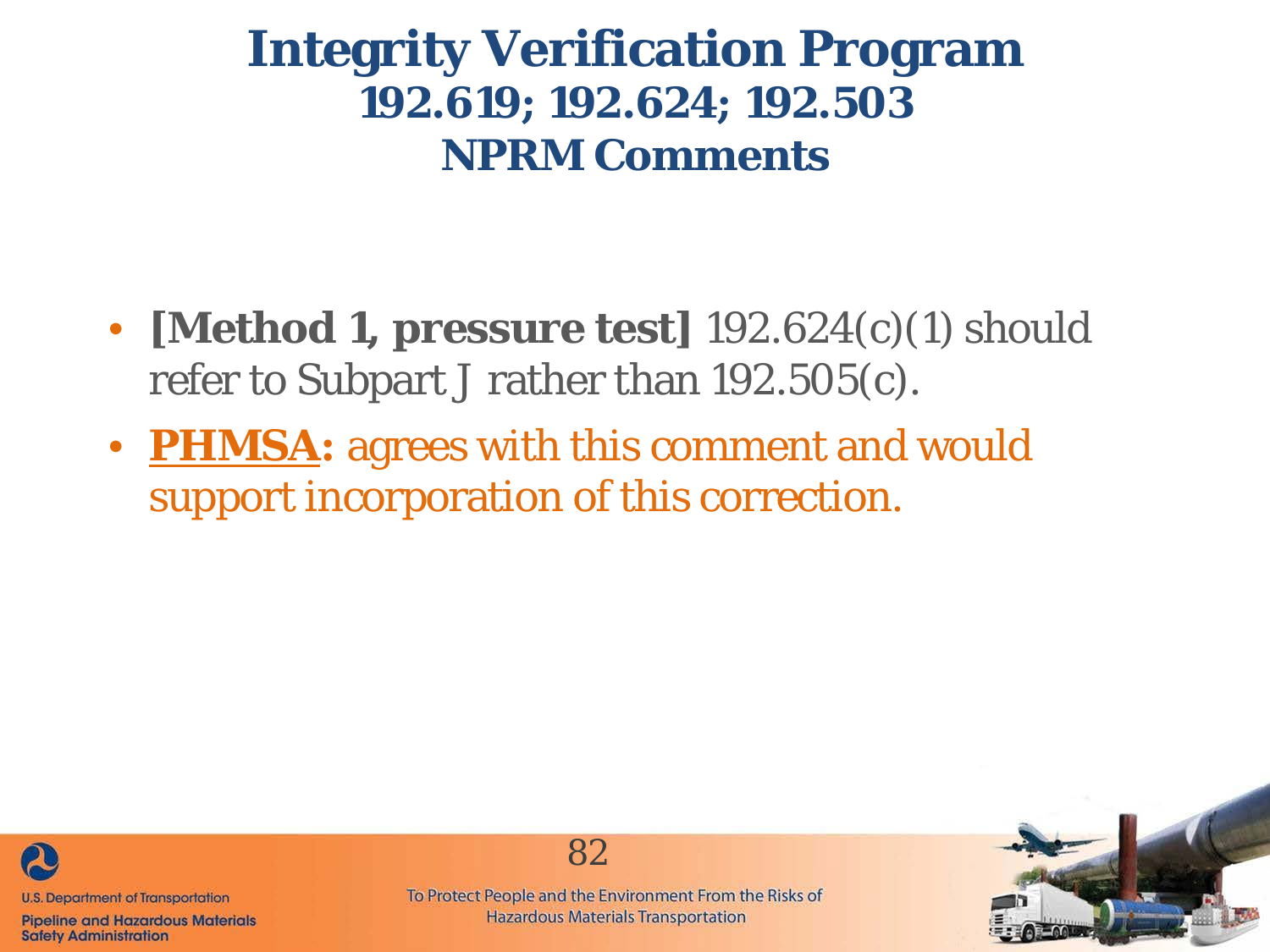- **[Method 1, pressure test]** Clarify if paragraph 192.624  $(c)(1)(iii)$  is intended to capture fatigue analysis and pressure test pipelines outside of HCAs, MCA's or class 3 and 4 pipe.
- **PHMSA:** requirements in 192.624 only apply to pipelines that meet the applicability criteria in 192.624(a).



**Pipeline and Hazardous Materials Safety Administration** 



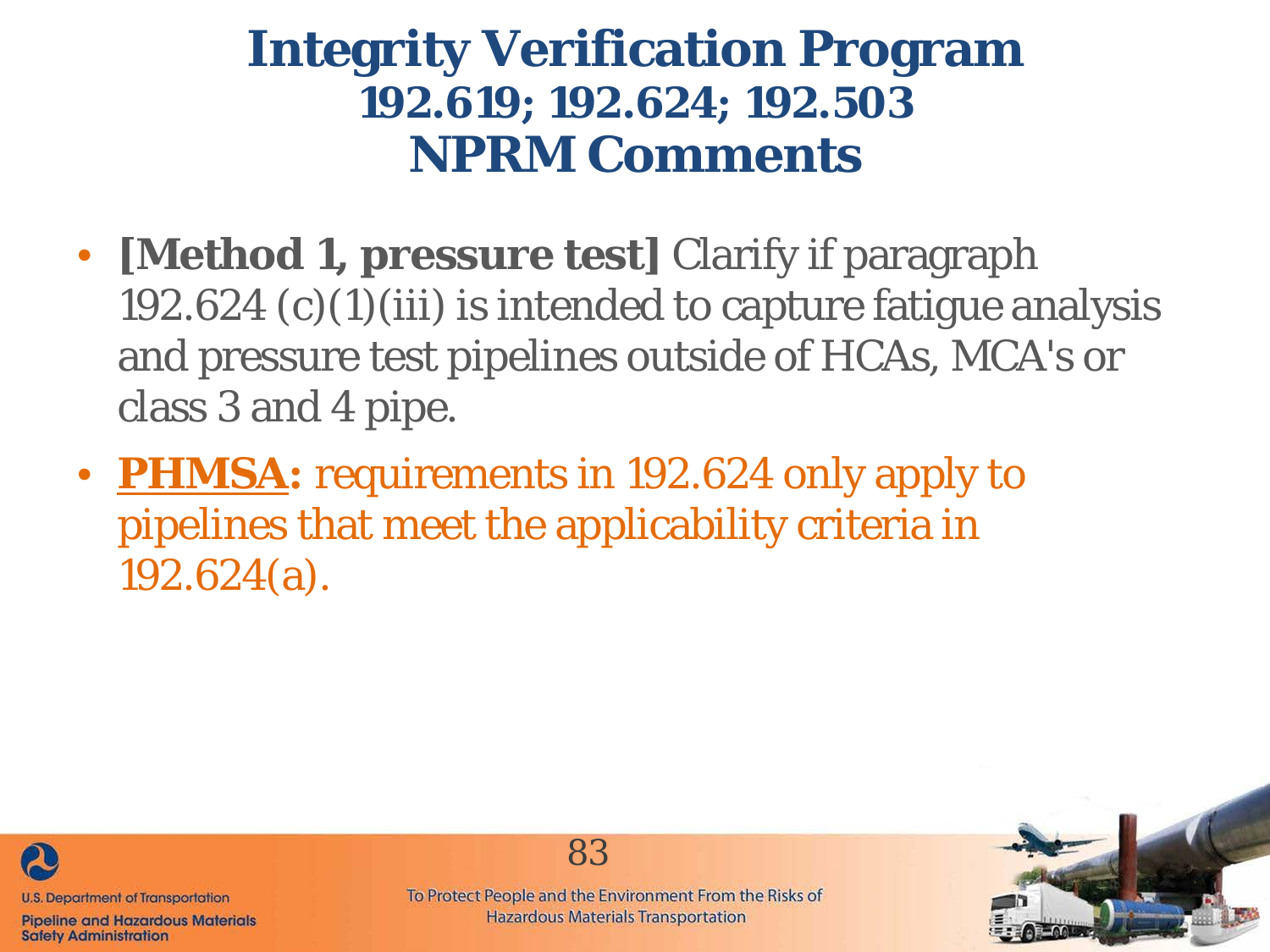- **[Method 1, pressure test]** A pressure test with TVC documentation should be regarded as a valid and compelling test regardless of when it was conducted. The test parameters, not the test date, should be considered for the establishment of MAOP.
- **PHMSA:** agrees except in cases where the pipe has experienced an incident due to cracking or seam issues, since the date of the pressure test. Such failures indicate the inappropriateness of relying on historical pressure tests in those cases. This is consistent with the existing IM requirement 192.917(e)(4) which requires an integrity assessment for seam threats of the segment has experienced a failure in the preceding five years.



**Safety Administration** 

84

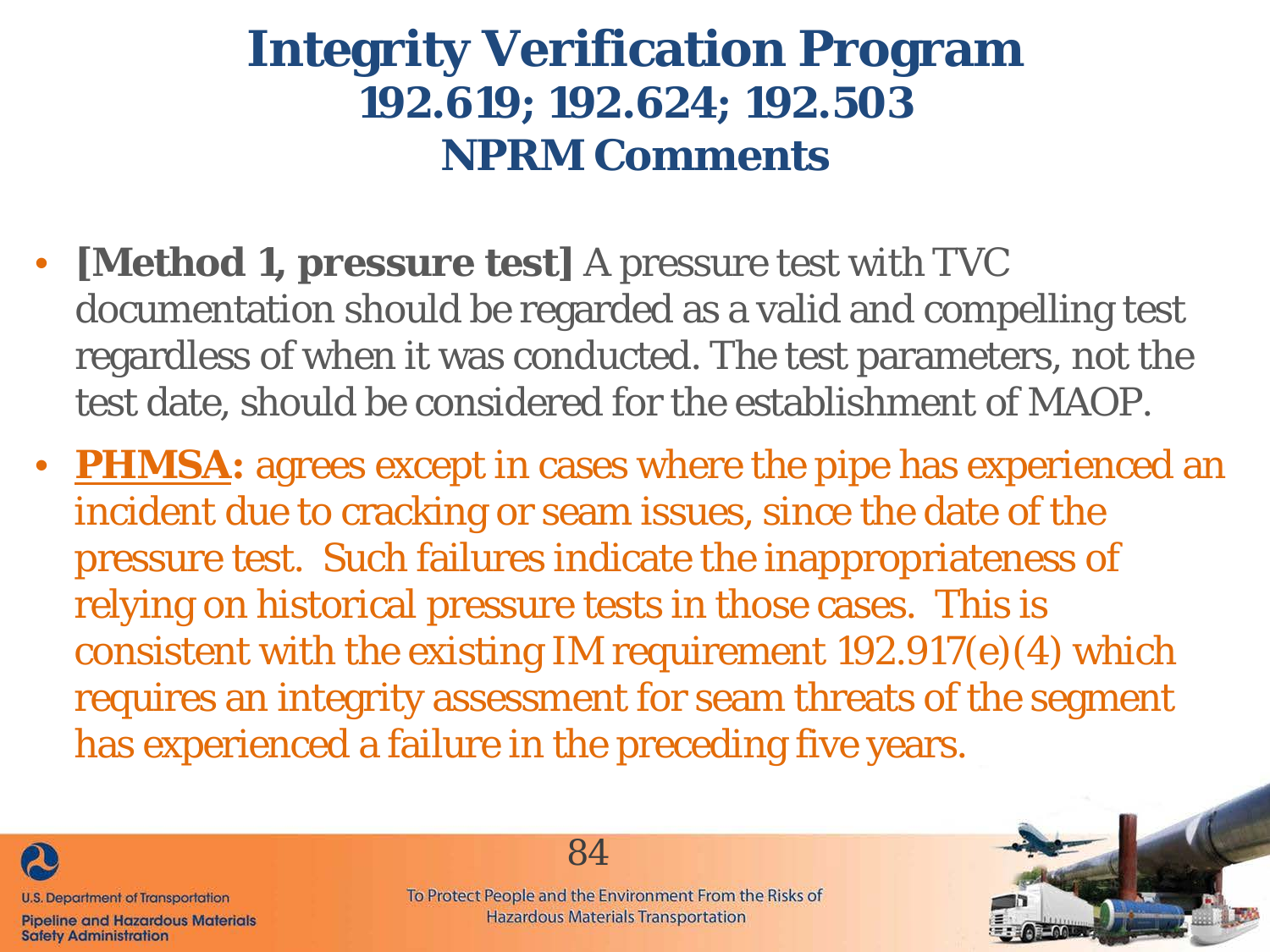- **[Method 2, pressure reduction]** Recommend that §192.624(c)(2) be revised to calculate the MAOP based on the existing MAOP, not the 18-month operating pressure unless an incident has occurred on the pipeline since its last Subpart J pressure test caused by a material related defect or a construction related defect.
- **PHMSA:** 192.624(c)(2) is based on usage of operating pressure to which the pipe segment is exposed as a *de facto* pressure test. Pipelines that have not operated at MAOP have not actually been subjected to MAOP pressures, thus have not demonstrated strength at those levels.
	- Operators may submit a notification under 192.624(e) if it desires to establish MAOP via pressure reduction using different criteria than Method 2.



85

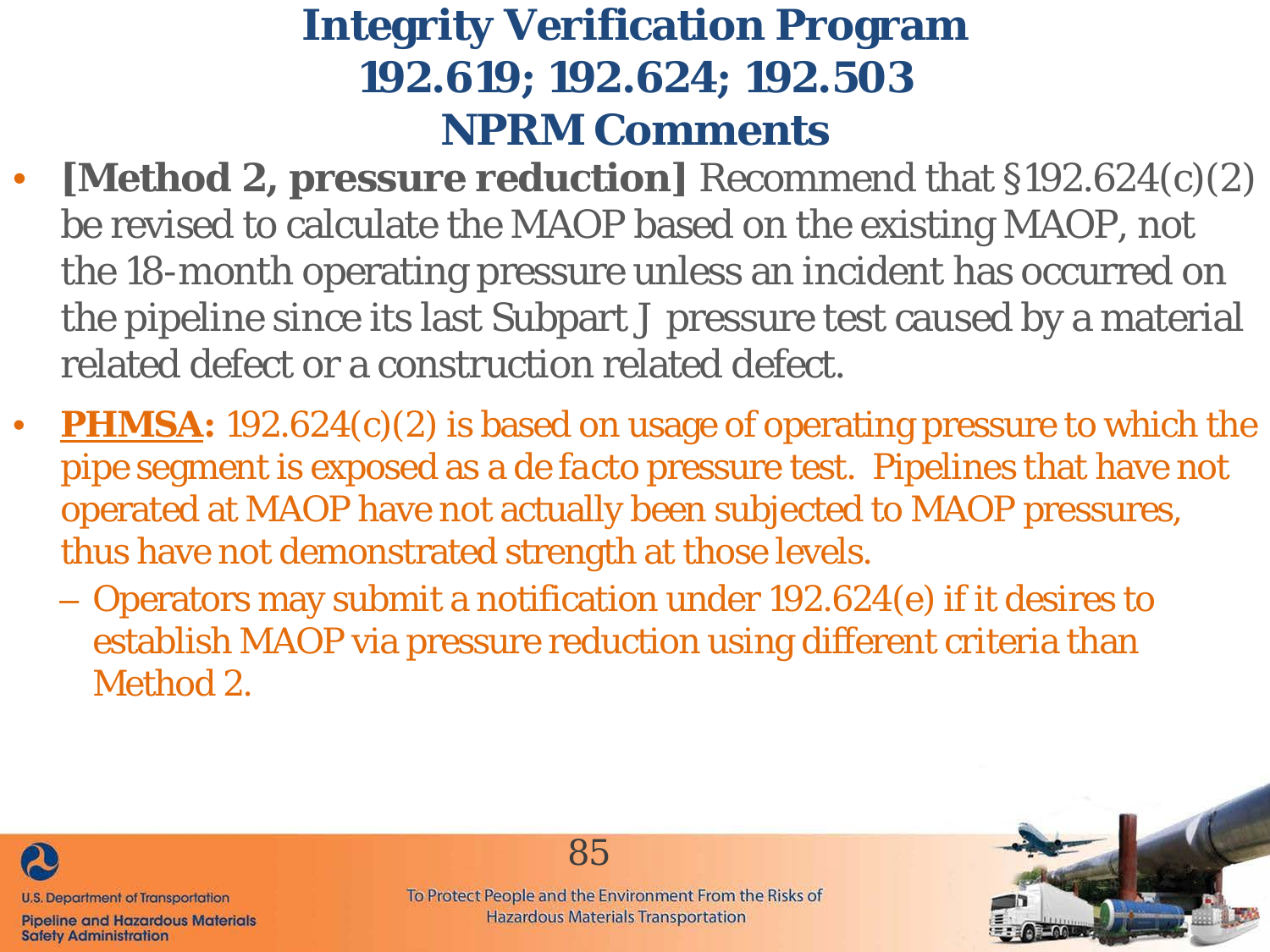- **[Method 2, pressure reduction]** PHMSA proposes that operators search their operating records for the highest actual sustained pressure reached for 8 hours during a continuous 30-day history. There should be no limitation on when this pressure was achieved, whether 18-months or 20 years. The pipeline has proven to safely operate at these pressures for many years.
- **PHMSA:** would support changing the look-back period from 18 months to five years. Five years is consistent with the look-back period previously used for grandfathered pipe in 192.619(c).



**Safety Administration** 

86

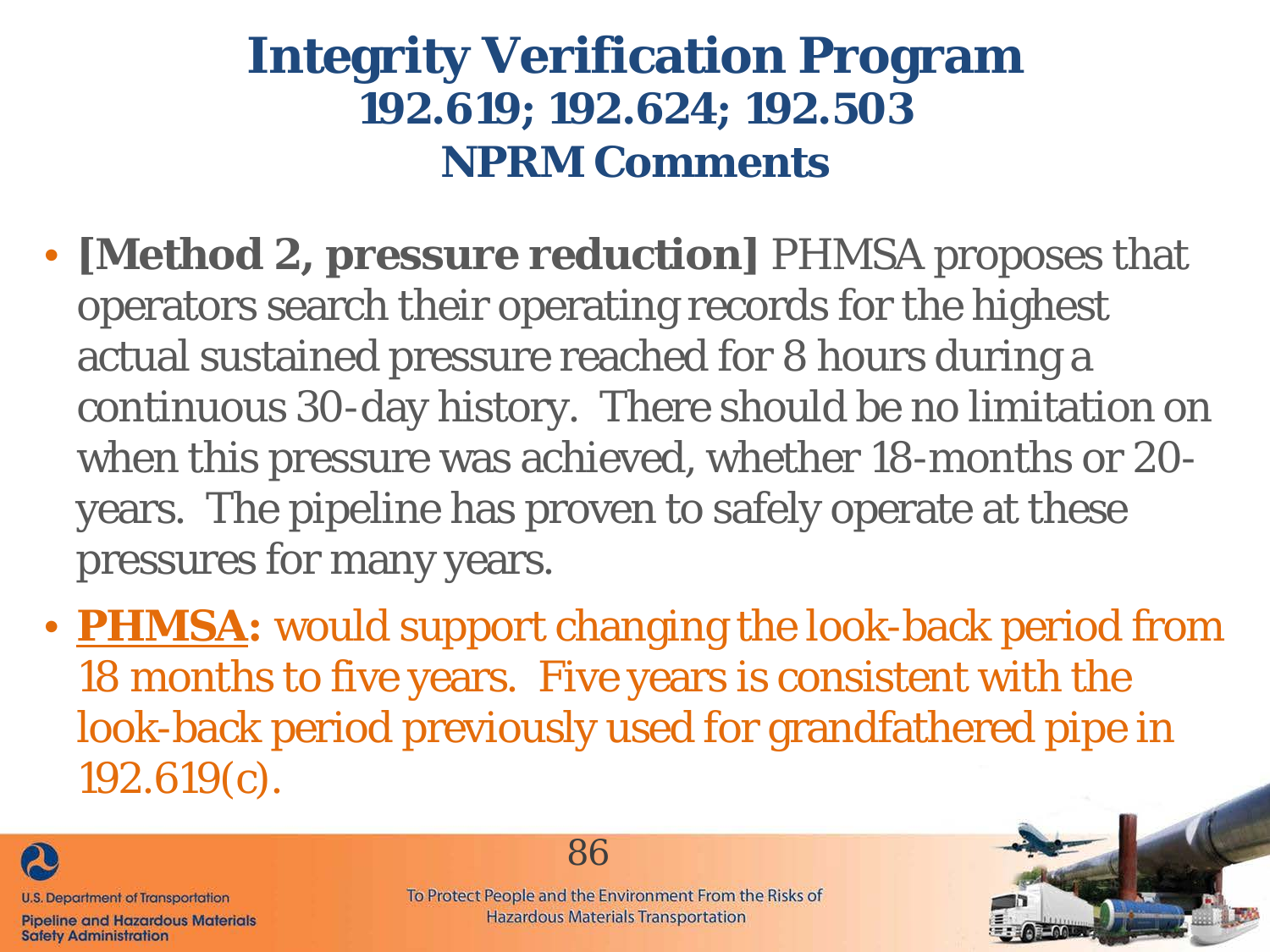- **[Method 2, pressure reduction]**  Operators who have already reduced MAOP on pipe segments in an effort to be pro-active should not be penalized by having to take further unnecessary reductions in MAOP.
- **PHMSA:** would support increasing the look back period to 5 years.



**Pipeline and Hazardous Materials Safety Administration** 

87

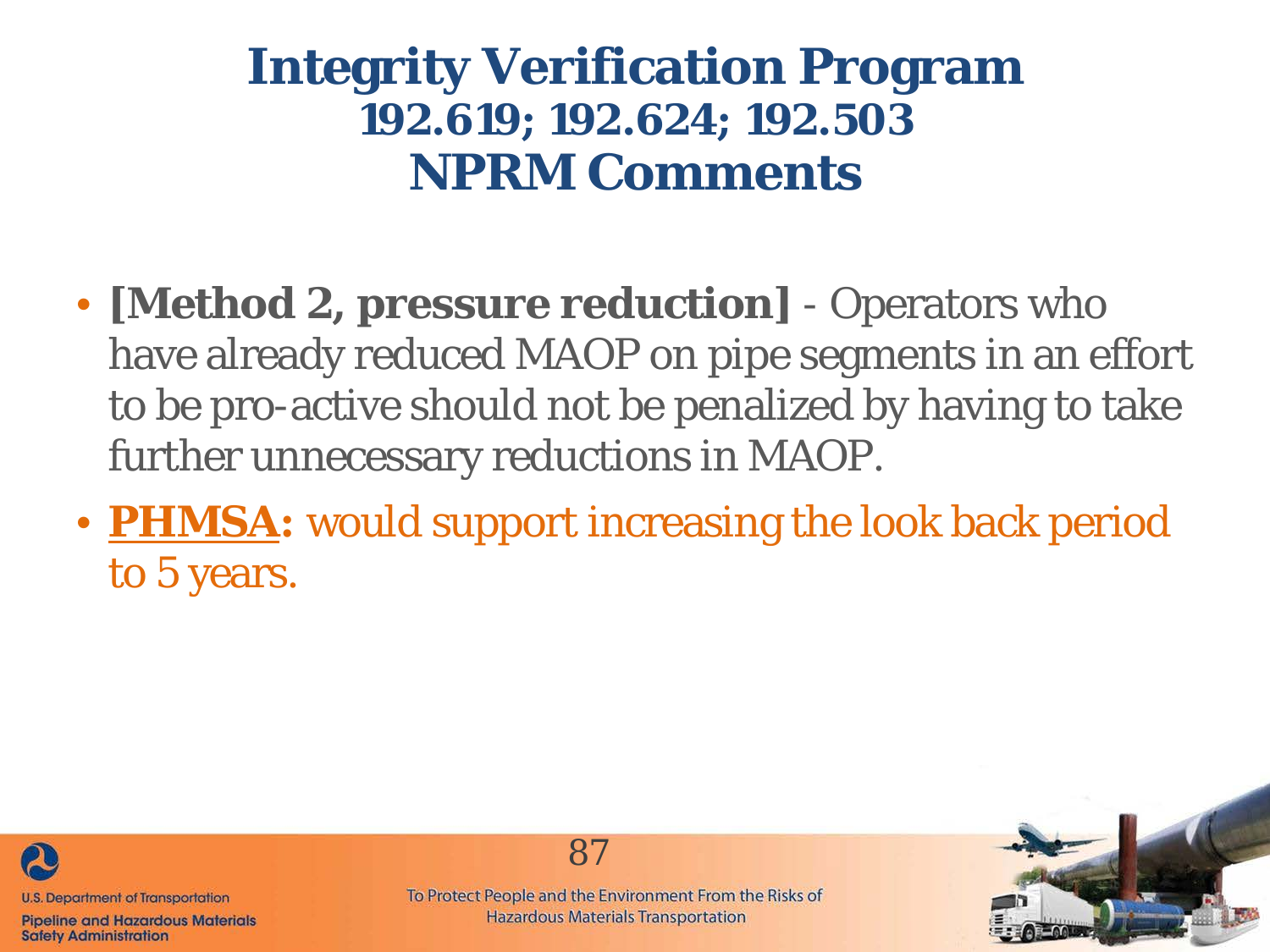- **[Method 2, pressure reduction]** For §192.624(c)(2), clarify that the pressure reduction is taken from the immediate past 18-months or 5-years from the time the pressure reduction is contemplated, which may actually be several years after the rule's effective date. Tying the baseline pressure to the effective date of the rule is completely arbitrary when evaluating the merits of these actions on pipeline safety.
- **PHMSA:** would support a revision to clarify this requirement. Operators could also use five year look back from the period when pressure reduction is contemplated, as long as the pressure does not exceed the maximum actual operating pressure during the five year period before 2016.



**Safety Administration** 

88

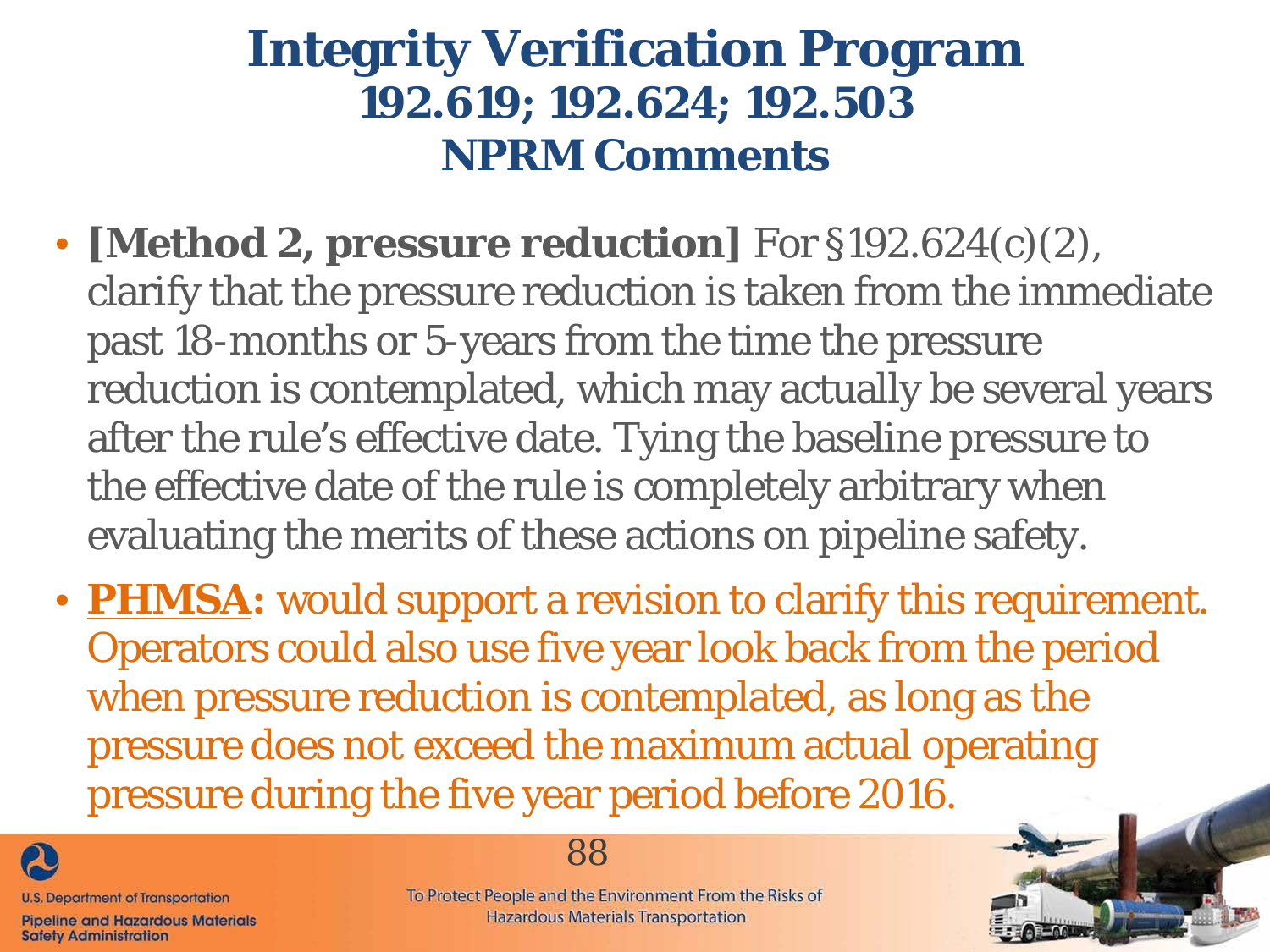- **[Method 2, pressure reduction]** Recommend limiting the requirements of  $192.624(c)(2)$  to those pipelines operating at 30 percent SMYS or greater.
- **PHMSA:** believes it is appropriate to include lines < 30% SMYS to address the intent of NTSB recommendations and because ruptures have occurred in such lines. However, note that pipelines operating at <30% SMYS may take a lesser pressure reduction under method 5, if certain other conditions are met.



**Safety Administration** 

89

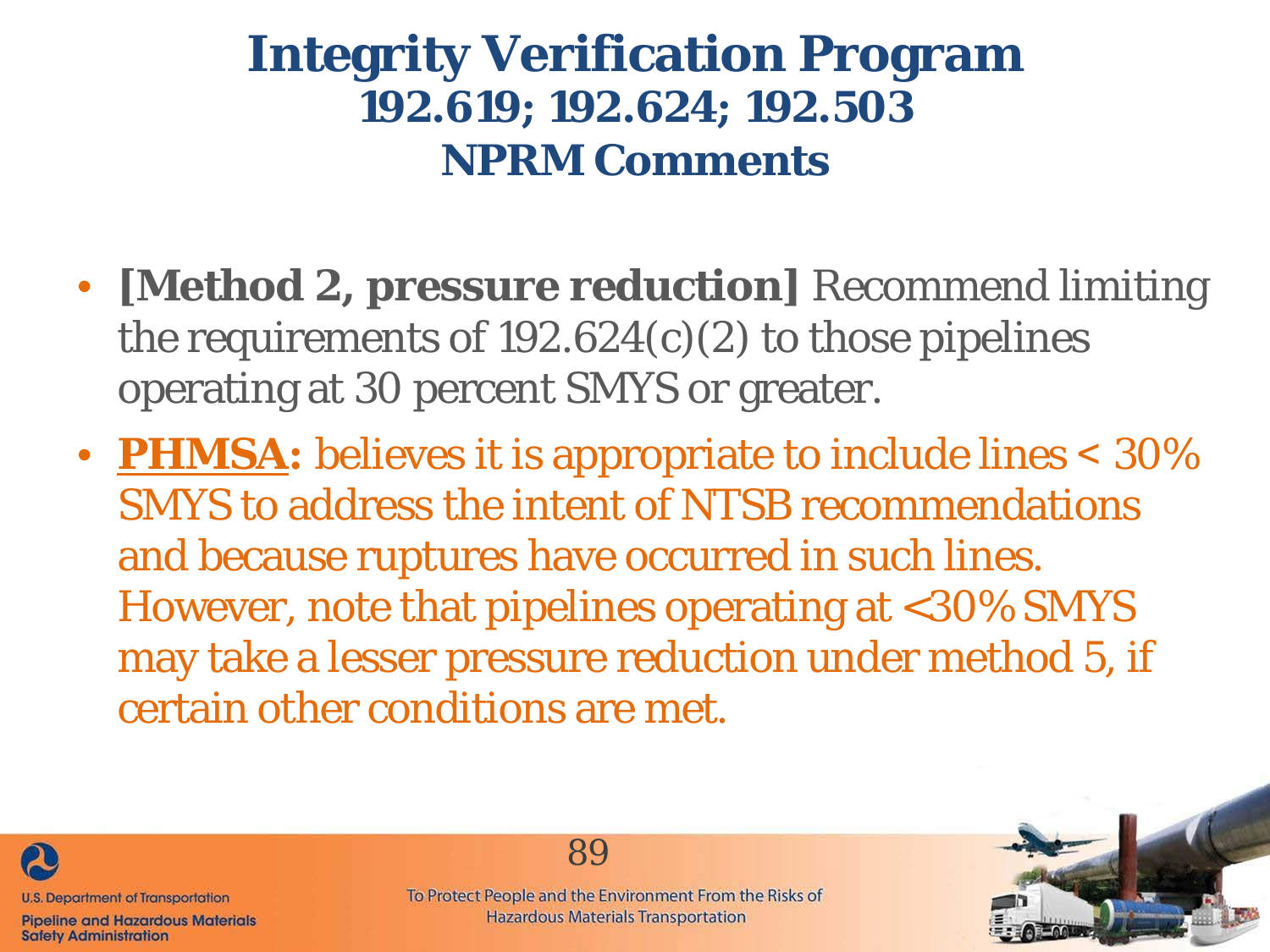- **[Method 3, ECA]** PHMSA Should Allow Operators to Use ILI to Reconfirm MAOP.
- **PHMSA:** The use of ILI in conjunction with ECA is allowed in 192.624. However, ILI alone is not considered equivalent to a pressure test and would not meet the equivalence requirement in the congressional mandate. ECA is required to substantiate that the condition of the pipe as determined by ILI is sufficient to safely operate at MAOP.



**Safety Administration** 

90

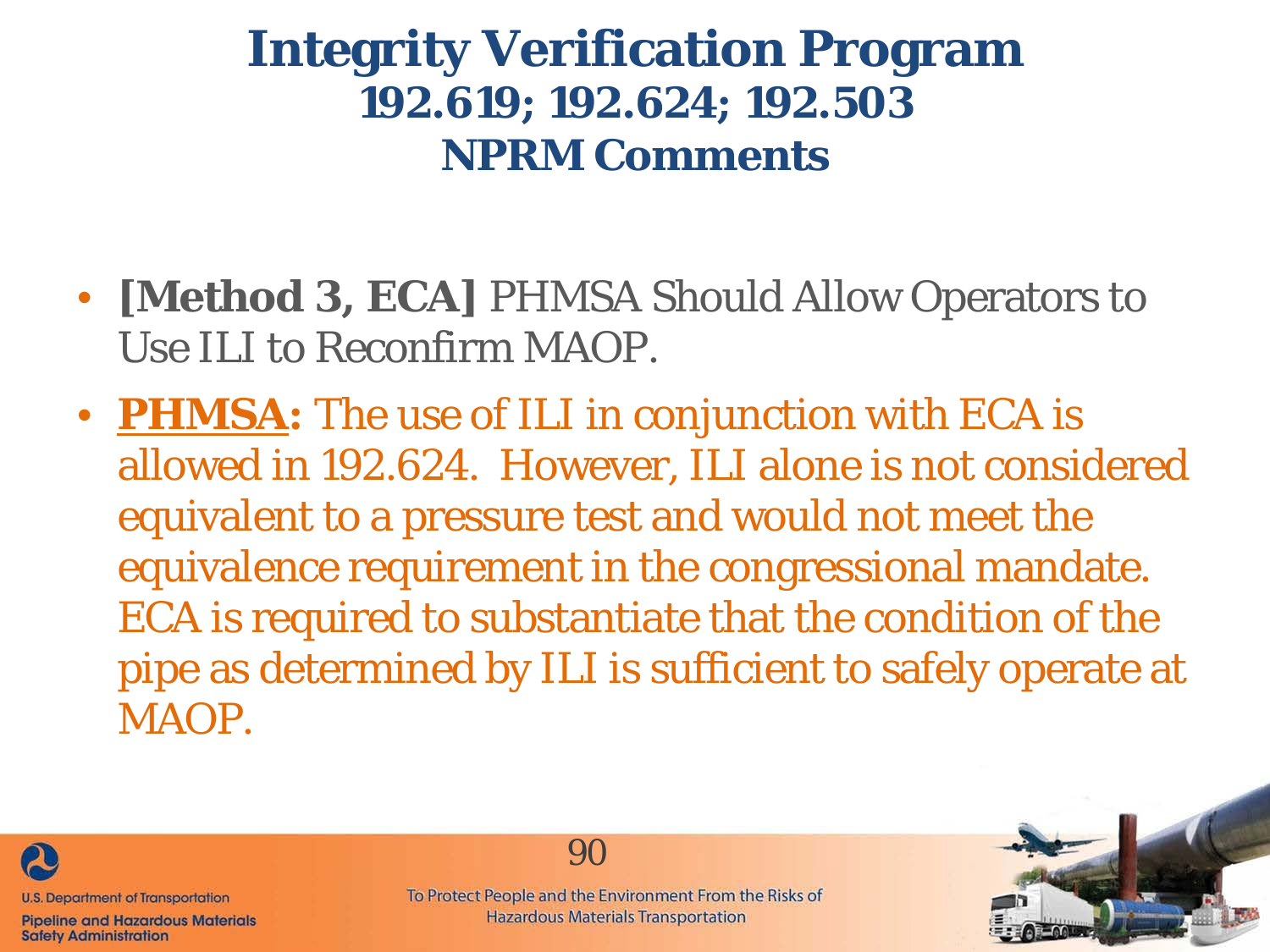- **[Method 3, ECA]** Operators have long relied on sound engineering judgments and conservative assumptions to account for record gaps. If stripped of the ability to use sound engineering judgment and conservative assumptions, would require a substantial investment in process, procedures, testing, and project engineering and support to develop and implement a comprehensive material documentation plan as outlined in the proposed regulations.
- **PHMSA:** appreciates this comment; however, San Bruno illustrated that this practice is not always effectual or consistently applied and this rulemaking provides more definitive standards for addressing gaps in records.



**Safety Administration** 

91

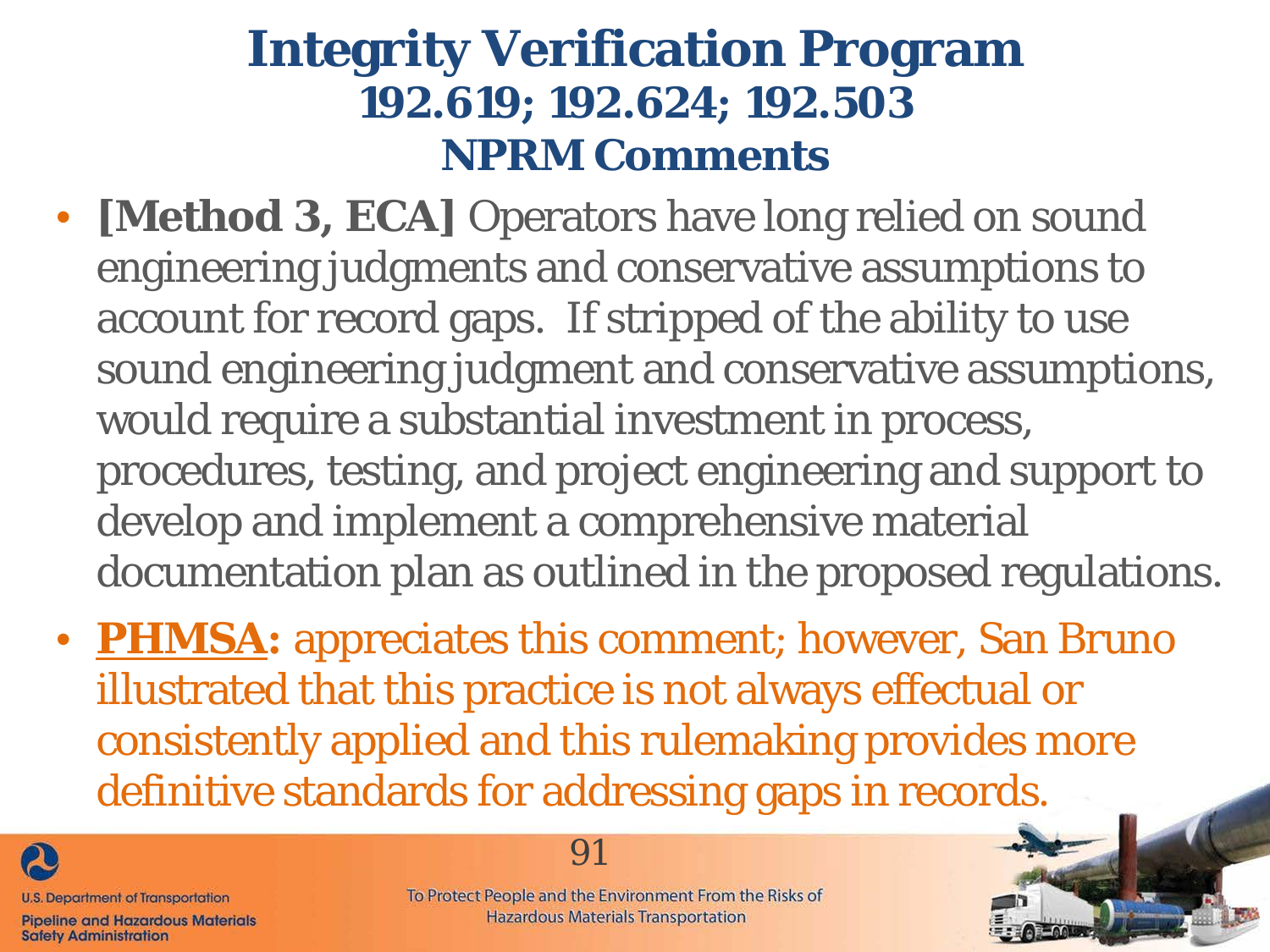- **[Method 3, ECA]** Requests clarification on the utilization of Grade A pipe (which has an SMYS of 30,000 psi) in 192.624(c)(3)(i)(C) if the SMYS or actual material yield and ultimate tensile strength is not known or not adequately documented by TVC records versus the use of 24,000 psi for unknown SMYS as noted in 192.107(b)(2).
- **PHMSA:** in IVP, operators may assume Grade A (30,000 psi or lower) if pipe grade is unknown for purposes of establishing MAOP. [Note: operators may not uprate pipe by assuming Grade A in cases where the pipe is currently assumed to be 24,000 psi per 192.107.]



**Safety Administration** 

92

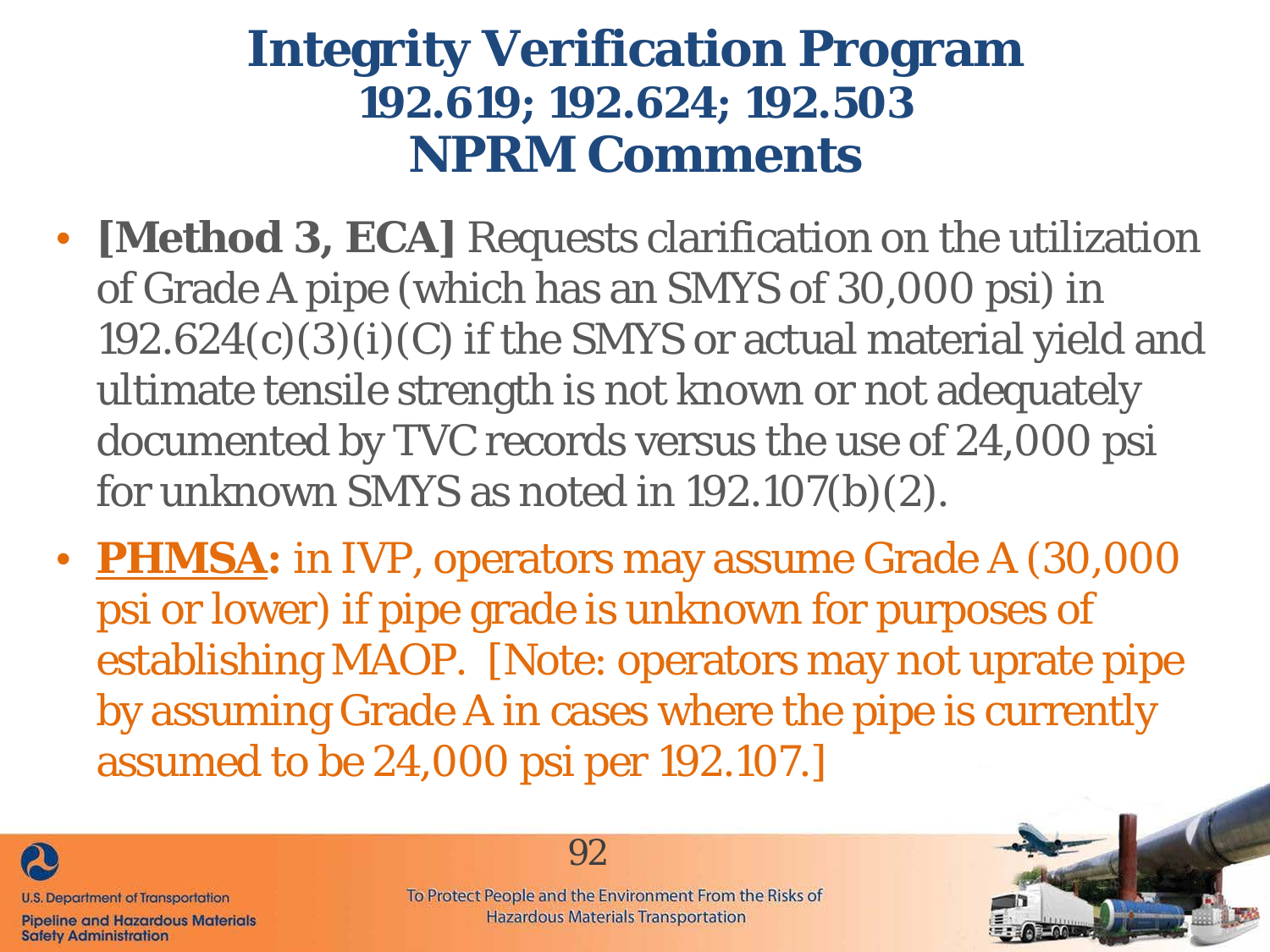- **[Method 3, ECA]** 192.624(c)(3)(i) (B) ECA Analysis prescribes a body toughness of 5 ft-lb and a seam toughness of 1 ft-lb. These values are arbitrary and very conservative. 1ft-lb is below any toughness possible in low alloy carbon steel. Vintage pipelines will not have charpy v-notch data and requiring an overly conservative assumption of toughness is not reasonable. Toughness can vary depending on manufacturer, manufacturing method and vintage and should not be prescribed in code. Use of conservative defaults, especially the overly conservative default values in PHMSA's Proposed Rule, may result in an unacceptably short remaining life.
- **PHMSA:** Based on research, the values proposed represent a  $\sim$  95% confidence level that results will be conservative. PHMSA believes this is an appropriate safety goal. PHMSA will consider modifying the rule to allow other appropriate technology or technical publications that an operator demonstrates can provide conservative Charpy energy values of the crackrelated conditions of the line pipe body and seam, as appropriate.



93

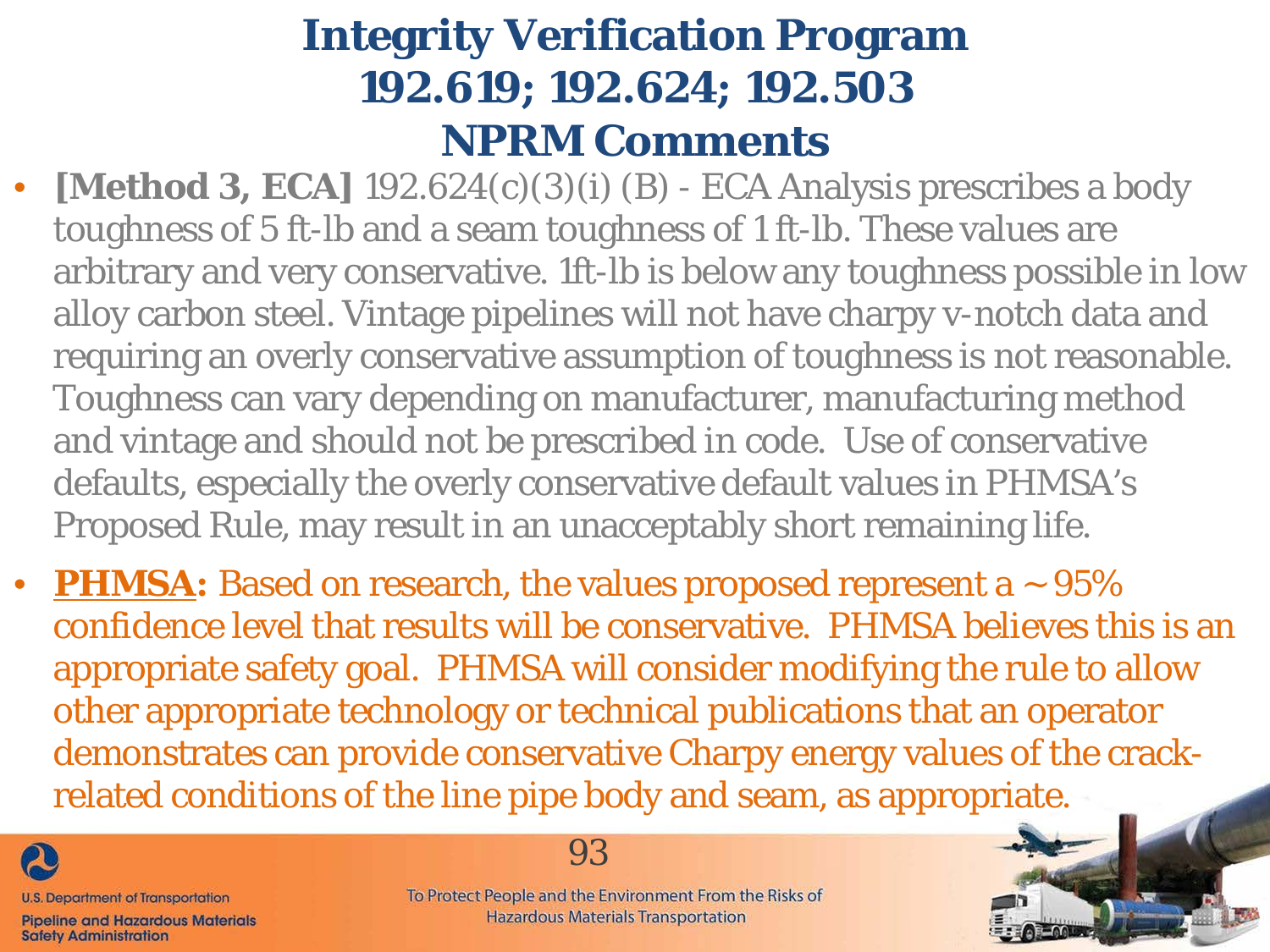- **[Method 3, ECA]** Fracture Mechanics (192.624(c)) is an integral piece in addressing the threat of cracks and cracklike defects within IM. Fracture Mechanics should not be included anywhere under 192.624.
- **PHMSA:** believes that ECA with fracture mechanics analysis is important to IVP (cracks) and should be applied to all pipelines that have MAOP verified under 192.624, which includes selected non-HCA segments. IMP only applies to HCAs. Fracture mechanics analysis is an essential aspect of ECA in order to establish if the crack defects found in the pipe from ILI will withstand operation at MAOP and is required to validate that the ECA method is of equal or greater effectiveness to a pressure test.



**U.S. Department of Transportation** 

**Pipeline and Hazardous Materials Safety Administration** 



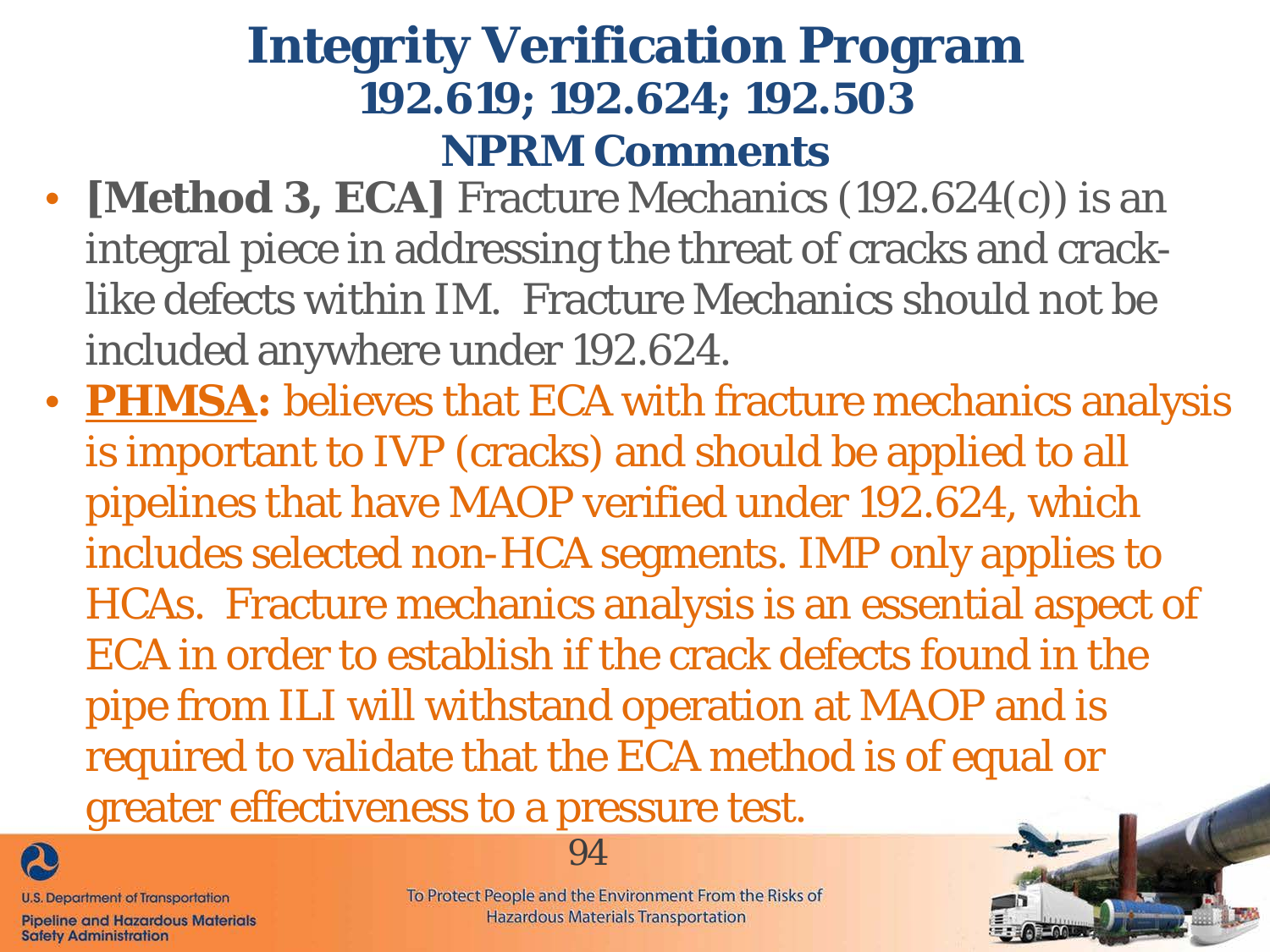- **[Method 3, ECA]** Commenters request removal of paragraph 192.624(c)(3) "Engineering Critical Assessment" and (d) "Fracture Mechanics".
- **PHMSA:** ECA using fracture mechanics is an important option for verifying MAOP. This standard addresses the Congressional mandate at 49 USC 60139(d)(2)(B).



**Pipeline and Hazardous Materials Safety Administration** 

95

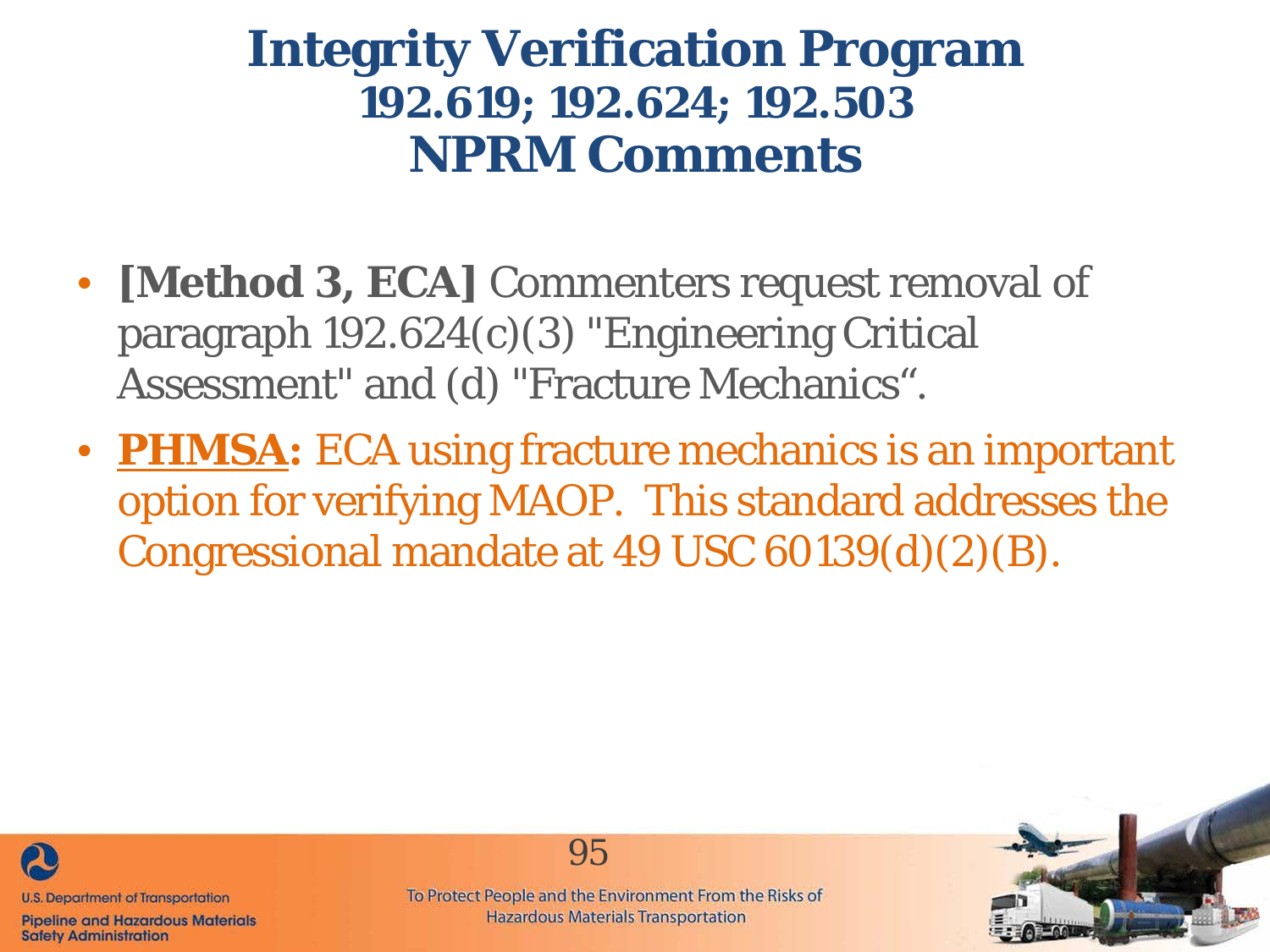- **[Method 3, ECA]** 192.624(c)(3) Encourages PHMSA to significantly revise the ECA method and instead provide an in-line inspection MAOP Verification method. There needs to be a pure in-line inspection solution within the methods for MAOP Verification.
- **PHMSA:** ILI alone without ECA is not sufficient to verify MAOP in a way that conforms to the Congressional mandate 49 USC  $60139(d)(2)(B)$  to be of equal or greater effectiveness than a pressure test. ECA utilizes ILI results in conjunction with other data and fracture mechanics analysis to assure that the MAOP verified under ECA is equally effective as a pressure test.



**Safety Administration** 

96

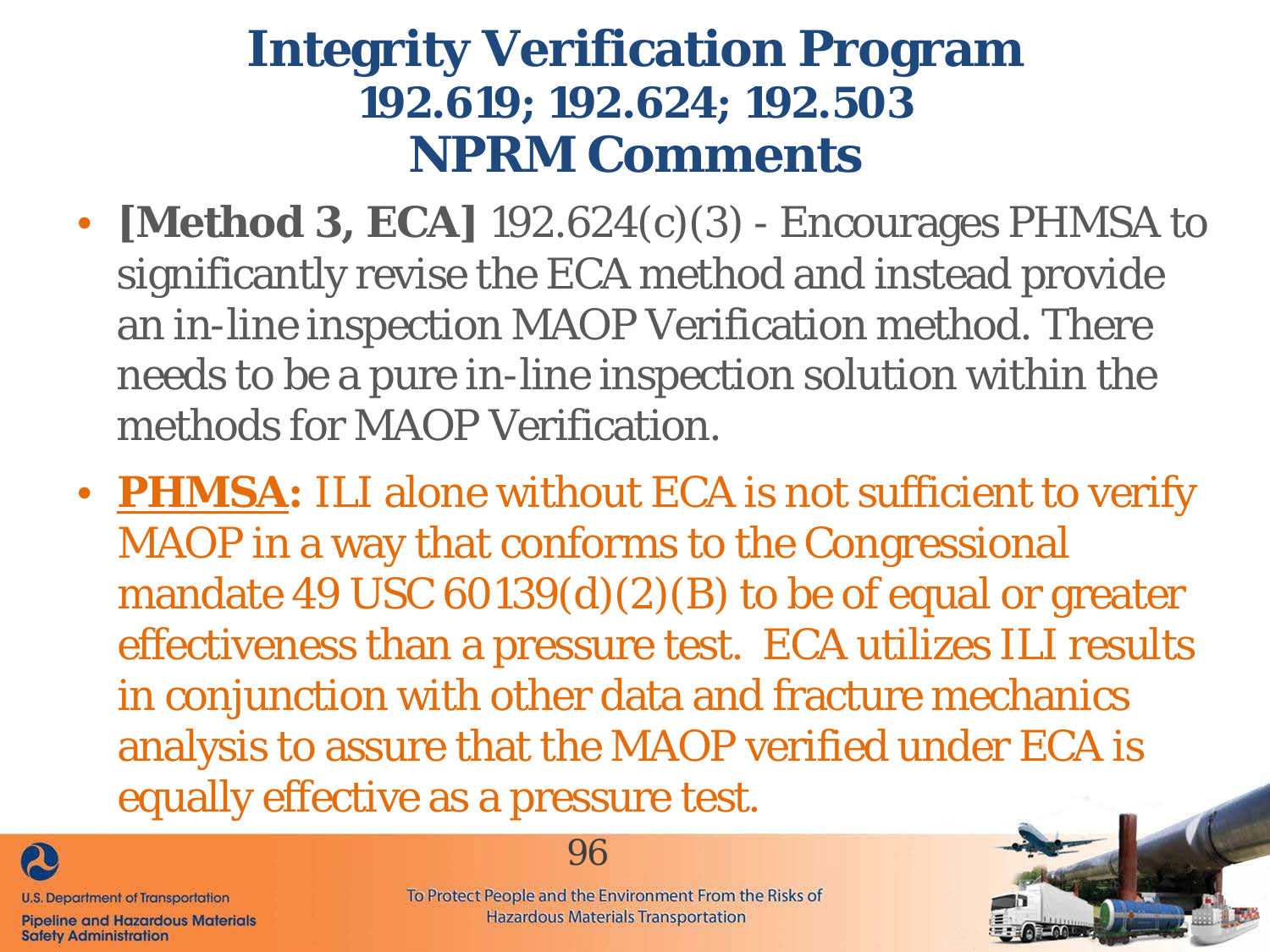- **[Method 3, ECA]** In cases where a pipeline has been pressure tested, but not to the level of 1.25 x MAOP, PHMSA should not require a retest but instead allow for the original test, for example to 1.1 x MAOP, to be augmented with other ECA and analysis such as what PHMSA proposes under method 3 for reconfirming MAOP under proposed 192.624(c)(3).
- **PHMSA:** 192.624(c)(3), as proposed by PHMSA, would allow such an approach.



**Pipeline and Hazardous Materials Safety Administration** 



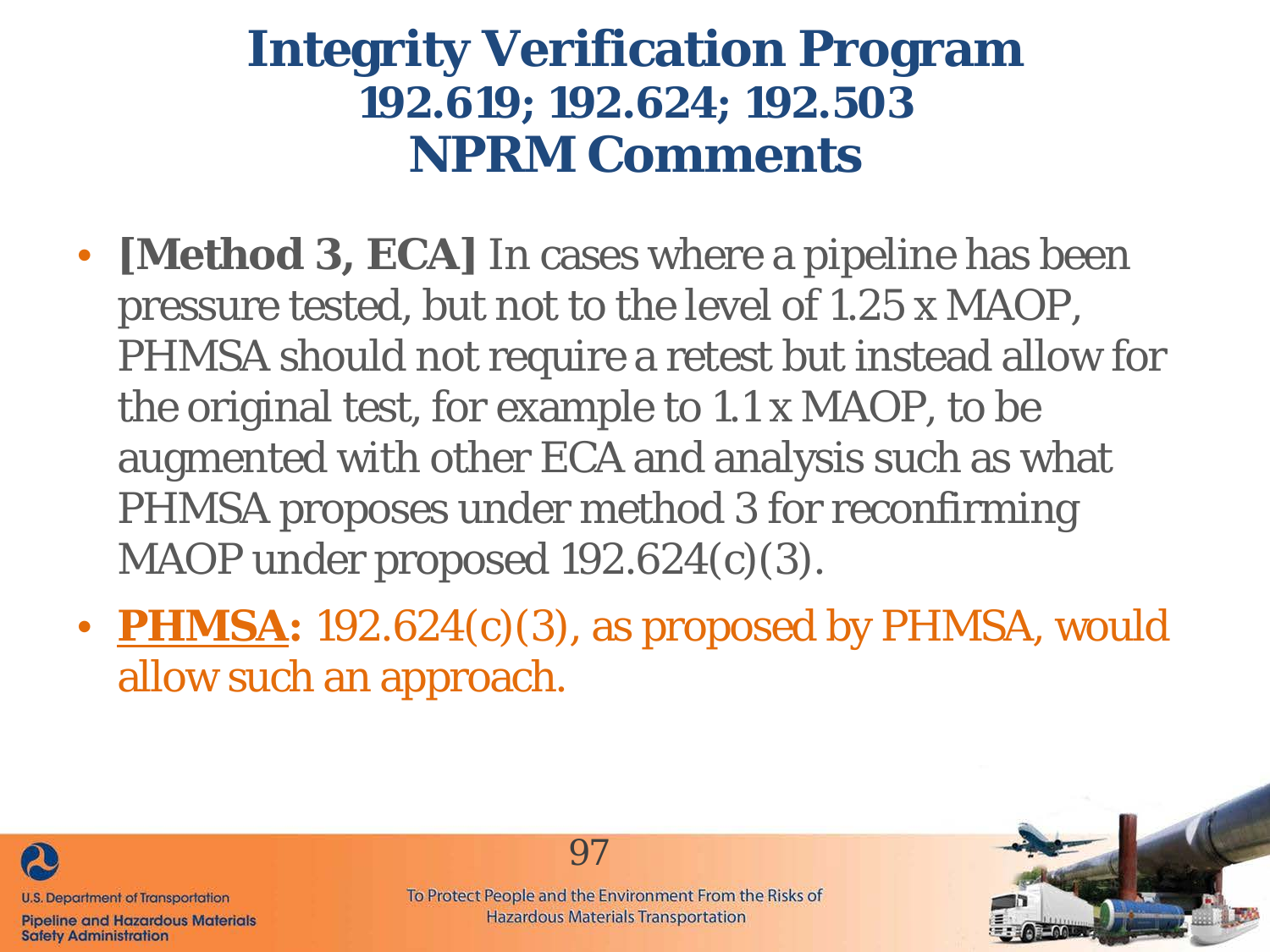- **[Method 6, other technology]** Encourage PHMSA to adopt a process under which a "no objection letter" is deemed issued after 60 days.
- **PHMSA:** the notification process in the proposed rule is the same as the current IM notification process, which has worked for over 12 years of IM without problem. However, PHMSA would support changing the notification timeframe from 180 days to 90 days to assure timely review by PHMSA.



**Safety Administration** 

98

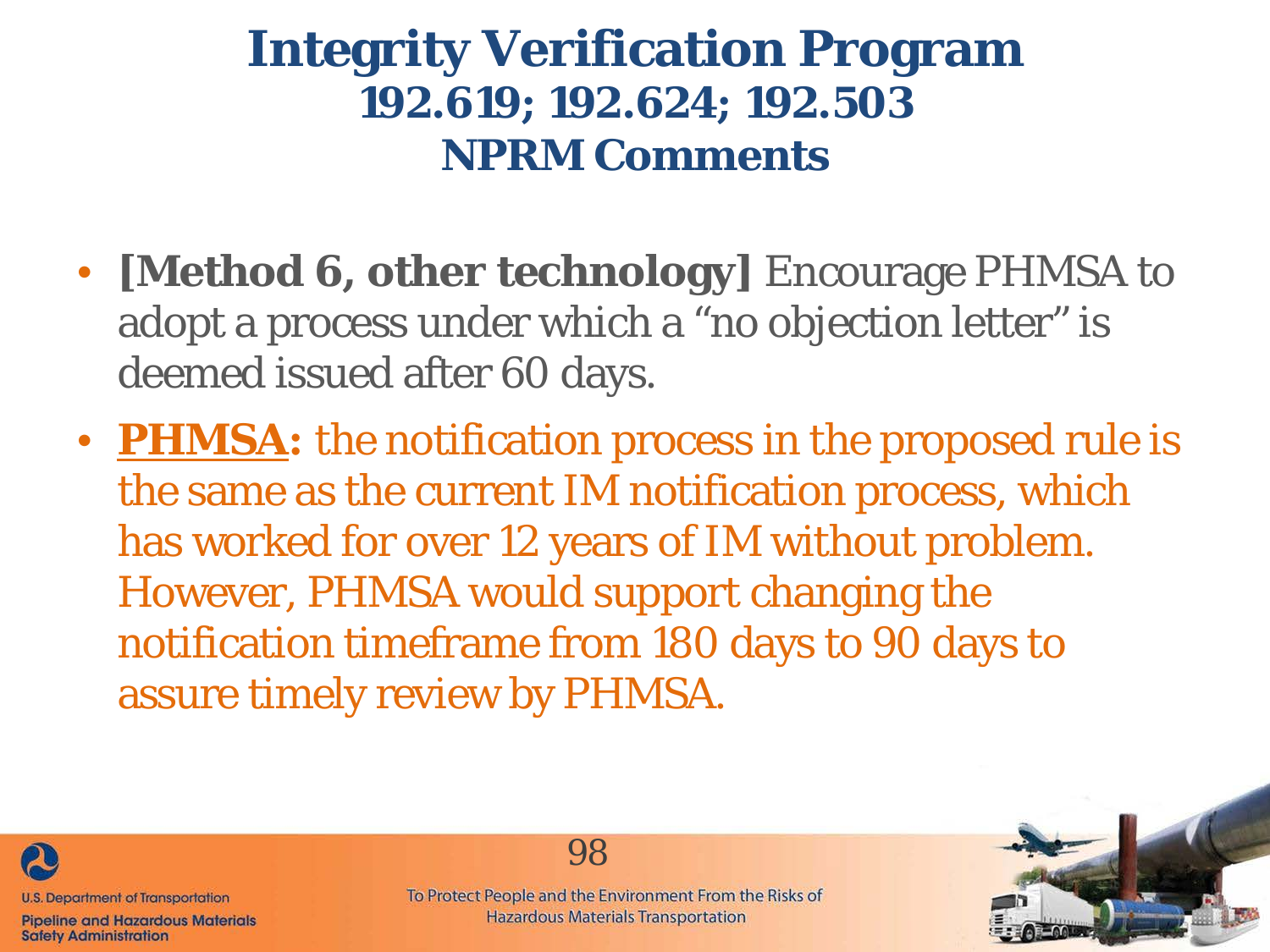# **Comments Related to 192.624(d) Fracture Mechanics**



**Pipeline and Hazardous Materials Safety Administration** 



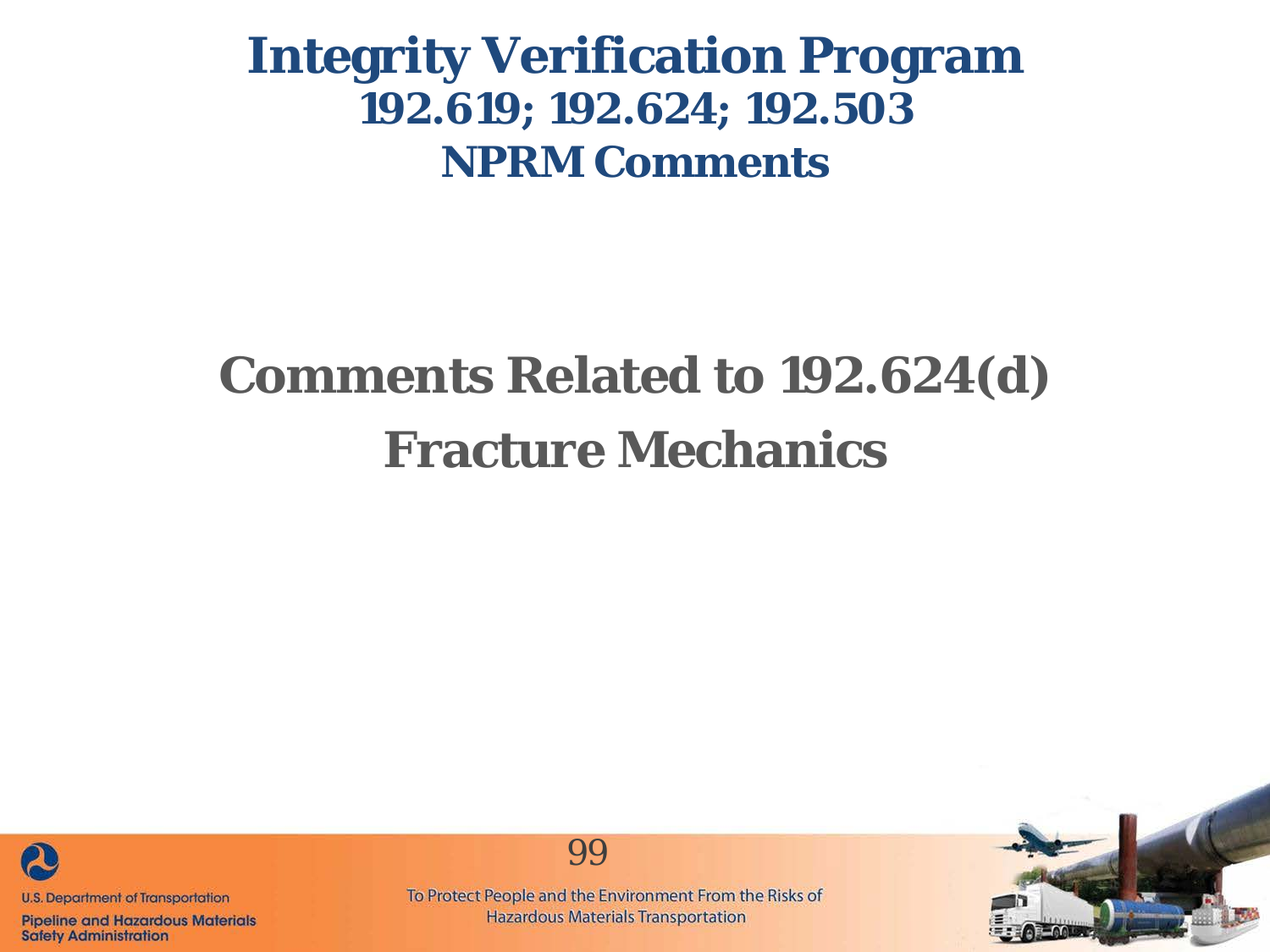- One of the mitigation methods listed under 192.624(d): fracture mechanics, is to perform a subpart J pressure test (item (5)); which would have already been performed under 192.624(c). This creates an endless loop of pressure testing and fracture mechanics. Suggest PHMSA remove the requirement for fracture mechanics from 192,624(c)(1)(iii); 192.624(c)(2)(ii); and 192.624(c)(5)(vii) and note these exclusions under the fracture mechanics 192.624(d).
- **PHMSA:** Fracture mechanics addresses crack growth that could grow over time such that the MAOP is compromised. In some cases, re-pressure testing might be required to demonstrate continued safety and validity of MAOP before the next IM assessment interval.



**Safety Administration** 

100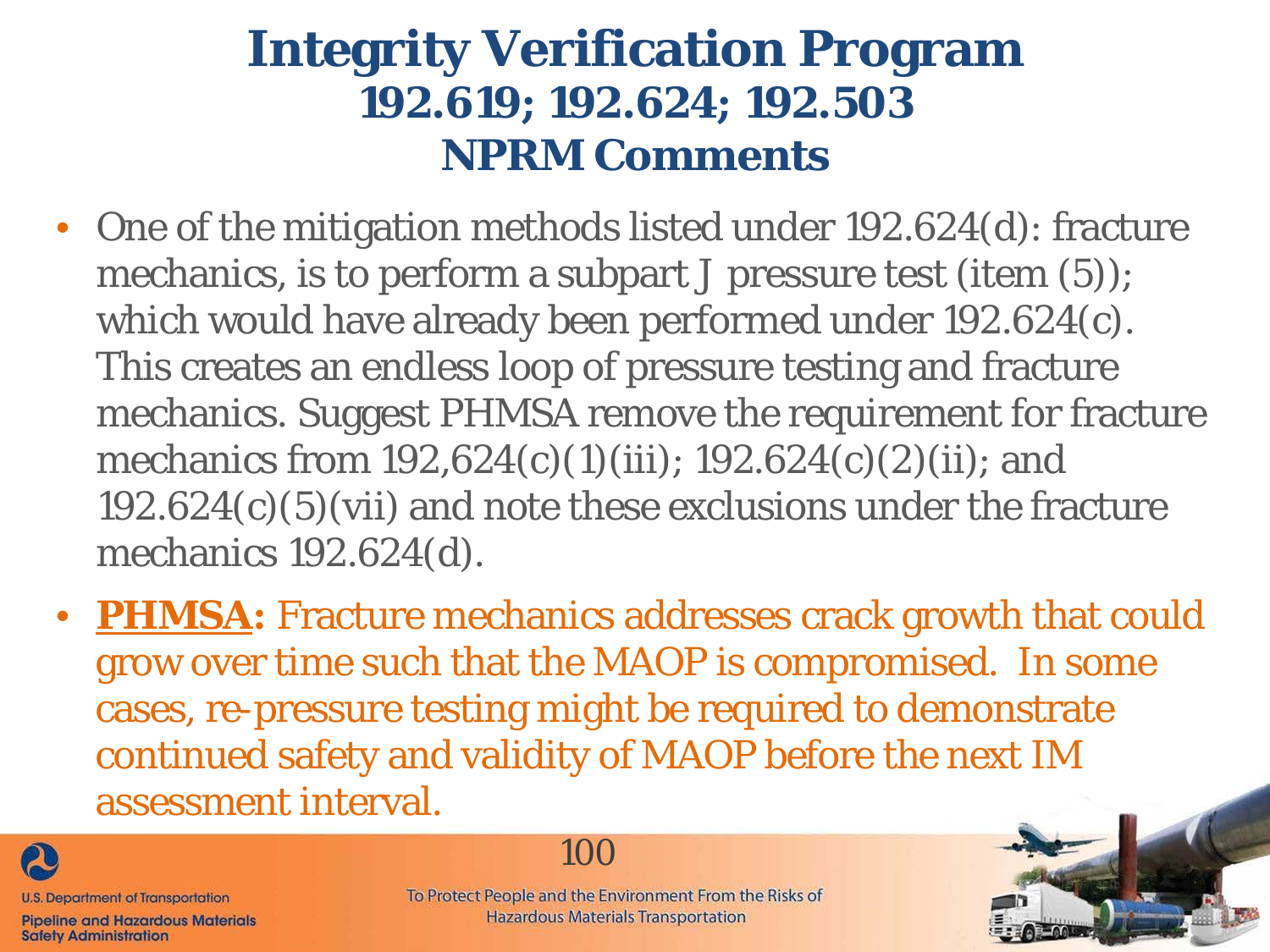- 192.624(d) It is unclear why fracture mechanics analysis, remaining life calculations, and retest or re- inspection interval determinations are included in the proposal for MAOP verification.
- **PHMSA:** Section 23 of the 2011 Act required that "In developing the regulations, the Secretary shall consider safety testing methodologies, including, at a minimum—
	- ''(A) pressure testing; and

''(B) other alternative methods, including in-line inspections, determined by the Secretary to be of *equal or greater effectiveness*." [*emphasis added*]

Establishing MAOP by ECA is based on analysis of remaining cracks after ILI repairs or previous pressure testing. Fracture mechanics analysis provides the basis for determining that flaws remaining in the pipe would have passed a pressure test, had a pressure test been conducted. It also establishes the basis for monitoring the potential for crack growth.



**U.S. Department of Transportation** 

**Pipeline and Hazardous Materials Safety Administration** 

To Protect People and the Environment From the Risks of **Hazardous Materials Transportation** 

101

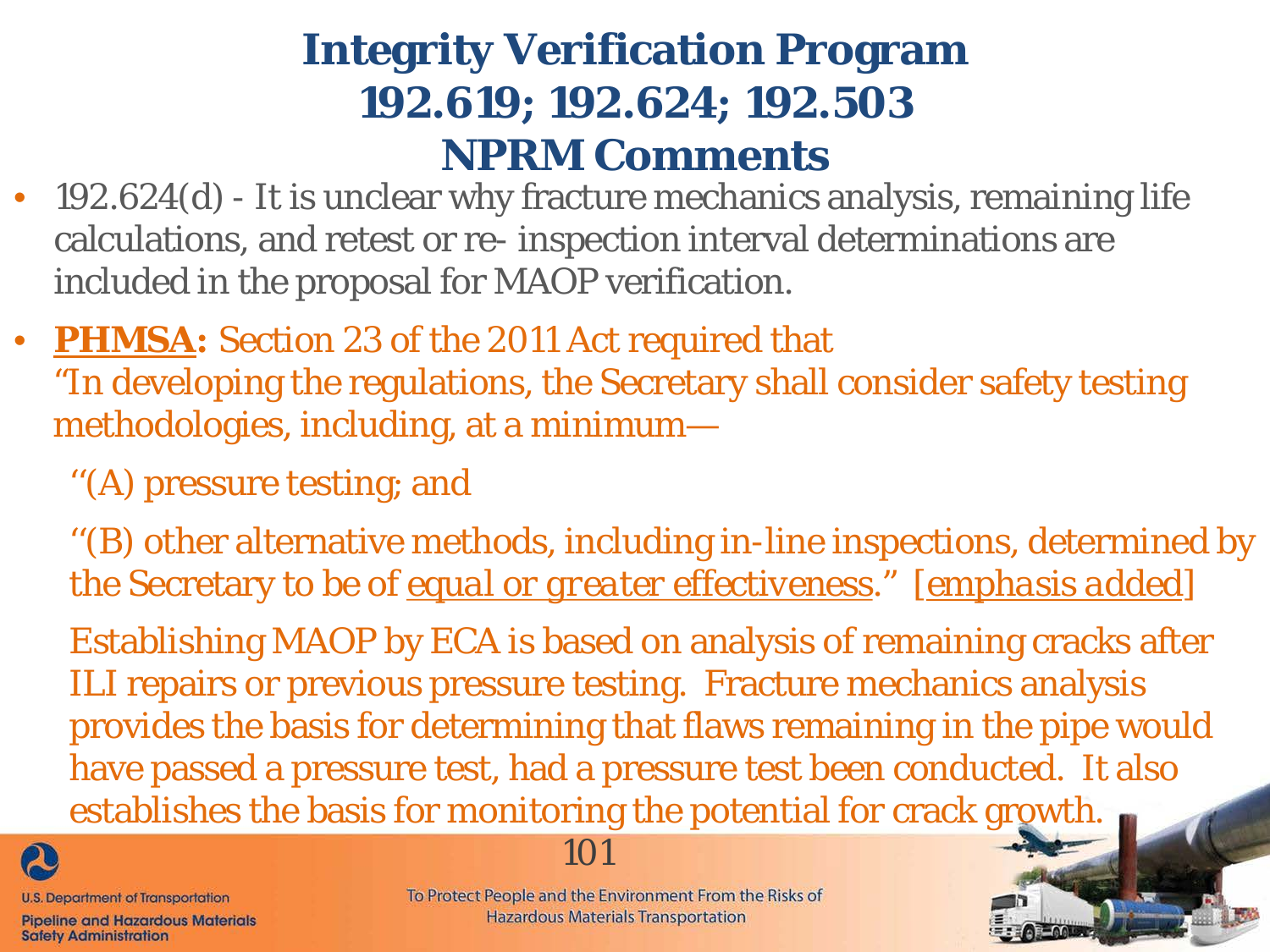# **Comments Related to 192.624(e) Notifications**



**Pipeline and Hazardous Materials Safety Administration** 

To Protect People and the Environment From the Risks of **Hazardous Materials Transportation** 

102

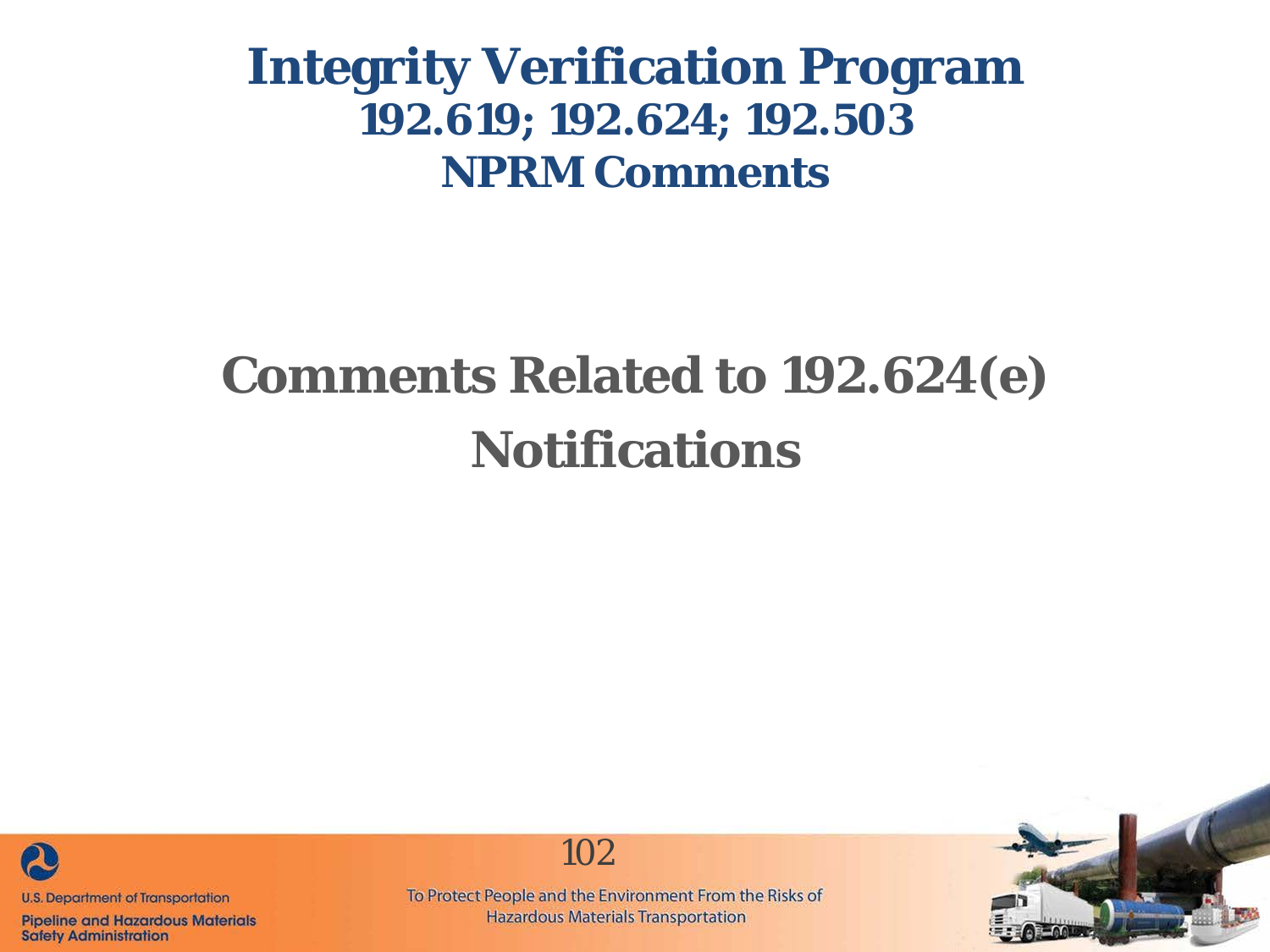- Require a "notice to PHMSA" rather than a "no objection letter from PHMSA" in 192.624(c)(6).
- **PHMSA:** the "no objection" letter has been effectively implemented for IM notifications for many years.



**Pipeline and Hazardous Materials Safety Administration** 

103

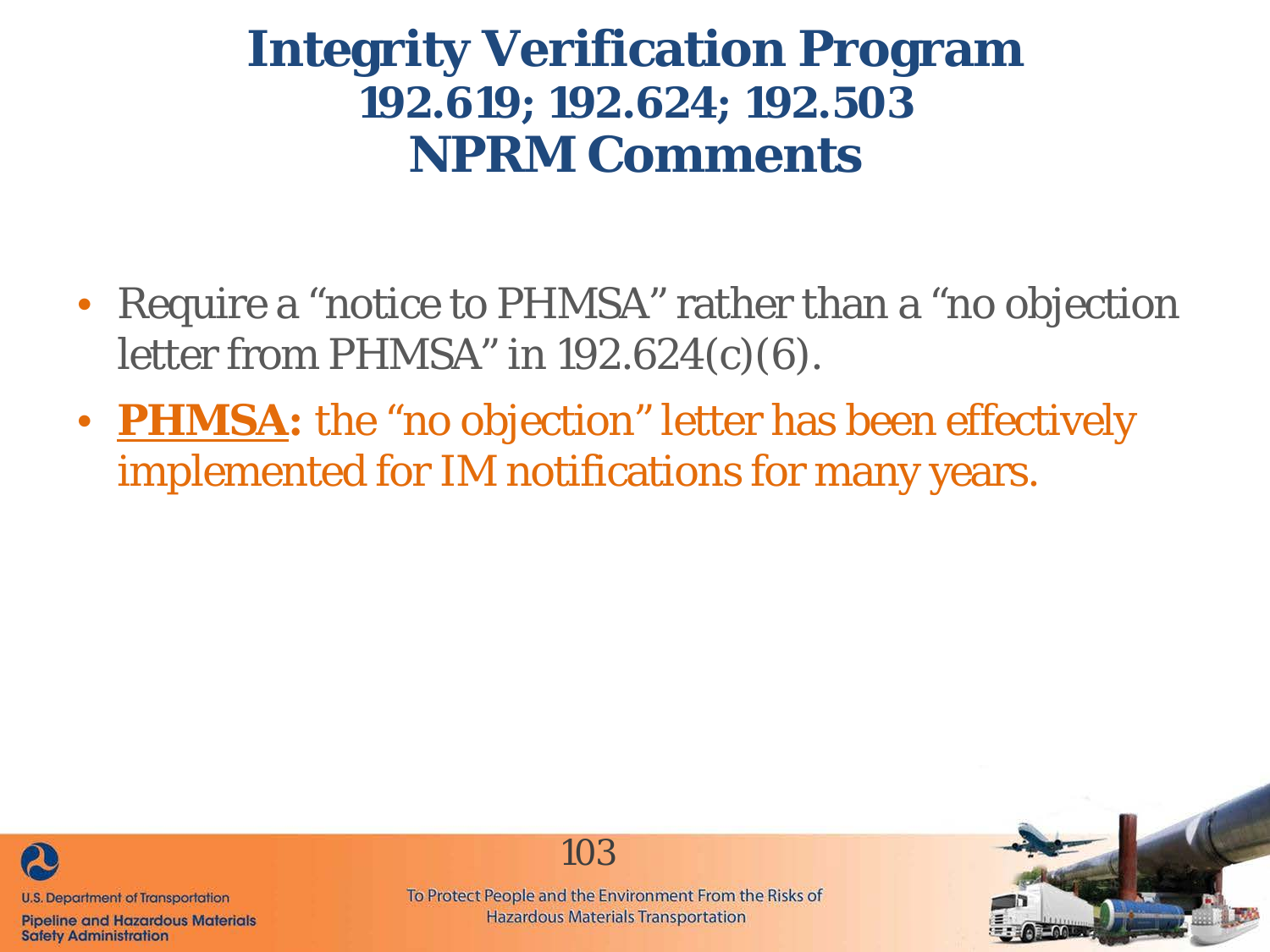# **Comments Related to 192.619(f) & 192.624(f) Records**



**Pipeline and Hazardous Materials Safety Administration** 

To Protect People and the Environment From the Risks of **Hazardous Materials Transportation** 

104

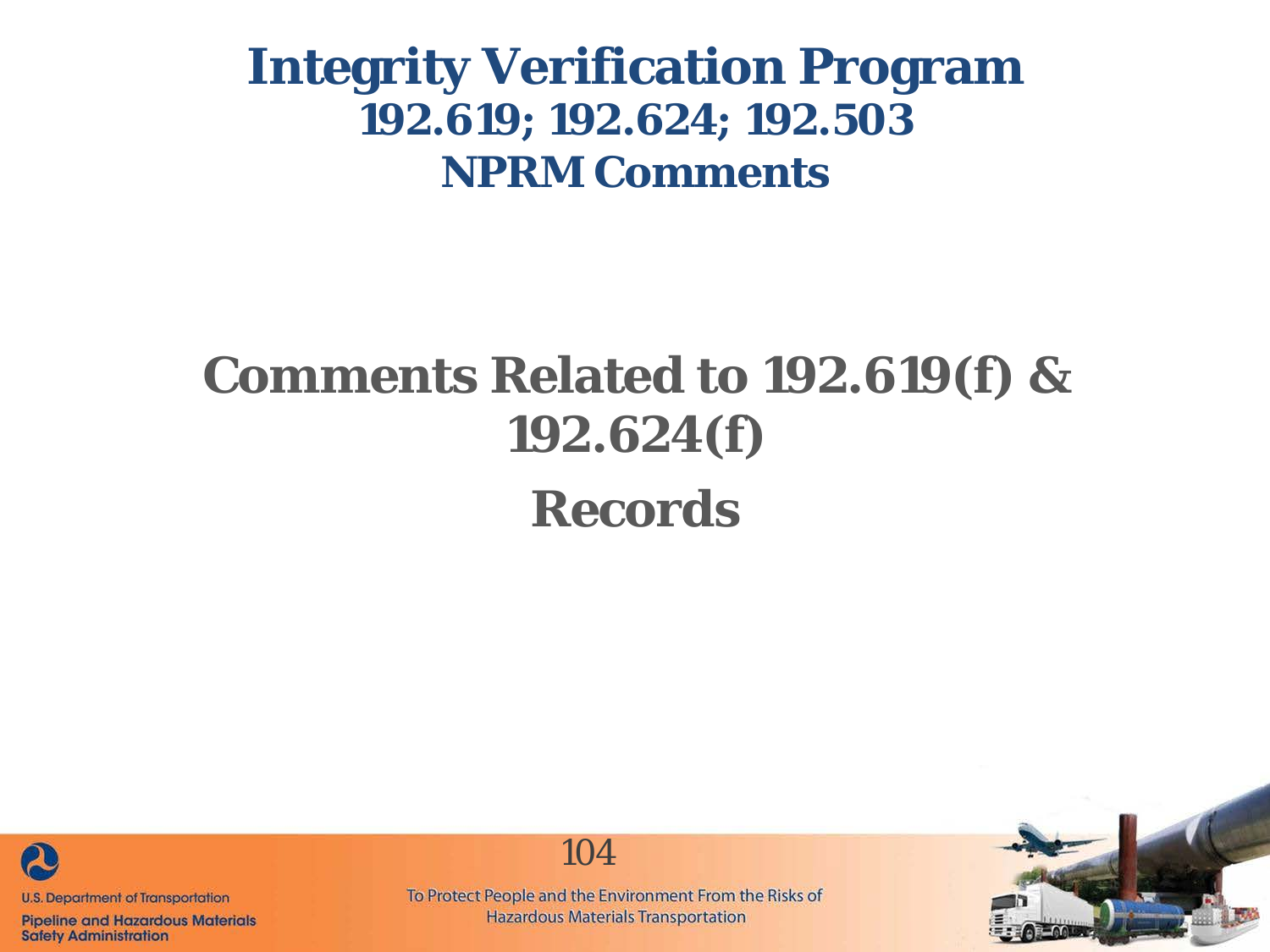- 192.619(f) proposed wording does not limit record requirements proposed in 192.619(f) to onshore steel transmission lines.
- **PHMSA:** every pipeline operator must have records that establish MAOP. This has been a long-standing requirement in accordance with 192.603(b), "Each operator shall keep records necessary to administer the procedures established under 192.605."



**Safety Administration** 

105

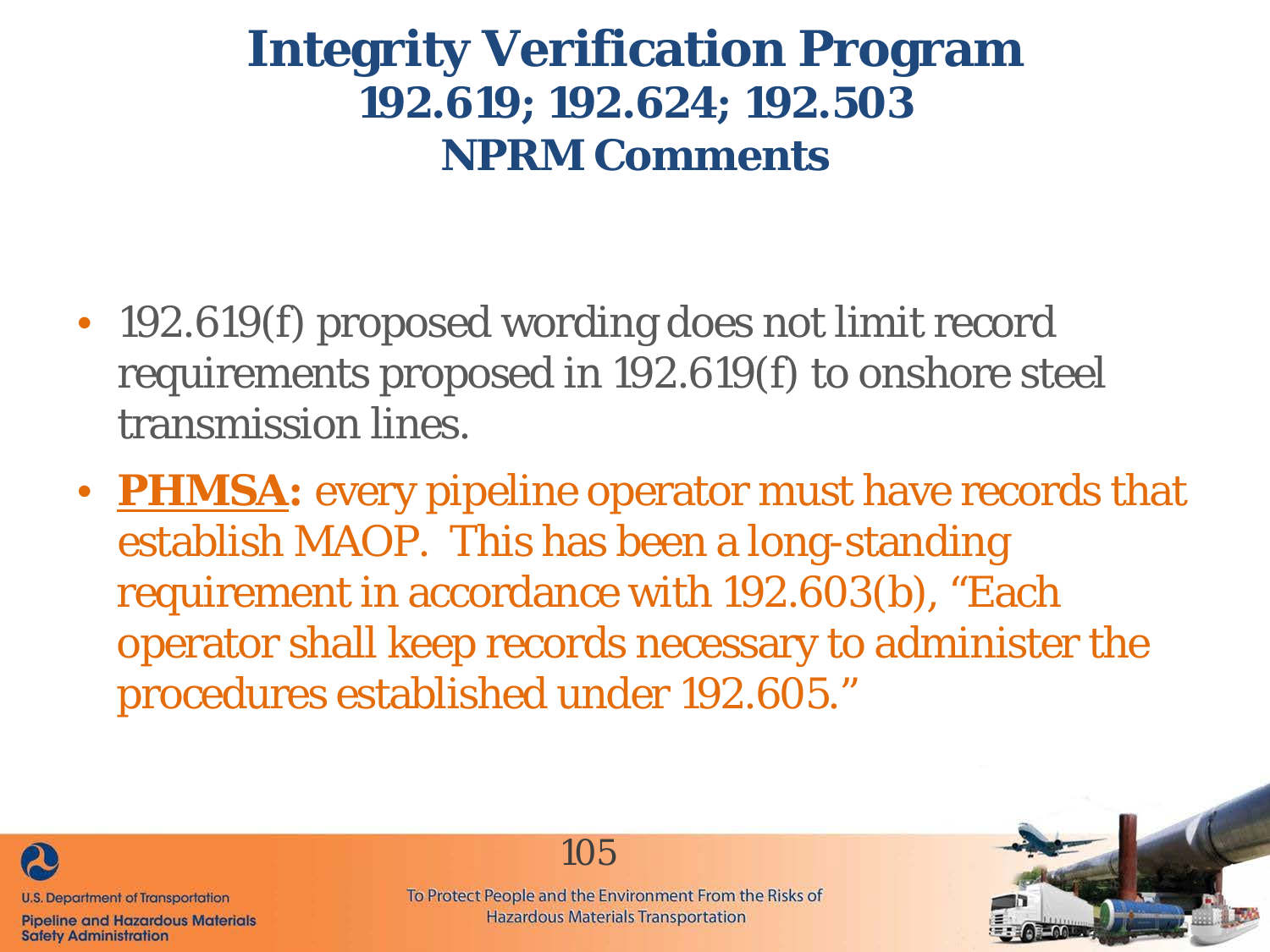- The listed records within 192.619(f) need to be limited to only those records that an operator relied upon to establish the MAOP. A one year interval is necessary in order to allow operators sufficient time to revise and implement policies, procedures, recordkeeping and training necessary to capture the required information.
- **PHMSA:** this is the current proposed requirement … "all records necessary to establish and document MAOP …" PHMSA reminds operators that records to document MAOP in accordance with 192.619 are required. Operators that are missing records have up to 15 years in accordance with 192.624(b) to document MAOP.



**Safety Administration** 

#### 106

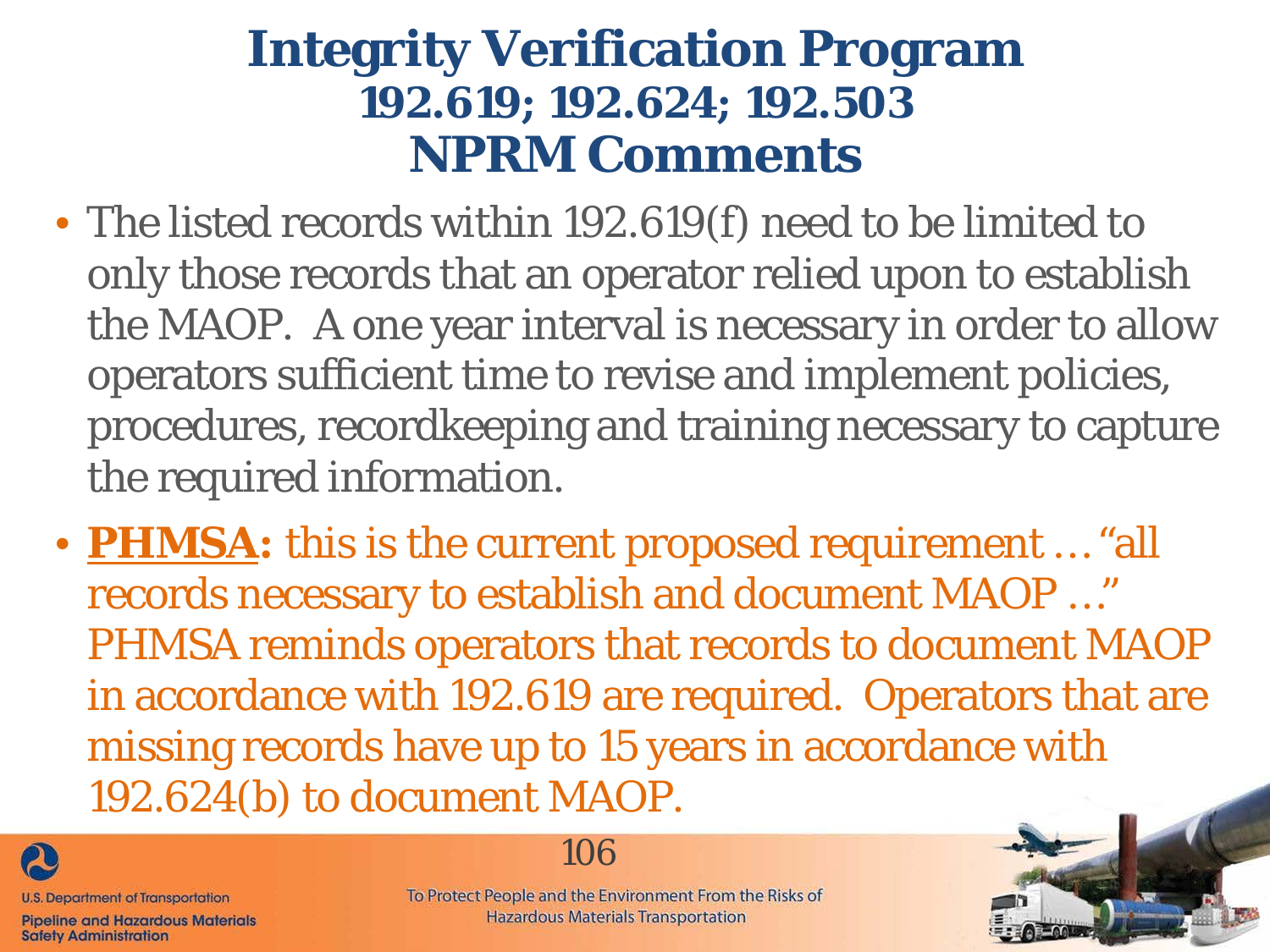- 192.624(f) Requirements to retain records, as well as the quality of records, must only be applied prospectively.
- **PHMSA:** 192.624(f) only applies to records needed in order to document compliance with 192.624. 192.624(f) is not a retroactive records requirement for activities that are not used to comply with 192.624.



**Pipeline and Hazardous Materials Safety Administration** 

107

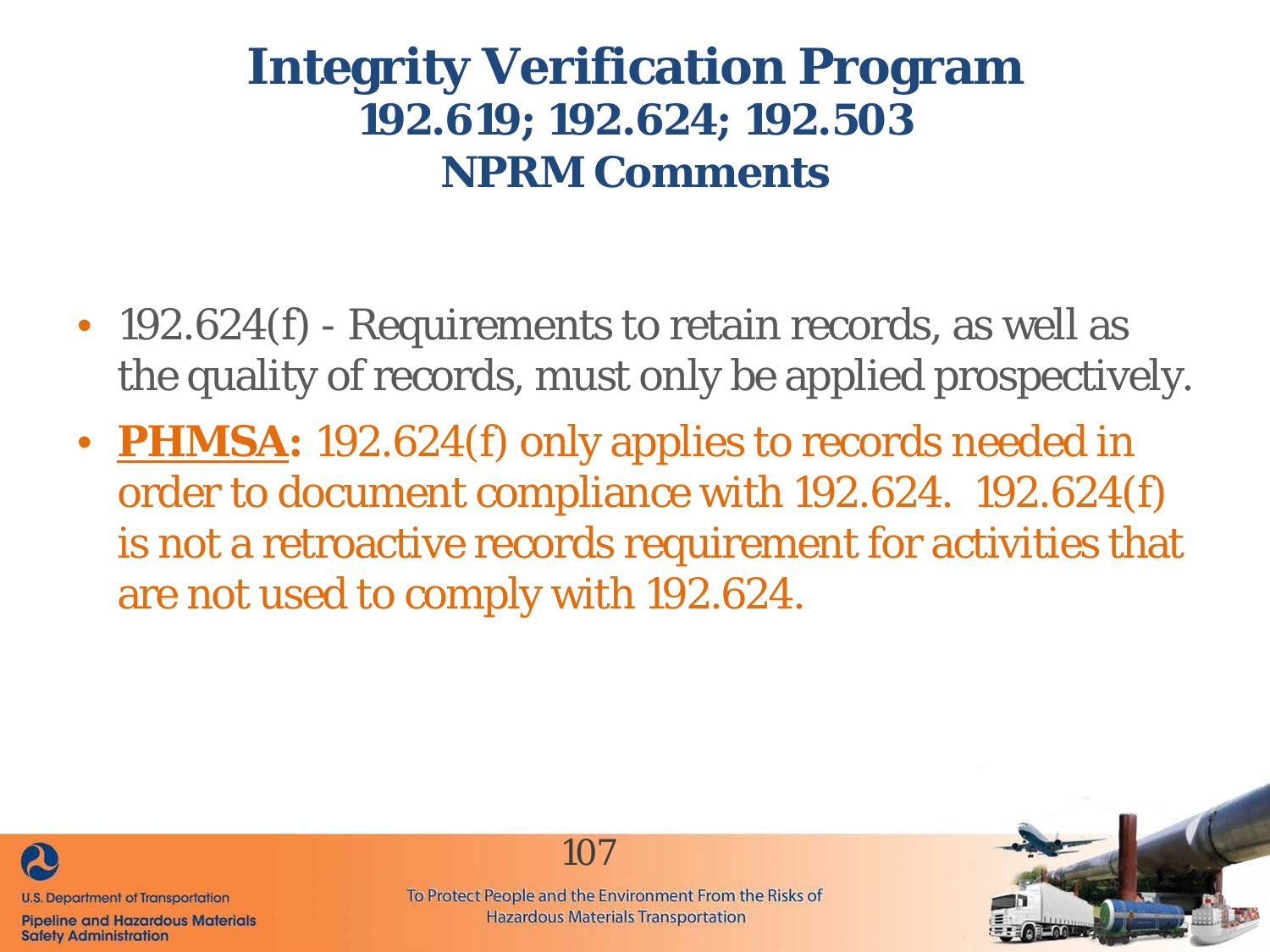### **Integrity Verification Program 192.619; 192.624; 192.503**

- **In light of public comments received, PHMSA suggests the committee consider:**
	- Revise proposed 192.624 as indicated in the PHMSA response to public comments.
		- Withdraw the proposed revision to 192.503(a)(1)
		- Shorten and clarify 192.619(e) to remove text that duplicates requirements from 192.624, to read: "(e) Notwithstanding the requirements in paragraphs (a) through (d) of this section, onshore steel transmission pipelines that meet the criteria specified in 192.624(a) must establish and document the maximum allowable operating pressure in accordance with 192.624."



108

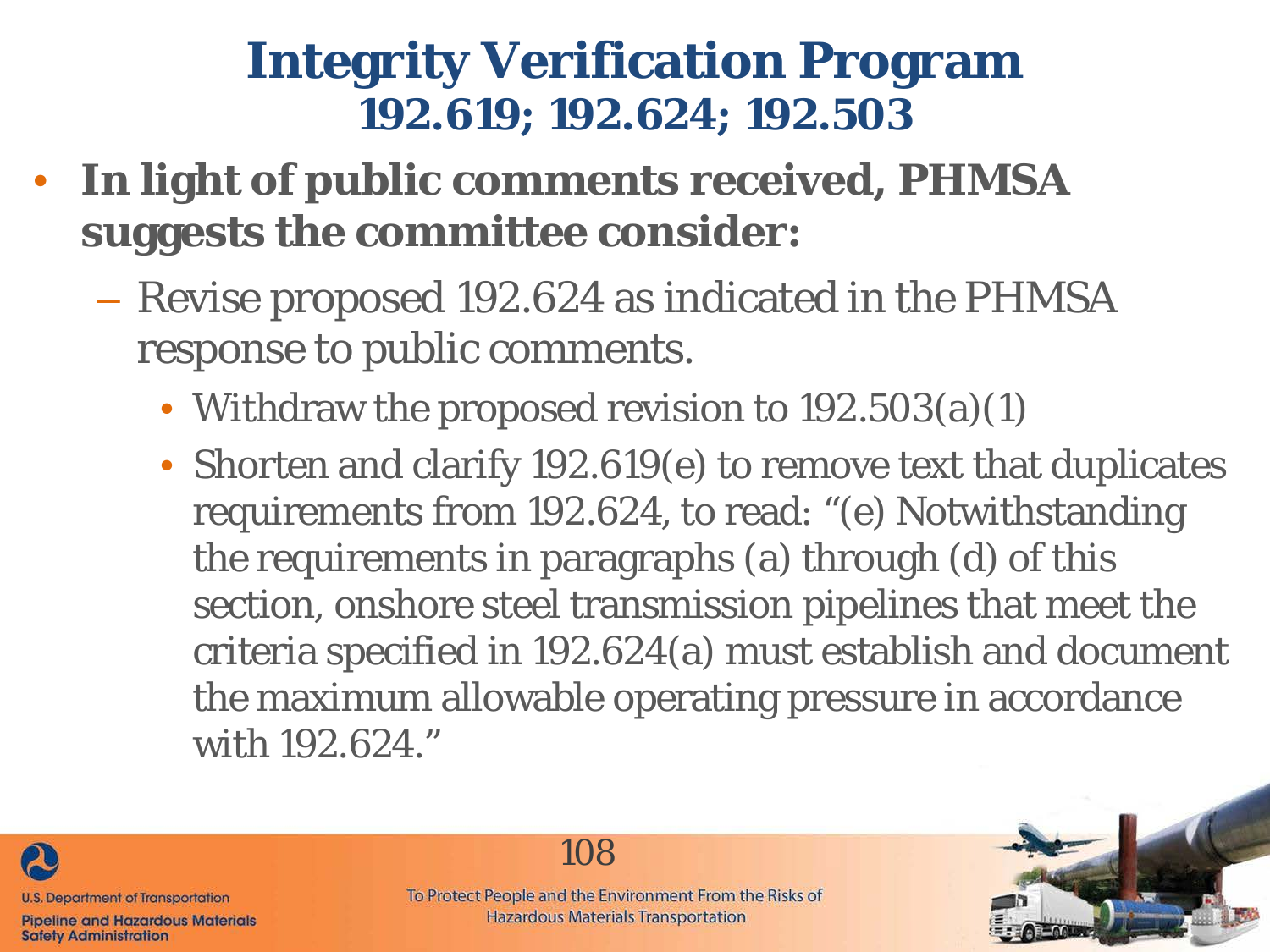- **In light of public comments received, PHMSA suggests the committee consider:**
	- Revise proposed 192.624 as indicated in the PHMSA response to public comments.
		- Revised 192.624(b) to address how the completion plan and completion dates required by 192.624(b) would apply to pipelines that experience the future failure and are now subject to proposed 192.624(a)(1), or for pipelines that are not currently located in an MCA but may be in the future.
		- Clarifying that 192.607 does not necessarily apply to all segments when determining MAOP by adding "if applicable" after the reference to 192.607 in 192.619(a)(4).





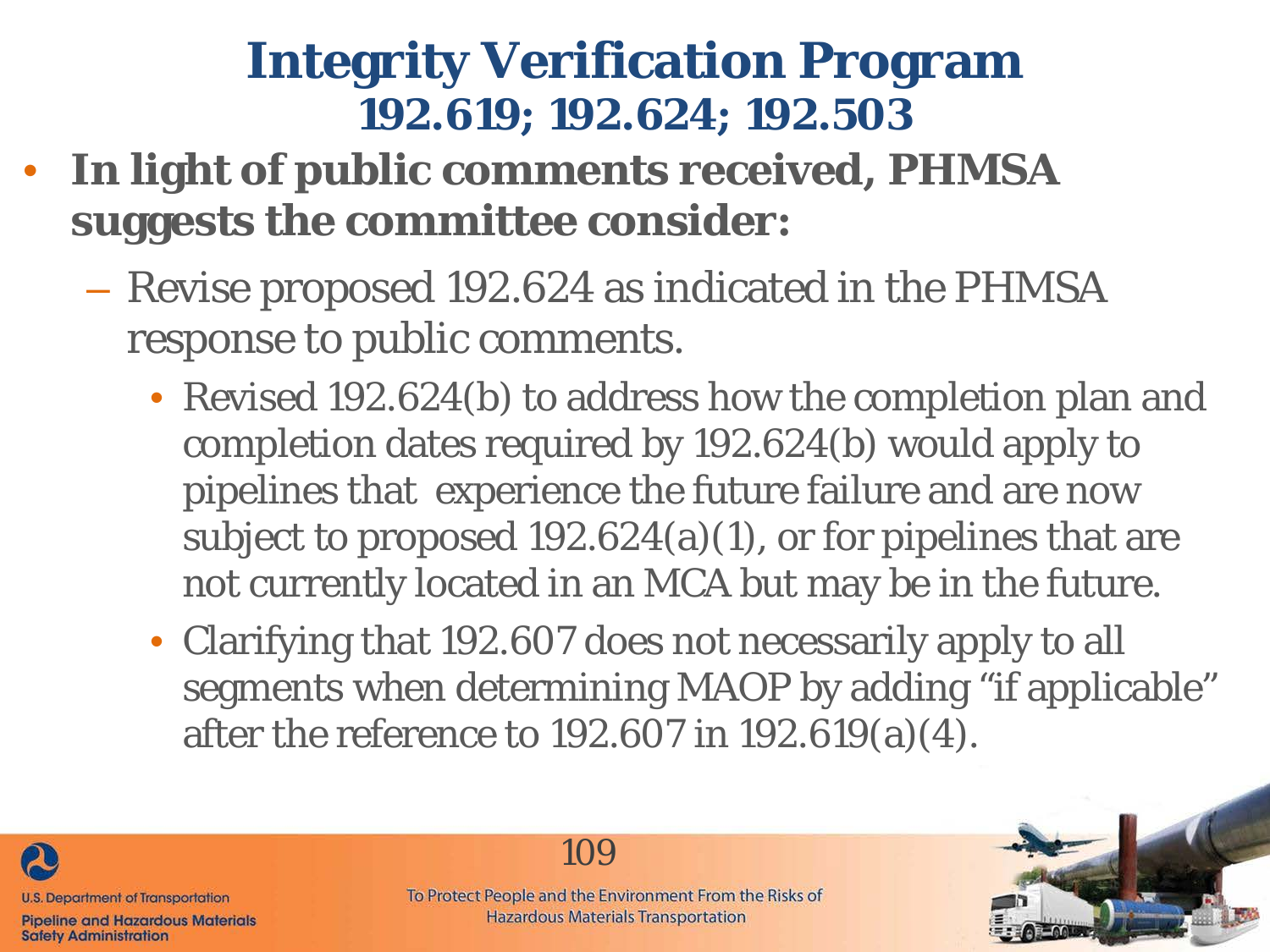- **In light of public comments received, PHMSA suggests the committee consider:**
	- Revise proposed 192.624 as indicated in the PHMSA response to public comments.
		- Revise 192.624(c)(1) to refer to Subpart J rather than 192.505(c).
		- Change the look-back period for Methods 2 and 5 (Pressure Reduction) from 18 months to five years.
		- Change the notification timeframe from 180 days to 90 days to assure timely review by PHMSA.



110

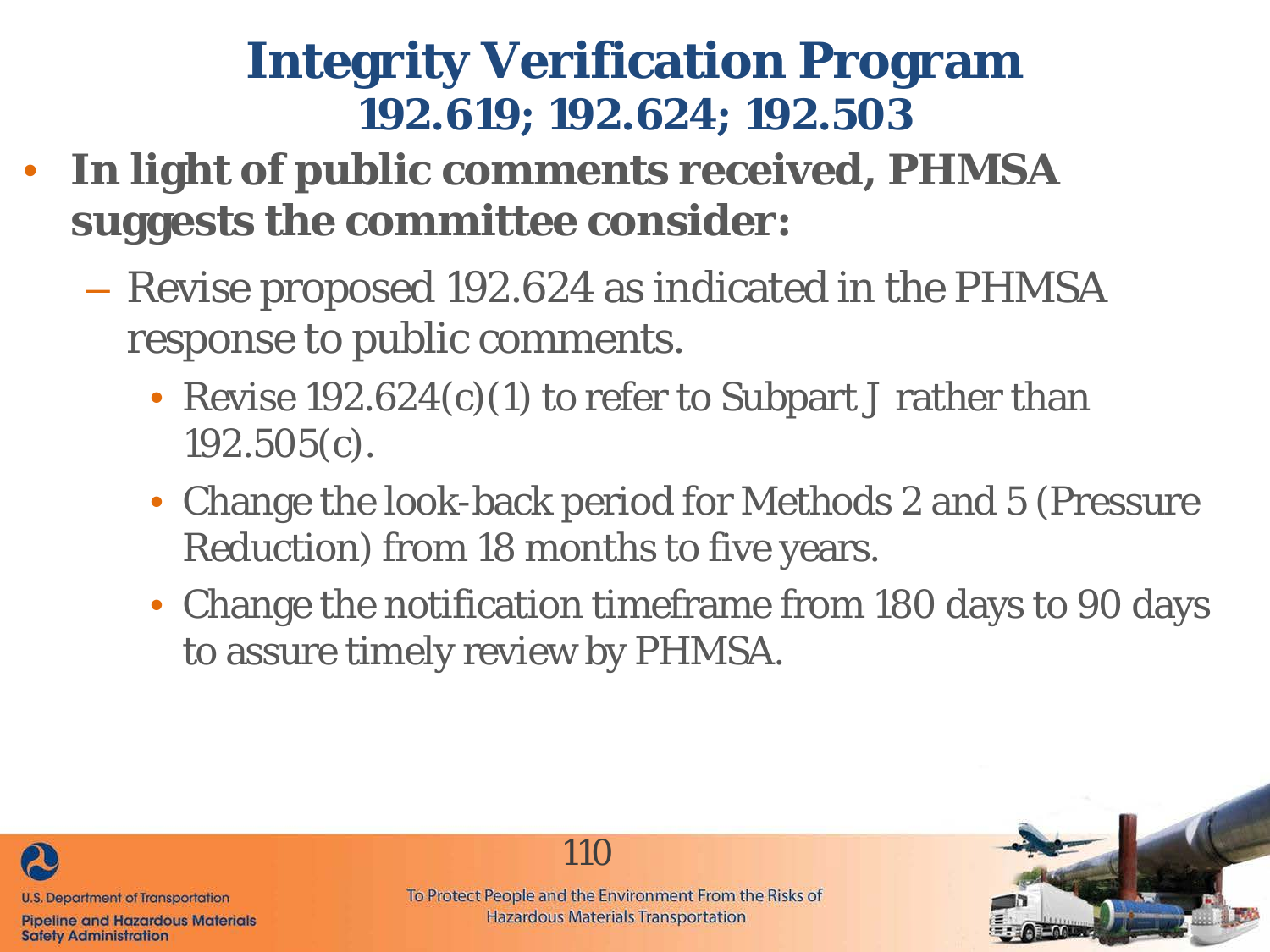**Public Comments**



**Pipeline and Hazardous Materials Safety Administration** 

To Protect People and the Environment From the Risks of **Hazardous Materials Transportation** 

111

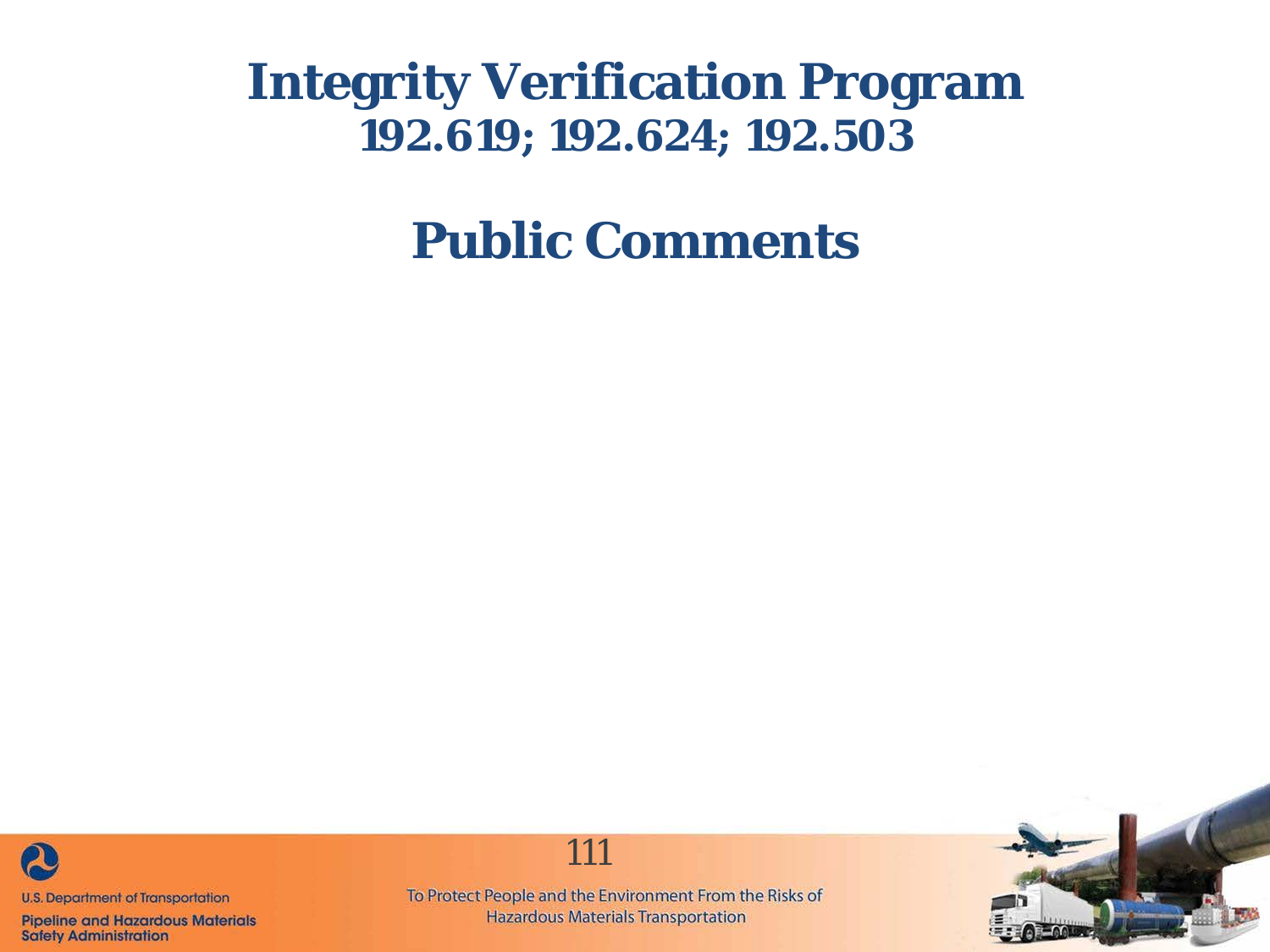**GPAC Discussion**



**Pipeline and Hazardous Materials Safety Administration** 

112

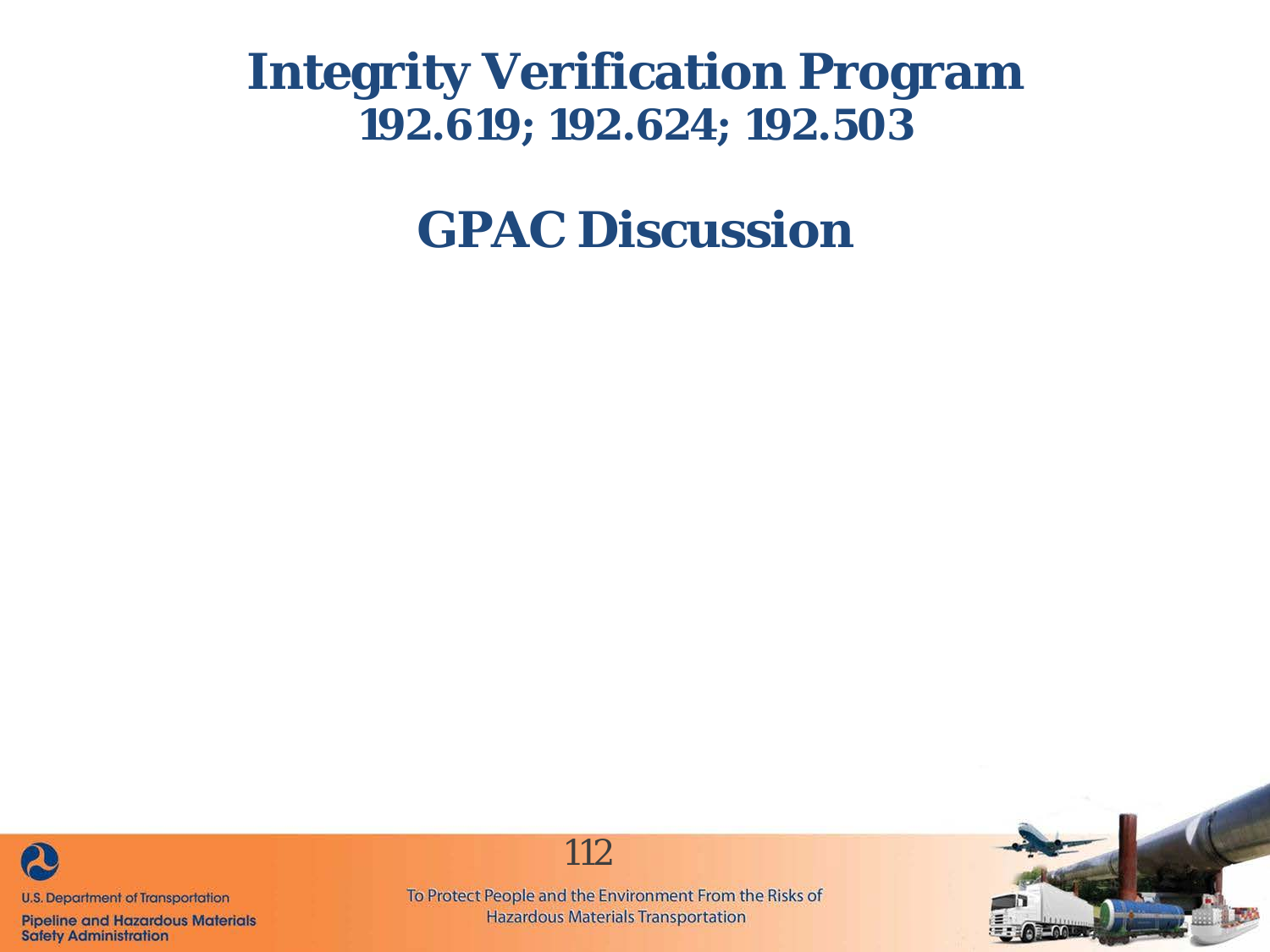• **ISSUE:** The current regulations are silent on a number of issues that impact the quality and effectiveness of ILI assessments (except for a general reference to ASME B31.8S).

# • **PHMSA PROPOSED TO:**

- Incorporate by reference three industry standards:
	- API STD 1163, In-line Inspection Systems Qualification Standard, which is an umbrella document to be used with the following companion standards.
	- ANSI/ASNT ILI–PQ–2010, In-line Inspection Personnel Qualification and Certification; and
	- NACE SP0102-2010, In-line Inspection of Pipelines (incorporated by reference, see 192.7)

**U.S. Department of Transportation Pipeline and Hazardous Materials** 

**Safety Administration** 

#### 113

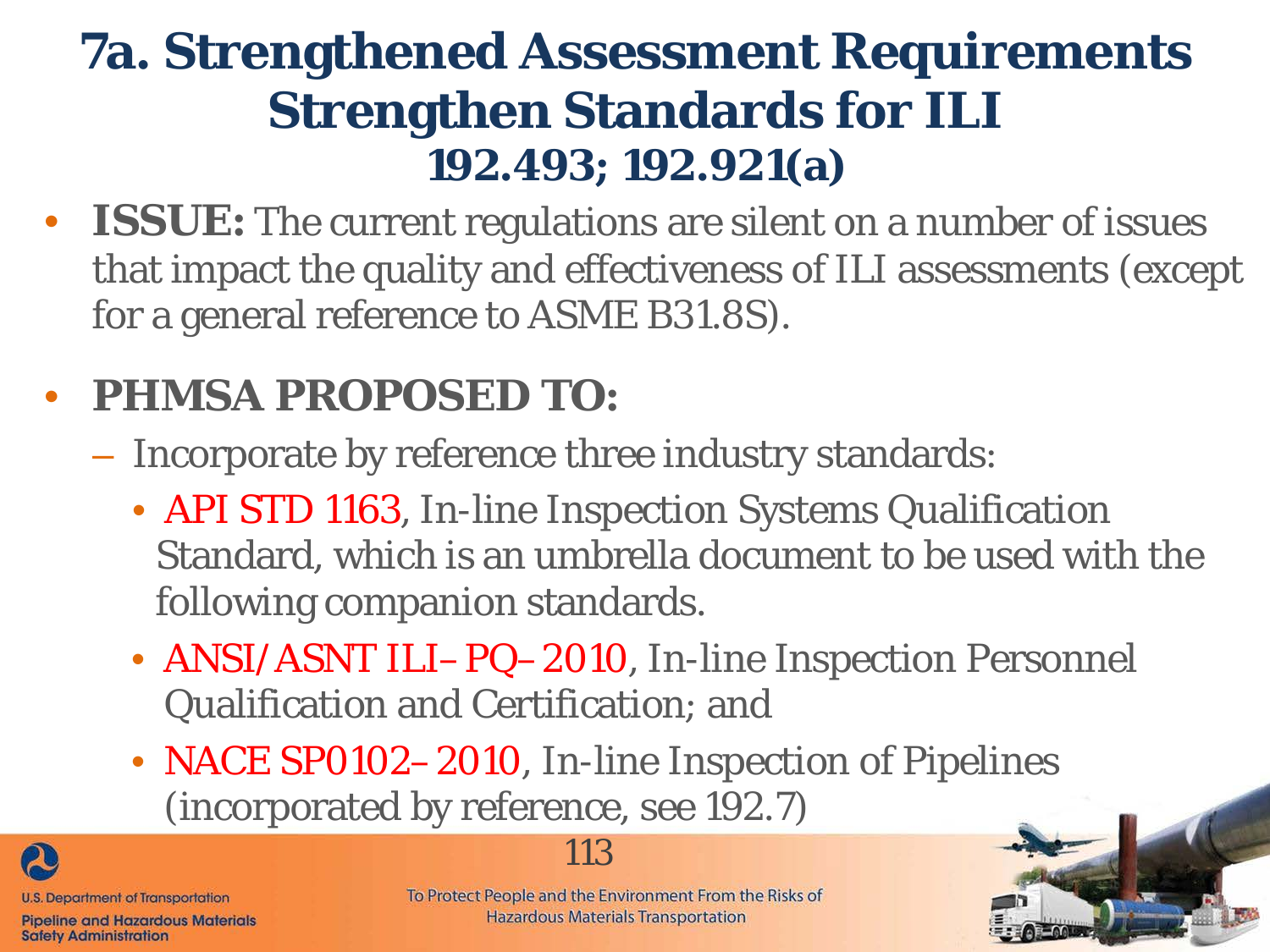### • **PHMSA PROPOSED TO (cont'd):**

- Clarify that operators must explicitly consider uncertainties in reported results in identifying and characterizing anomalies. 192.921(a)(1)
- Limit the use of direct assessment only to segments that cannot be inspected by inline inspection tools ("smart pigs") 192.921(a)(6)
- **BASIS:** Petition for rulemaking submitted by NACE international dated Feb. 11, 2009



**Safety Administration** 

114

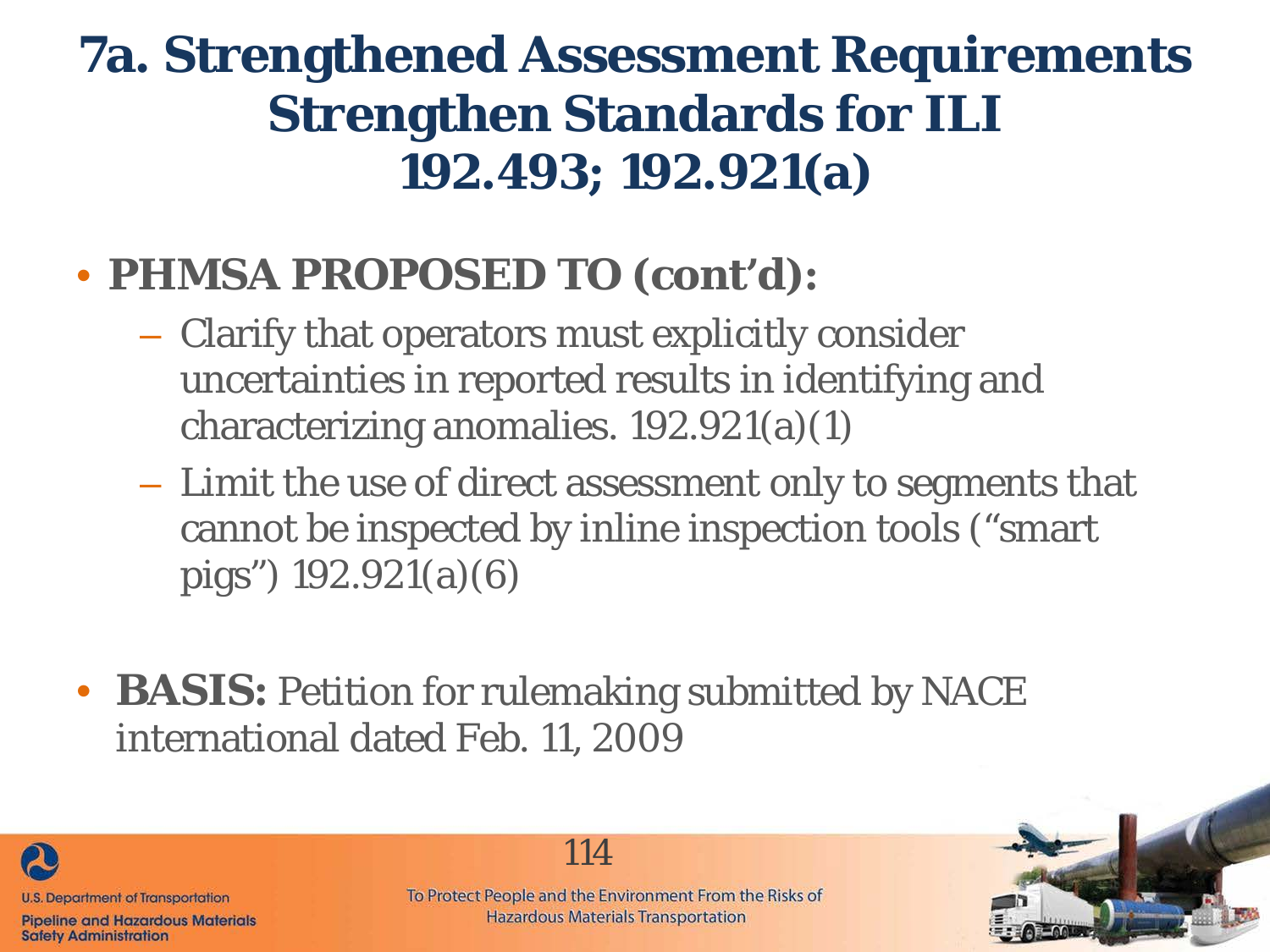- Many commenters supported the proposed changes.
- Commenters suggested that the rule should reference the latest versions of the standards.
- **PHMSA:** agrees that the most recent versions of the standards should be referenced.
- Recommendations in the standards should not be requirements
- **PHMSA:** believes the recommendations in those standards are important to realize the safety benefit of the standards.

**U.S. Department of Transportation Pipeline and Hazardous Materials** 

**Safety Administration** 

20

115

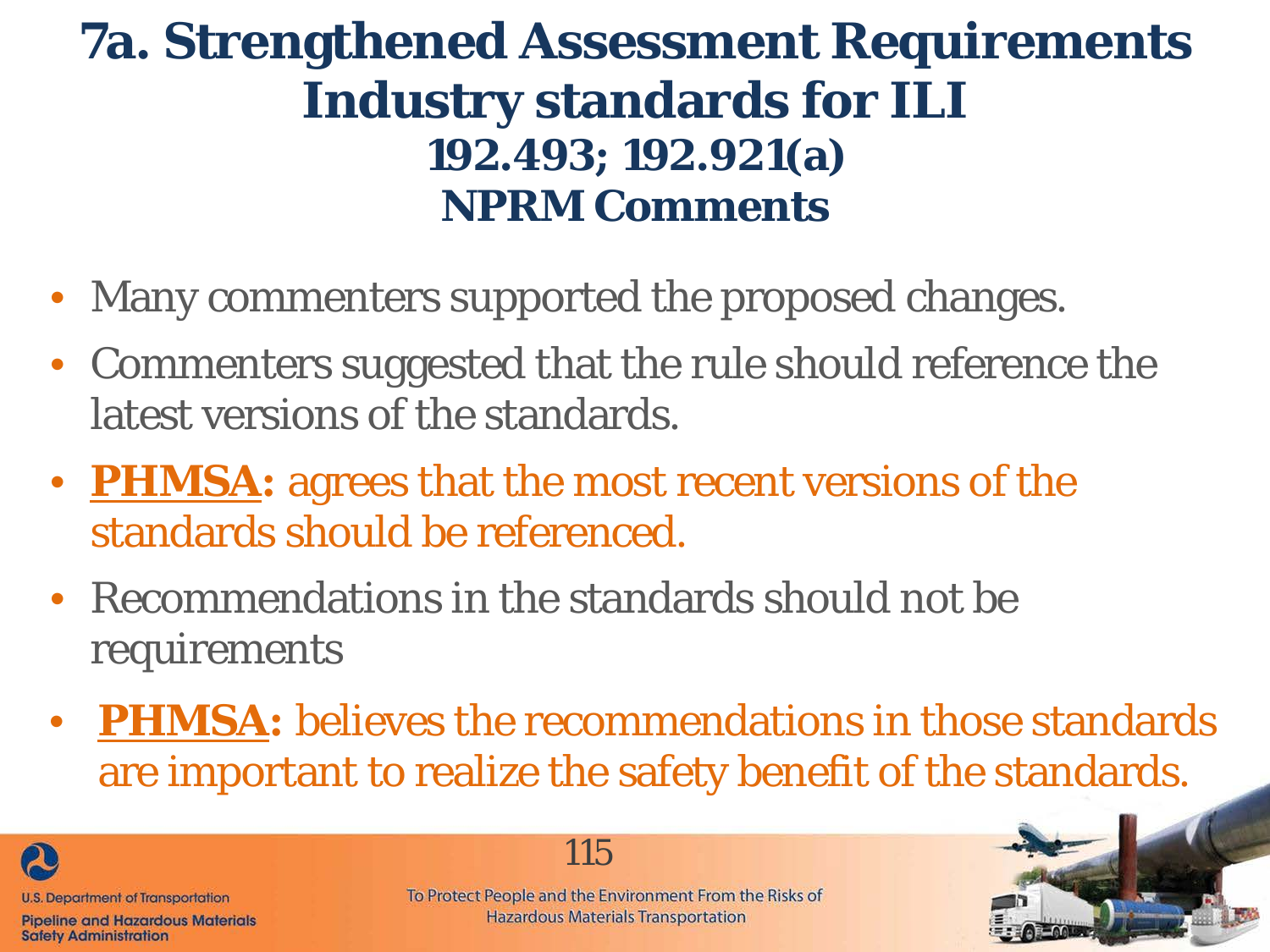#### **NPRM Comments**

- Inclusion of the ASNT ILI-PQ standard applies to employees of the ILI service providers. It is unnecessary to incorporate it by reference since API 1163 requires that providers of inline inspection services ensure that their employees are qualified according to ASNT ILI-PQ.
- **PHMSA:** according to API 1163, the three referenced standards have been developed to enable service providers and pipeline operators to provide rigorous processes, that will consistently qualify the equipment, people, processes and software utilized in the in-line inspection industry.



**Safety Administration** 

116

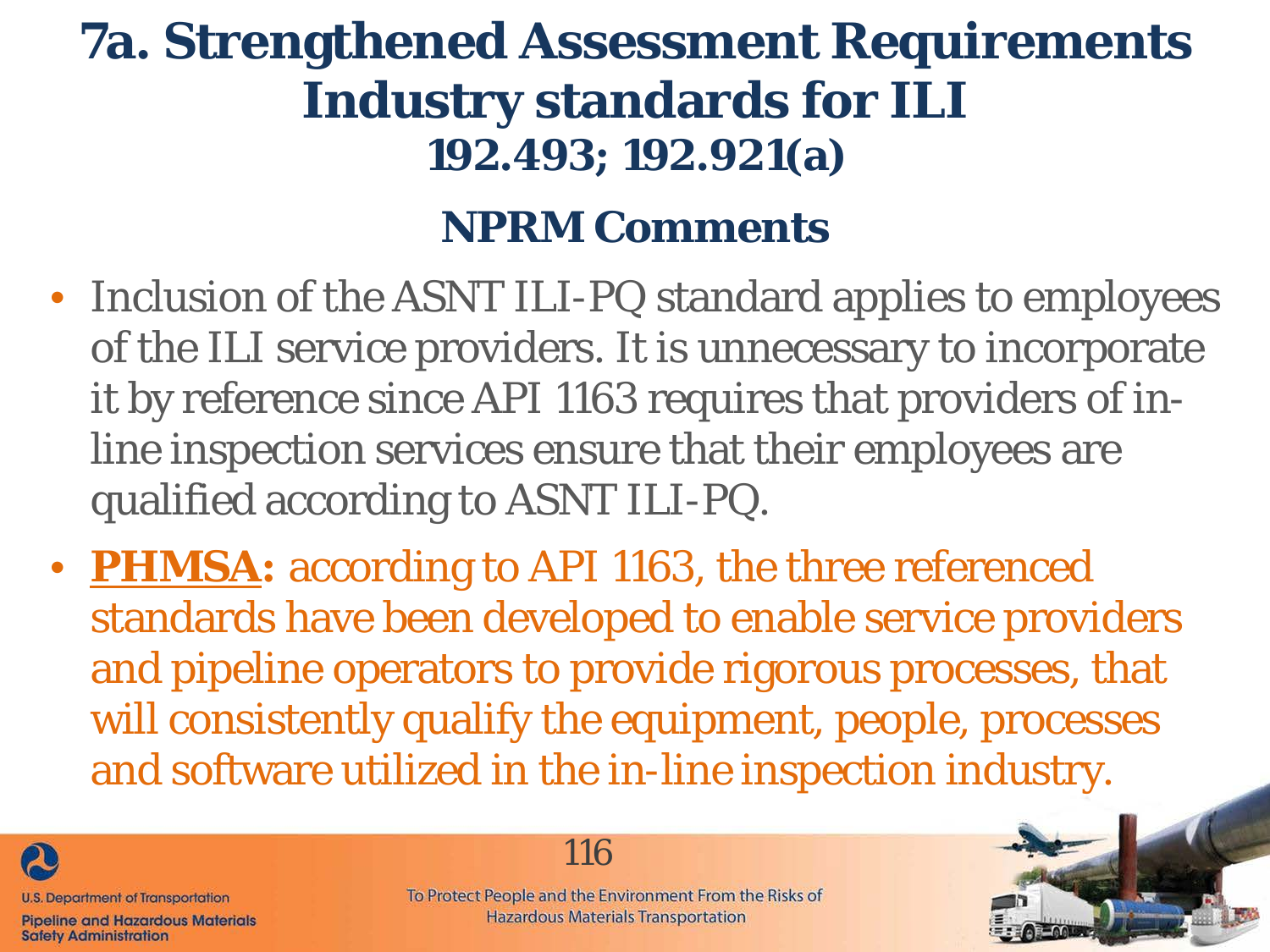#### **NPRM Comments (cont'd)**

- Exclude requirements contained in API STD 1163, In-line Inspection Systems Qualification Standard, Section 11, Quality Management System.
- **PHMSA:** believes that required conformance with the quality standards will enhance pipeline safety.



**Pipeline and Hazardous Materials Safety Administration** 

To Protect People and the Environment From the Risks of **Hazardous Materials Transportation** 

117

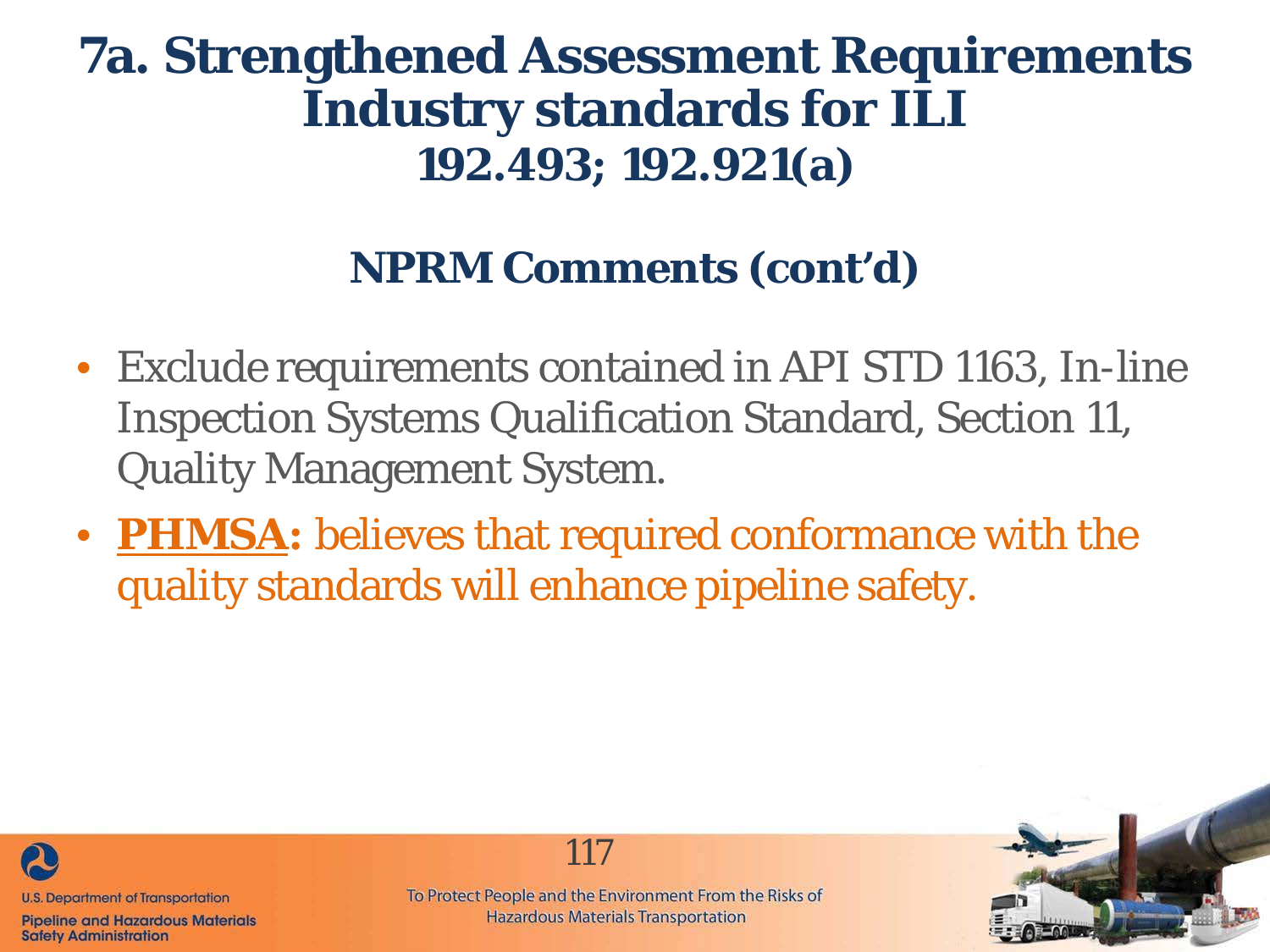#### **NPRM Comments (cont'd)**

- ILI vendors may not be able to meet the 90% tool tolerance specified in referenced standards.
- **PHMSA:** the referenced standards are consensus industry standards and PHMSA agrees with the industry committee that developed the standard that the tool performance standards are needed and achievable.



**Pipeline and Hazardous Materials Safety Administration** 

118

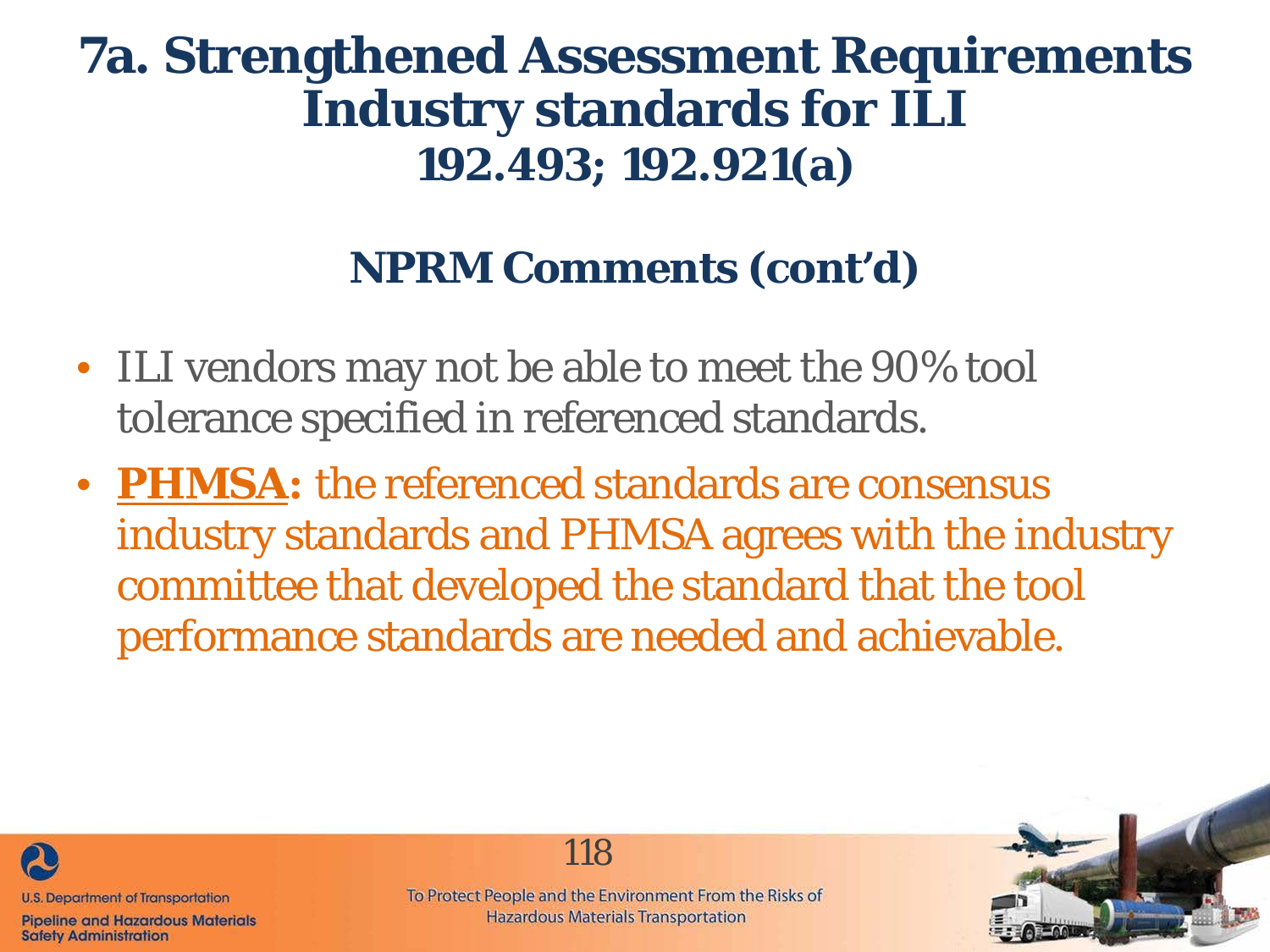#### **NPRM Comments (cont'd)**

- Relocate 192.493 requirements to a different Subpart 192.710 (d), 192.921 (a)(1), and 192.937 (c)(4)
- **PHMSA:** believes that 192.493 is an appropriate place for this requirement, since ILI would be required for both HCA and non-HCA pipe segments.



**Pipeline and Hazardous Materials Safety Administration** 

119

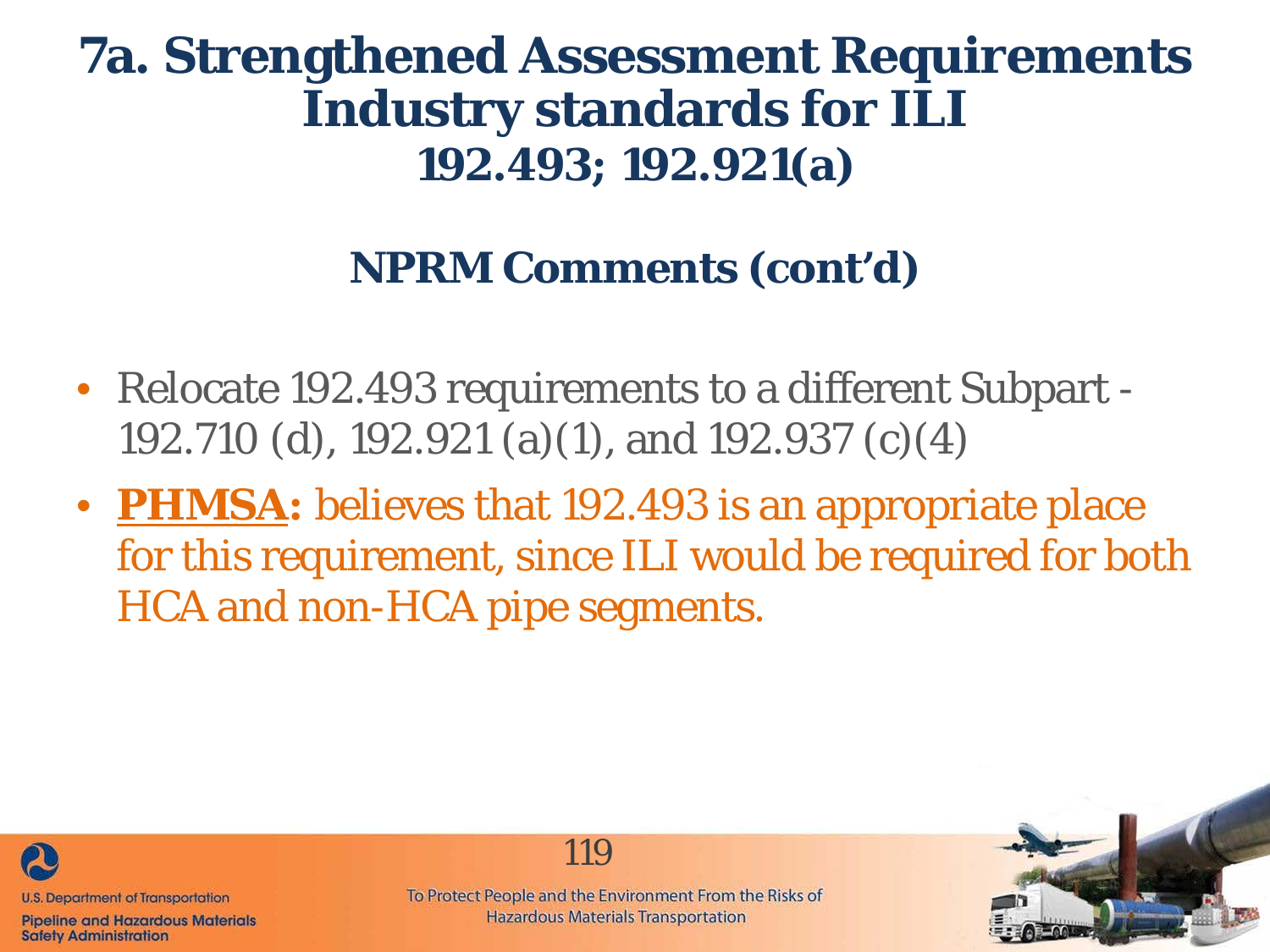### **NPRM Comments (cont'd)**

- Restore reference to B31.8S in 192.921.
- **PHMSA:** believes the industry standards IBR in 192.493 are better than ASME B31.8S.

[Note: Currently 192.921(a)(1) only requires that operators follow B31.8S, section 6.2, in selecting the appropriate internal inspection tools, and does not address how the assessment is performed.]



**Safety Administration** 

120

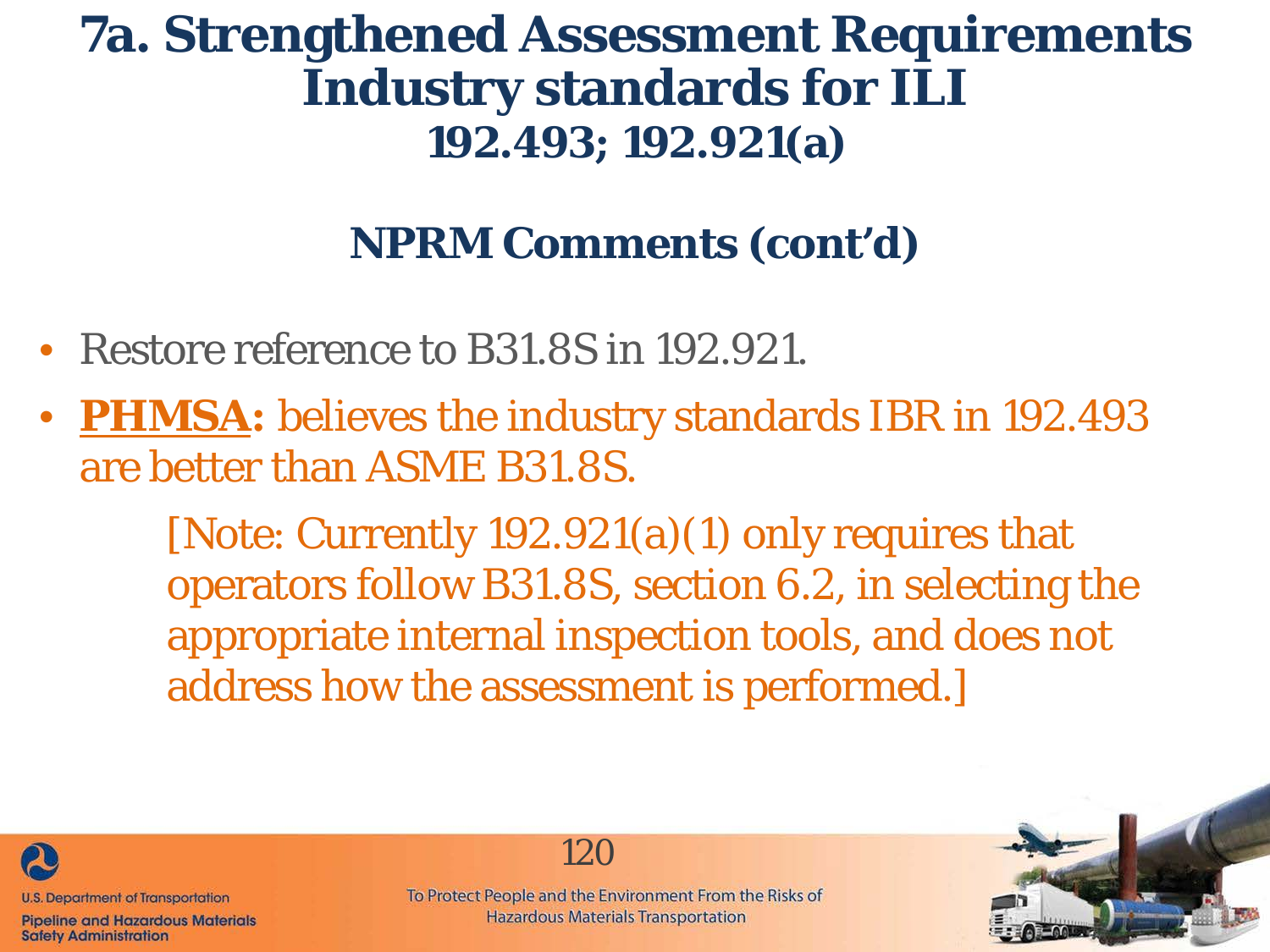### **NPRM Comments (cont'd)**

- In 192.921(a)(1), acknowledge that some of the listed activities to verify tool performance are typically performed after anomalies are characterized.
- **PHMSA:** does not intend that the language in 192.921(a)(1) be interpreted outside the usual practices for performing the listed activities as outlined in the standards IBR in 192.493.



**Pipeline and Hazardous Materials Safety Administration** 

121

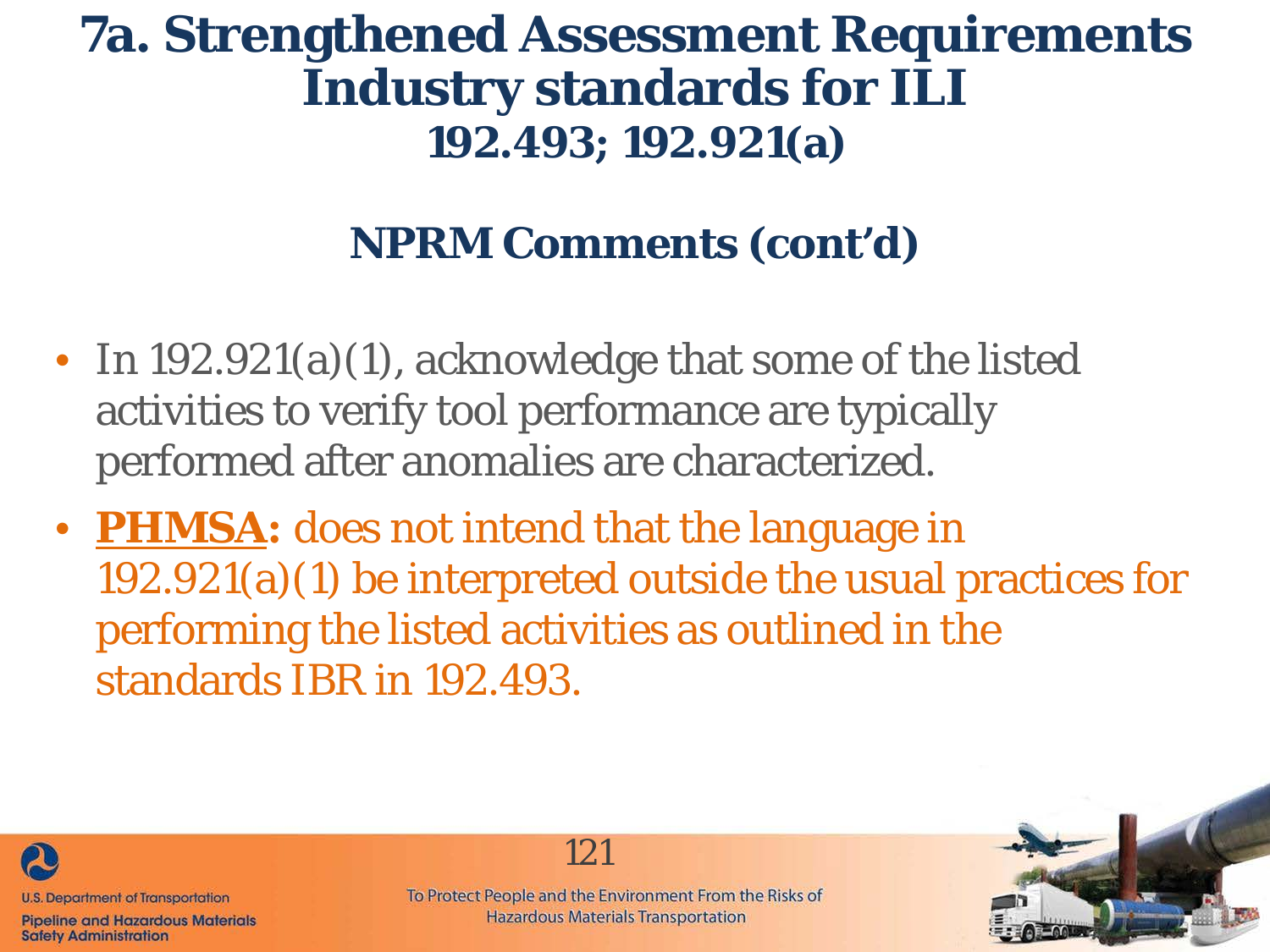### **NPRM Comments (cont'd)**

- Disagree with adding explicit requirement for a "no objection" letter for notifications of using "other technology."
- **PHMSA:** the "no objection" letter in response to "other technology" notifications is the usual existing practice that has been implemented since the inception of the IMP rule.



**Pipeline and Hazardous Materials Safety Administration** 

122

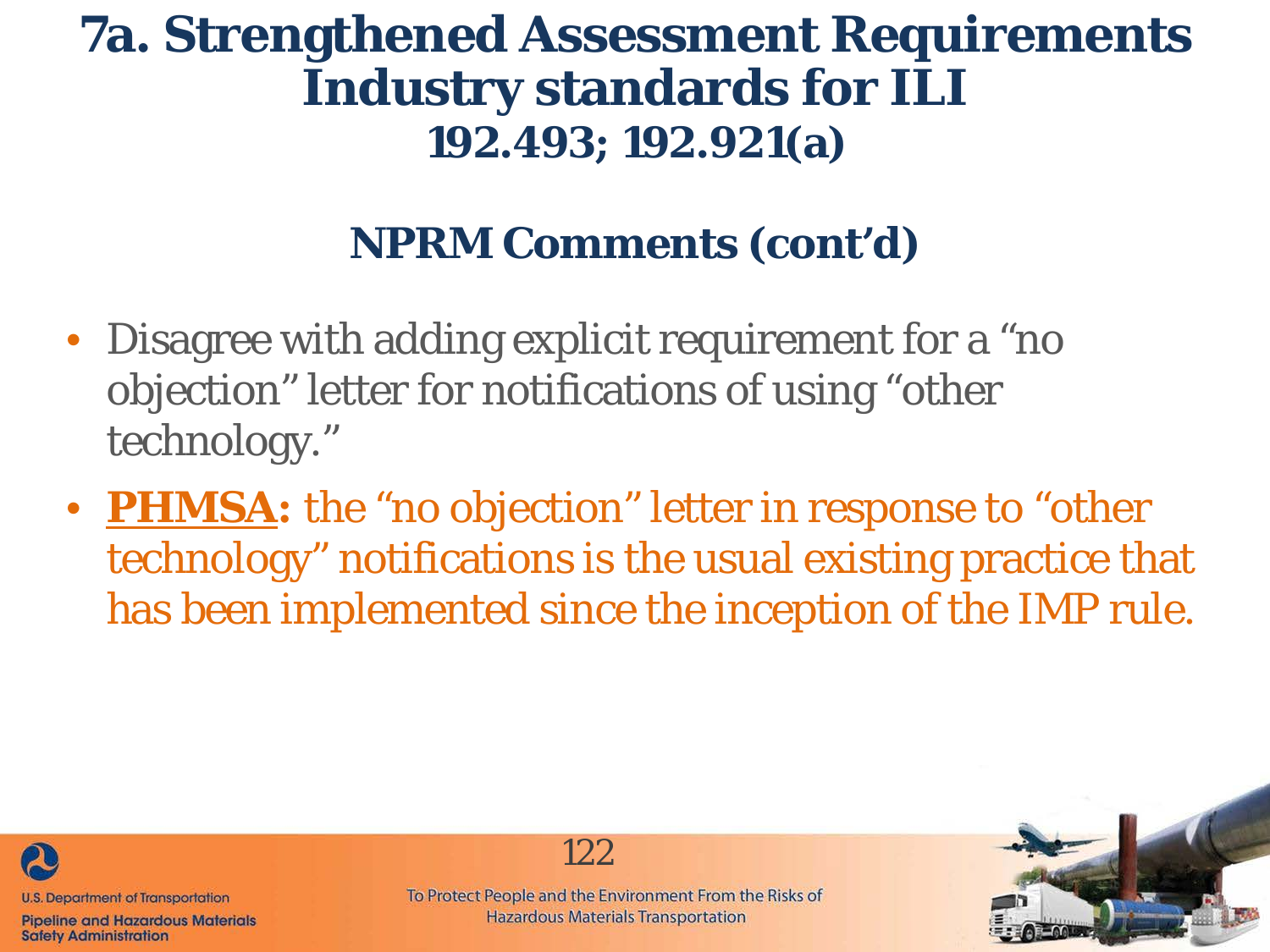**Public Comments**



**Pipeline and Hazardous Materials Safety Administration** 



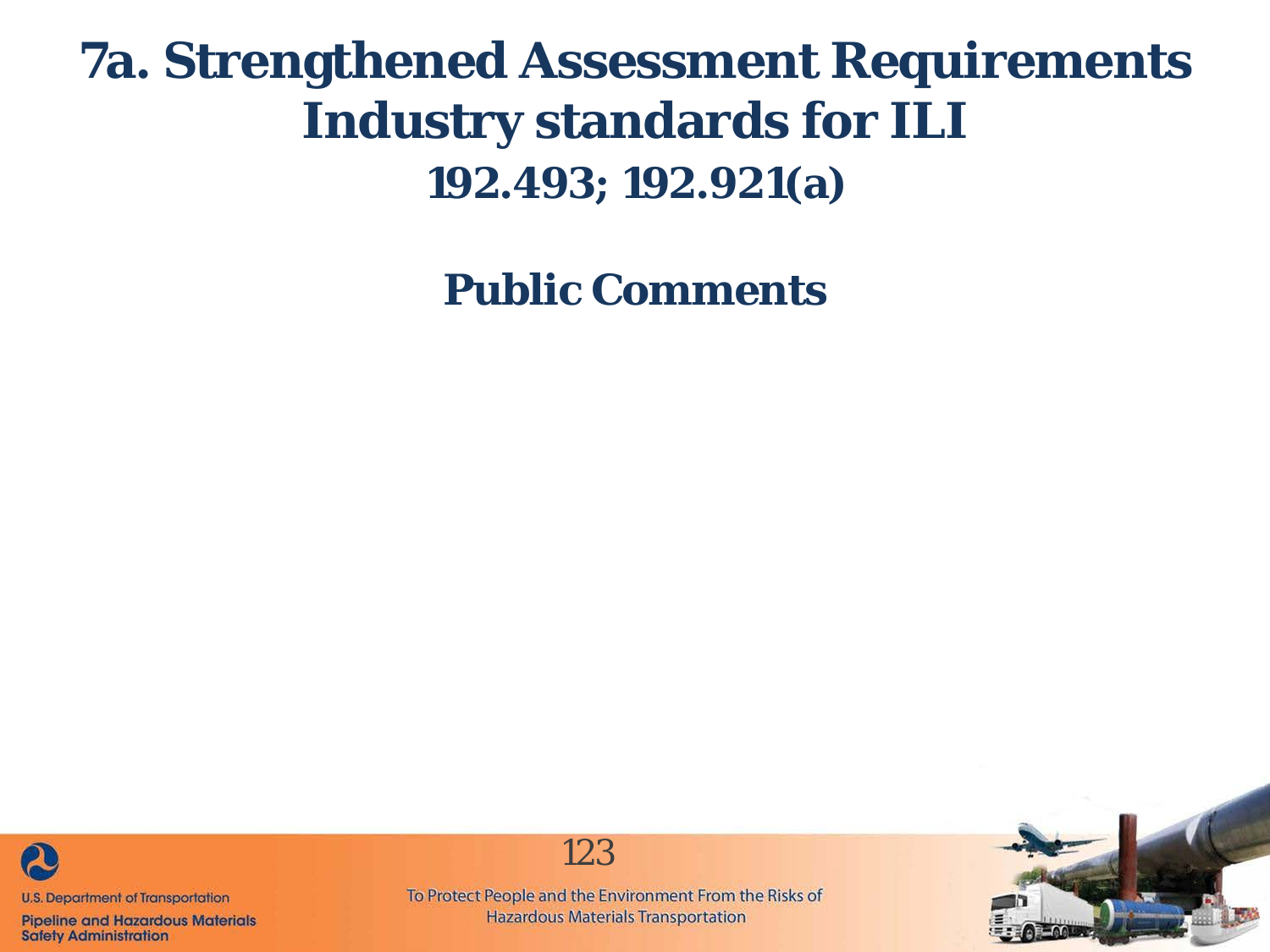**GPAC Discussion**



**Pipeline and Hazardous Materials Safety Administration** 

124

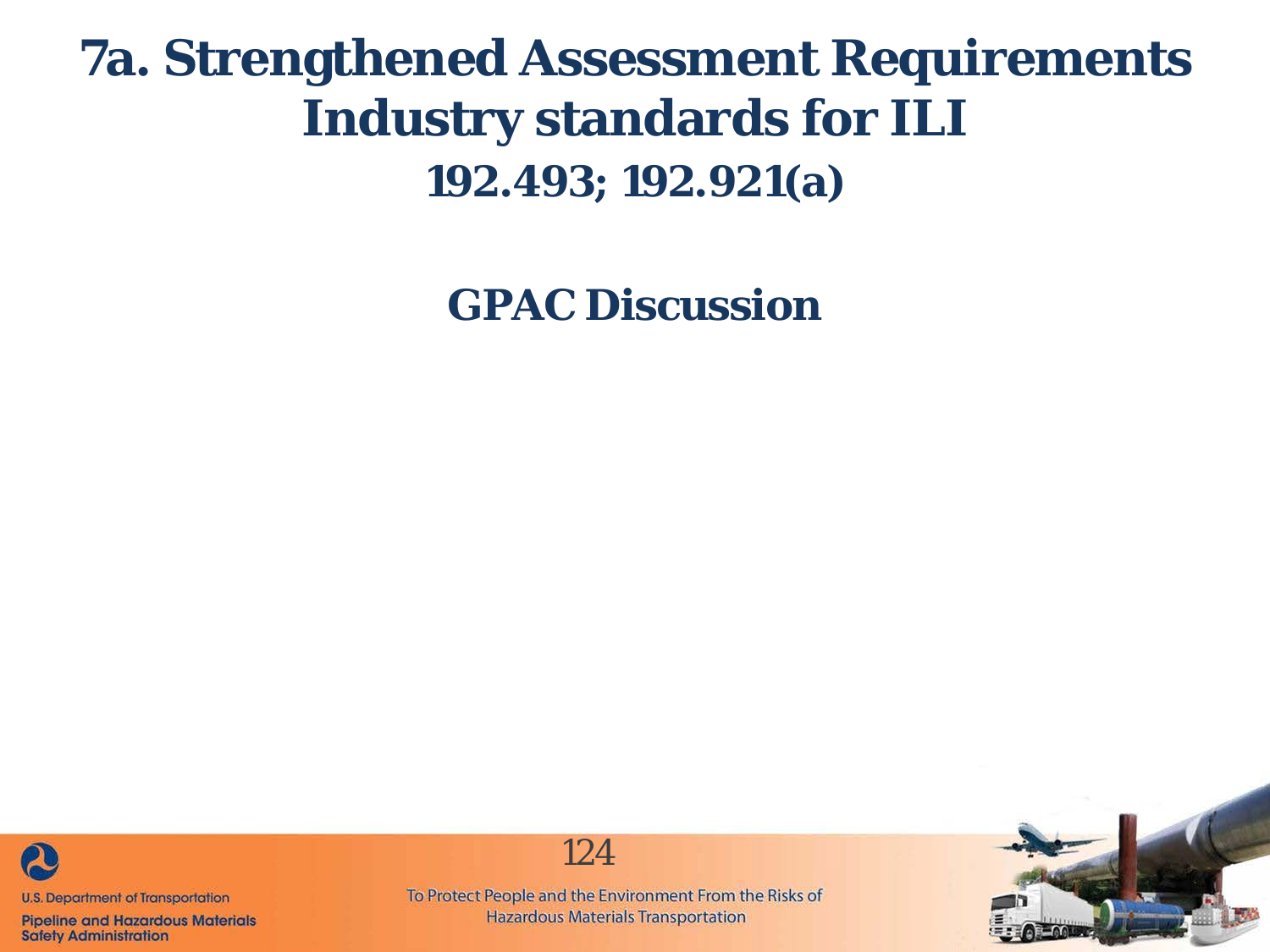- **ISSUE:** Current regulations are silent on the use of certain integrity assessment methods that are acceptable assessment methods.
- **PHMSA PROPOSED TO:** 
	- Add the following methods as allowable assessment methods:
		- "Spike'' hydrostatic pressure test
		- Excavation and *in situ* direct examination
		- Guided Wave Ultrasonic Testing (GWUT) conducted as described in Appendix F;
	- Limit use of Direct Assessment to lines that are not piggable.
- **BASIS:** Operators should be able to take credit for integrity assessments conducted using methods that are not explicitly listed in the current rule without the need for submitting a notification.



#### 125

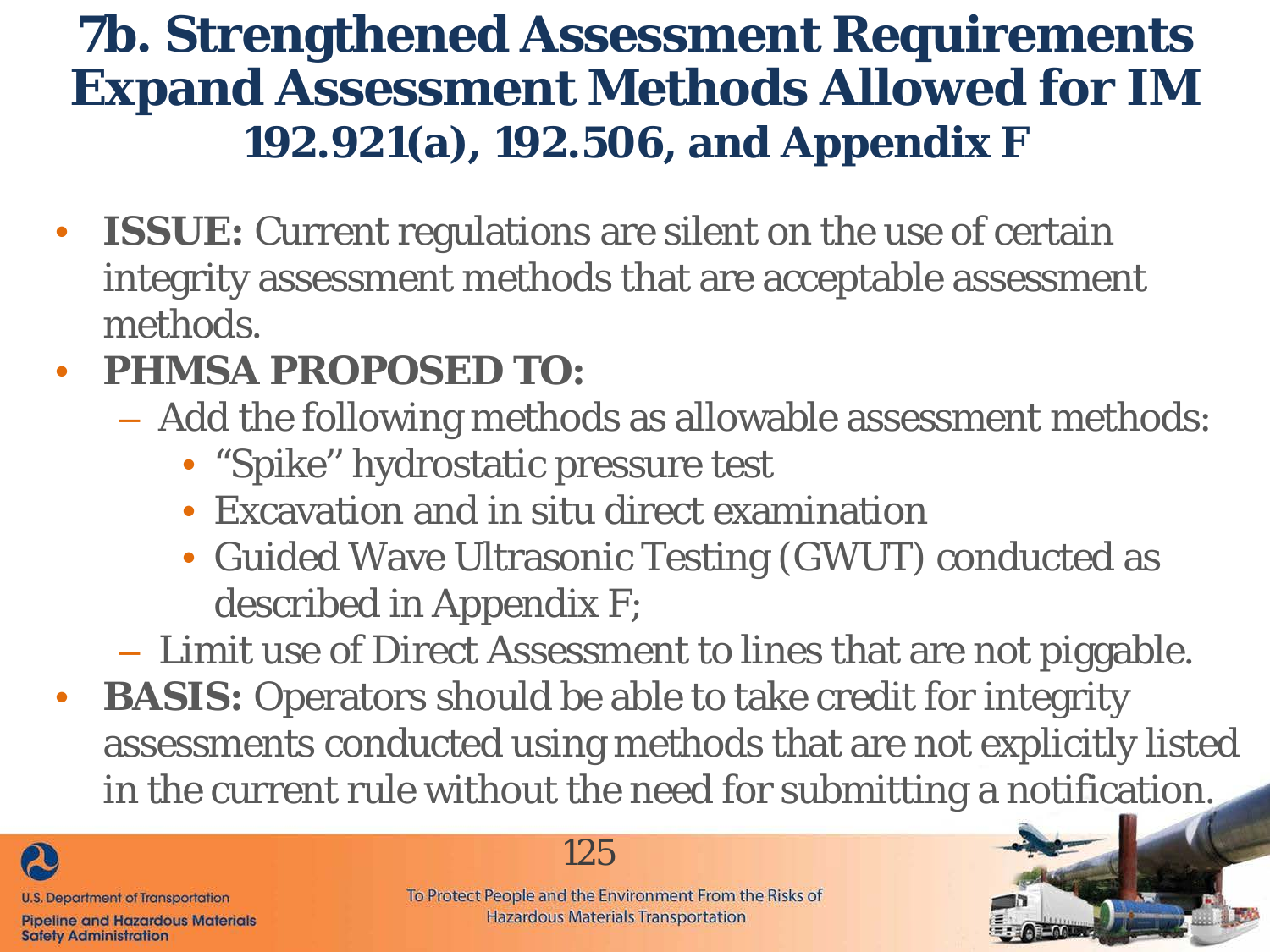### **NPRM Comments**

- Proposed language under 192.921(a)(1) (to require that a person "qualified by knowledge, training, and experience analyze ILI data") is duplicative and confusing in light of existing operator qualification regulations under IM at 192.915.
- **PHMSA:** agrees that language in 192.921 regarding qualifications of persons is duplicative with existing code requirements in 192.915(b).



**Safety Administration** 

126

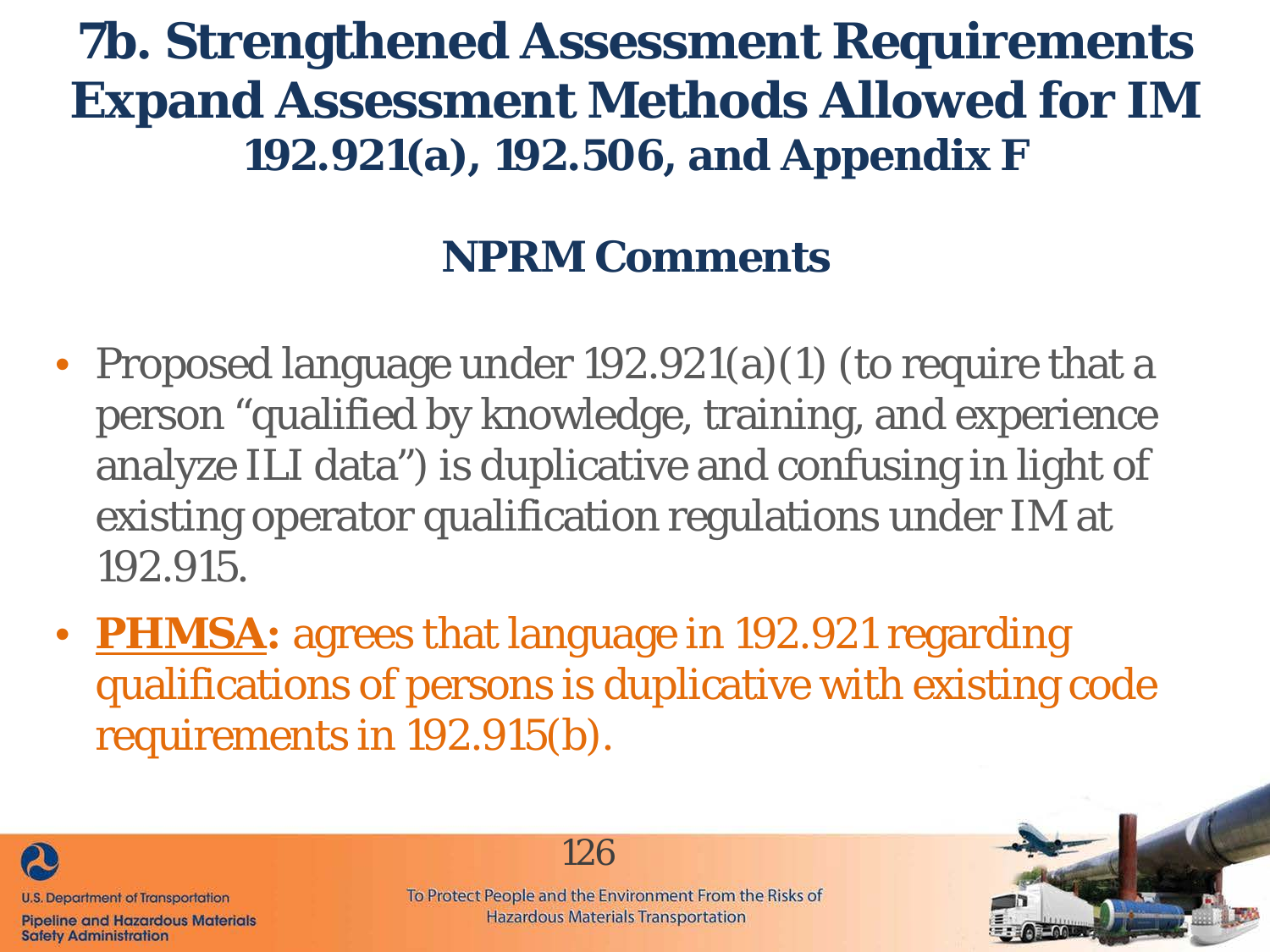#### **NPRM Comments**

- Clarify "apply one of more of the following methods for each threat to which the covered segment is susceptible." At least 1 assessment may be required for each threat? Current proposal would virtually mandate the assessment of all nine threats. Clarify that every ILI assessment does not require a crack tool and that tools are driven by the identified threats under 192.921(a)(1) and 192.937(c)(1).
- **PHMSA:** the list of allowed methods in 192.921 does not drive which methods must be used in any particular circumstance. Selection of assessment methods is identified as part of operator's threat assessment. If a pipeline is not susceptible to a particular threat, then the operator is not required to conduct an assessment for that threat. The proposed rule would not change that approach.



**Safety Administration** 

127

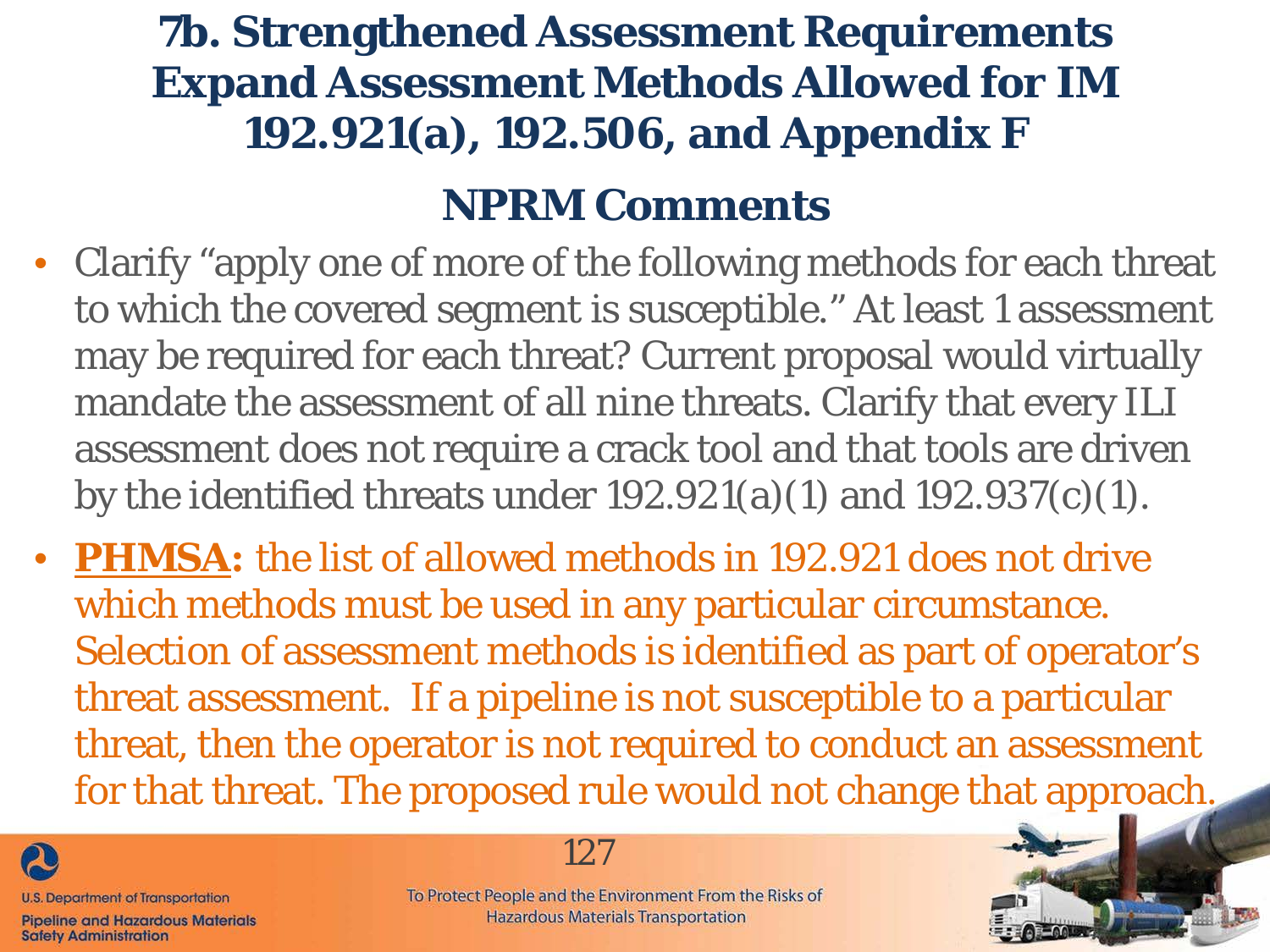### **NPRM Comments (cont'd)**

- PHMSA is proposing to add requirements on the detection of anomalies which many ILI tools cannot meet. For example, hard spots, environmentally assisted cracking, and girth welds.
- **PHMSA:** The existing regulations already require an integrity assessment for all threats to which the pipe is susceptible. There is at least one assessment method considered suitable for any threat (e.g., pressure testing)



**Safety Administration** 

128

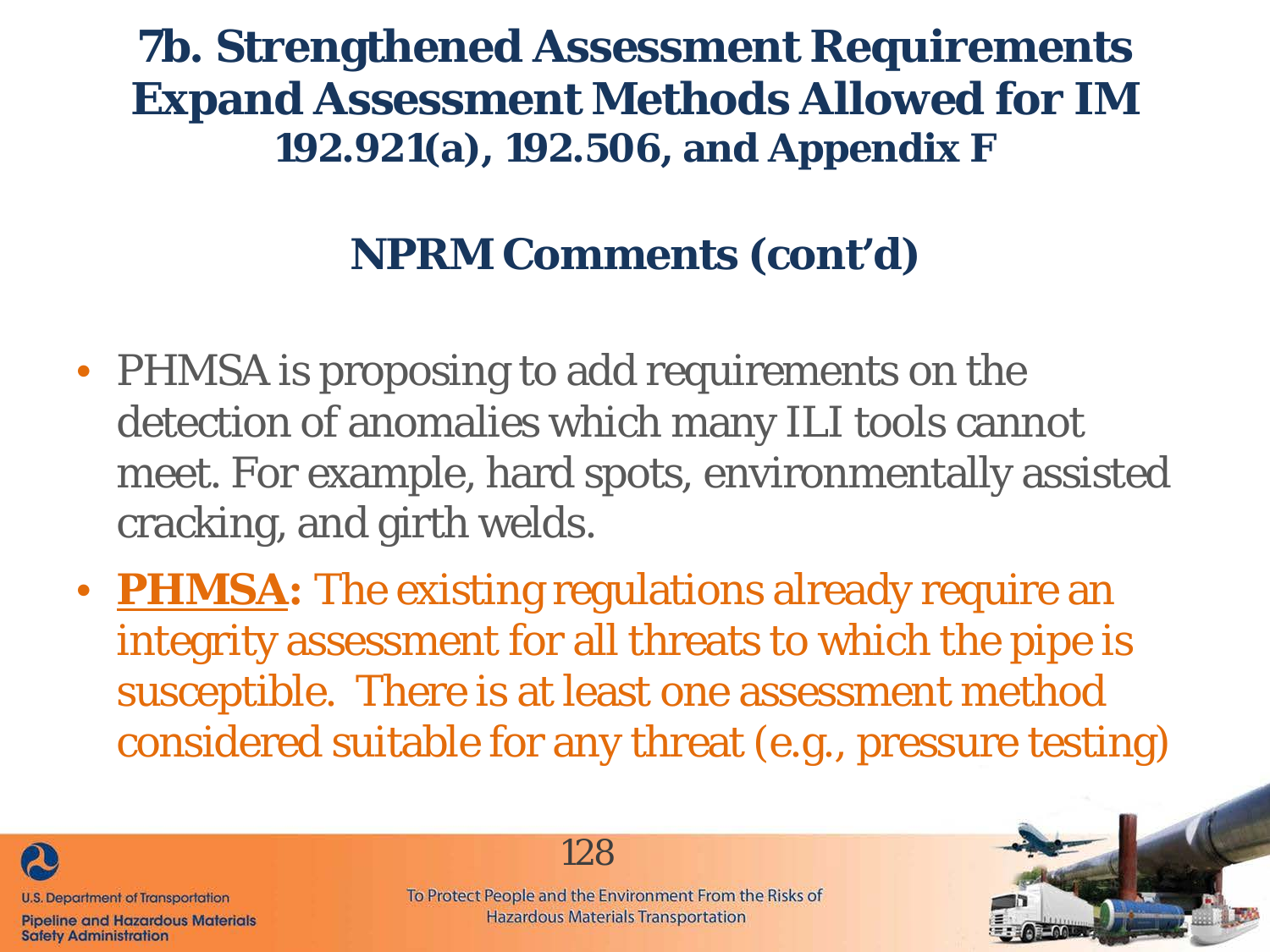- Supports a spike hydrostatic test only for time-dependent cracking threats such as SCC. The requirement for spike hydrostatic testing for material and construction related threats should be deleted. A pressure test to 1.25 x MAOP for Class 1 and 2 and 1.5 x MAOP for Class 3 and 4 is adequate to address those threats.
- **PHMSA:** the notation in proposed 192.921(a)(3) about spike hydro being suitable for crack defects does not require a spike hydro test in any situation; rather it merely communicates the situations where spike hydro would be suitable.
	- Any crack defect has the potential for growth during pressure testing.
	- Spike hydro is an assessment method for any crack or crack-like threats.
	- Rule would not require spike hydro exclusively to assess cracking threats.



#### 129

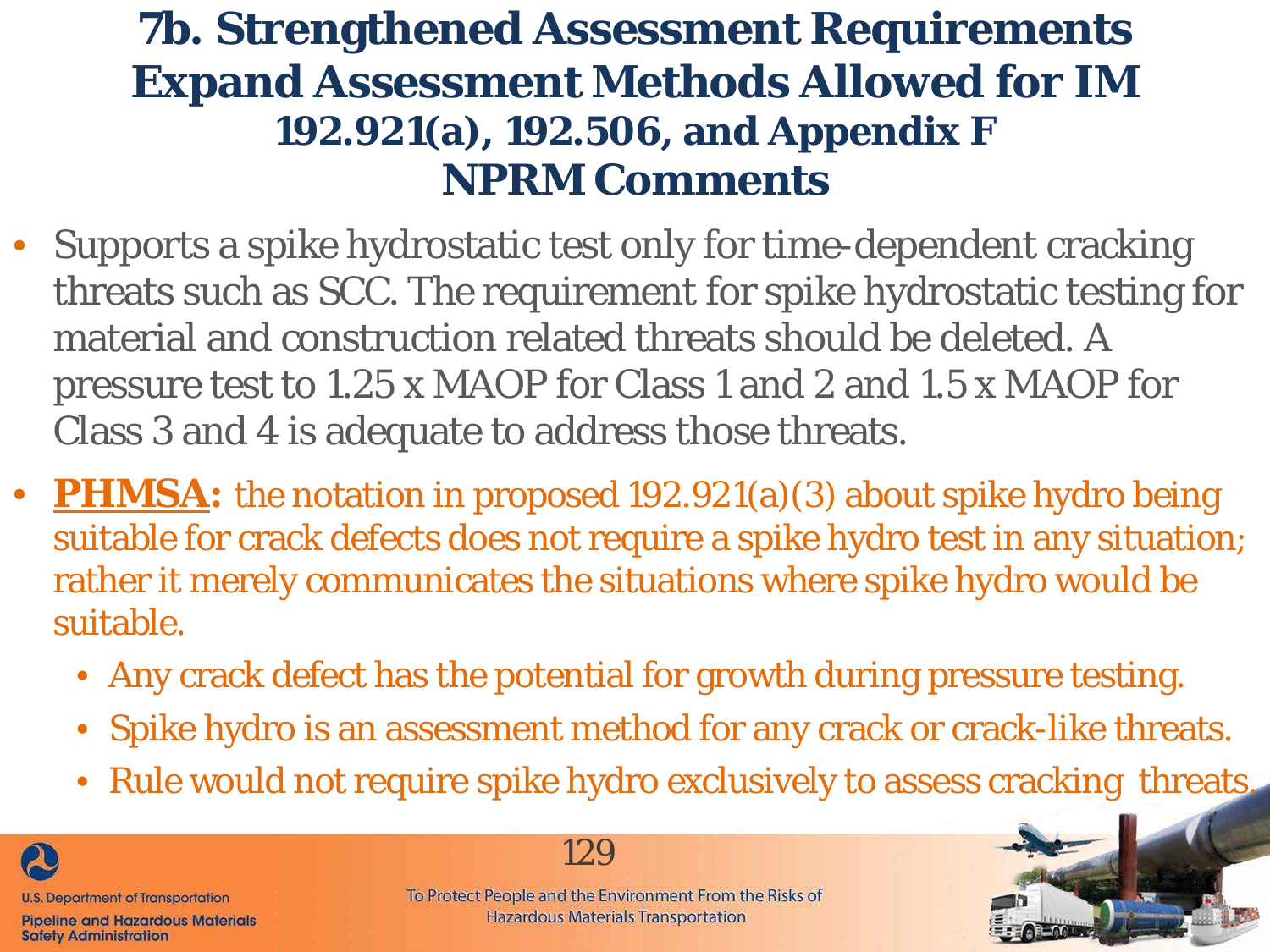### **NPRM Comments**

- Strike the language in 192.921(a)(7) regarding the no objection letter. Concerns with efficient timely reviews. Or, allow an operator to proceed with the new technology if a "no objection letter" as noticed to PHMSA is not received within 45 days prior to the plan use of technology.
- **PHMSA:** the issuance of "no objection" letters is consistent with long-standing practice for notifications under IM.



**Safety Administration** 

130

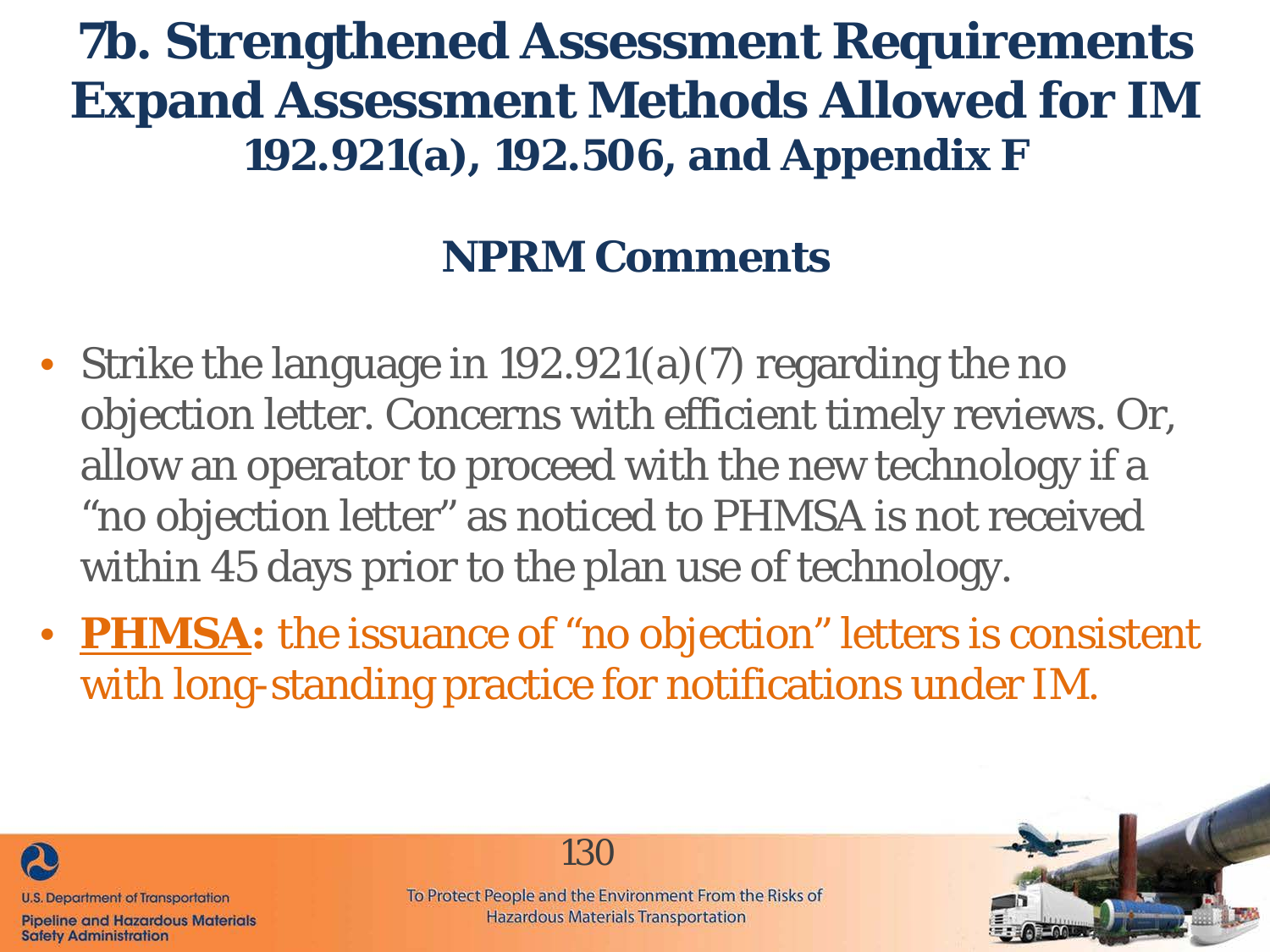- Industry commenters objected to restricting direct assessment (DA) to only non-piggable line segments. However, CPUC commented that DA must always be supplemented with other methods such as ILI or pressure test. Further, NTSB urged PHMSA to ensure the regulations that result from this NPRM address all elements contained in Safety Recommendations P-15-18, P-15-20 and P-15-21 regarding upgrading lines to be piggable & prohibiting DA.
- **PHMSA:** Removing the restriction on use of DA only if line is not piggable would not be responsive to intent of NTSB recommendation.
	- DA should be considered only when better methods are impracticable.
	- PHMSA supports the NTSB goal of increasing the percentage of pipelines that are piggable and minimizing the use of DA, but believes a mandatory prohibition of the use of DA would not be cost effective.



**Safety Administration** 



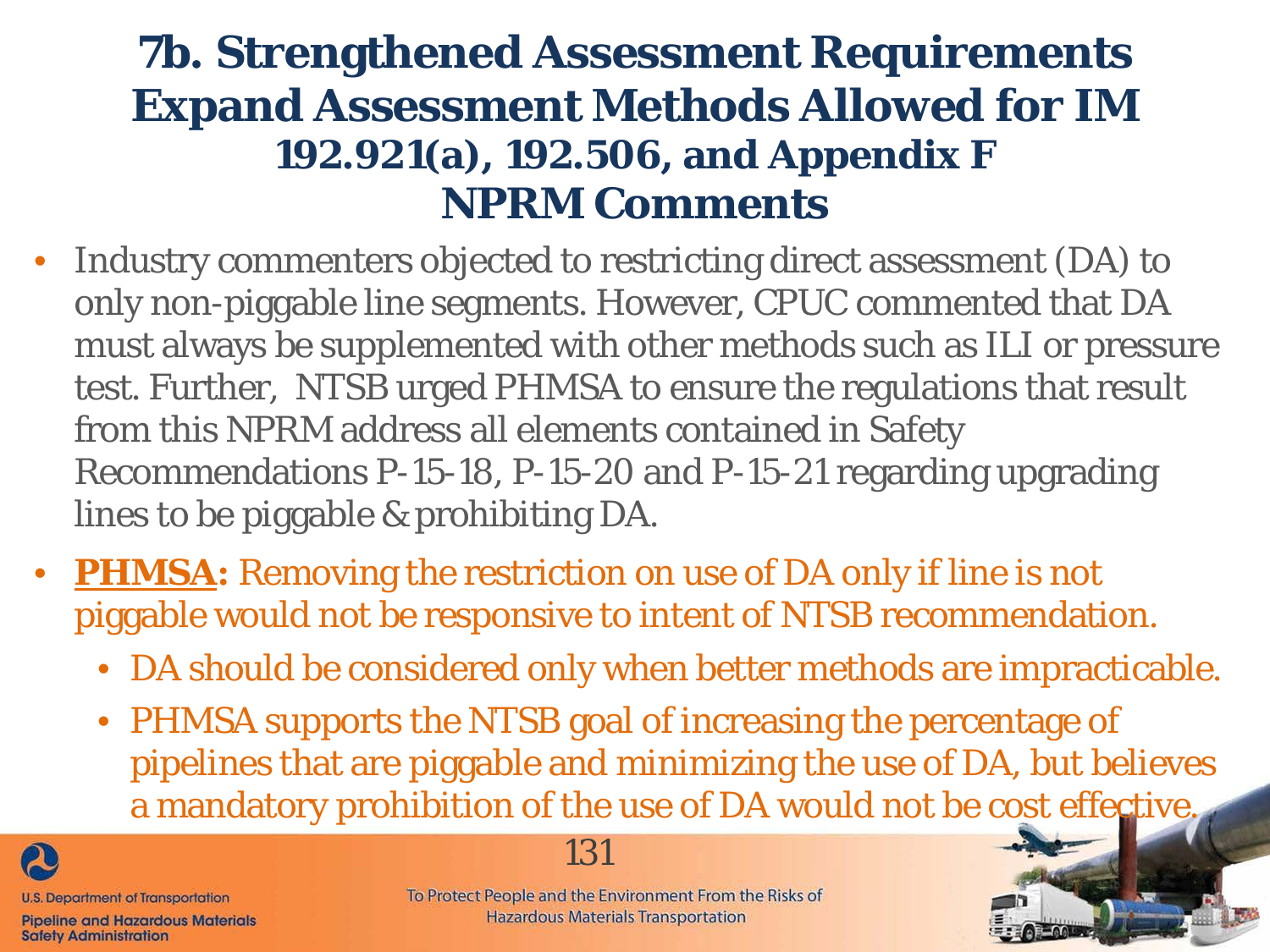**Public Comments**



**Pipeline and Hazardous Materials Safety Administration** 



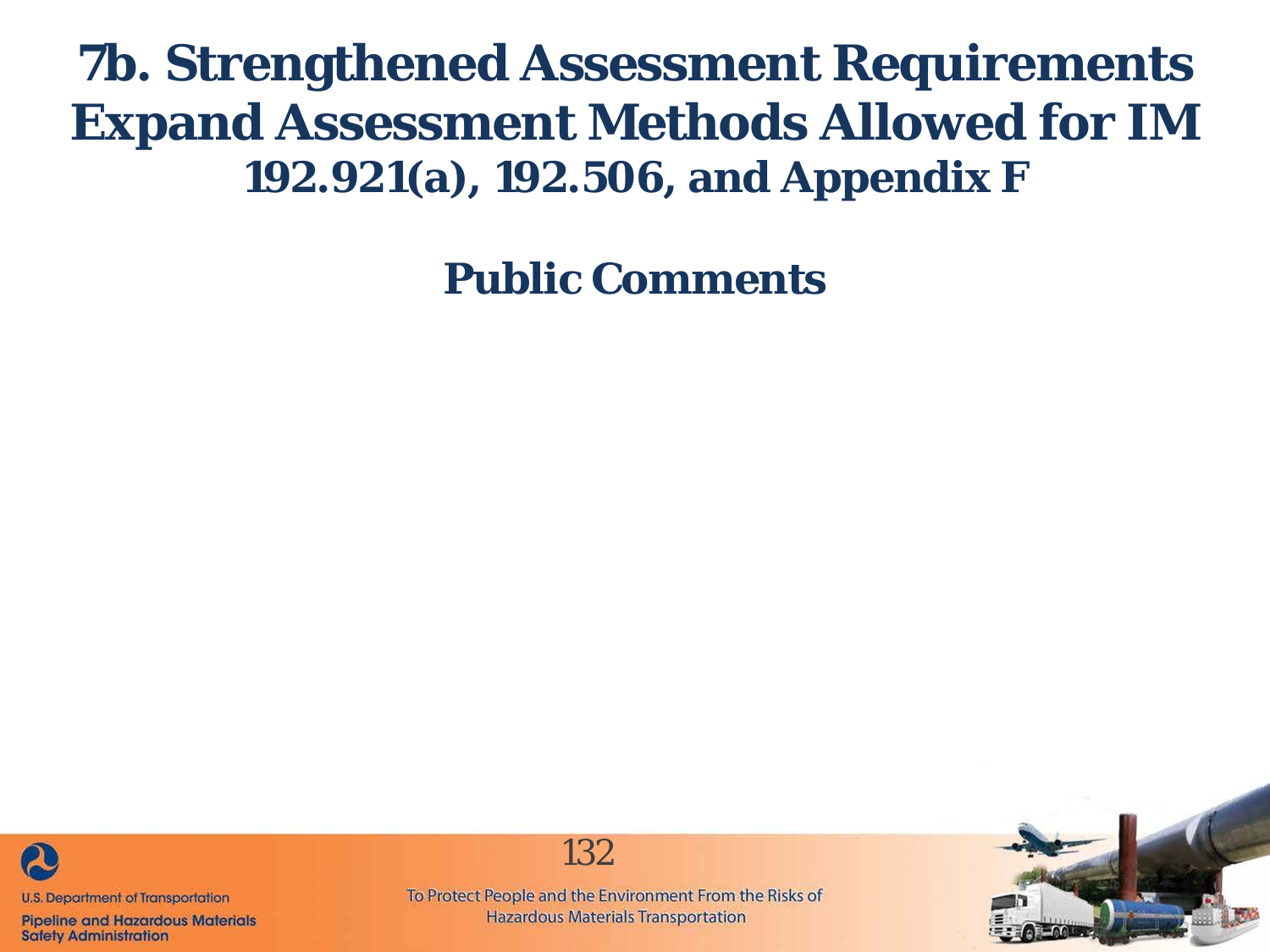**GPAC Discussion**



**Pipeline and Hazardous Materials Safety Administration** 



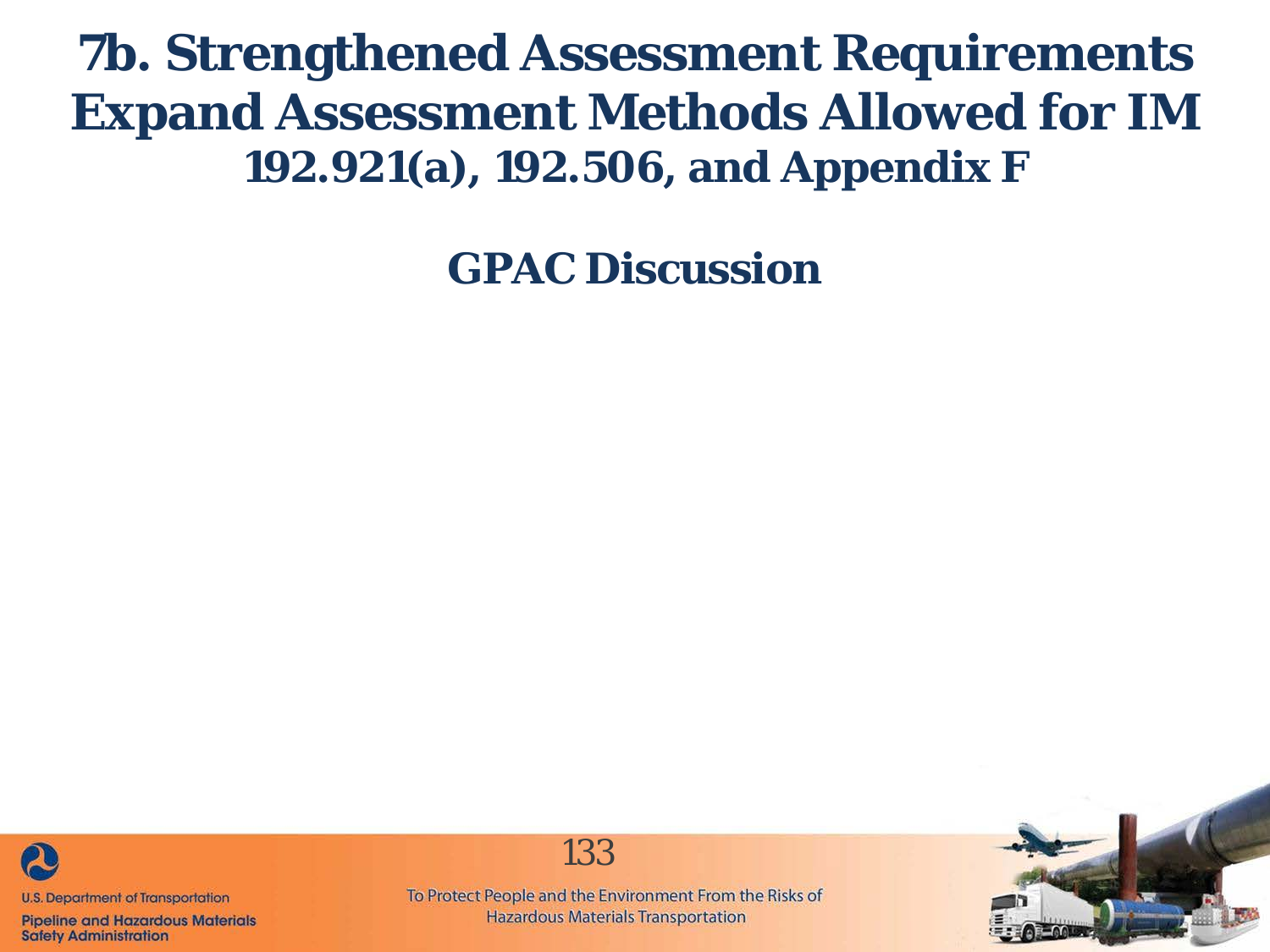# **7c. Strengthened Assessment Requirements ICDA 192.923(b) & 192.927**

• **ISSUE:** The current regulations are silent on a number of issues that impact the quality and effectiveness of ICDA assessments

### • **PHMSA PROPOSED TO:**

- Incorporate NACE SP 0206 by reference
- Supplement NACE standard to address issues observed by PHMSA
- **BASIS:** Petition for rulemaking submitted by NACE International dated Feb. 11, 2009



**Safety Administration** 

134

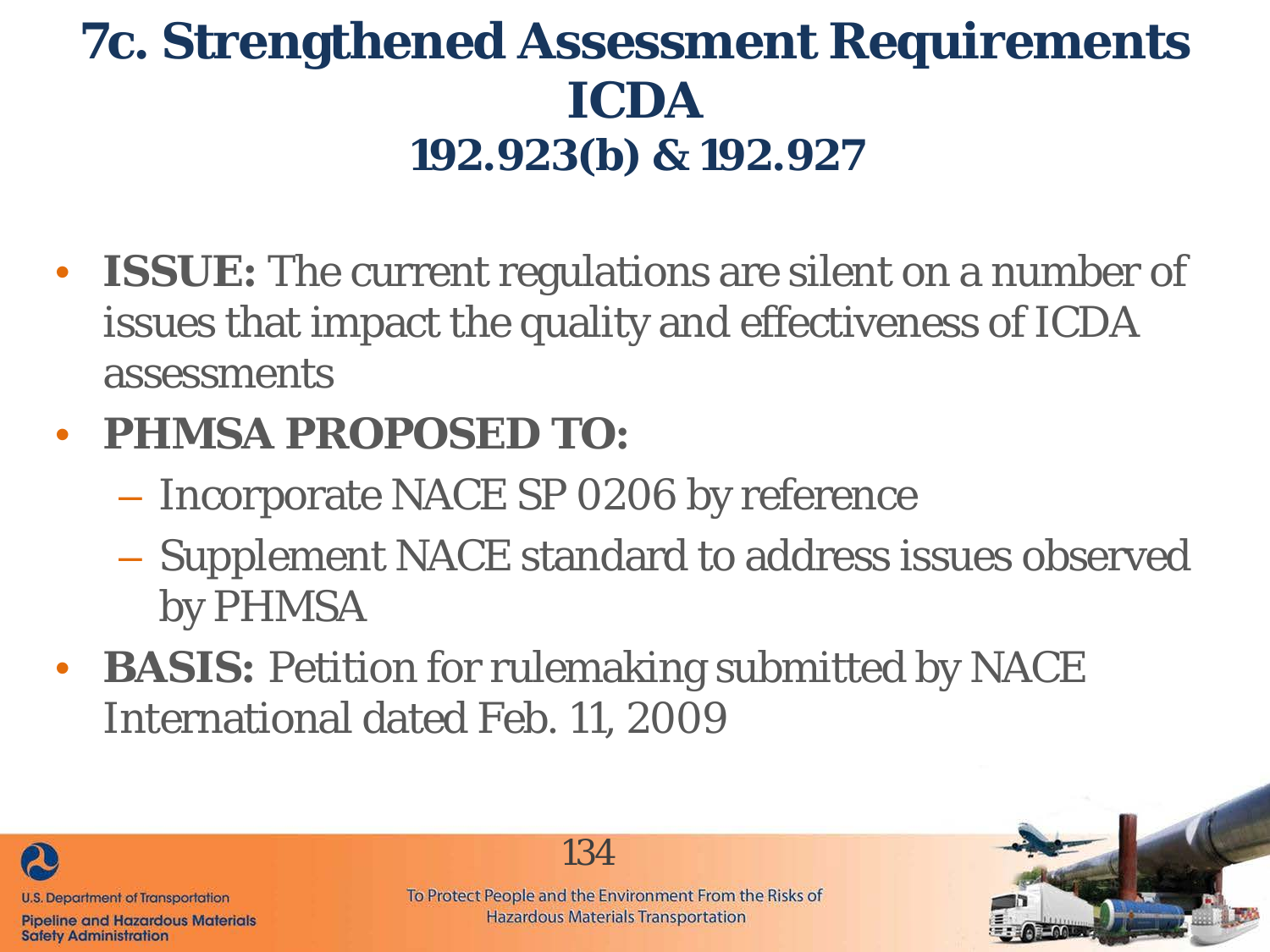- Recommendations in the standard should not be mandatory.
- **PHMSA:** Recommendations in the standard are items operators should do and PHMSA seeks to codify that expectation, as applicable.
- Include reference to ASME/ANSI B31.8S (incorporated by reference, see §192.7), section 6.4, appendix B2.
- **PHMSA:** ASME B31.8S is currently referenced in 192.927, but the NACE SP 0206 is a more comprehensive standard and PHMSA believes incorporating the NACE standard will provide improved and more consistent ICDA results.



**Safety Administration** 

135

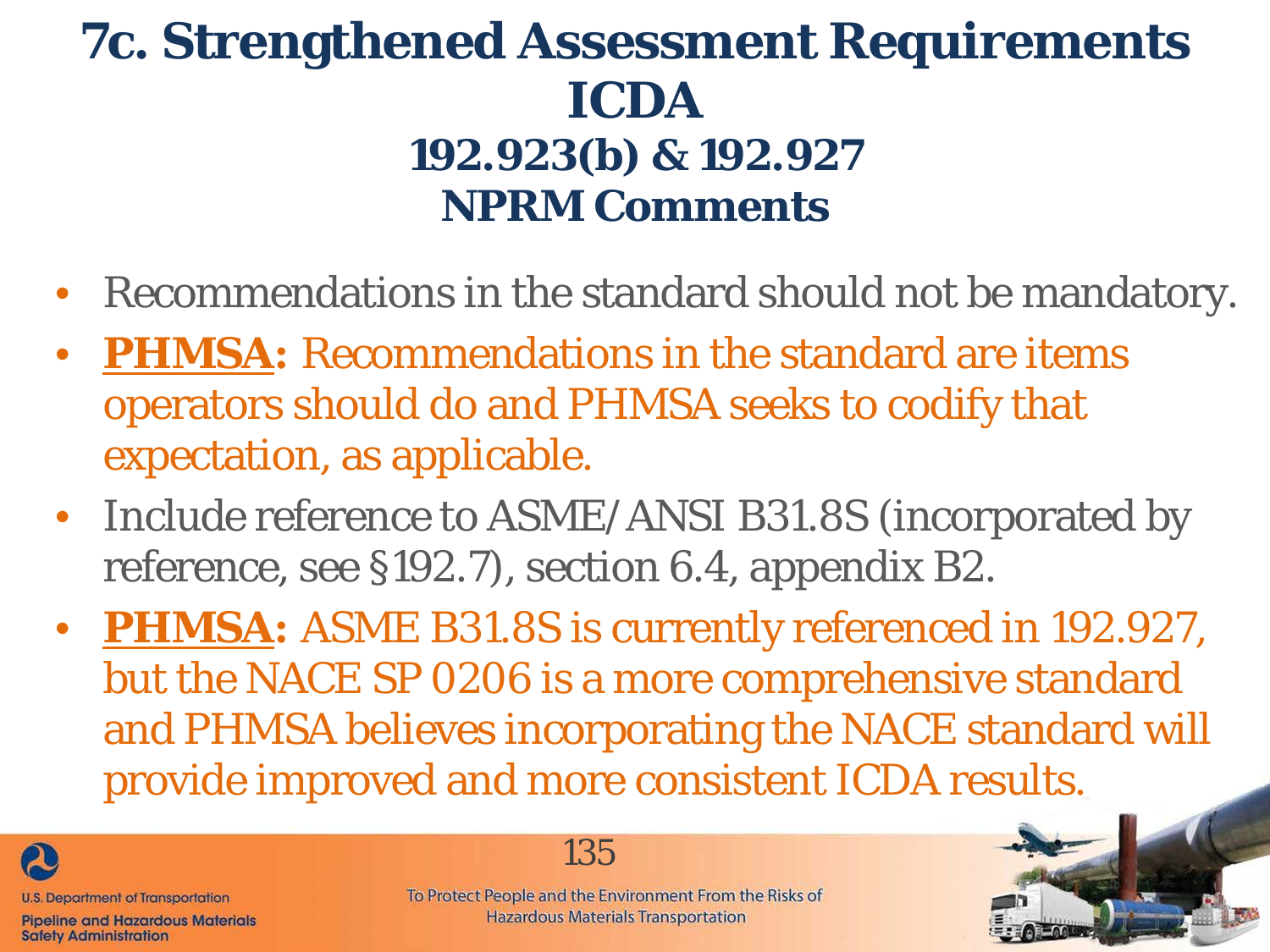- Recommends that all proposed language be deleted and that ICDA be conducted in accordance with NACE SP0206-2006 with only those additional items that are currently contained in 192.927.
- **PHMSA:** proposes to supplement NACE with additional requirements to address specific issues that could adversely affect ICDA results



**Safety Administration** 

136

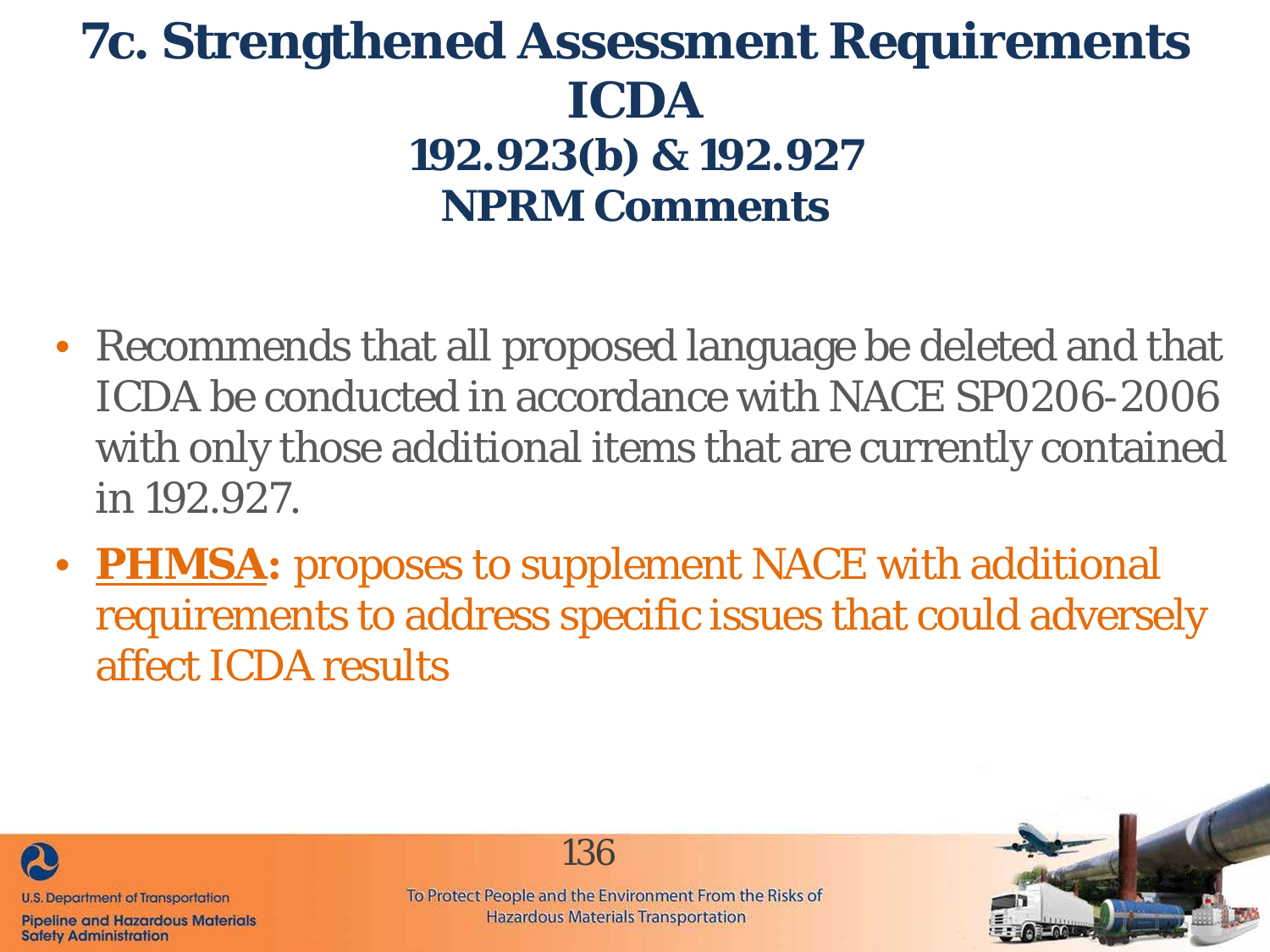- Remove the proposed requirement to notify PHMSA 180 days before performing ICDA – clarify what is required in notification.
- **PHMSA:** notification is only required for systems with electrolyte. Since the NACE standard only applies to dry gas systems, notification (and procedure review) is important to assure appropriate controls are in place when ICDA is applied to dry gas systems that contain electrolytes.
	- This would be an "other technology" notification in accordance with 192.921(a)(4) or 192.937(c)(4) and the content of such notifications would be the same as currently required for "other technology" notifications.



137

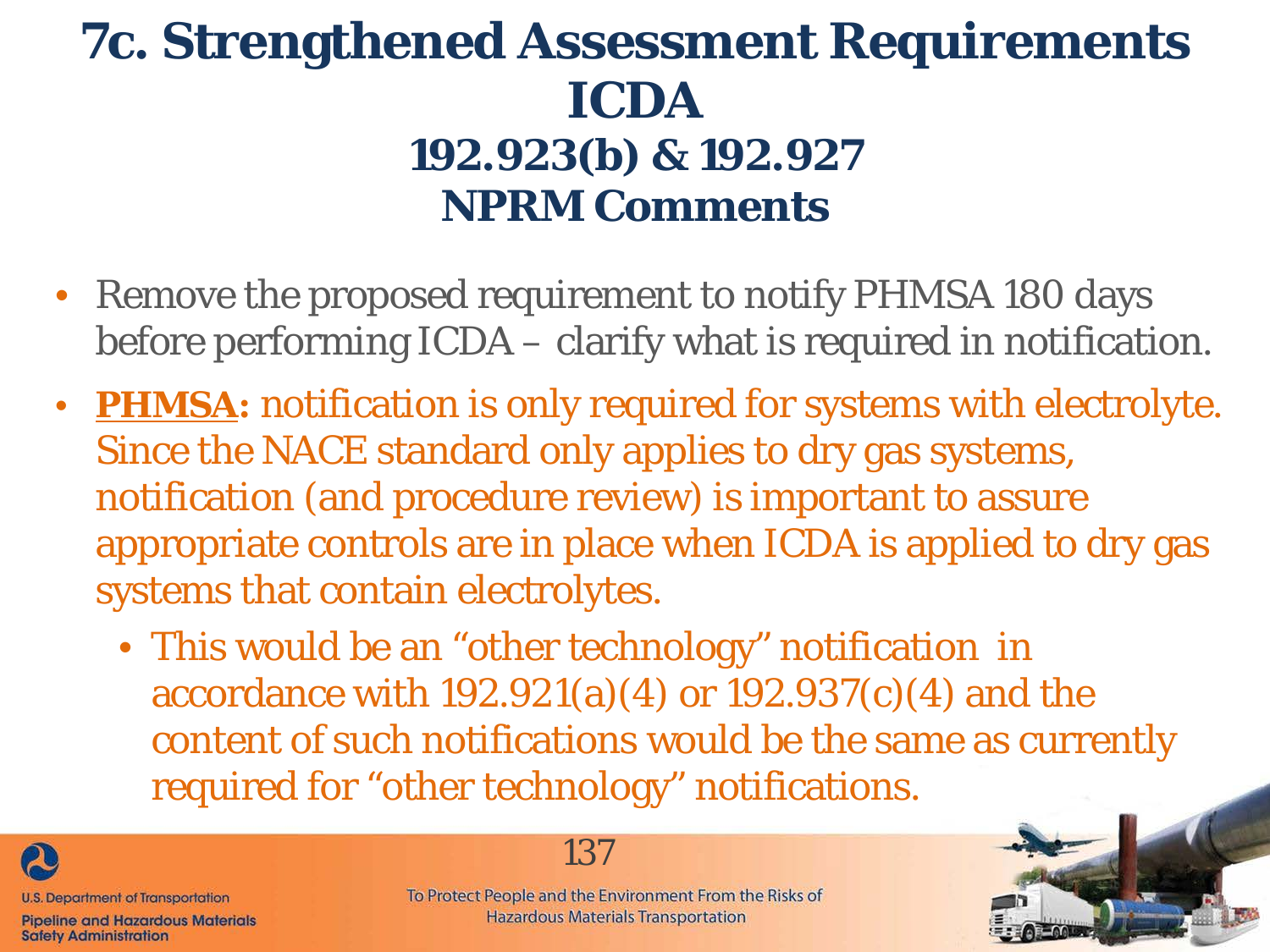- Remove the second half of paragraph (c) related to ICDA region identification. Using prescriptive wording requiring NACE SP0206-2006 defined DG-ICDA Regions prohibits operators from using additional criteria specific to the operator.
- **PHMSA:** The supplemental language on ICDA regions is intended to assure that each HCA within an ICDA region as defined in the NACE standard has an assessment.



**Safety Administration** 

138

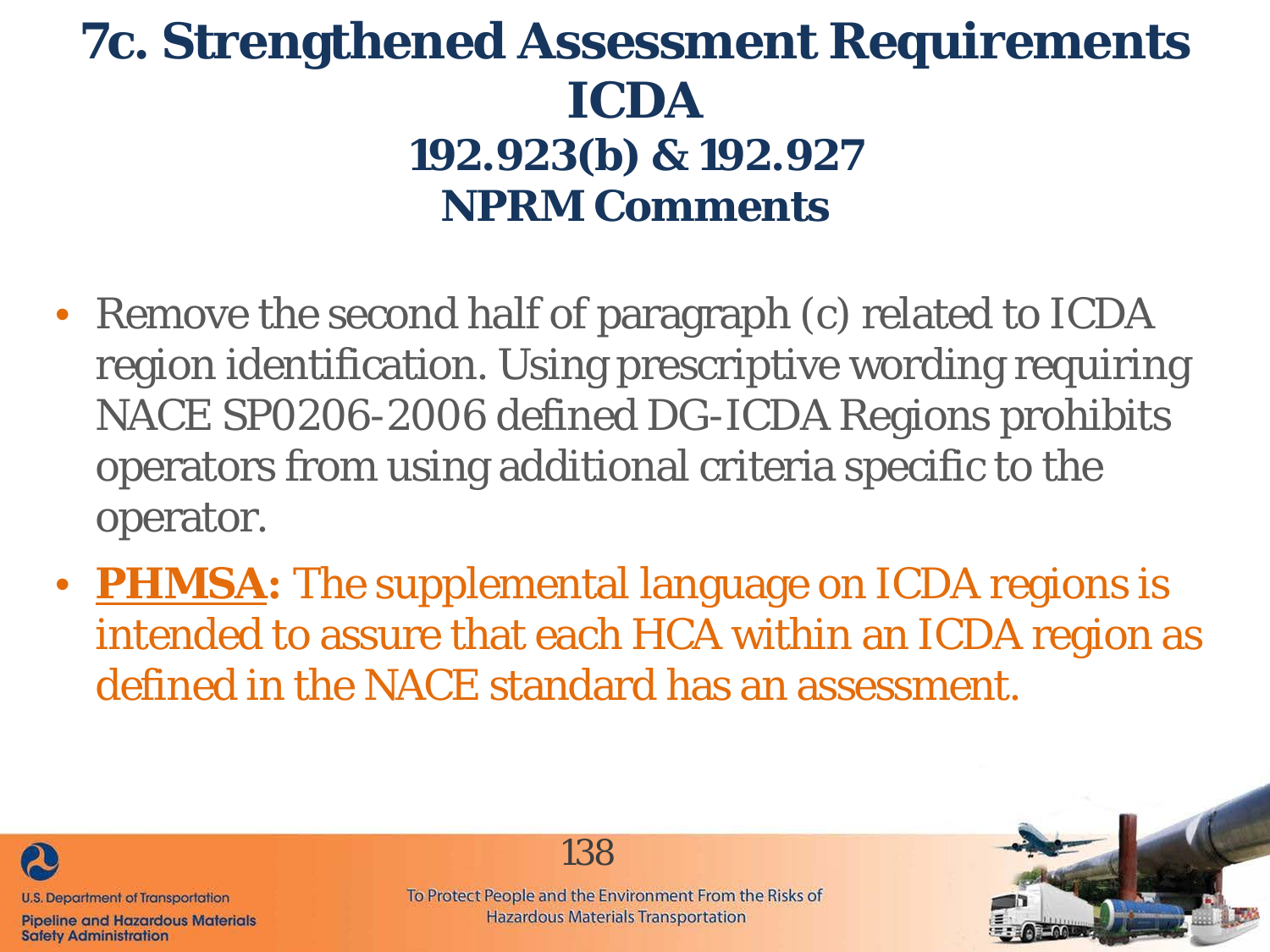- 192.927(c)(2) Supports the use of pipeline specific data but there may be cases where conservative assumptions could be applied to certain, less critical data elements. Also, recommend that proposed language about model validation be deleted and current  $192.927(c)(4)(ii)$  language be restored.
- Model validation and data validation are important aspects of a quality assessment



**Safety Administration** 

139

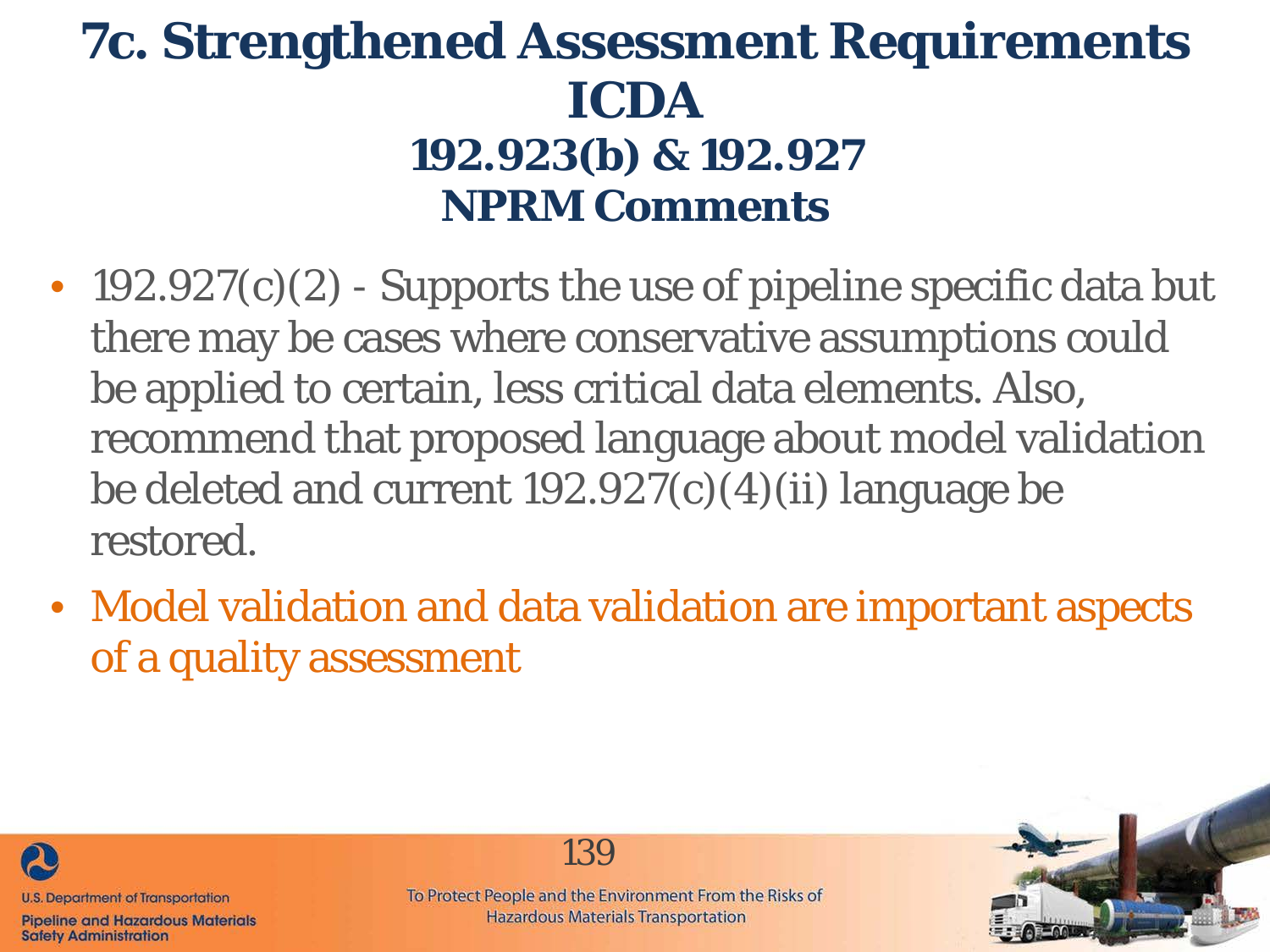

**Pipeline and Hazardous Materials Safety Administration** 



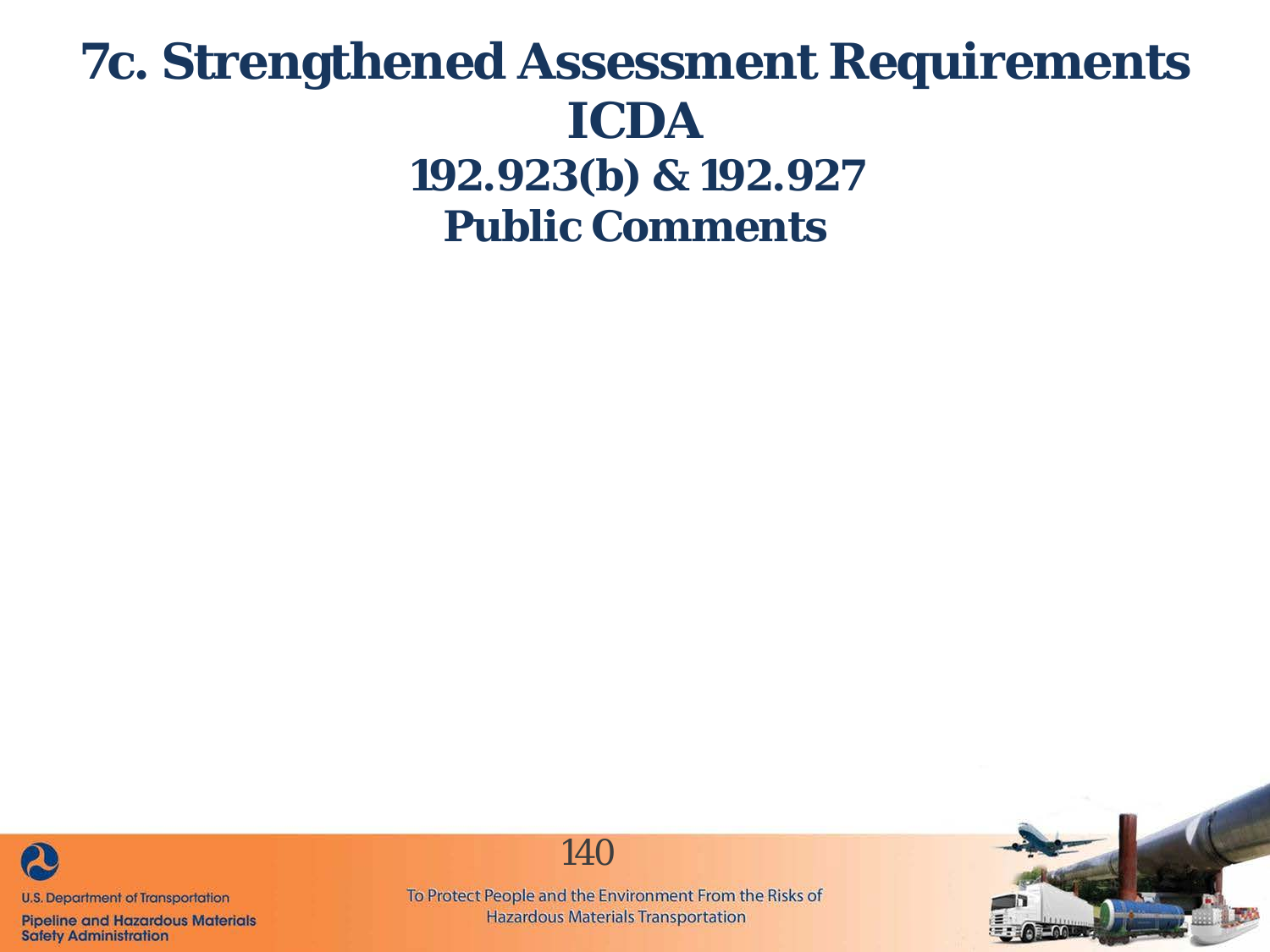### **7c. Strengthened Assessment Requirements ICDA 192.923(b) & 192.927 GPAC Discussion**



**Pipeline and Hazardous Materials Safety Administration** 

141

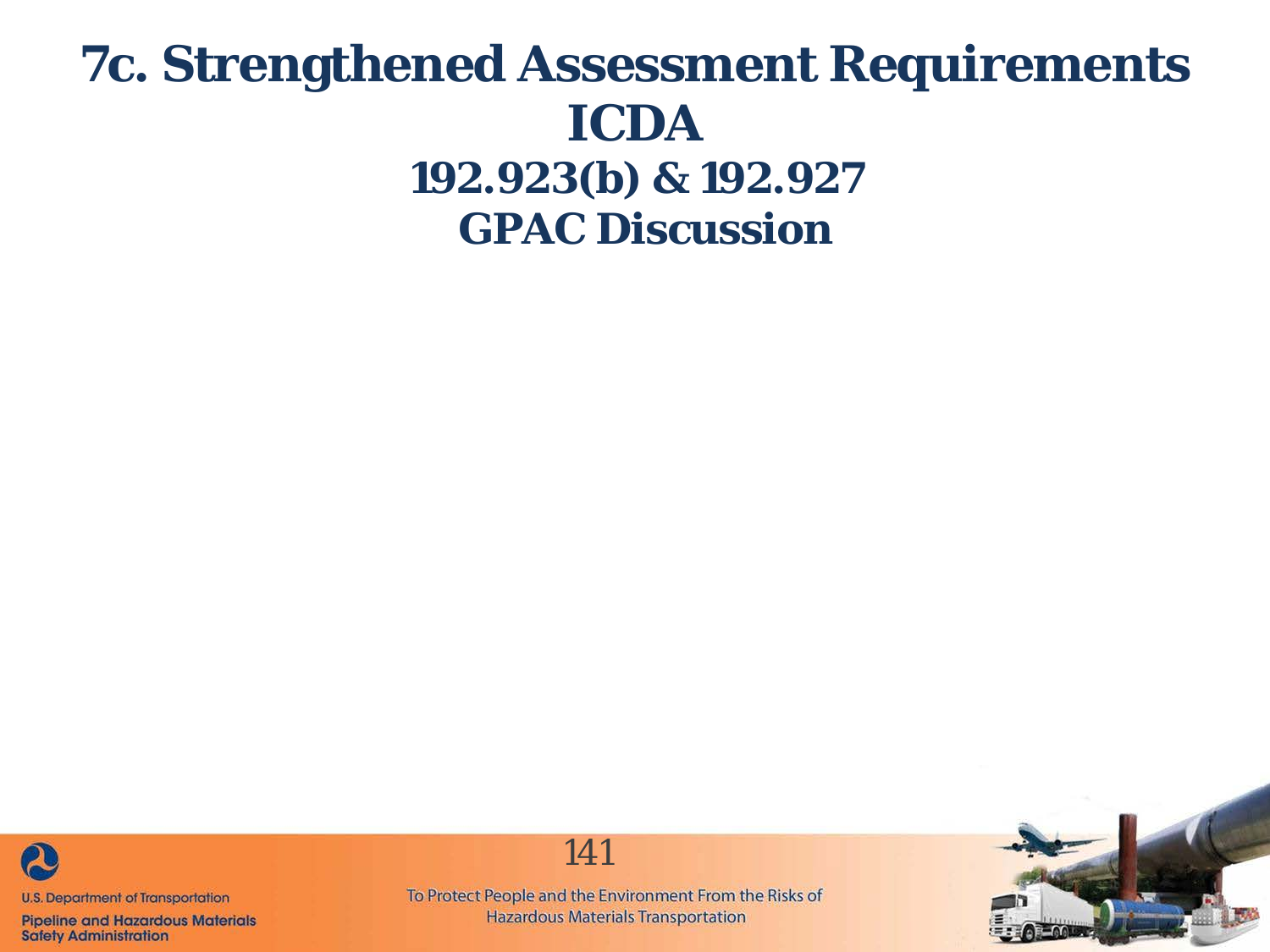# **7d. Strengthened Assessment Requirements SCCDA 192.923(c) & 192.929**

• **ISSUE:** The current regulations are silent on a number of issues that impact the quality and effectiveness of SCCDA assessments

### • **PHMSA PROPOSED TO:**

- Incorporate NACE SP 0204 by reference
- Supplement NACE standard to address issues observed by PHMSA
- **BASIS:** Petition for rulemaking submitted by NACE international dated Feb. 11, 2009



**Safety Administration** 

142

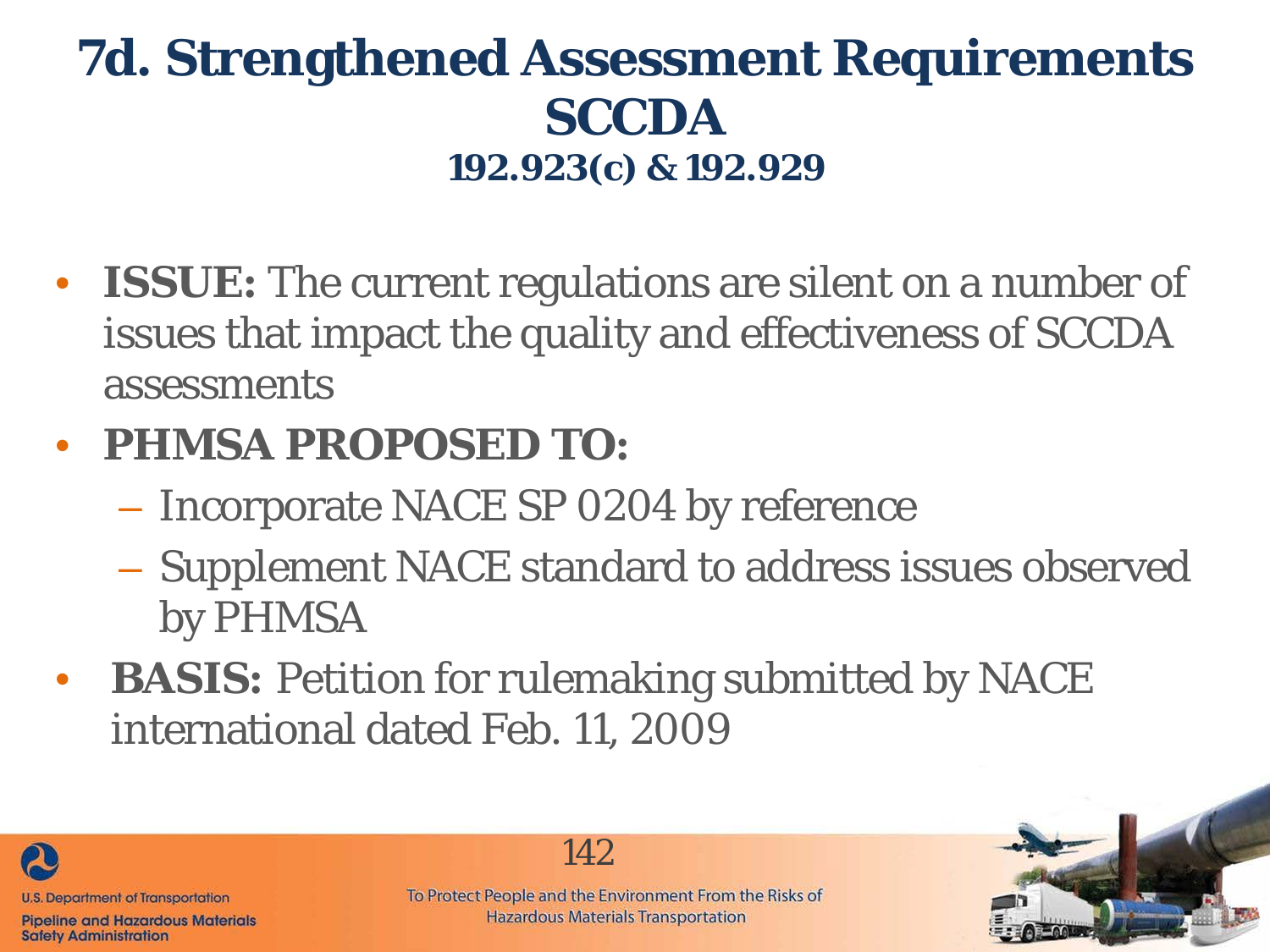- NACE recommendations should not be mandatory.
- **PHMSA: Recommendations in the standard are items** operators should do and PHMSA seeks to codify that expectation, as applicable.
- Include reference to ASME/ANSI B31.8S (incorporated by reference, see 192.7), appendix A3 for susceptibility criteria.
- **PHMSA:** ASME B31.8S is currently referenced in 192.929, but the NACE SP 0204 is a much more comprehensive standard and PHMSA believes incorporating the NACE standard will provide improved and more consistent SCCDA results.



**Safety Administration** 

**Pipeline and Hazardous Materials** 

143

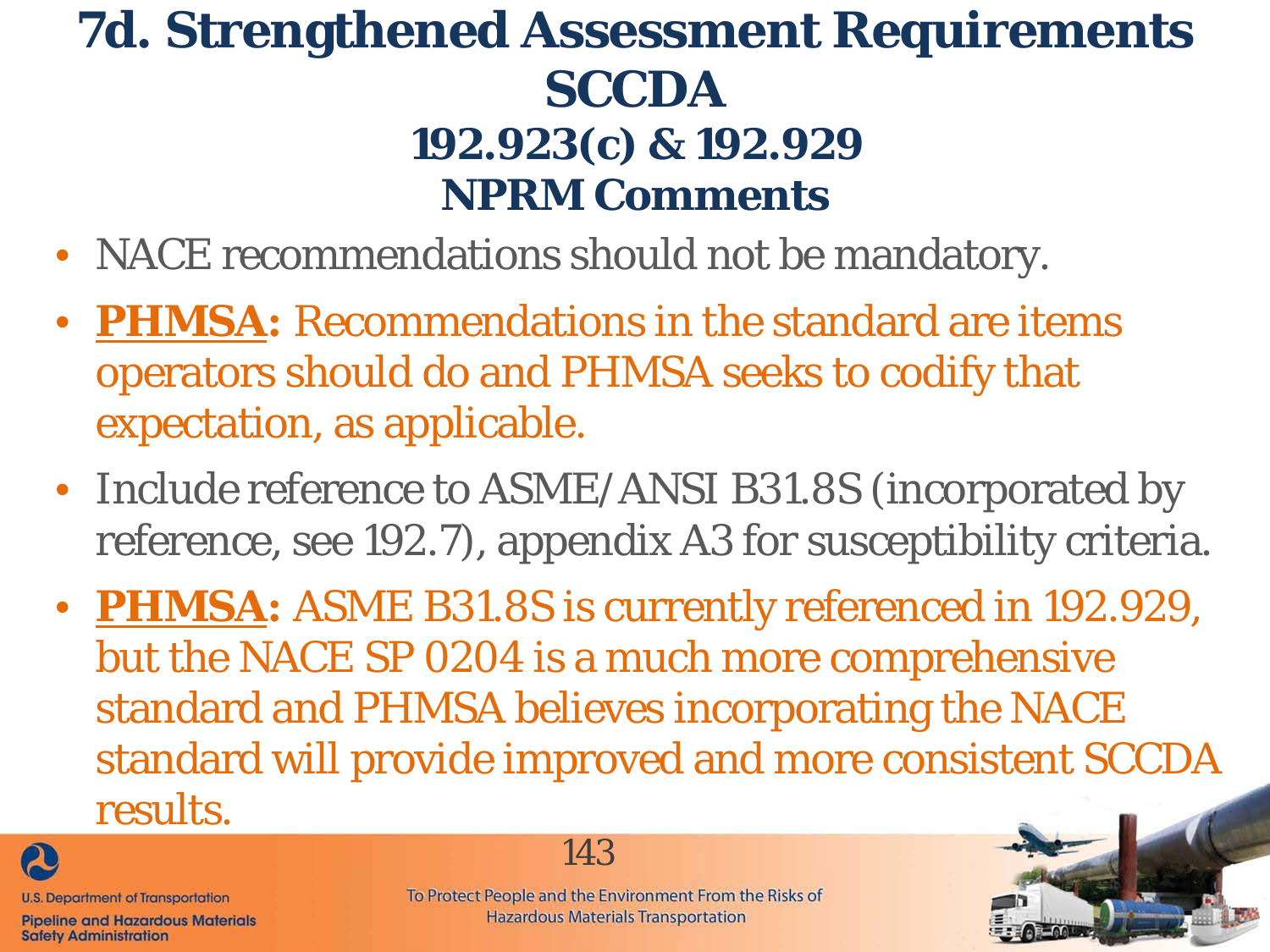- Commenter recommended that proposed language be deleted and SCCDA be conducted per NACE SP0204-2008 with only those additional items currently in 192.929, but PHMSA should not exceed those established industry standards. For example, proposed rule would require minimum of two above-ground surveys and three direct examinations. These additional requirements do not account for operators who utilize other sources of information, such as ILI runs, to compliment SCCDA results.
- **PHMSA:** proposes to supplement NACE with additional requirements to address specific issues that could adversely affect SCCDA results. Operators that desire to deviate from assessment requirements could submit an "other technology" notification to PHMSA.



144

**Pipeline and Hazardous Materials Safety Administration** 

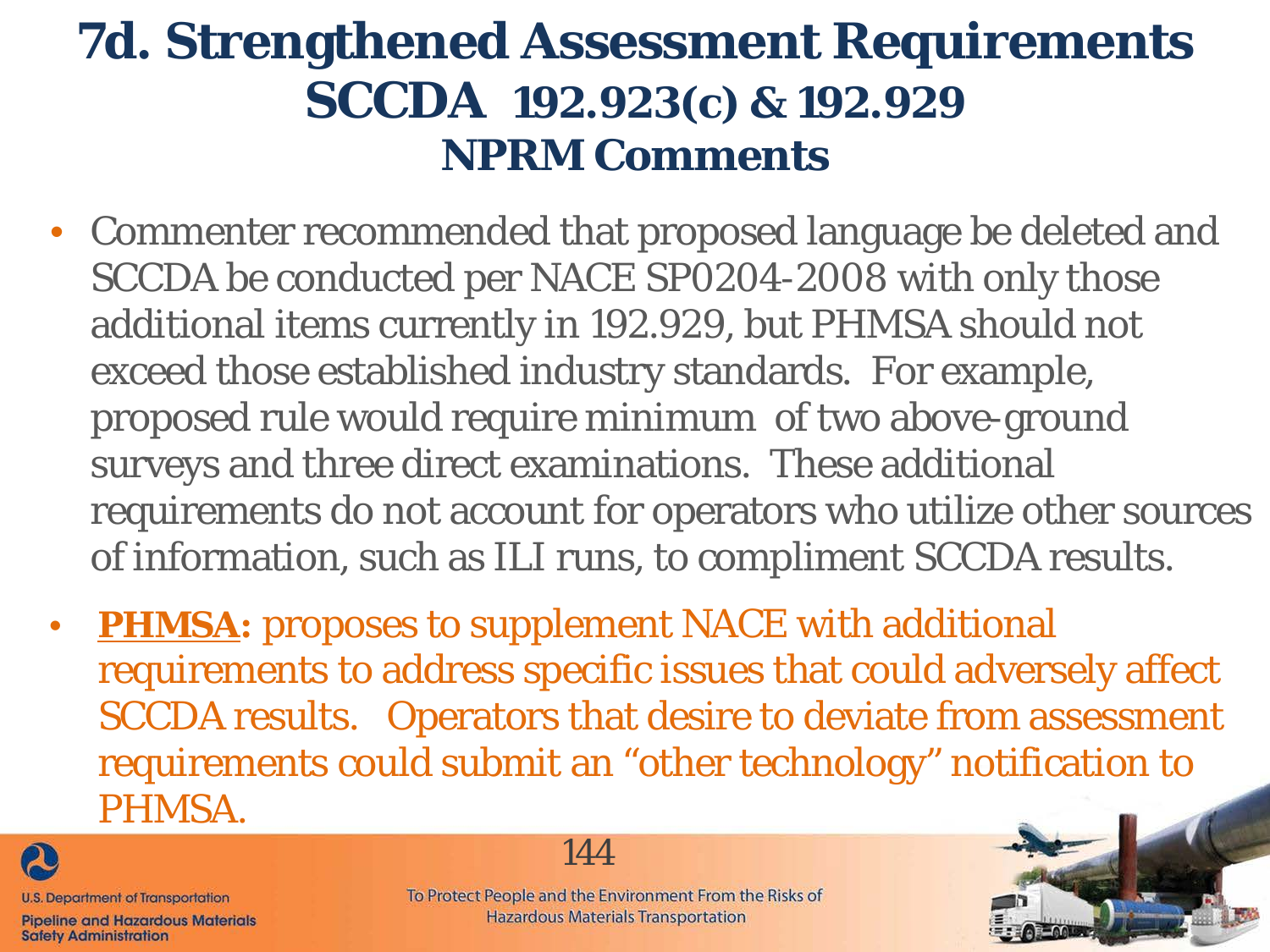#### **7d. Strengthened Assessment Requirements SCCDA 192.923(c) & 192.929 NPRM Comments**

- Provide technical guidance and clarifications.
- **PHMSA:** will communicate additional guidance as needed during rule implementation
- Recommend the requirements for SCCDA specify the assessments are required to be conducted in an area that is most likely to be subject to SCC within a compressor station discharge regardless of HCA designation.
- **PHMSA:** Assessments must address HCAs. PHMSA will consider how to structure rule to apply results from non-HCAs to HCA.



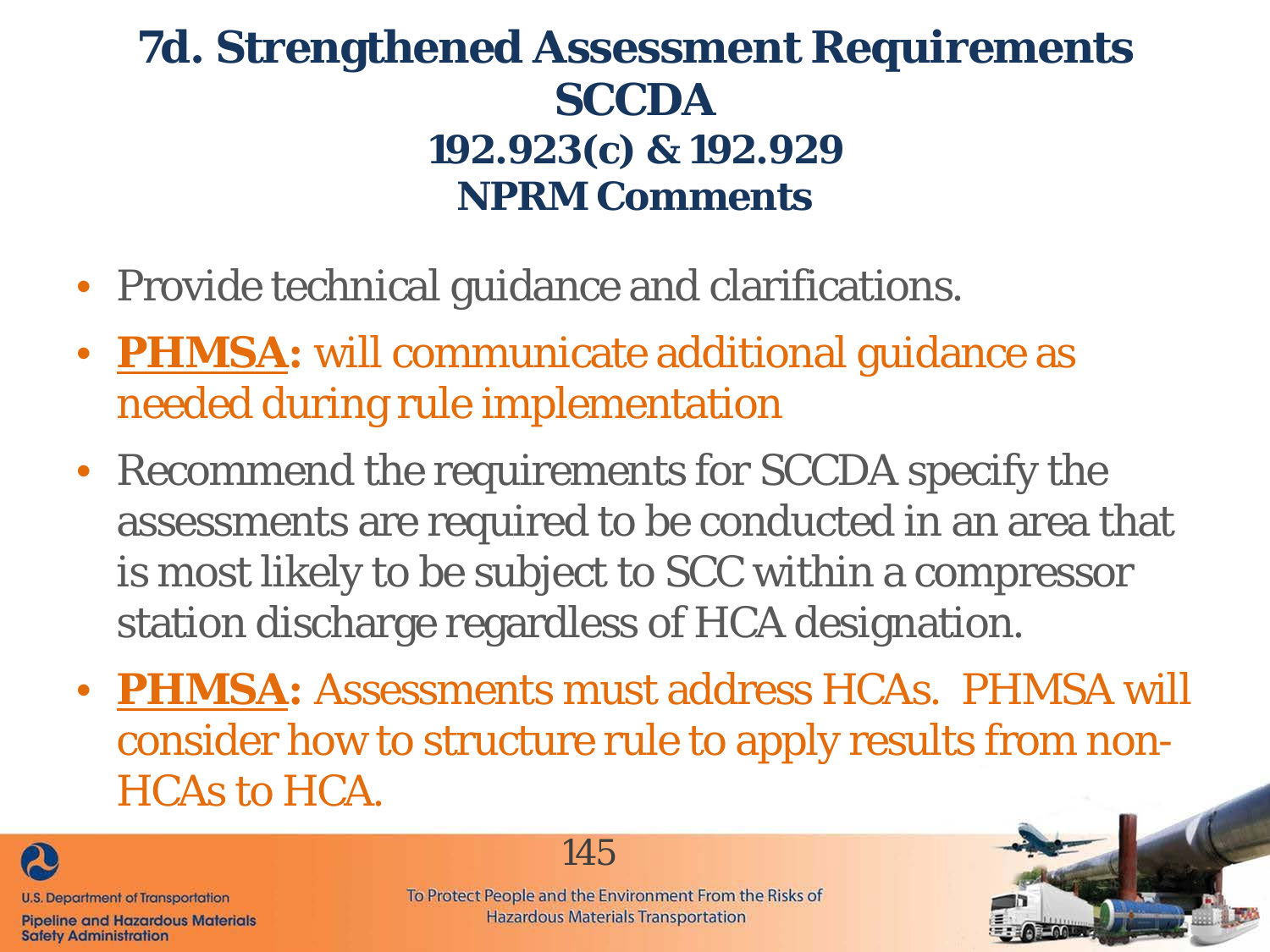#### **7d. Strengthened Assessment Requirements SCCDA 192.923(c) & 192.929 NPRM Comments**

- Reference NACE SP0204-2008 rather than NACE RP0204‐2008.
- **PHMSA:** agrees. The number of the standard will be corrected.
- Requirements for spike hydrostatic testing requirements are covered within proposed 192.506(e). There is no need to repeat these requirements in  $192.929(b)(4)(ii)$ .
- **PHMSA:** agrees that the spike hydro requirements are redundant to proposed 192.506(e) and will replace it with a reference to 192.506(e).



**Safety Administration** 

146

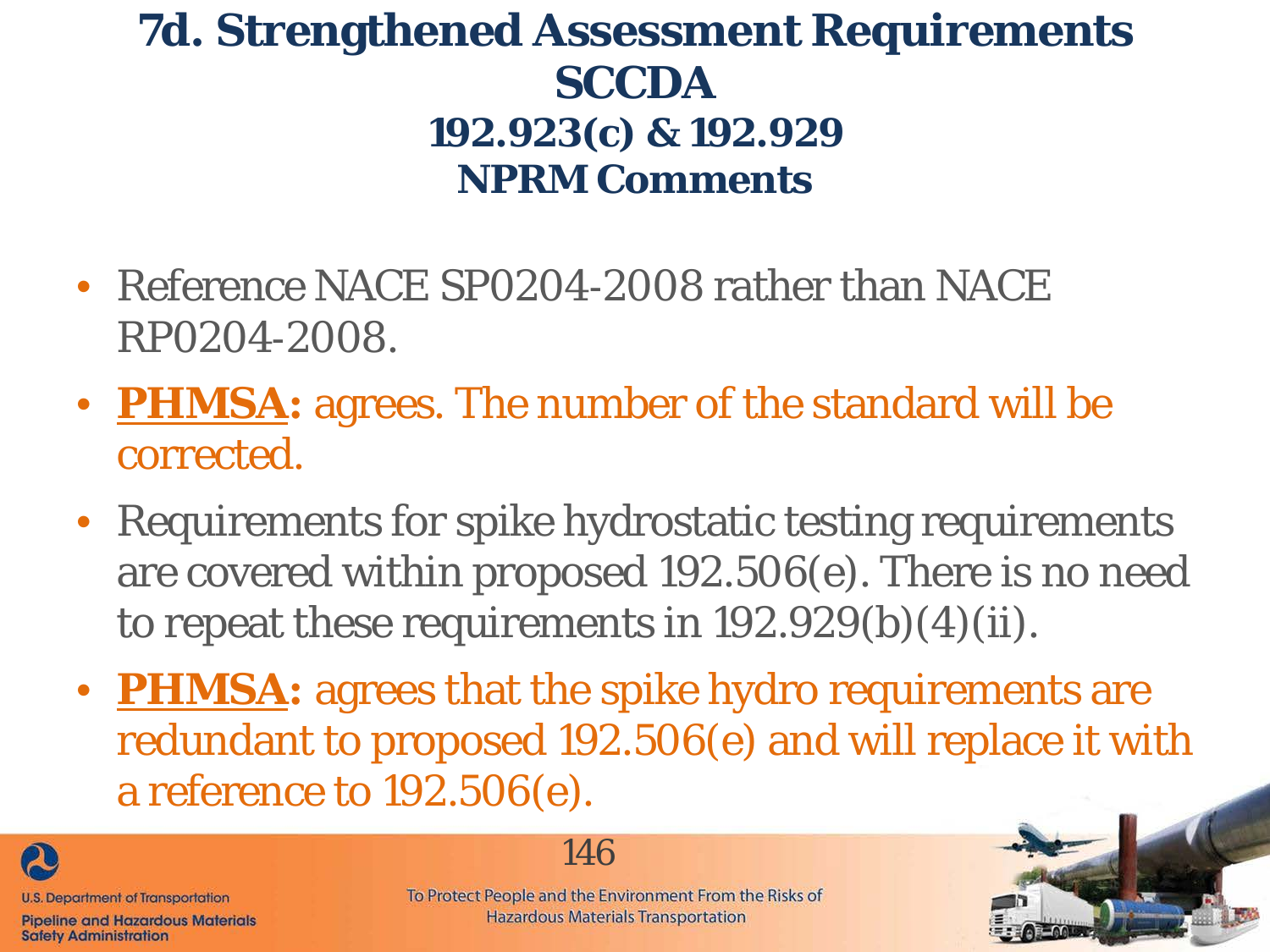# **7d. Strengthened Assessment Requirements SCCDA 192.923(c) & 192.929**

## **NPRM Comments**

- When calculating remaining strength, until such time that the requirements within 192.607 have been met, or if the segment(s) under evaluation is not subject to the requirements under 192.607, supportable, sound engineering judgements should be allowed.
- **PHMSA:** agrees to address the gap pertaining to failure pressure calculations when data is not available.



**Pipeline and Hazardous Materials Safety Administration** 

147

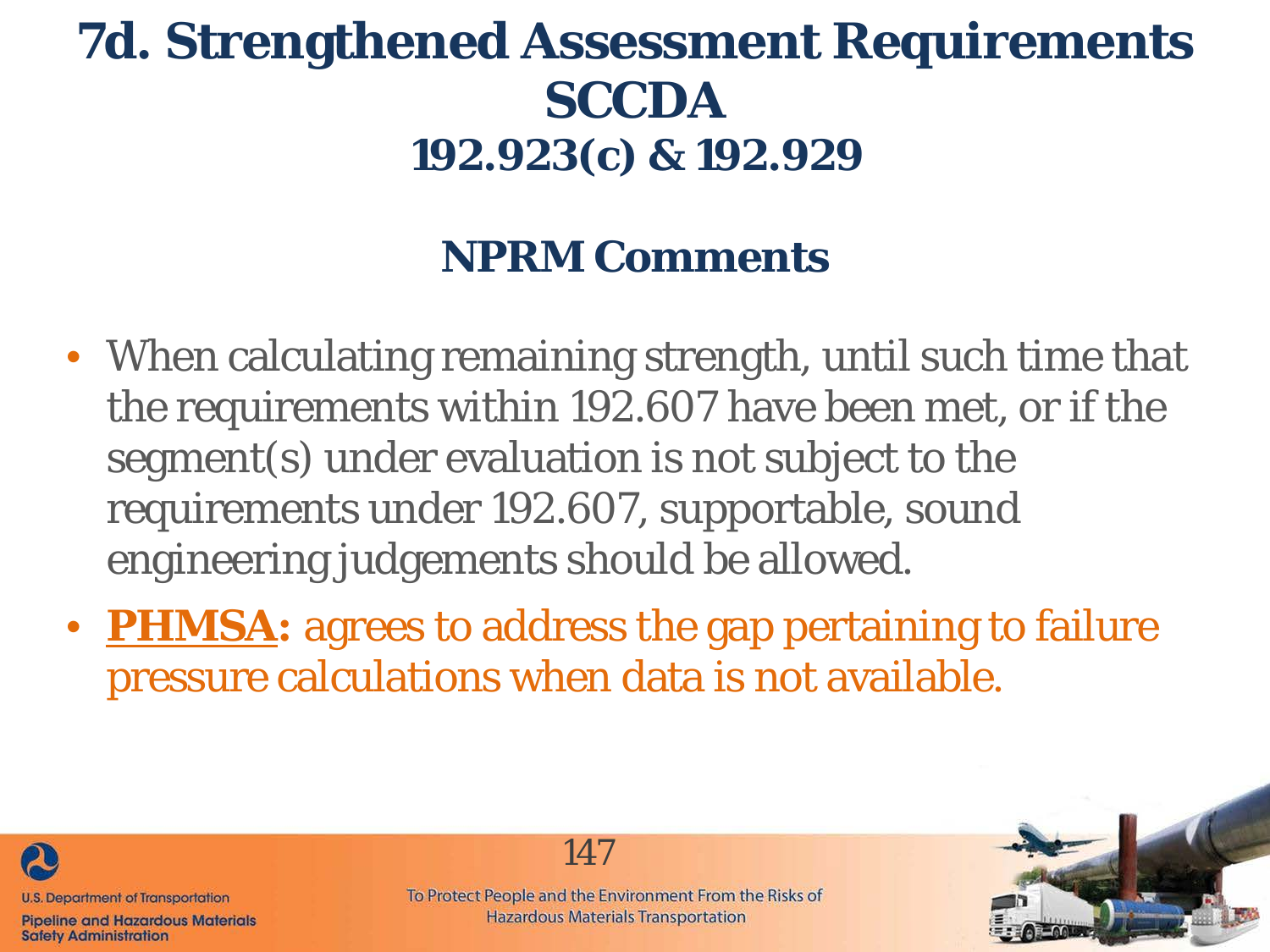# **7d. Strengthened Assessment Requirements SCCDA 192.923(c) & 192.929**

**Public Comments**



**Pipeline and Hazardous Materials Safety Administration** 

148

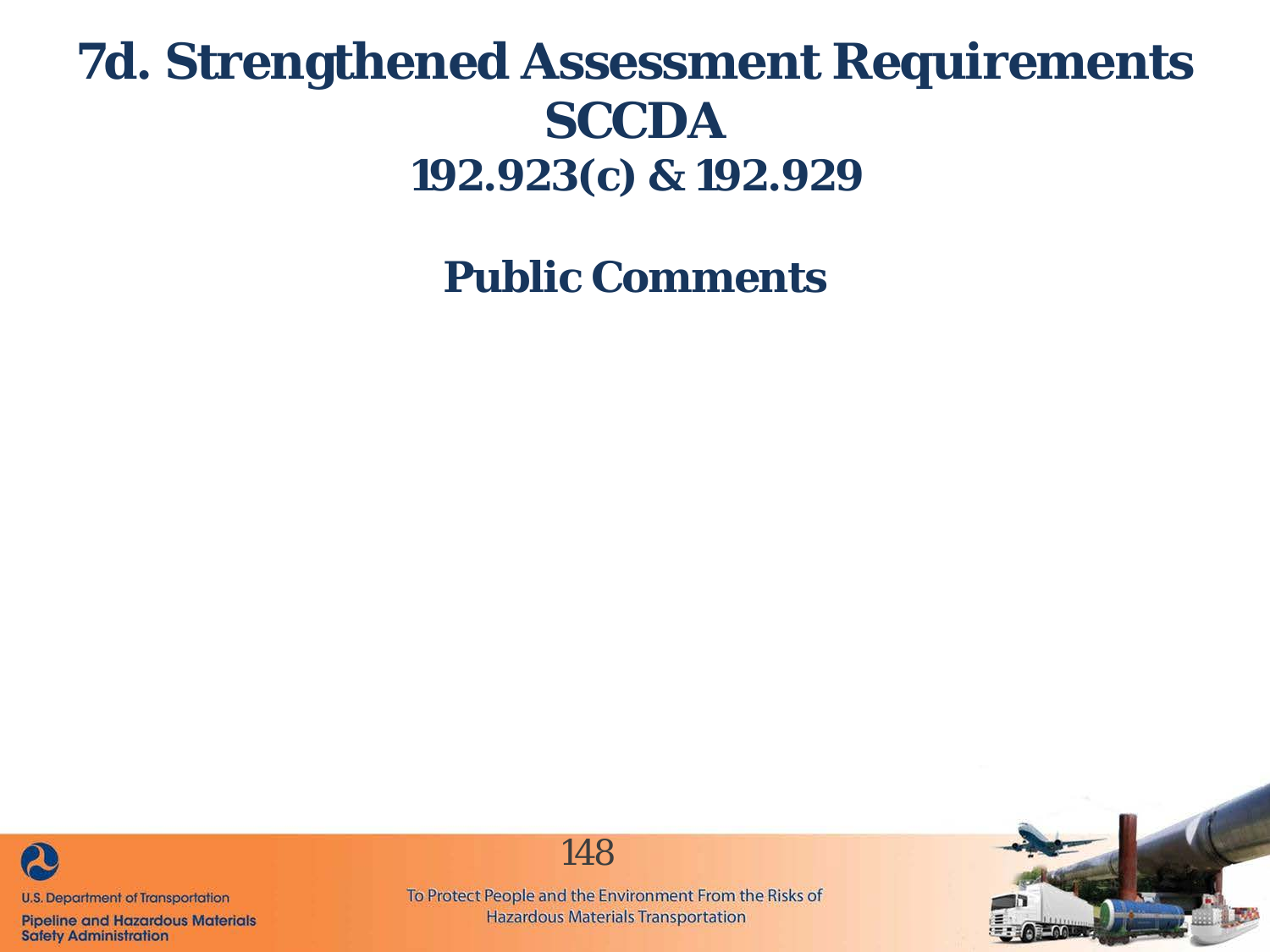## **7d. Strengthened Assessment Requirements SCCDA 192.923(c) & 192.929**

**GPAC Discussion**



**Pipeline and Hazardous Materials Safety Administration** 



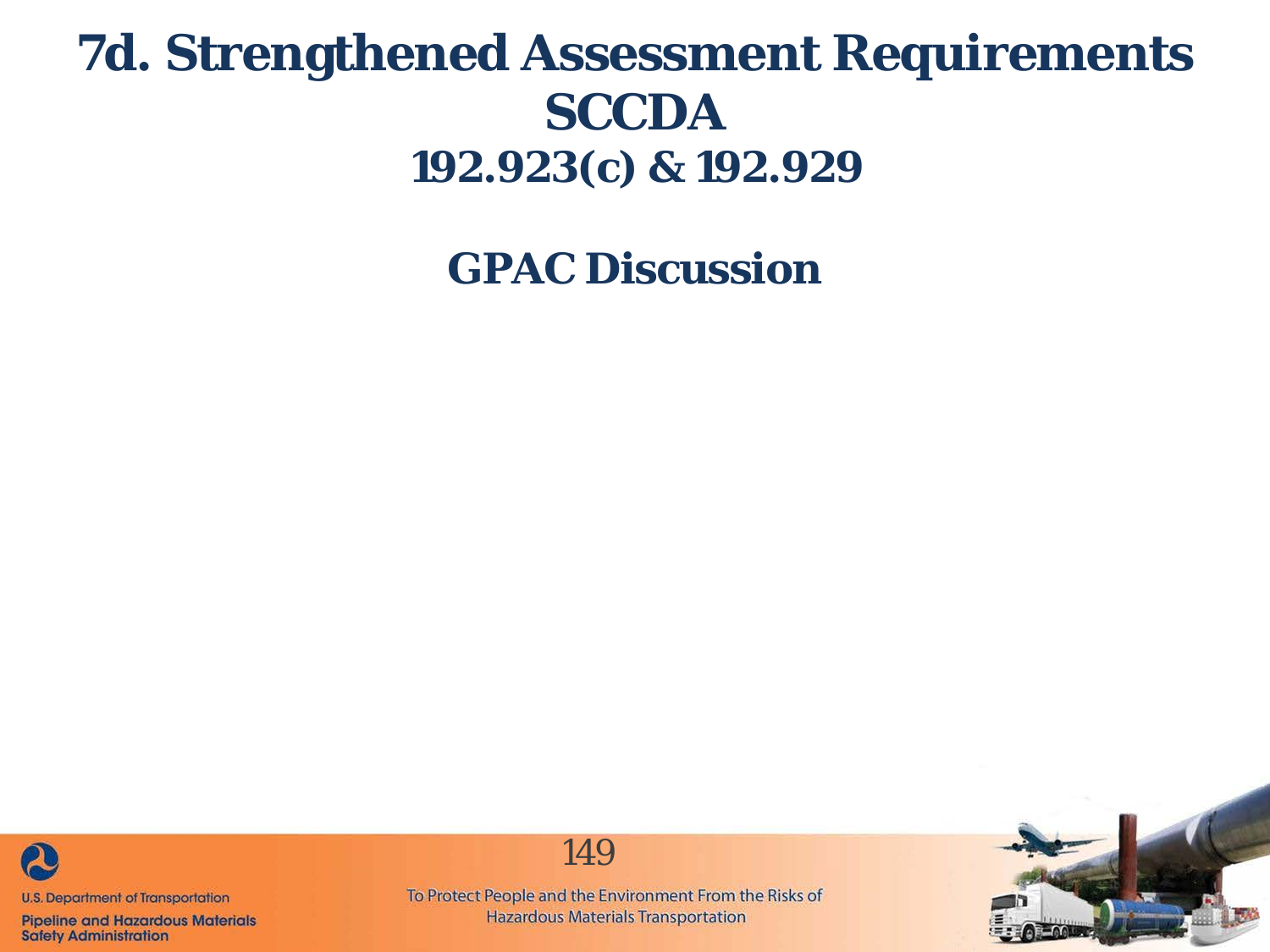# **7e. Strengthened Assessment Requirements Guided Wave Ultrasonic Inspection Appendix F**

• **ISSUE:** The current regulations do not acknowledge guided wave ultrasonic inspection and operators currently are required to submit a notification to PHMSA to use guided wave ultrasonic inspection

#### • **PHMSA PROPOSED TO:**

- Explicitly allow guided wave ultrasonic inspection in the list of integrity assessment methods
- Codify current guidelines operators use for submitting guided wave ultrasonic inspection procedures for PHMSA review in proposed Appendix F
- **BASIS:** After many years of successful application of guided wave technology for integrity assessments, notifications are no longer necessary.



150

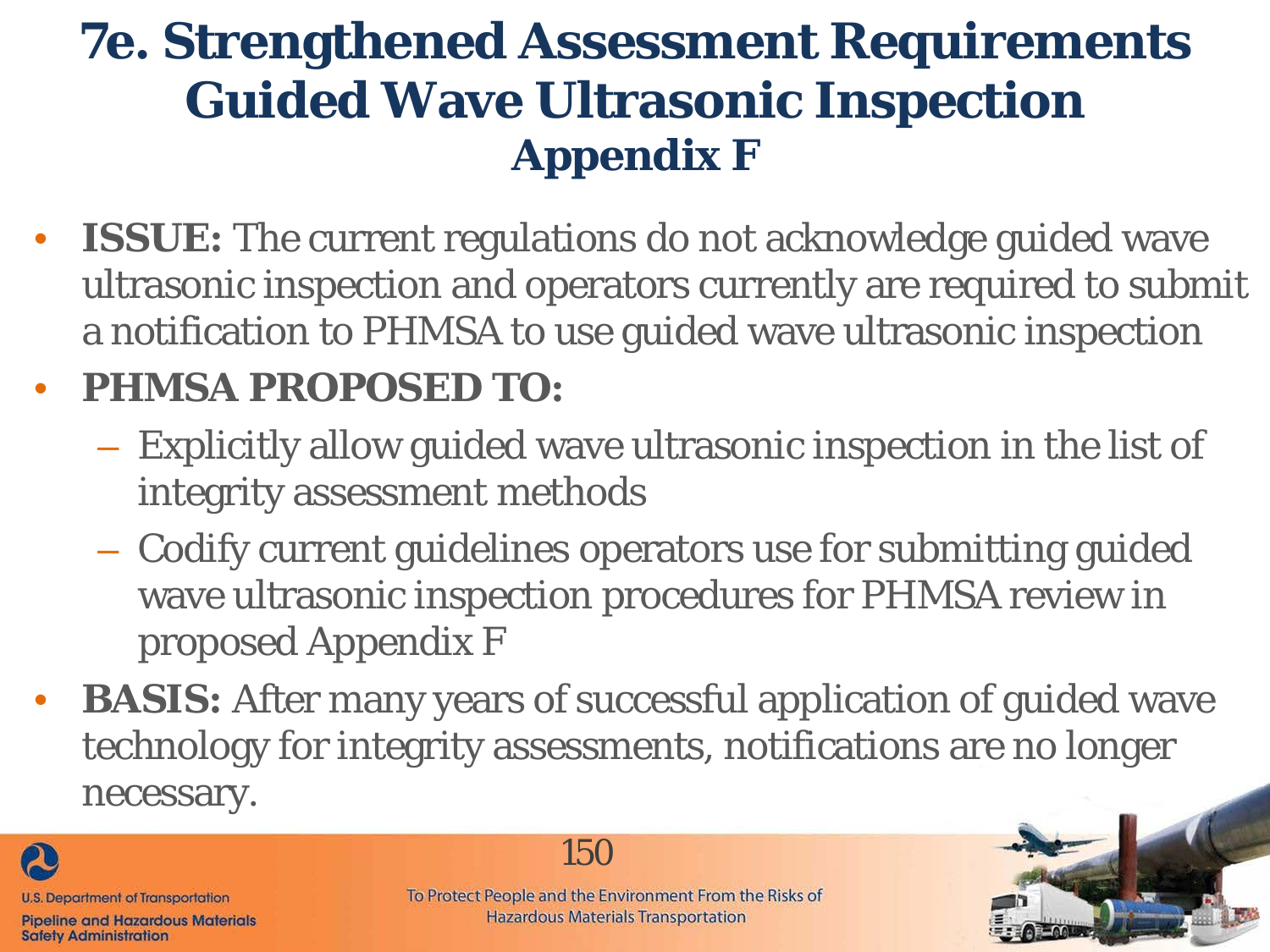# **7e. Strengthened Assessment Requirements Guided Wave Ultrasonic Inspection Appendix F**

## **NPRM Comments**

- There are technologies other than GUL Wavemaker G3 and G4 which should not be excluded.
- **PHMSA:** does not intend to preclude the use of other equipment/software besides Guided Ultrasonics Limited (GUL) and specified in the proposed rule that operators may use equipment and software with equivalent capabilities and sensitivities.



**Safety Administration** 

To Protect People and the Environment From the Risks of **Hazardous Materials Transportation** 

151

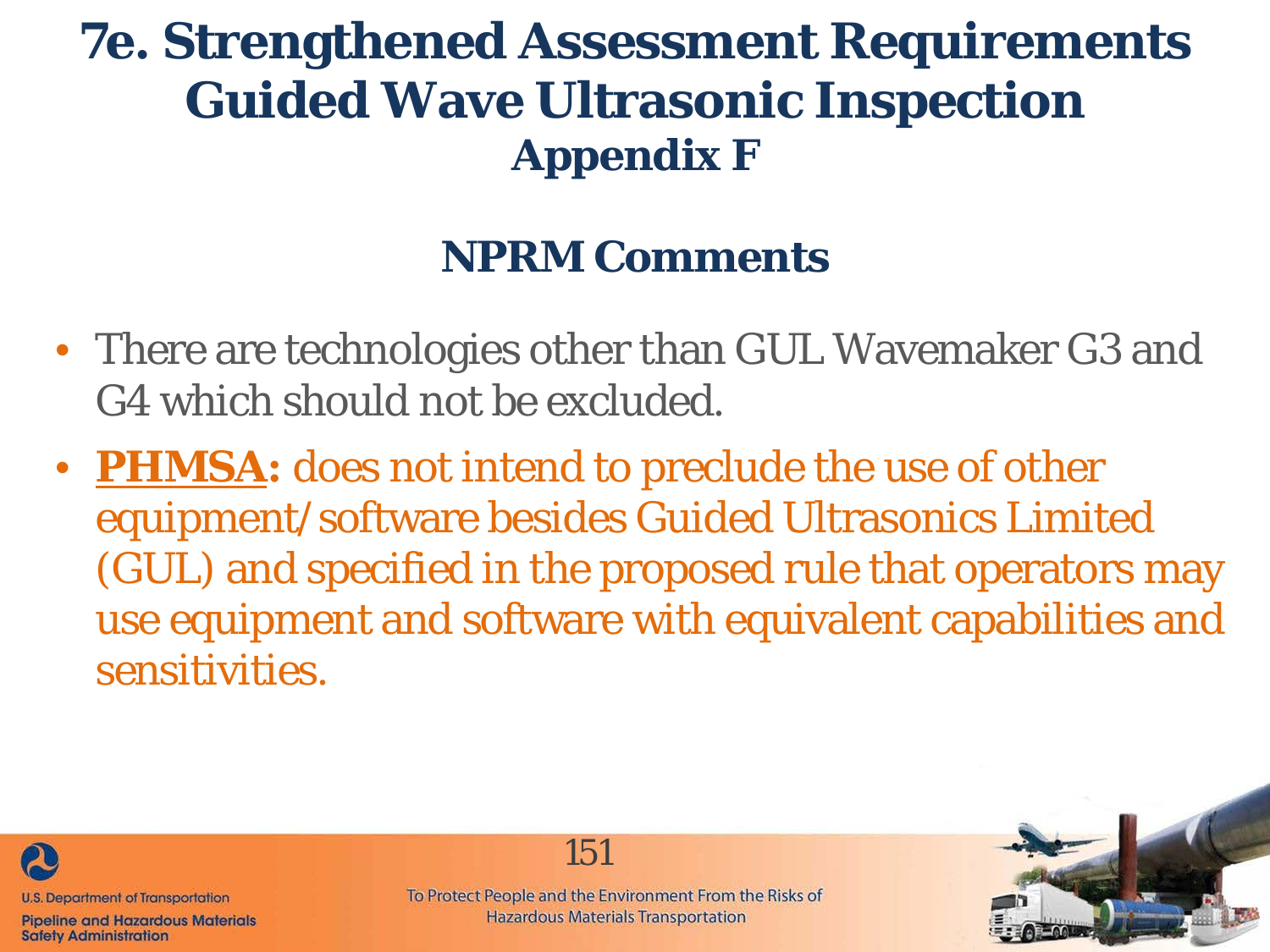# **7e. Strengthened Assessment Requirements Guided Wave Ultrasonic Inspection Appendix F NPRM Comments**

- The requirement of both torsional and longitudinal wave modes in all situations introduces unnecessary complexity into the GWUT data interpretation process. Specify torsional wave mode is the primary wave mode when utilizing GWUT. Longitudinal wave mode may be used as an optional, secondary mode.
- Use GWUT monitoring with a target 0.5% to 1% CSA on pipes up to 36" OD, complemented with a leak monitoring system at the same location.
- **PHMSA:** The proposed rule allows operators to submit notifications to propose different technical requirements other than specified in Appendix F.



152

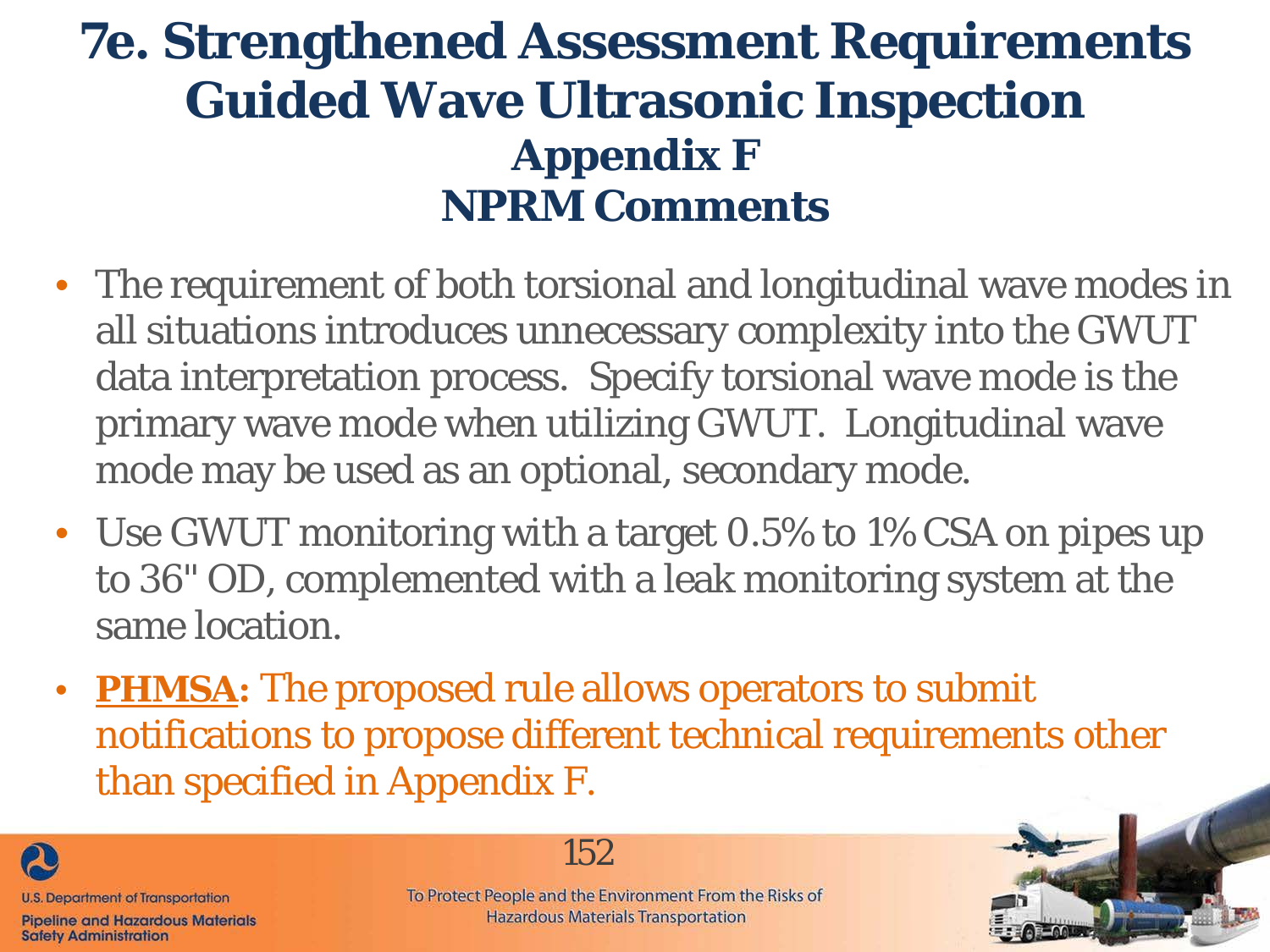# **7e. Strengthened Assessment Requirements Guided Wave Ultrasonic Inspection Appendix F NPRM Comments**

- Numerous technical specification comments and suggestions to delete several provisions of App F
- **PHMSA:** The existing guidelines proposed to be codified in Appendix F have been successfully used since the start of integrity management.



**Pipeline and Hazardous Materials Safety Administration** 

To Protect People and the Environment From the Risks of **Hazardous Materials Transportation** 

153

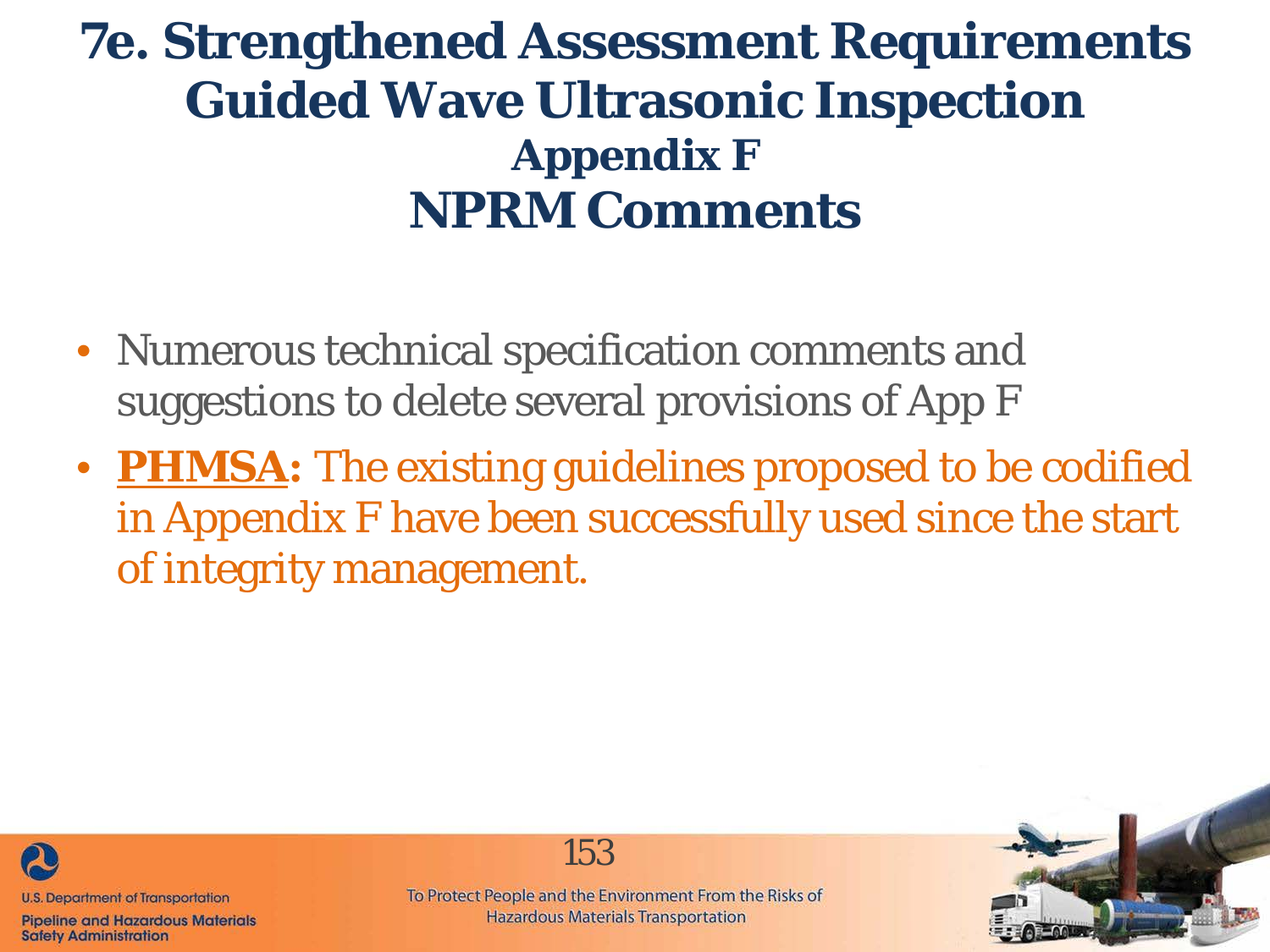# **7e. Strengthened Assessment Requirements Guided Wave Ultrasonic Inspection Appendix F Public Comments**



**Pipeline and Hazardous Materials Safety Administration** 

154

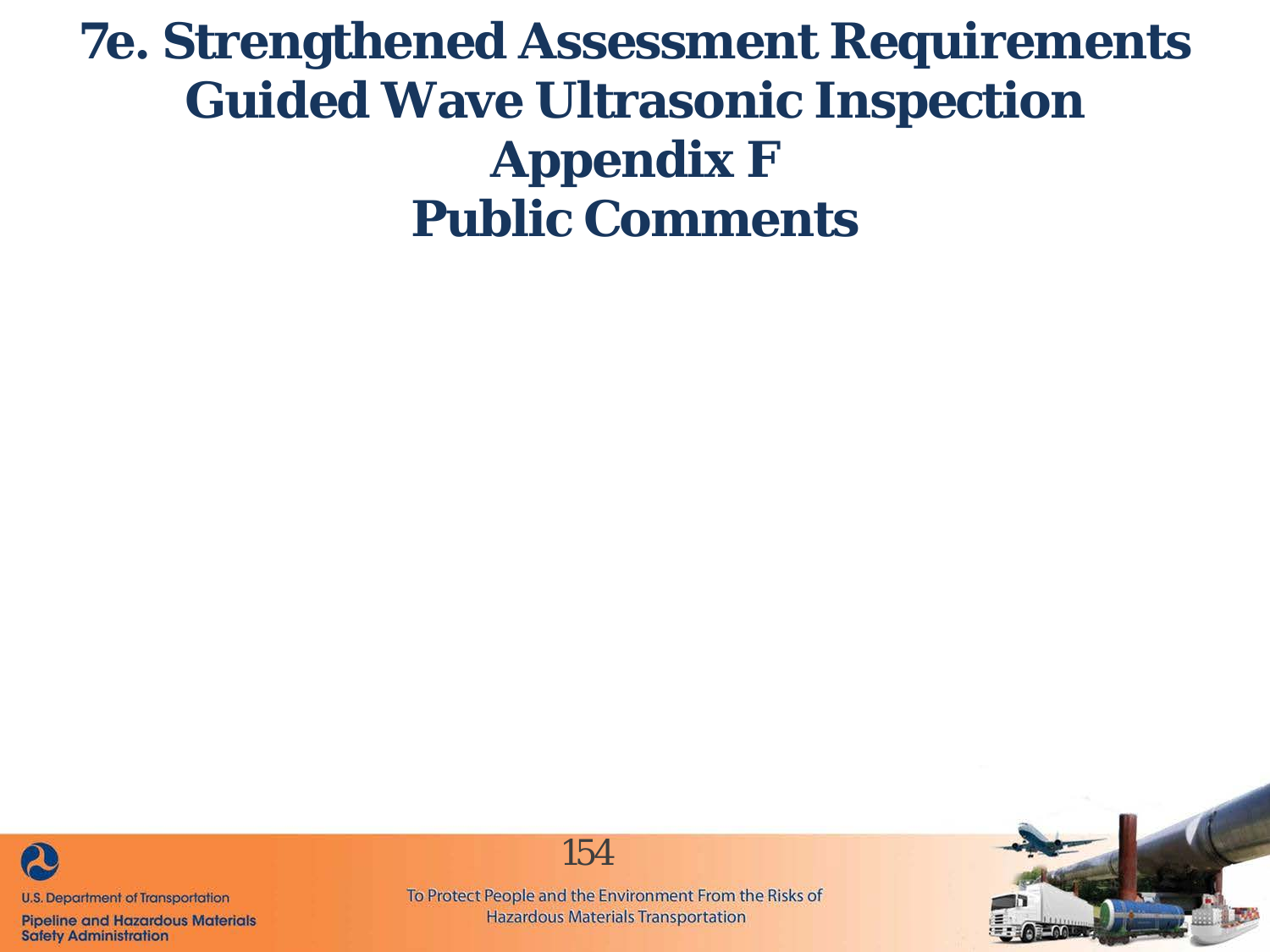# **7e. Strengthened Assessment Requirements Guided Wave Ultrasonic Inspection Appendix F GPAC Discussion**



**Pipeline and Hazardous Materials Safety Administration** 

155

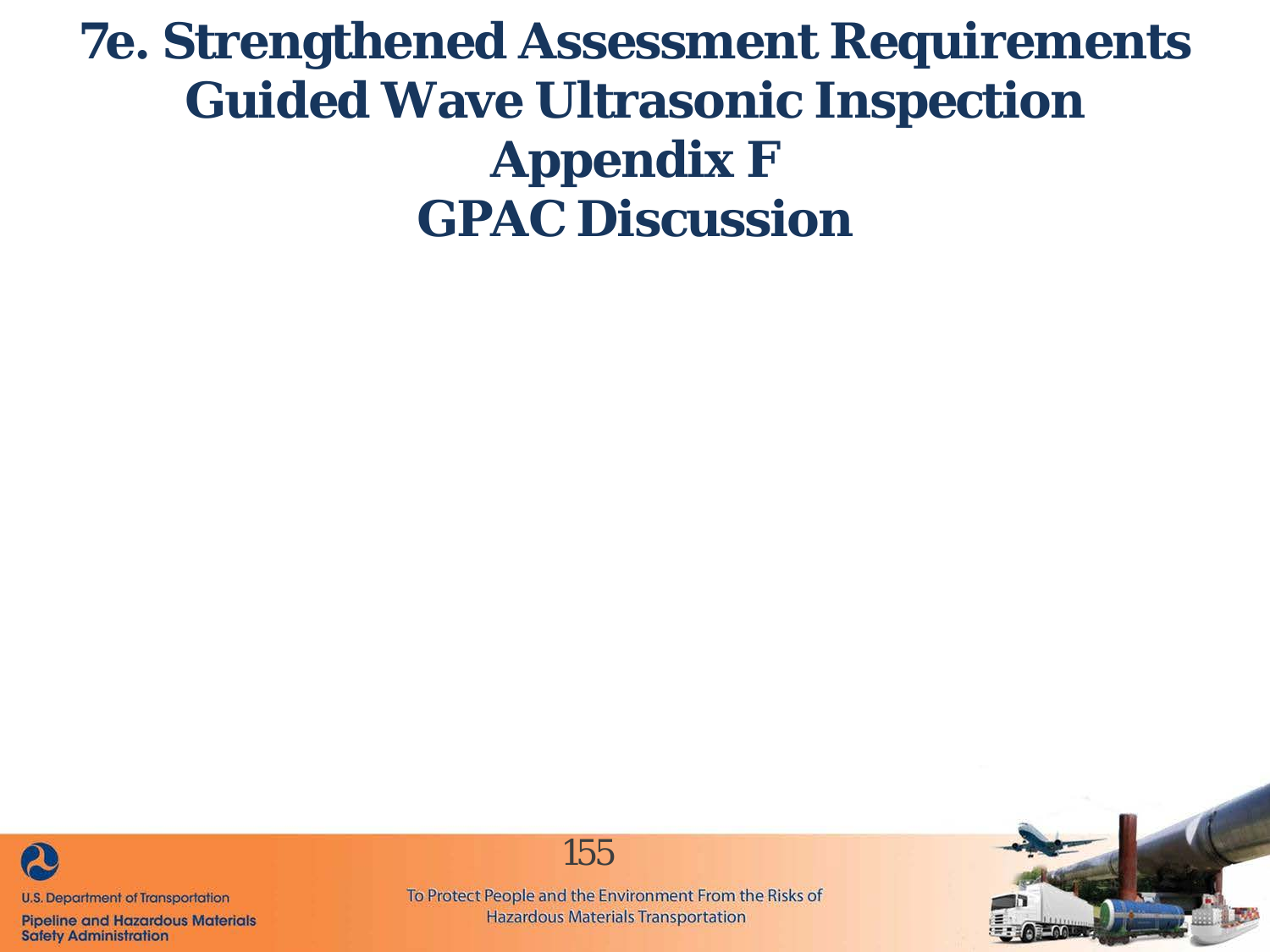# **7f. Passage of Internal Inspection Devices 192.150**

• **ISSUE:** San Bruno accident highlighted weaknesses of direct assessment which is commonly used for unpiggable pipelines.

#### • **PHMSA PROPOSED TO:**

- Existing 192.150 requires that each new gas transmission line and each replacement of line pipe, valve, fitting, or other line component in a transmission line must be designed and constructed to accommodate the passage of instrumented internal inspection devices. PHMSA proposed to establish minimum technical standards for this process by incorporating NACE SP 0102, Section 7, by reference
- **BASIS:** NTSB Recommendations P-11-17, P-15-18, and P-15-20 recommended that PHMSA require that all natural gas transmission pipelines be configured so as to accommodate inline inspection tools, with priority given to older pipelines.



#### 156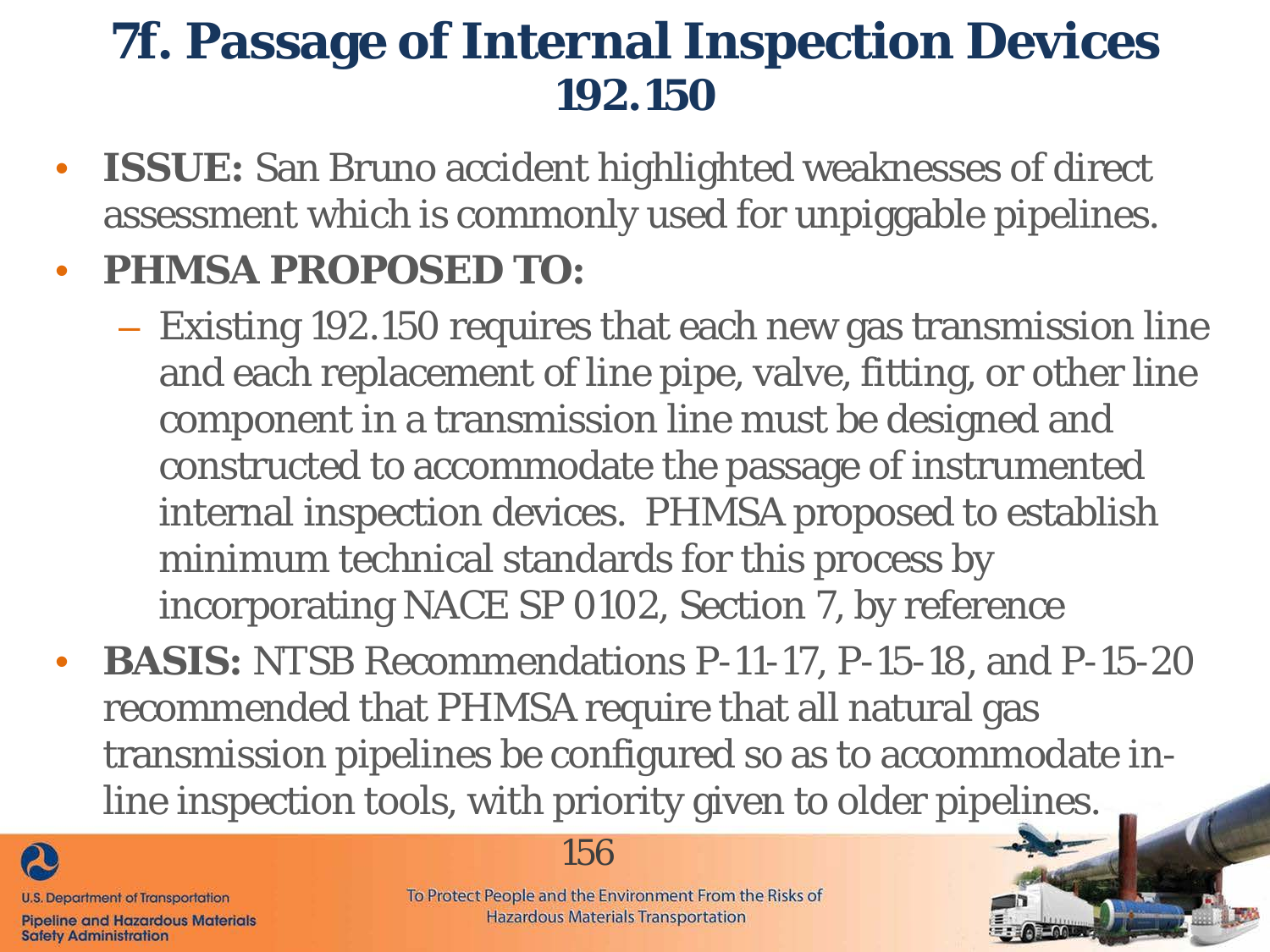# **7f. Passage of Internal Inspection Devices 192.150 NPRM Comments**

- Recommend that PHMSA revise the proposed regulatory language to allow operators to consider the best practices in NACE's standard practice and implement those practices that are determined to be beneficial. NACE standard SP0102 should be a guidance document. Recommendations should not be mandatory.
- **PHMSA:** believes all of the recommendations in the NACE standard are beneficial to achieve the desired safety goal.



**Safety Administration** 

157

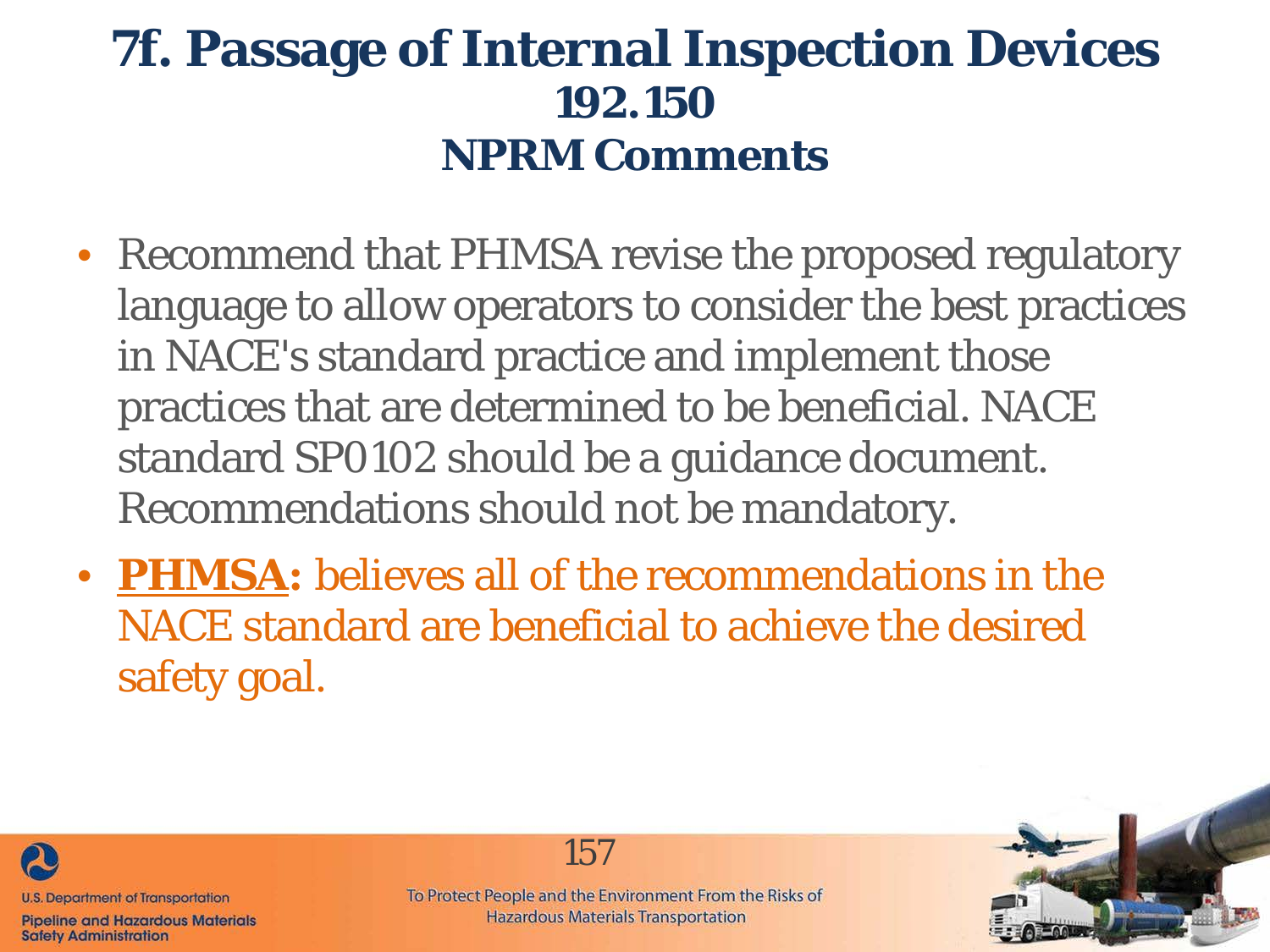# **7f. Passage of Internal Inspection Devices 192.150 NPRM Comments**

- Add a new exception to 192.150(b) such that a replacement of line pipe or component need not be designed and constructed to accommodate the passage of instrumented internal inspection devices if the inside of the pipeline is so obstructed by condensates or other solid materials that cannot be removed that it is very unlikely that the pipeline could ever accommodate the passage of instrumented internal inspection devices.
- **PHMSA:** Purpose of the rule is to upgrade pipelines to be piggable whenever components or pipe segments are replaced. Prior to conducting ILI the pipeline is cleaned of liquids and solids in preparation for running smart pigs.



**Safety Administration** 

158

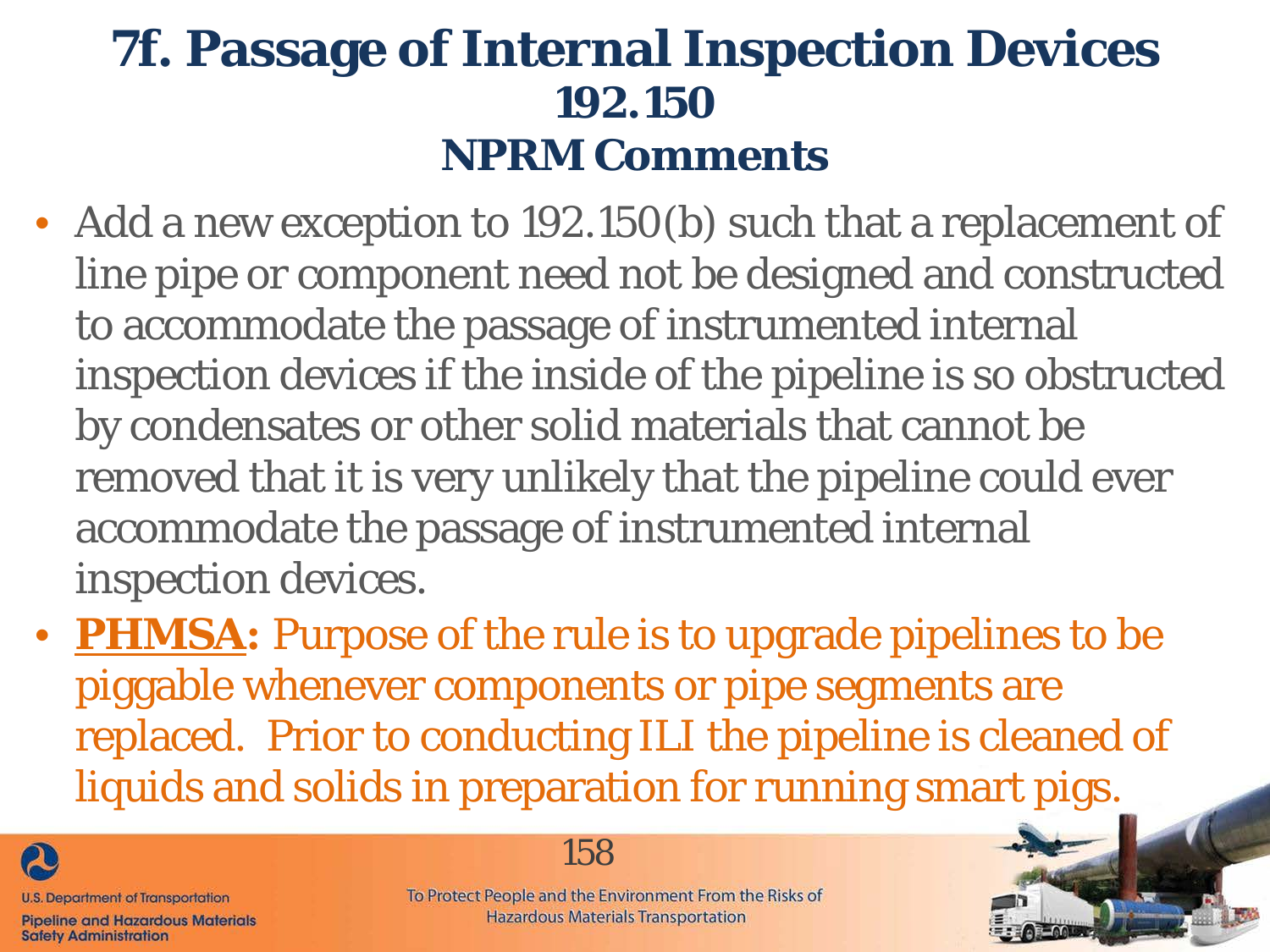## **7f. Passage of Internal Inspection Devices 192.150**

**Public Comments**



**Pipeline and Hazardous Materials Safety Administration** 



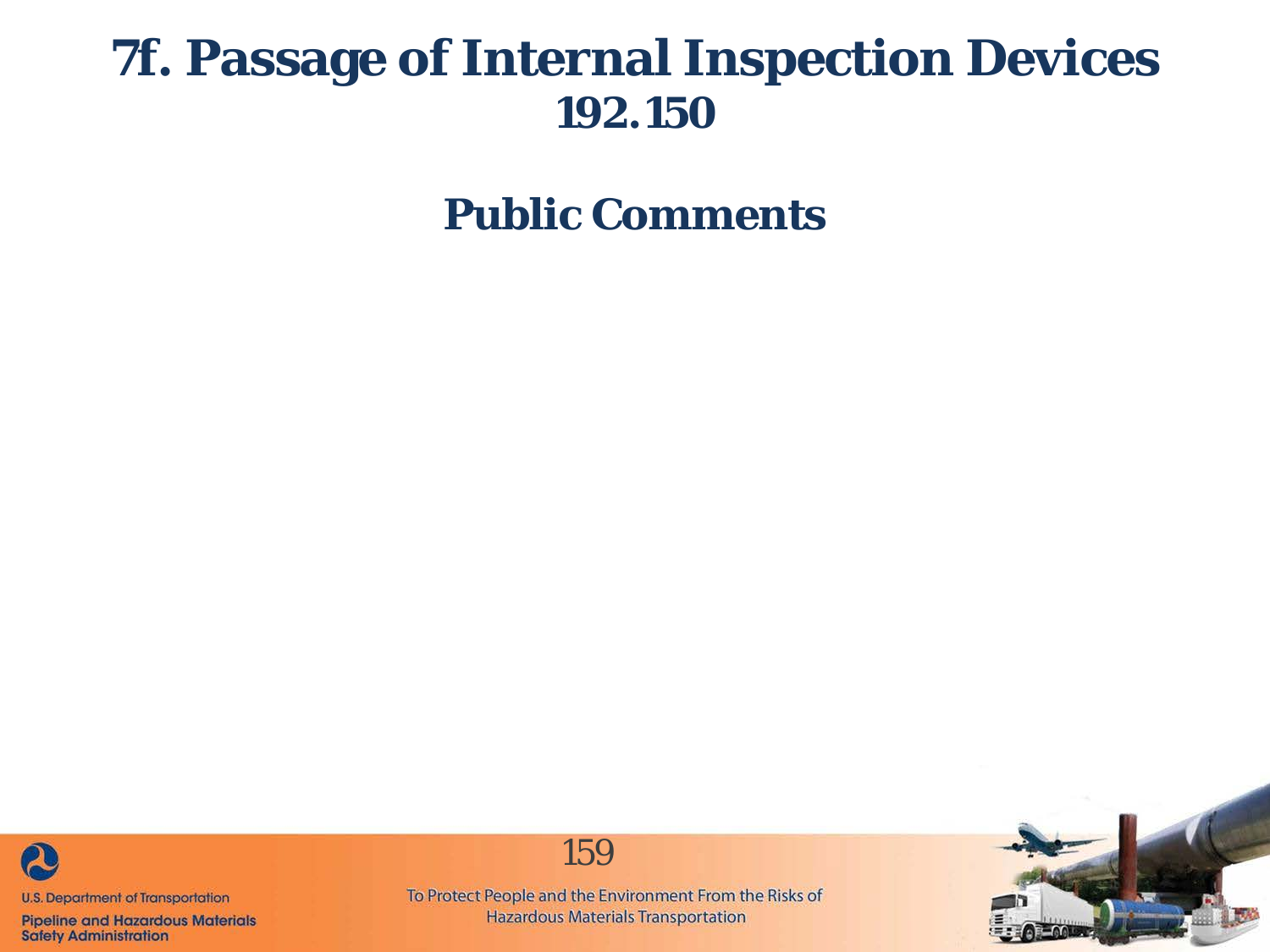## **7f. Passage of Internal Inspection Devices 192.150**

**GPAC Discussion**



**Pipeline and Hazardous Materials Safety Administration**